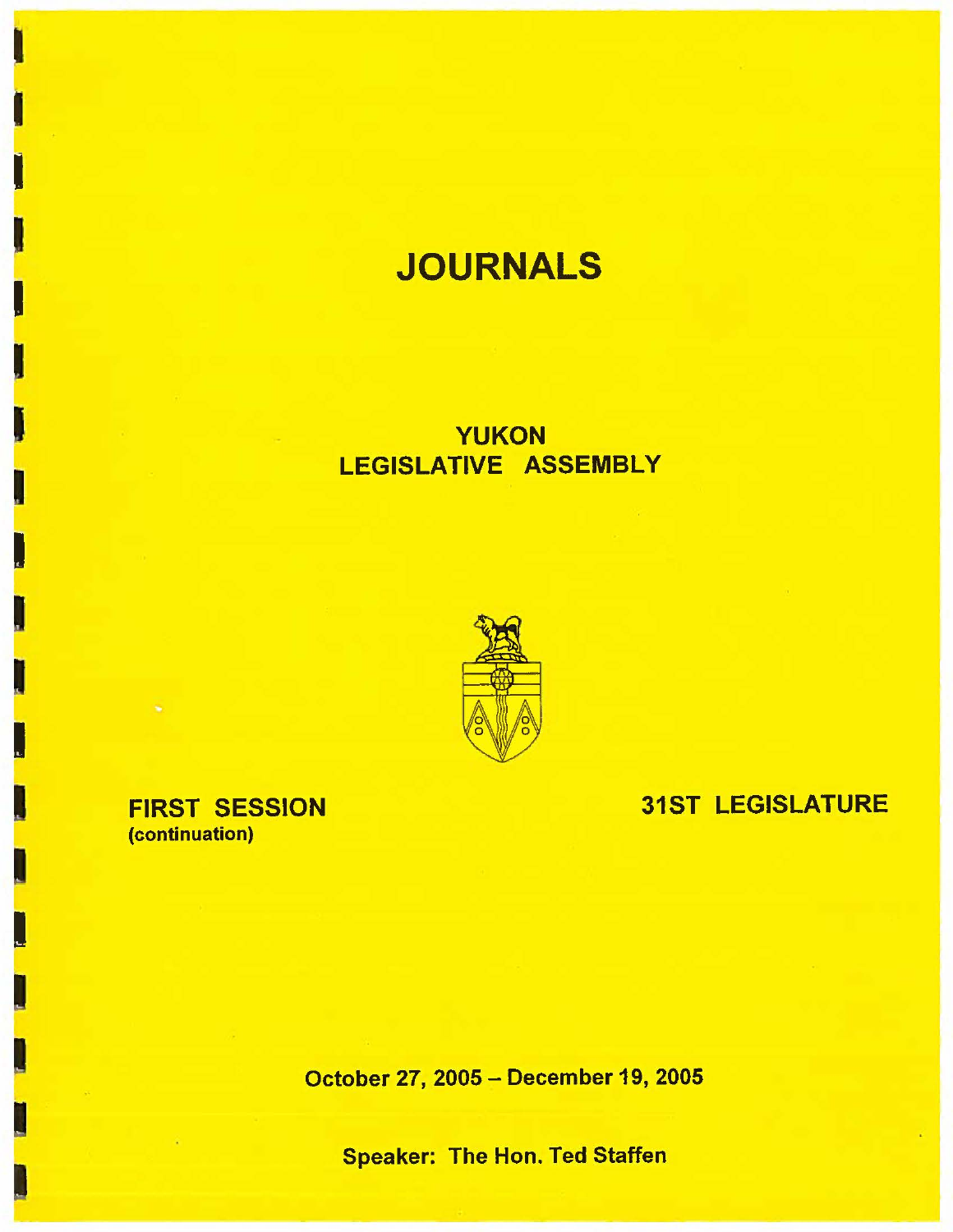# **VOTES AND PROCEEDINGS**

### **of the**

### **YUKON LEGISLATIVE ASSEMBLY**

### **31st Legislative Assembly First Session**

# Thursday, October 27, 2005

The Speaker took the Chair at 1:00 p.m.

### **INTRODUCTION OF PAGES**

 The Speaker informed the Assembly that Napanda Ausiku, Jacob Carr, Tanner Cassidy, Kathleen Hare, Melina Hougen, Johanna Ponsioen, and Mauricio Ruiz from Vanier Catholic School and Alden Smyth from Porter Creek Secondary School would be serving as Pages during the Fall Sitting. Tanner Cassidy and Mauricio Ruiz were introduced and welcomed to the House.

### **SPEAKER'S STATEMENT (Re: Changes to the Order Paper- withdrawal of Motions)**

 Prior to proceeding with the Daily Routine, the Speaker informed the House of changes made to the Order Paper. Motion #234, standing in the name for the Member for Mount Lorne, Motions #437, standing in the name of the Leader of the Official Opposition, and Motion #480, standing in the name of the Leader of the Third Party, had been removed from the Order Paper as they were outdated. Motion #481, standing in the name of the Leader of the Official Opposition, and Motion #482, standing in the name of the Leader of the Third Party, had been removed from the Order Paper due to the resignation of the Member for Copperbelt. Motion numbers 11, 27, 33, 40, 51, 73, 79, 91, 106, 112, 116, 138, 157, 176, 198, 218, and 254, standing in the name of the former Member for Copperbelt had been removed from the Order Paper due to the resignation of that Member.

### **TRIBUTES**

### **In recognition of the Signing of the Carcross-Tagish First Nation Final and Self-Government Agreements**

 The Hon. Mr. Fentie, Premier, Mr. Hardy, Leader of the Official Opposition, and Ms. Duncan, Leader of the Third Party, recognized that on October 22, 2005 the Carcross-Tagish First Nation became the 11th of Yukon's 14 First Nations to sign its final and self-government agreements.

#### **Women's History Month**

 The Hon. Ms. Taylor, Minister responsible for the Women's Directorate, on behalf of all Members, recognized October as Women's History Month.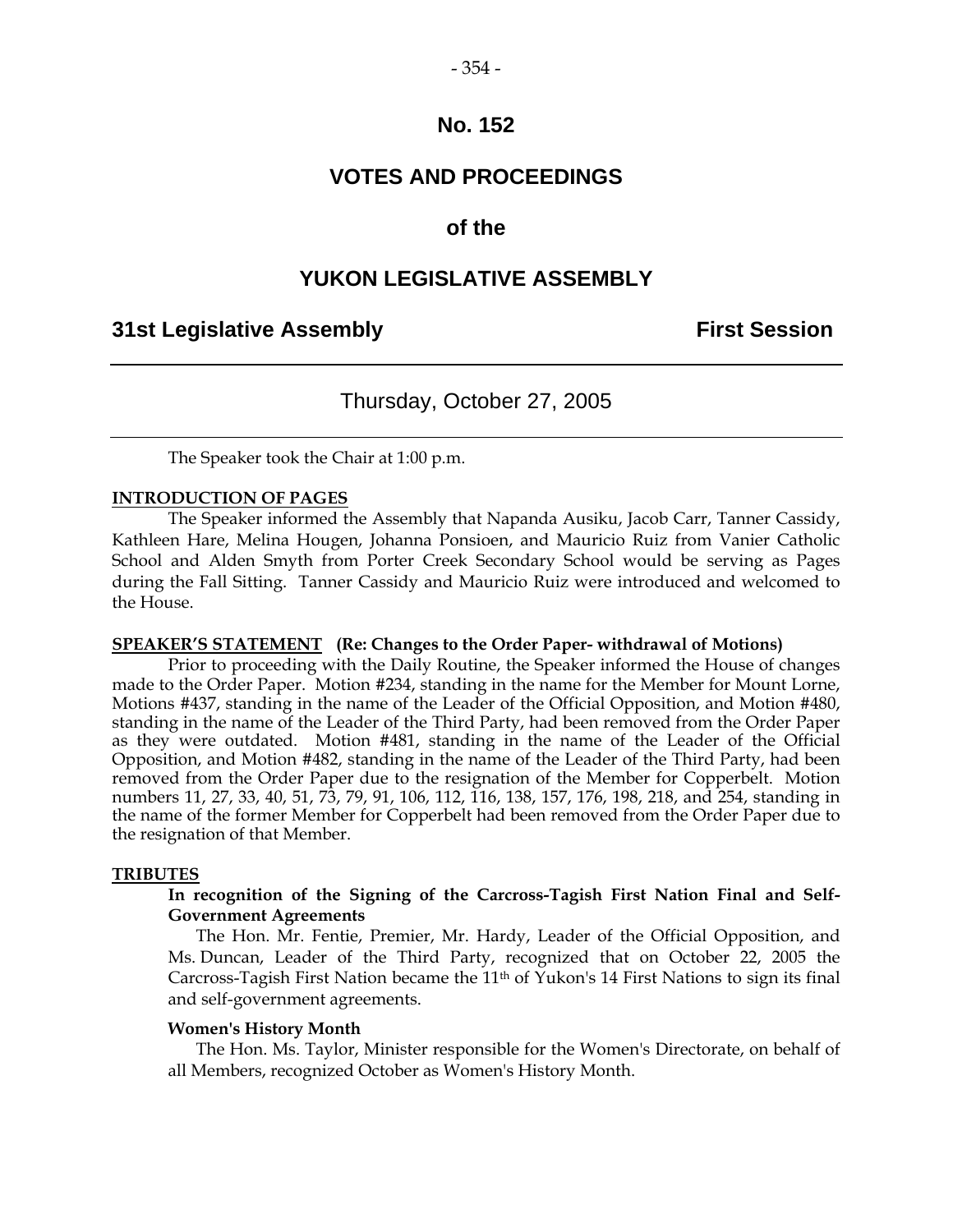### **Breast Cancer Awareness Month**

 The Hon. Mr. Jenkins, Minister of Health and Social Services, Mr. McRobb, Member for Kluane, and Ms. Duncan, Leader of the Third Party, recognized October as Breast Cancer Awareness Month.

### **Crime Prevention Week**

 The Hon. Mr. Edzerza, Minister of Justice, and Mr. Cardiff, Member for Mount Lorne, recognized October 24 to 30, 2005 as Crime Prevention Week.

### **National Block Parent Week**

 The Hon. Mr. Edzerza, Minister of Justice, and Ms. Duncan, Leader of the Third Party, recognized October 23 to 29, 2005 as National Block Parent Week.

### **TABLING RETURNS AND DOCUMENTS**

Hon. Mr. Staffen, Speaker

- Resignation notice (dated September 9, 2005) as MLA from Haakon Arntzen, Member for Copperbelt **(Sessional Paper #176)**
- Warrant dated September 9, 2005, regarding vacancy in Copperbelt due to resignation of Haakon Arntzen issued by Speaker Staffen **(Sessional Paper #177)**
- Vacancy in Electoral District of Copperbelt: copy of letter dated September 9, 2005 from the Clerk of the Legislative Assembly to Commissioner Cable

### **(Sessional Paper #178)**

Report from the Clerk of the Yukon Legislative Assembly on the Absence of Members from Sittings of the Legislative Assembly and its Committees

**(Sessional Paper #179)** 

 - Conflict of Interest Commission Annual Report for the period ending March 31, 2005 **(Sessional Paper #180)**

Mr. Hardy, Leader of the Official Opposition

 - Whistleblower Protection legislation Select Committee: letter dated March 16, 2005, to the Hon. John Edzerza, Acting Minister responsible for the Public Service Commission from Todd Hardy, Leader of the Official Opposition

### **(Filed Document #96)**

Mr. McRobb, Member for Kluane

- House adjournment procedure: letter dated October 18, 2005, to the Hon. Peter Jenkins, Government House Leader, from Gary McRobb, Official Opposition House Leader **(Filed Document #97)**
- Alaska Highway Aboriginal Pipeline Coalition: letter dated June 9, 2005 to the Hon. Dennis Fentie, Premier, from Chief Mike Smith, Interim Chair, Alaska Highway Aboriginal Pipeline Coalition **(Filed Document #98)**
- Funding for Aboriginal Pipeline Coalition: letter dated October 4, 2005 to the Hon. Dennis Fentie, Premier, from Chief Mike Smith, Acting Chair, Alaska Highway Aboriginal Pipeline Coalition **(Filed Document #99)**

### **PETITIONS**

### **Report of the Clerk**

The Clerk reported on Petition #8 as follows:

"Mr. Speaker, and honourable Members of the Assembly: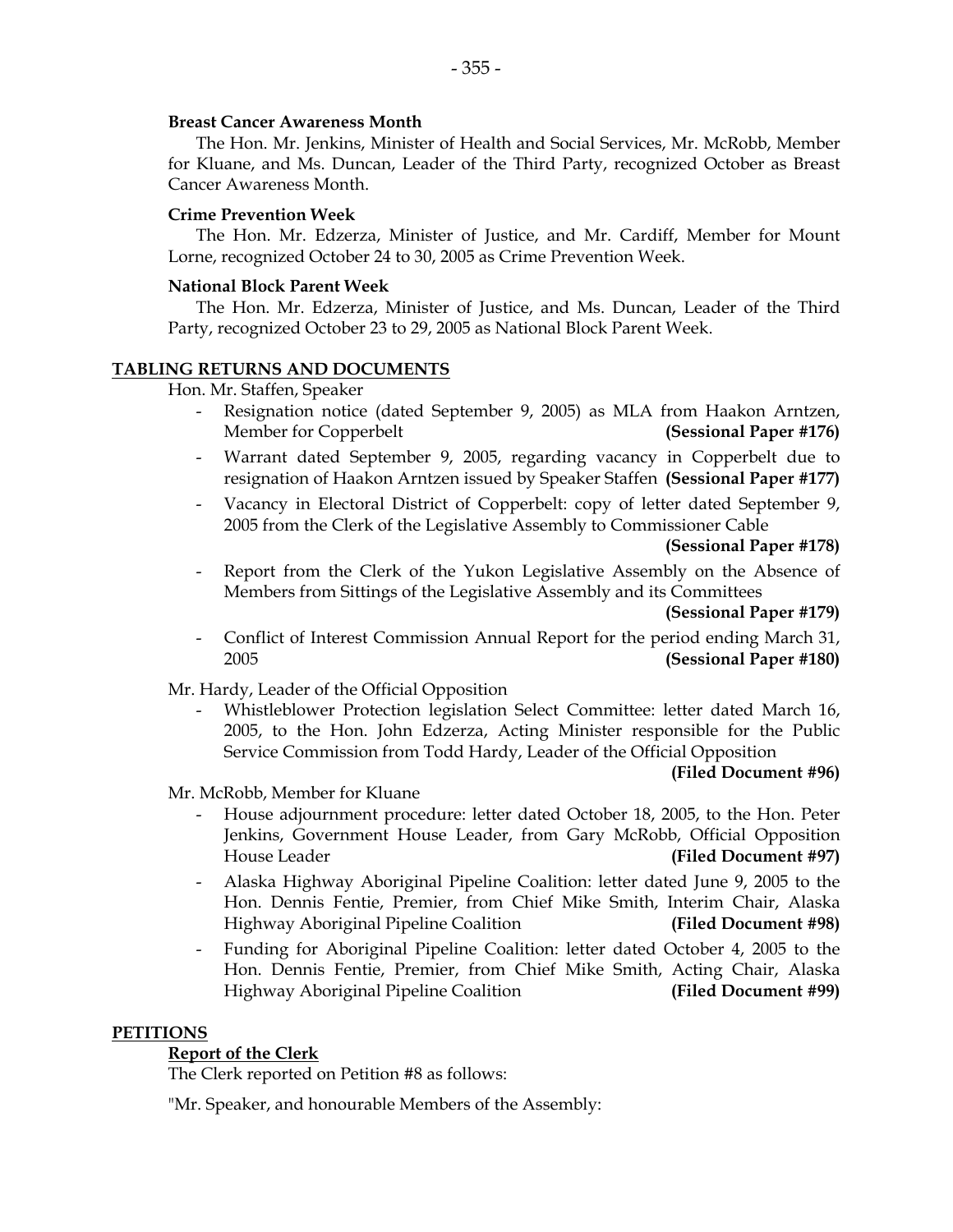I have had the honour to review a petition, being Petition #8 of the First Session of the 31st Legislative Assembly, as presented by the Member for Kluane on May 17, 2005.

 The petitioners ask the Yukon Legislative Assembly to revoke a regulation requiring that the sellers of heating fuel submit monthly reports to the Department of Finance.

 The Assembly, in passing the Fuel Oil Tax Act, delegated responsibility for making and revoking regulations to the Commissioner in Executive Council. The right to do this is set out in section 34 of the Act.

 Although Standing Order 66(5) states that "A petition may raise a matter that has been delegated to another body by the Yukon Legislative Assembly", there is no standing order or other authority that permits petitioners to ask the Assembly to take an action that is the responsibility of another body.

 As Petition #8 asks the Assembly to act beyond its legal authority, it does not meet the requirements as to form of the Standing Orders of the Yukon Legislative Assembly.

> Patrick L. Michael Clerk of the Yukon Legislative Assembly"

The Speaker ruled that, accordingly, Petition #8 could not be received.

### **Presentation**

 Mr. Hardy, Leader of the Official Opposition, presented the following Petition: Ratification of the Umbrella Final Agreement **(Petition #9)** 

### **INTRODUCTION OF BILLS**

|  | Bill #16 - Fourth Appropriation Act, 2004-05<br>-Hon. Mr. Fentie                                |
|--|-------------------------------------------------------------------------------------------------|
|  | Bill #17 - Second Appropriation Act, 2005-06<br>-Hon. Mr. Fentie                                |
|  | Bill #57 - Act to Amend the Small Claims Court Act<br>-Hon. Mr. Edzerza                         |
|  | Bill #58 - - Act to Amend the Supreme Court Act<br>-Hon. Mr. Edzerza                            |
|  | Bill #63 - Act to Amend the Family Violence Prevention Act<br>-Hon. Mr. Edzerza                 |
|  | Bill #60 - Act to Amend the Public Service Group Insurance Benefit Plan Act<br>-Hon. Ms. Taylor |
|  | Bill #61 - Co-operation in Governance Act<br>-Hon. Mr. Fentie                                   |
|  | Bill #64 - Act to Amend the Income Tax Act<br>-Hon. Mr. Fentie                                  |

#### **MONEY MESSAGE**

 Bill #16, *Fourth Appropriation Act, 2004-05*, and Bill #17, *Fourth Appropriation Act, 2004- 05*, were accompanied by a money message.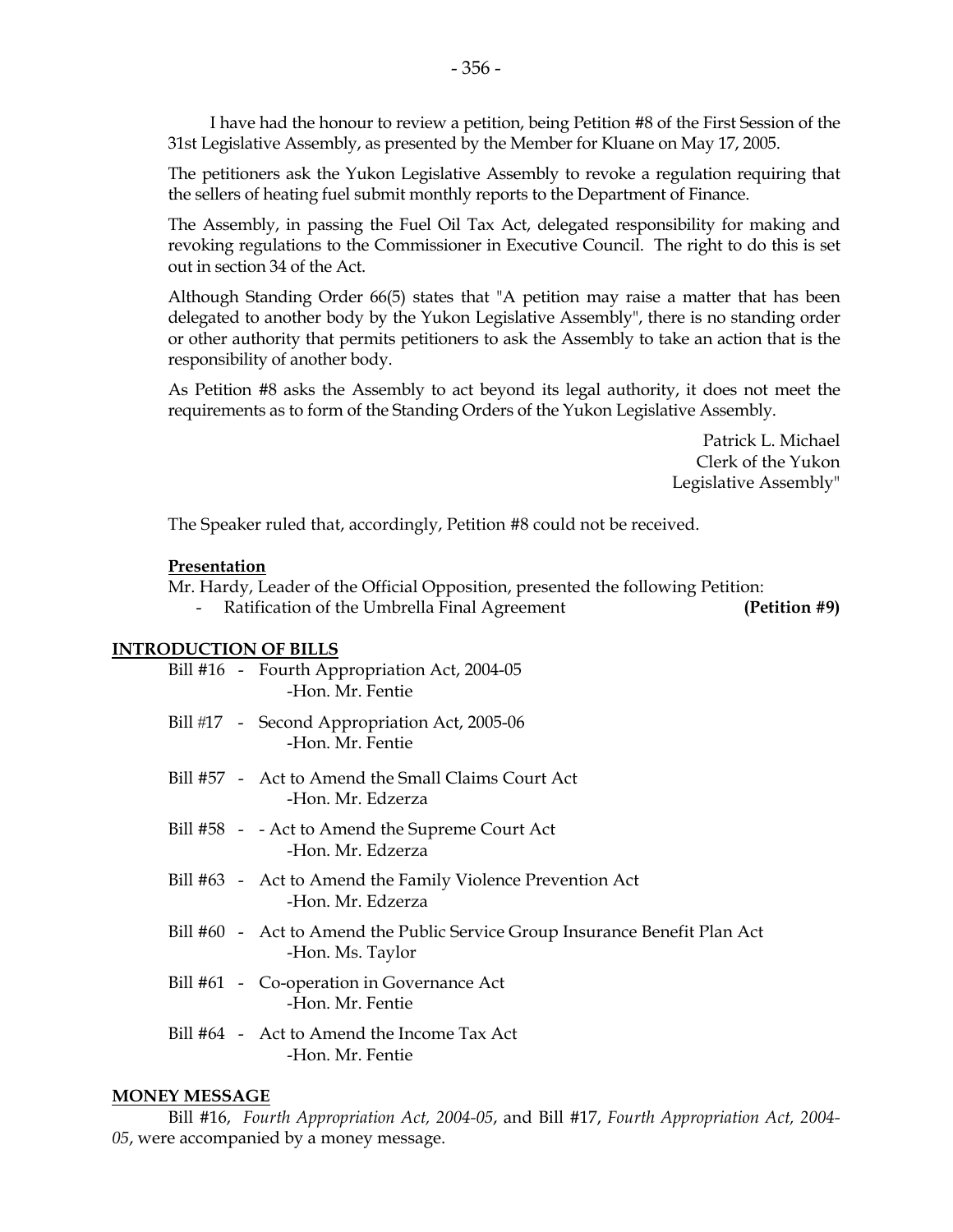\_\_\_\_\_\_\_\_\_\_\_\_\_\_\_\_\_\_\_\_\_\_\_\_\_\_\_\_\_\_\_\_\_\_\_\_\_\_\_\_\_\_

The Assembly adjourned at 2:30 p.m. until Monday, October 31, 2005.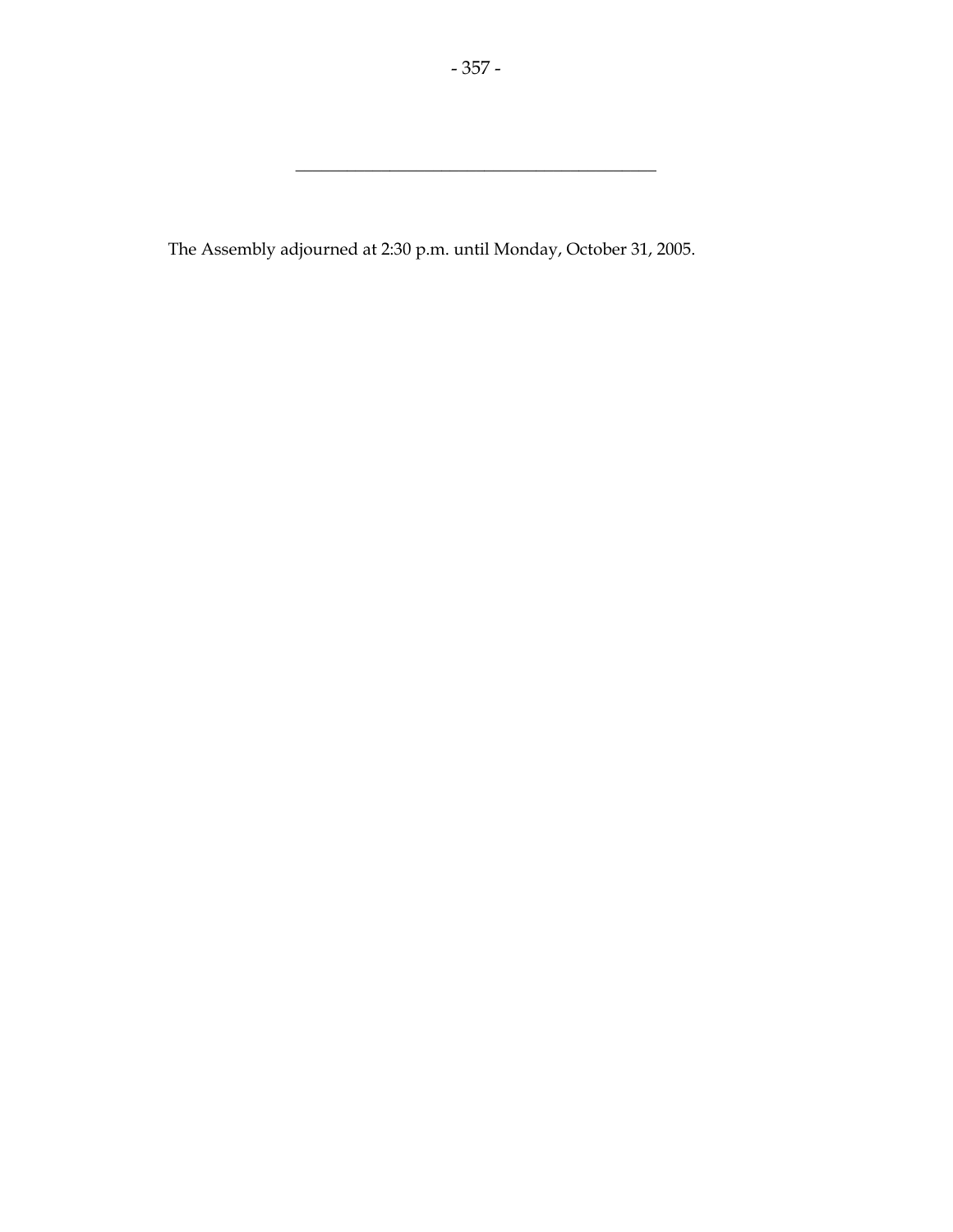# **VOTES AND PROCEEDINGS**

# **of the**

# **YUKON LEGISLATIVE ASSEMBLY**

# **31st Legislative Assembly First Session**

# Monday, October 31, 2005

The Speaker took the Chair at 1:00 p.m.

### **SPEAKER'S STATEMENT (Re: Changes to the Order Paper- withdrawal of Motions)**

 Prior to proceeding with the Daily Routine, the Speaker informed the House that Motion #492 had not been placed on the Order Paper as it was outdated.

### **TRIBUTES**

### **National UNICEF Day**

 The Hon. Mr. Jenkins, Minister of Health and Social Services, on behalf of all Members recognized October 31 as being National UNICEF Day.

### **TABLING RETURNS AND DOCUMENTS**

Hon. Mr. Jenkins, Acting Premier

- Public Accounts of the Government of Yukon for the year ended March 31, 2005

 **(Sessional Paper #181)** 

Hon. Ms. Taylor, Minister of Tourism and Culture

 - Whistleblower Legislation, Select Committee on: letter dated September 12, 2005 from the Hon. Elaine Taylor, Minister responsible for the Public Service Commission to Todd Hardy, Leader of the Official Opposition

### **(Filed Document #100)**

 - Whistleblower Legislation, Select Committee on: letter dated September 12, 2005 from the Hon. Elaine Taylor, Minister responsible for the Public Service Commission to Pat Duncan, Leader of the Third Party **(Filed Document #101)**

Mr. McRobb, Member for Kluane

- Alaska Highway Pipeline Facilitation, Terms of Reference: letter dated August 16, 2005 from Dennis Fentie, Premier to Chief Mike Smith, Kwanlin Dun First Nation **(Filed Document #102)**
- Oil and Gas Commission, proposed: letter dated September 29, 2005 from Andy Carvill, Grand Chief, Council of Yukon First Nations to the Hon. Dennis Fentie, Premier **(Filed Document #103)**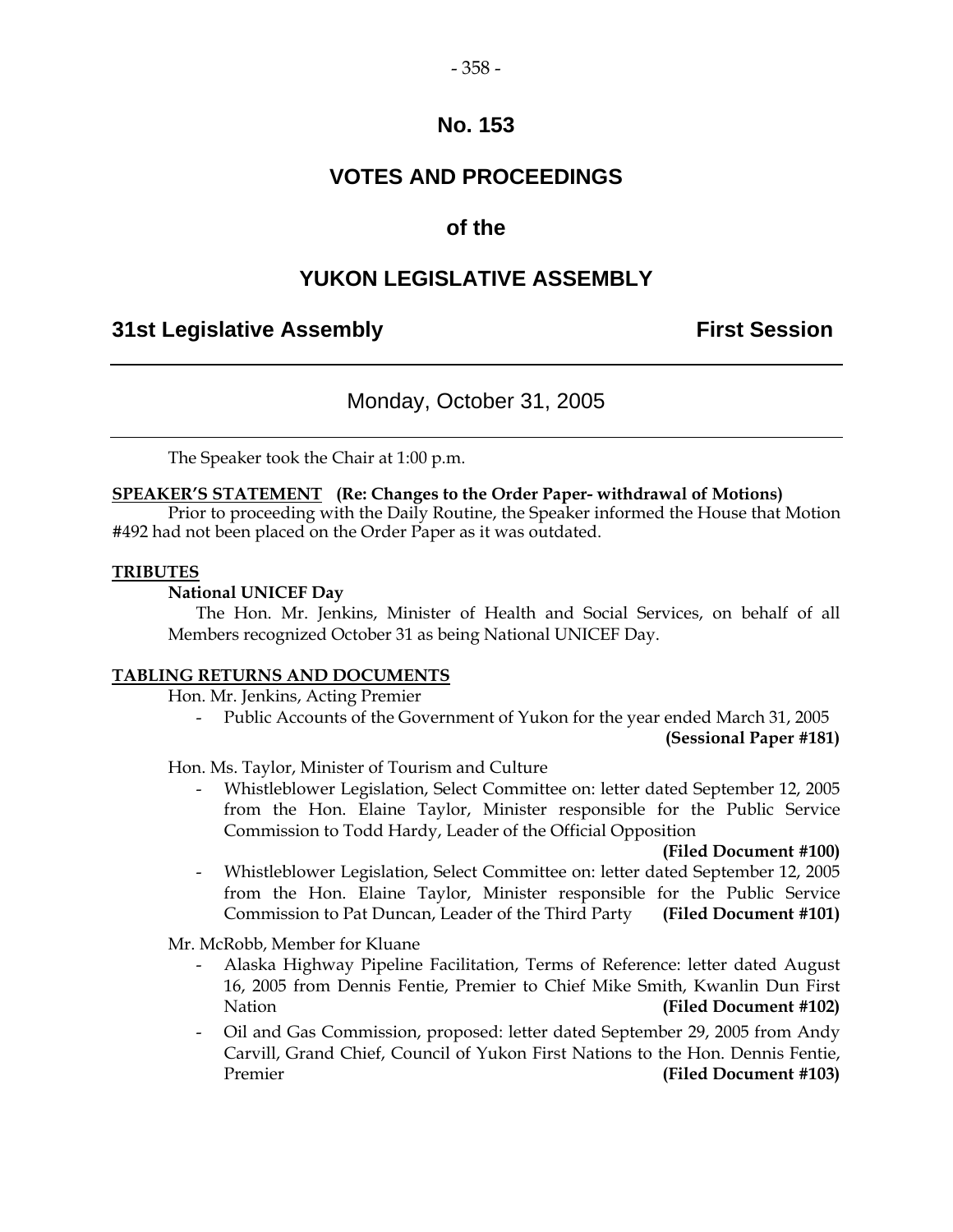### **PETITIONS**

### **Report of the Clerk**

The Clerk reported on Petition #9 as follows:

"Mr. Speaker, and honourable Members of the Assembly:

 I have had the honour to review a petition, being Petition #9 of the First Session of the 31st Legislative Assembly, as presented by the Leader of the Official Opposition on October 27, 2005.

 The petitioners pose a number of questions respecting the ratification process followed in respect to the Umbrella Final Agreement dated May 29, 1993. They ask the Yukon Legislative Assembly to request the Minister responsible for the Land Claims and Implementation Secretariat to provide "a reasonably detailed written response" to those questions. It should be noted that the rules and the practices of the Legislative Assembly permit a response to a petition to be provided in either written or verbal format.

 This petition, with that qualification as to the manner in which it may be responded to, meets the requirements as to form of the Standing Orders of the Yukon Legislative Assembly.

> Patrick L. Michael Clerk of the Yukon Legislative Assembly"

 The Speaker ruled that, accordingly, Petition #9 was deemed to have been read and received.

### **SPEAKER'S STATEMENT (Re: Question Period on October 27, 2005)**

 Prior to Question Period the Speaker made the following statement about certain events that occurred on October 27, 2005.

"As Members are aware the Chair intervened twice after Members quoted unparliamentary language from statements made by persons outside the House or from documents. It is a principle of the rules of debate that Members may not do indirectly what they may not do directly. One aspect of this is that Members may not evade rules regarding unparliamentary language by quoting them from another source. Members must take responsibility for the words they use in debate, whether they originate with that Member or not. In this regard I would remind Members of a ruling from the Chair on December 13, 2004 which read in part:

 'If a Member wishes to cite or quote from a document that contains unparliamentary language or does not adhere to proper form, the Member must paraphrase any offending portions so that they conform to the rules and forms of this Legislative Assembly.'

The Chair is also concerned that Members are making statements that question the honesty and integrity of other Members. As *House of Commons Procedure and Practice* reminds us, 'The proceedings of the House are based on a long-standing tradition of respect for the integrity of all Members.' The Chair appreciates that Members have differing views on issues of public policy. However, to cite annotation 494 of *Beauchesne's Parliamentary Rules and Forms*, there are times when the House will have to 'accept two contradictory accounts of the same incident.' Members are free to put forward their view of events, but in doing so must not draw into question the integrity of other Members who hold a different view.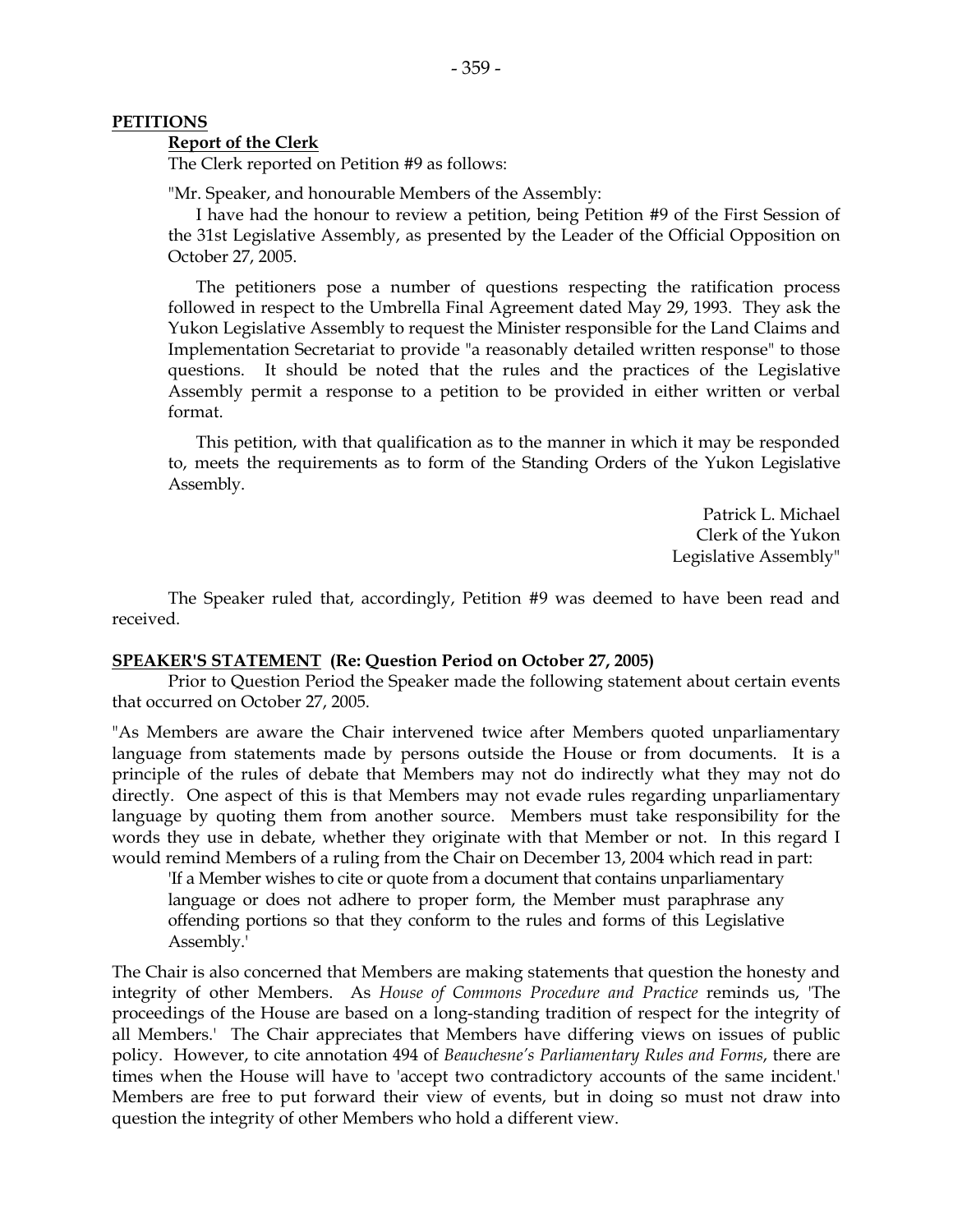The Chair thanks Members in advance for their cooperation. We will now proceed with Question Period."

#### **GOVERNMENT BILLS**

The following Bill was called for Second Reading:

 Bill #16 - Fourth Appropriation Act, 2004-05 -Hon. Mr. Jenkins

 A debate arising on the motion for Second Reading and the question being put, it was agreed to on the following recorded Division:

|                             | YEA                        |                   |   |
|-----------------------------|----------------------------|-------------------|---|
| Jenkins<br>Taylor<br>Kenyon | Edzerza<br>Lang<br>Cathers | Rouble<br>Hassard | 8 |
|                             | <b>NAY</b>                 |                   |   |
| Hardy<br>McRobb             | Cardiff<br>Peter           | Duncan            | 5 |

### **COMMITTEE OF THE WHOLE**

According to Order, the Assembly resolved into Committee of the Whole.

Progress was reported on the following Bill:

Bill #16 - Second Appropriation Act, 2005-06 -Hon. Mr. Jenkins

The report of the Chair was adopted.

The Assembly adjourned at 5:57 p.m. until Tuesday, November 1, 2005.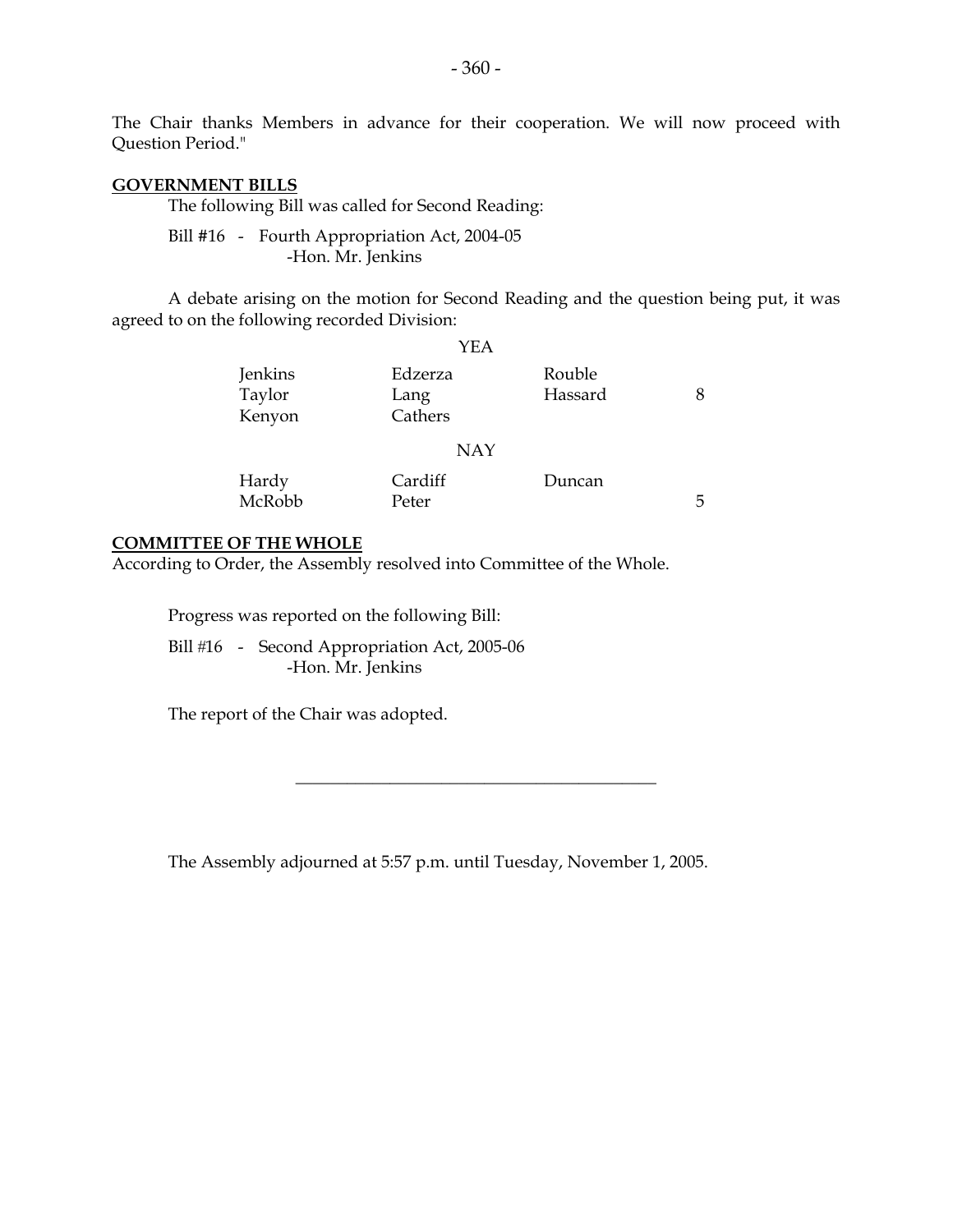# **VOTES AND PROCEEDINGS**

# **of the**

### **YUKON LEGISLATIVE ASSEMBLY**

### **31st Legislative Assembly First Session**

### Tuesday, November 1, 2005

The Speaker took the Chair at 1:00 p.m.

### **TRIBUTES**

### **Women Abuse Prevention Month**

 The Hon. Ms. Taylor, Minister responsible for the Women's Directorate, and Mrs. Peter, Member for Vuntut Gwitchin, recognized November as being Women Abuse Prevention Month.

### **Mothers Against Drunk Driving and Project Red Ribbon – Tie One On for Safety**

 The Hon. Mr. Hart, Minister of Highways and Public Works, and Ms. Duncan, Leader of the Third Party, recognized Mothers Against Drunk Driving (MADD) and their Red Ribbon Campaign – Tie one On for Safety campaign which runs from November 1 to December 31, 2005.

### **National Down's Syndrome Awareness Week**

 The Hon. Mr. Jenkins, on behalf of all Members, recognized November 1 to 7, 2005 as being National Down's Syndrome Awareness Week.

### **TABLING RETURNS AND DOCUMENTS**

Hon. Mr. Edzerza, Minister of Justice

Regulations Report (Yukon); April 1, 2004 to March 31, 2005, Volume 1 and Volume 2 **(Sessional Paper #182)** 

Ms. Duncan, Leader of the Third Party

 - Whistleblower Legislation, Select Committee on: letter dated October 24, 2005 from Ms. Duncan, MLA, Porter Creek South, to the Hon. Elaine Taylor, Minister responsible for the Public Service Commission **(Filed Document #104)** 

Mr. McRobb, Member for Kluane

- Alaska Highway Pipeline Project: letters dated June 2, 2005 from Dennis Fentie, Premier to Mr. T. J. Hearn, President, Imperial Oil, Mr. Henry Sykes, President, ConocoPhillips, and Brian Frank, President, BP Canada **(Filed Document #105)**
- Alaska Highway Aboriginal Pipeline Coalition: letter dated June 9, 2005 from Chief Mike Smith, Interim Chair, Alaska Highway Aboriginal Pipeline Coalition to the Hon. Dennis Fentie, Premier **(Filed Document #106)**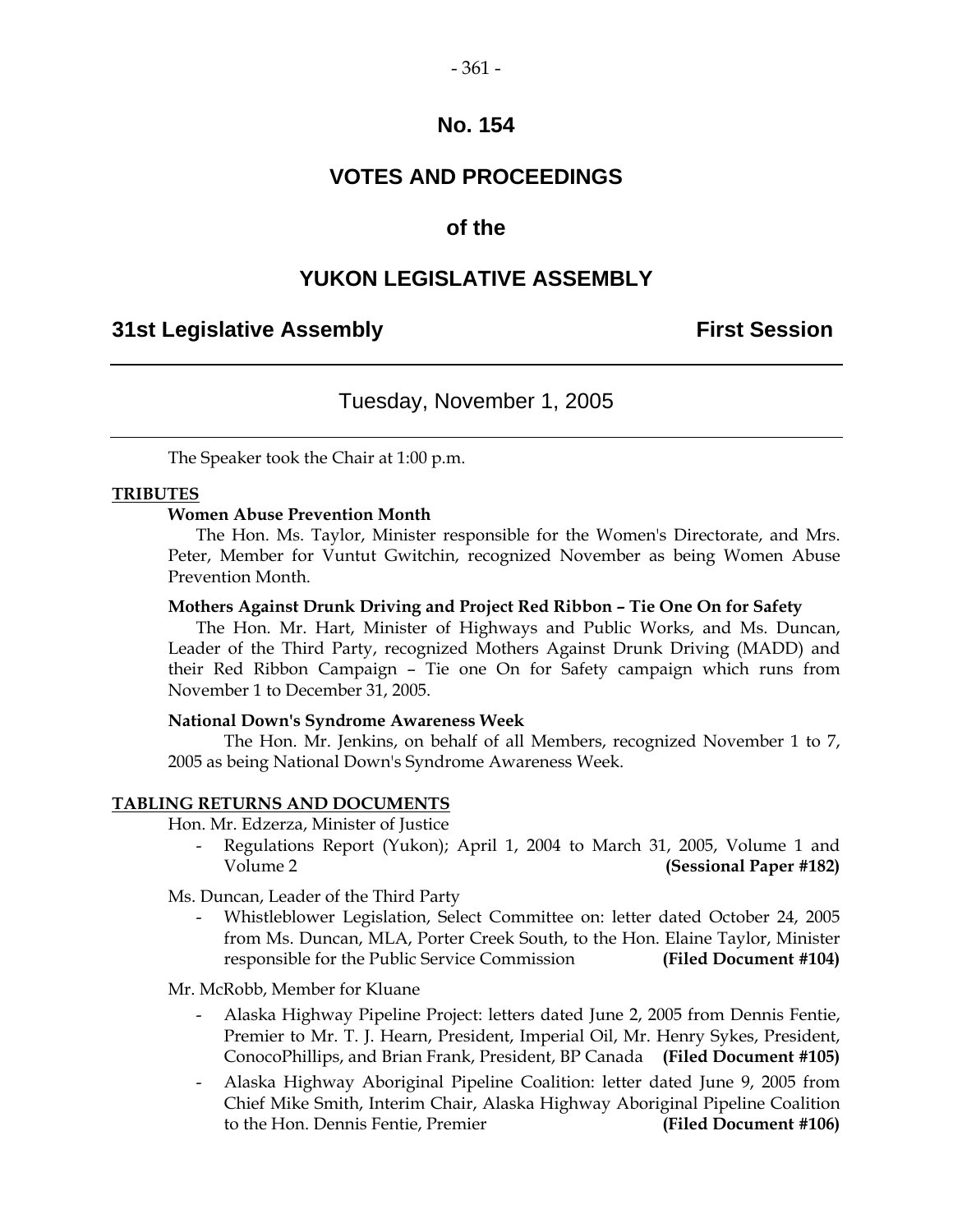- Alaska Highway Aboriginal Pipeline Coalition: letter dated June 14, 2005 from Chief Mike Smith, Interim Chair, Alaska Highway Aboriginal Pipeline Coalition to the Hon. Frank Murkowski, Governor of Alaska, Mr. P. Daniel, President and CEO, Enbridge Inc., Mr. T. Hearn, President, Imperial Oil, Mr. B. Frank, President, BP Canada, Mr. H. Sykes, President, ConocoPhillips, and Mr. H. Kvisle, President and CEO, TransCanada Pipelines **(Filed Document #107)**
- Alaska Highway Pipeline Project: letter dated June 16, 2005 to the Hon. Dennis Fentie, Premier, from Chief Mike Smith, Interim Chair, Alaska Highway Aboriginal Pipeline Coalition **(Filed Document #108)**
- Alaska Highway Aboriginal Pipeline Coalition: letter dated June 27, 2005 from Dennis Fentie, Premier, to Chief Mike Smith, Interim Chair, Alaska Highway Aboriginal Pipeline Coalition **(Filed Document #109)**

### **NOTICE RE GOVERNMENT PRIVATE MEMBERS' BUSINESS**

 Pursuant to Standing Order 14.2(7), the Hon. Mr. Jenkins, Government House Leader, identified Motion #430, and Motion #484 as being the items to be called during Government Private Members' Business on Wednesday, November 2, 2005.

### **GOVERNMENT BILLS**

The following Bill was called for Second Reading:

 Bill #63 - Act to Amend the Family Violence Prevention Act -Hon. Mr. Edzerza

 A debate arising on the motion for Second Reading and the question being put, it was agreed to on the following recorded Division:

|         | YEA     |         |    |
|---------|---------|---------|----|
| Jenkins | Cathers | McRobb  |    |
| Taylor  | Rouble  | Cardiff |    |
| Kenyon  | Hassard | Peter   | 13 |
| Edzerza | Hardy   | Duncan  |    |
| Lang    |         |         |    |

NAY

0

### **COMMITTEE OF THE WHOLE**

According to Order, the Assembly resolved into Committee of the Whole.

Progress was reported on the following Bill:

 Bill #63 - Act to Amend the Family Violence Prevention Act -Hon. Mr. Edzerza

The report of the Chair was adopted.

The Assembly adjourned at 5:59 p.m. until Wednesday, November 2, 2005.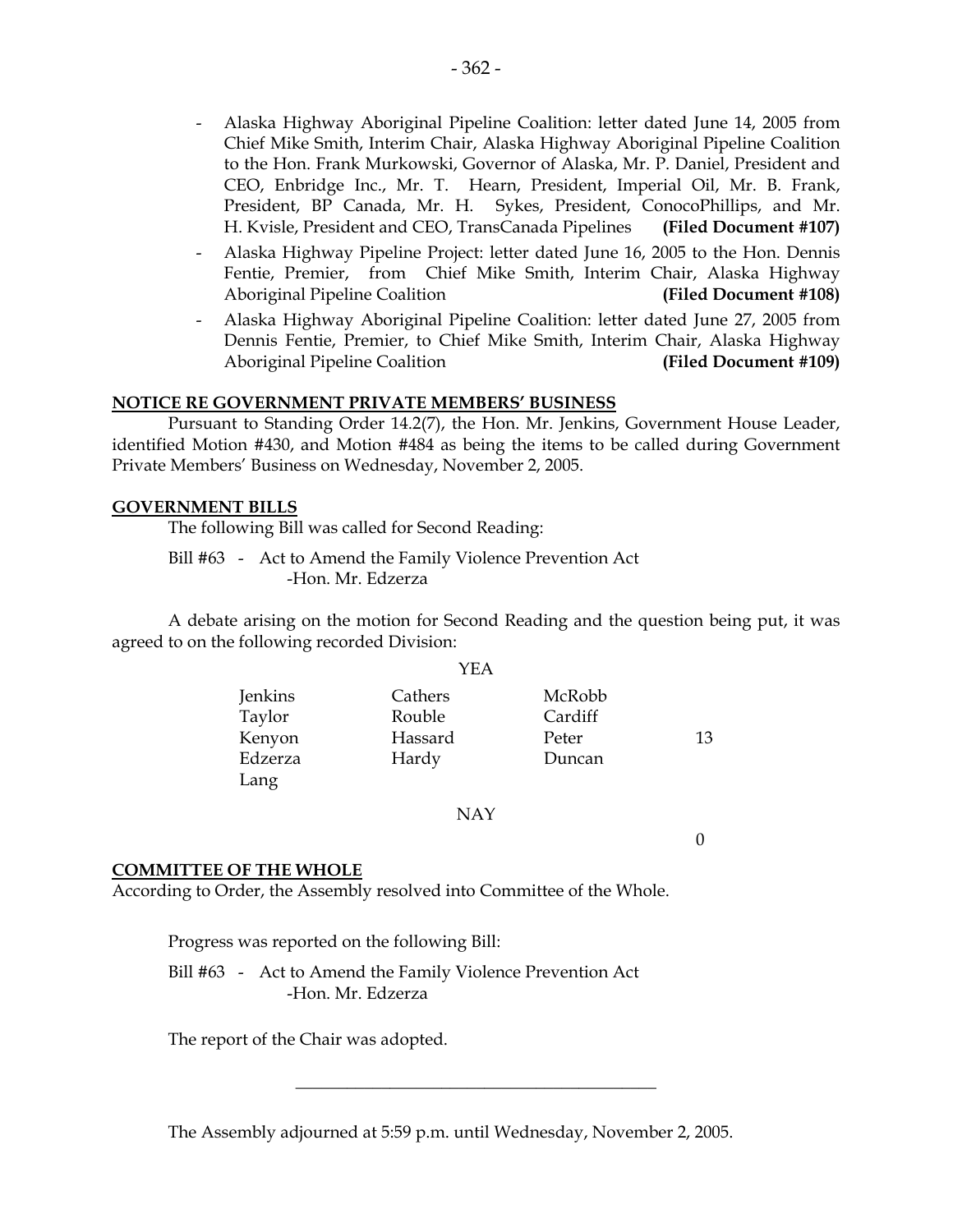# **VOTES AND PROCEEDINGS**

# **of the**

# **YUKON LEGISLATIVE ASSEMBLY**

# **31st Legislative Assembly First Session**

# Wednesday, November 2, 2005

The Speaker took the Chair at 1:00 p.m.

### **TRIBUTES**

### **Osteoporosis Month**

 The Hon. Mr. Jenkins, Minister of Health and Social Services, recognized November as being Osteoporosis Month.

### **TABLING RETURNS AND DOCUMENTS**

Hon. Ms. Taylor, Minister of Tourism and Culture

Passport requirements (proposed), Canada/US border crossing: letter dated October 31, 2005 from Frank Murkowski, Governor, State of Alaska, Ralph Klein, Premier, Alberta, Gordon Campbell, Premier, British Columbia and Dennis Fentie, Premier, Yukon to Michael Chertoff, Secretary of Homeland Security, Washington, D.C., and Condoleezza Rice, Secretary of State, Washington ,D.C. **(Filed Document #110)** 

Mr. Hardy, Leader of the Official Opposition

Seven Points Ethics Package: proposed by Ed Broadbent, MP Ottawa Centre

**(Filed Document #111)** 

### **INTRODUCTION OF BILLS**

 Bill #62 - Act to Amend the Jury Act -Hon. Mr. Edzerza

### **GOVERNMENT PRIVATE MEMBERS' BUSINESS**

Moved by Mr. Cathers, Member for Lake Laberge:

 THAT this House urges the Government of Canada to engage with the Government of the United States of America to ensure that new measures for increasing border security do not interfere with Yukoners and Alaskans continuing our unique cross-border relationship which includes recreational travel, access to medical and dental facilities, and commerce including the purchase of a wide variety of services and goods ranging from recreational vehicles and sporting goods to clothing and food supplies.

 **(Motion #430)**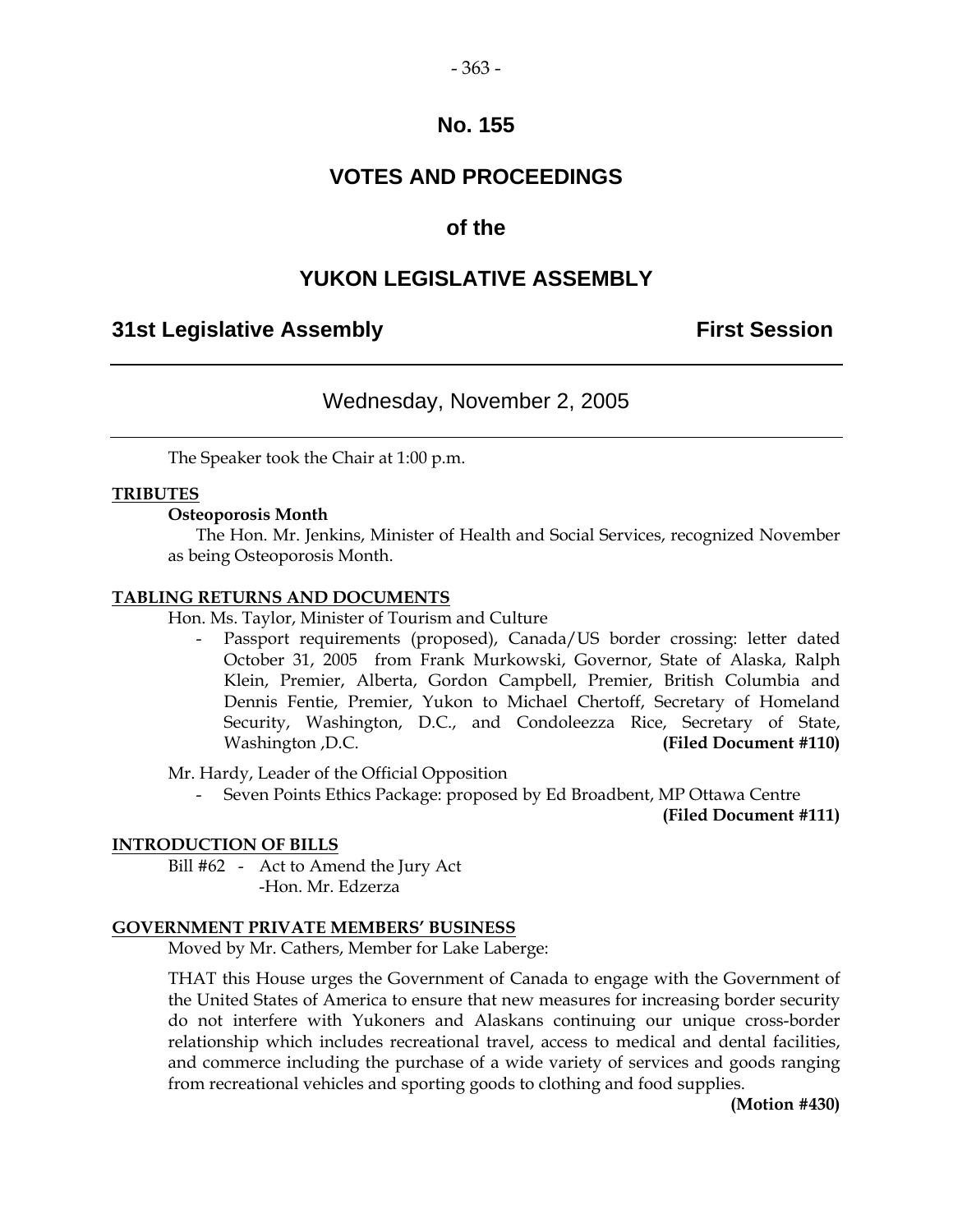A debate arising on the motion, it was moved by Mr. Fairclough, Member for Mayo-Tatchun, in amendment thereto:

 THAT Motion #430 be amended by inserting, after the phrase "…and dental facilites", the phrase "cultural and family gatherings,".

A debate arising on the amendment and the question being put, it was agreed to.

 A debate arising on the motion as amended and the question being put, it was agreed to on the following recorded Division:

|                                       | YEA                                  |                                          |    |
|---------------------------------------|--------------------------------------|------------------------------------------|----|
| Fentie<br>Jenkins<br>Taylor<br>Kenyon | Cathers<br>Rouble<br>Hardy<br>McRobb | Fairclough<br>Cardiff<br>Peter<br>Duncan | 13 |
| Lang                                  |                                      |                                          |    |
|                                       | <b>NAY</b>                           |                                          |    |
|                                       |                                      |                                          |    |

Moved by Mr. Cathers, Member for Lake Laberge:

 THAT this House urges the federal Liberal Government to comply with the request of the Royal Canadian Legion, veterans associations and individual veterans and their families to end the current unjust situation whereby, as the result of a federal Order in Council passed in 1946, approximately 14,000 veterans are deprived of pension benefits and the recognition of having honourably served our country in time of war. **(Motion #484)** 

 A debate arising on the motion, it was moved by Mr. McRobb, Member for Kluane, in amendment thereto:

 THAT Motion #484 be amended by deleting the words after the word "THAT" and substituting the following:

"this House urges the Government of Canada to:

- (1) recognize that, due to a federal Order-in-Council passed in 1946, as many as 14,000 improperly discharged Canadian Veterans were deemed 'not to have served' in World War 2 and were therefore denied pension benefits; and
- (2) honour the request of the Royal Canadian Legion, veterans associations, and individual veterans and their families to review the original Order-in-Council and to ensure that all surviving veterans included in the Order are offered the opportunity to recover their status of 'honourably served' and become fully eligible for all benefits under the *Pensions Act*."

A debate arising on the amendment and the question being put, it was agreed to.

 A debate arising on the motion as amended and the question being put, it was agreed to on the following recorded Division: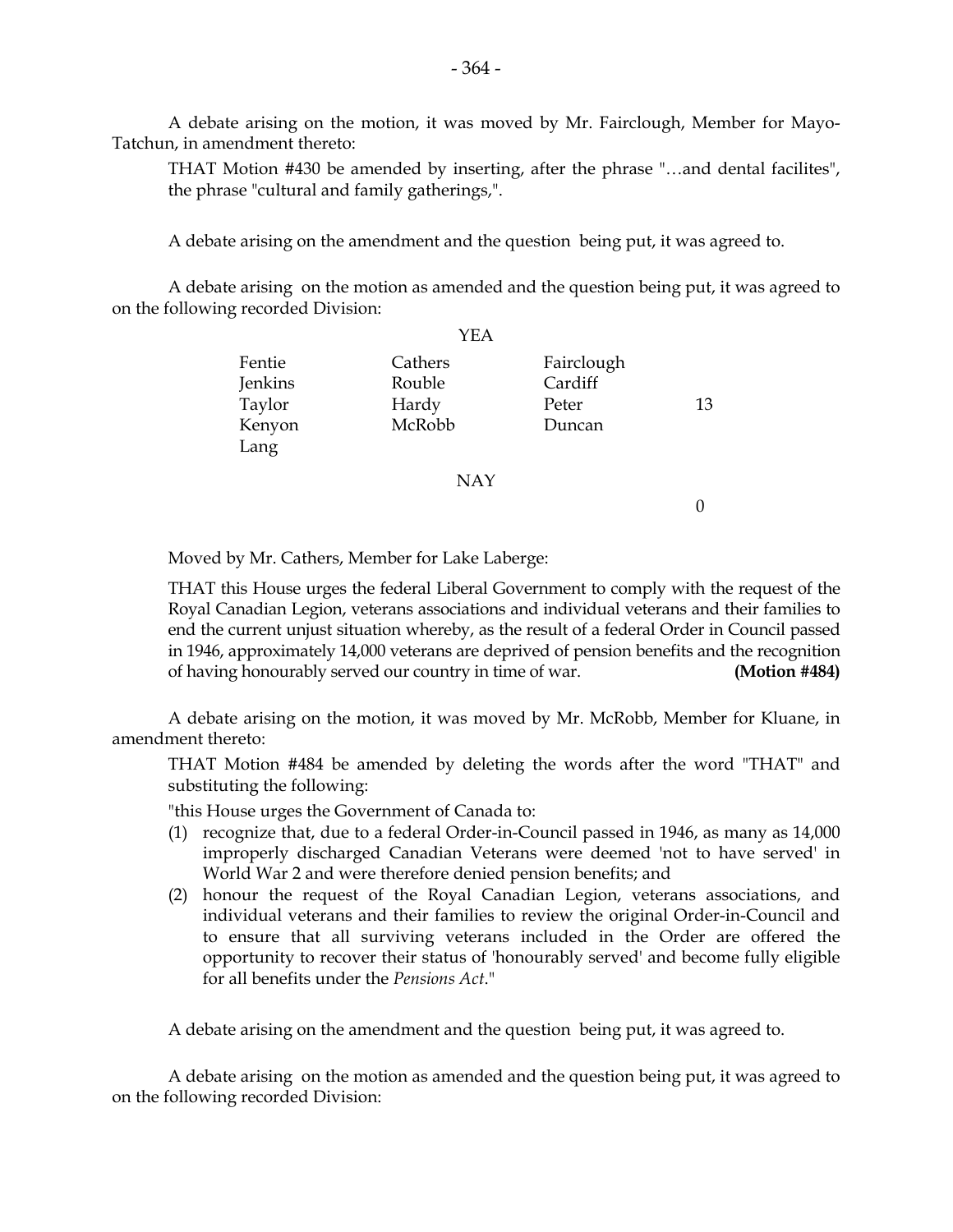

The Assembly adjourned at 5:19 p.m. until Thursday, November 3, 2005.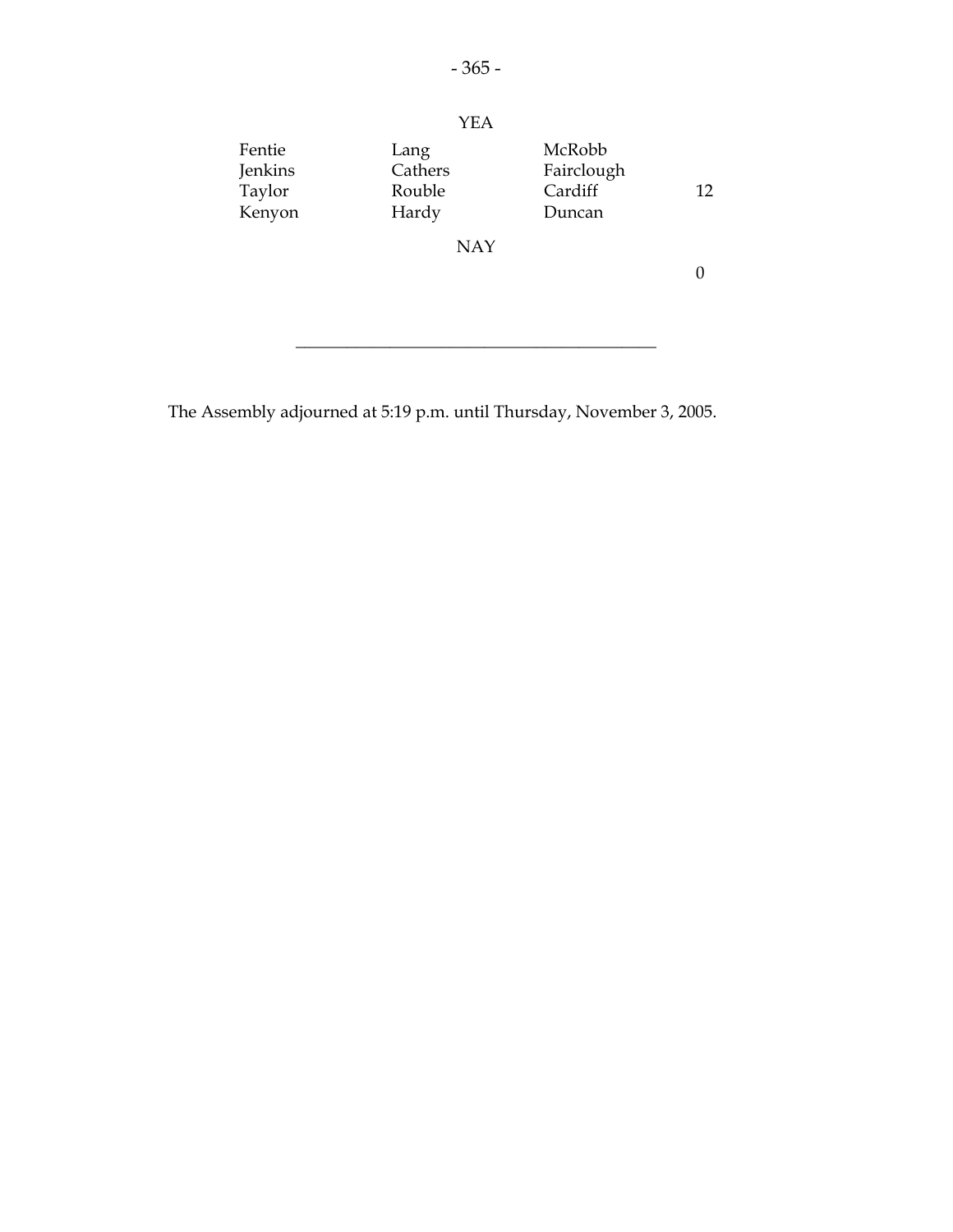### $-366-$

### **No. 156**

# **VOTES AND PROCEEDINGS**

# **of the**

# **YUKON LEGISLATIVE ASSEMBLY**

# **31st Legislative Assembly The Contract Session**

### Thursday, November 3, 2005

The Speaker took the Chair at 1:00 p.m.

### **TRIBUTES**

### **Crohn's and Colitis Awareness Month**

 The Hon. Mr. Jenkins, Minister of Health and Social Services, on behalf of all Members, recognized November as being Crohn's and Colitis Awareness Month.

#### **GOVERNMENT BILLS**

The following Bill was called for Second Reading:

 Bill #64 - Act to Amend the Income Tax Act -Hon. Mr. Fentie

 A debate arising on the motion for Second Reading and the question being put, it was agreed to on the following recorded Division:

 $YETA$ 

|         | I EA       |            |    |
|---------|------------|------------|----|
| Fentie  | Hart       | Fairclough |    |
| Jenkins | Cathers    | Cardiff    |    |
| Taylor  | Rouble     | Peter      | 14 |
| Kenyon  | Hassard    | Duncan     |    |
| Lang    | McRobb     |            |    |
|         | <b>NAY</b> |            |    |
|         |            |            |    |
|         |            |            |    |

 Bill #64, entitled *Act to Amend the Income Tax Act*, was accordingly, referred to Committee of the Whole.

### **COMMITTEE OF THE WHOLE**

According to Order, the Assembly resolved into Committee of the Whole.

The following Bills were reported without amendment:

Bill #64 - Act to Amend the Income Tax Act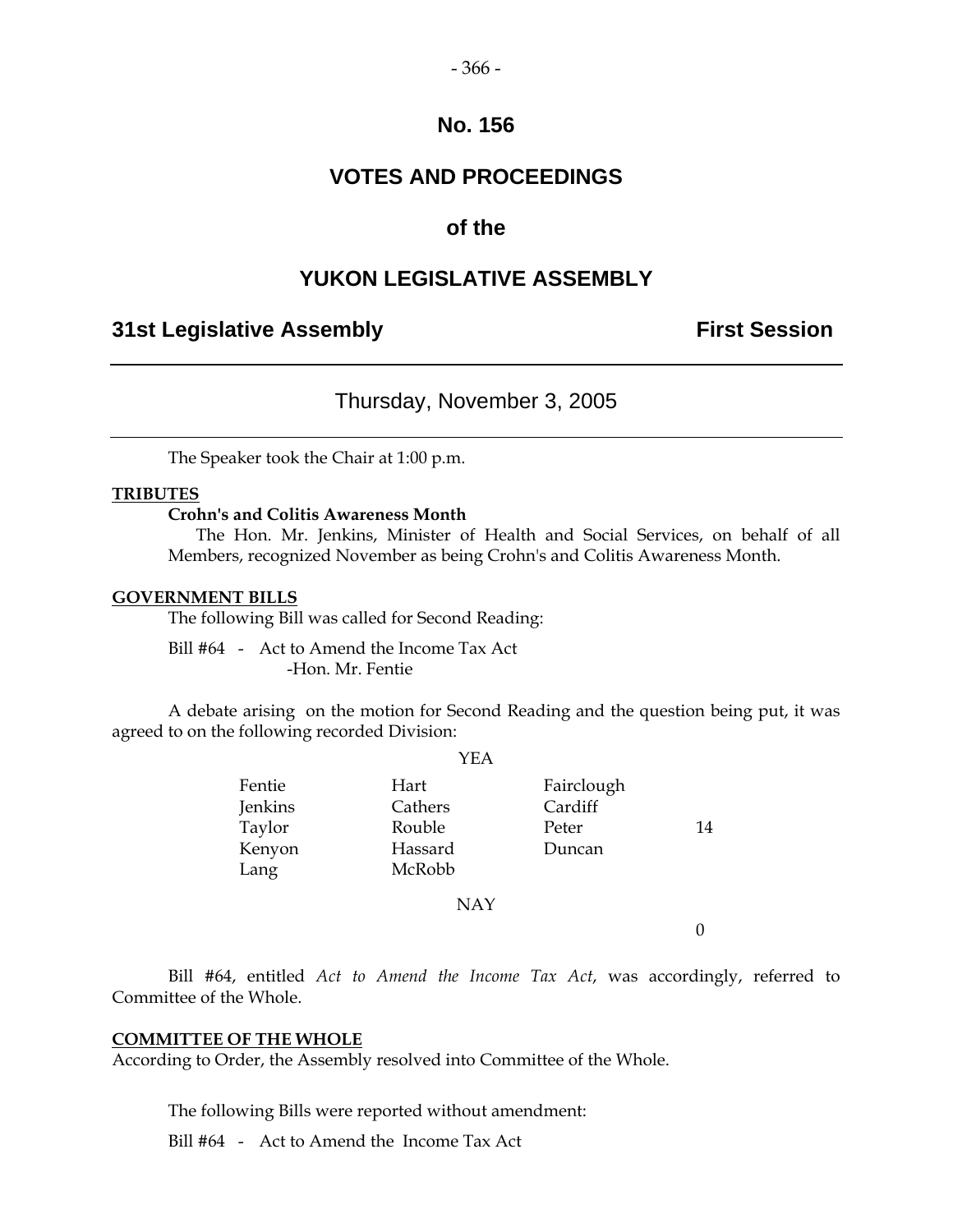-Hon. Mr. Fentie

 Bill #16 - Fourth Appropriation Act, 2004-05 -Hon. Mr. Jenkins

The report of the Chair was adopted.

### **GOVERNMENT BILLS**

The following Bill was called for Second Reading:

 Bill #17 - Second Appropriation Act, 2005-06 -Hon. Mr. Fentie

 A debate arising on the motion for Second Reading of Bill #17, and the time approaching 6:00 p.m., it was moved by Mr. Hardy, Leader of the Official Opposition:

\_\_\_\_\_\_\_\_\_\_\_\_\_\_\_\_\_\_\_\_\_\_\_\_\_\_\_\_\_\_\_\_\_\_\_\_\_\_\_\_\_\_

THAT debate be now adjourned.

The question being put on the motion to adjourn debate, it was agreed to.

The Assembly adjourned at 5:57 p.m. until Monday, November 7, 2005.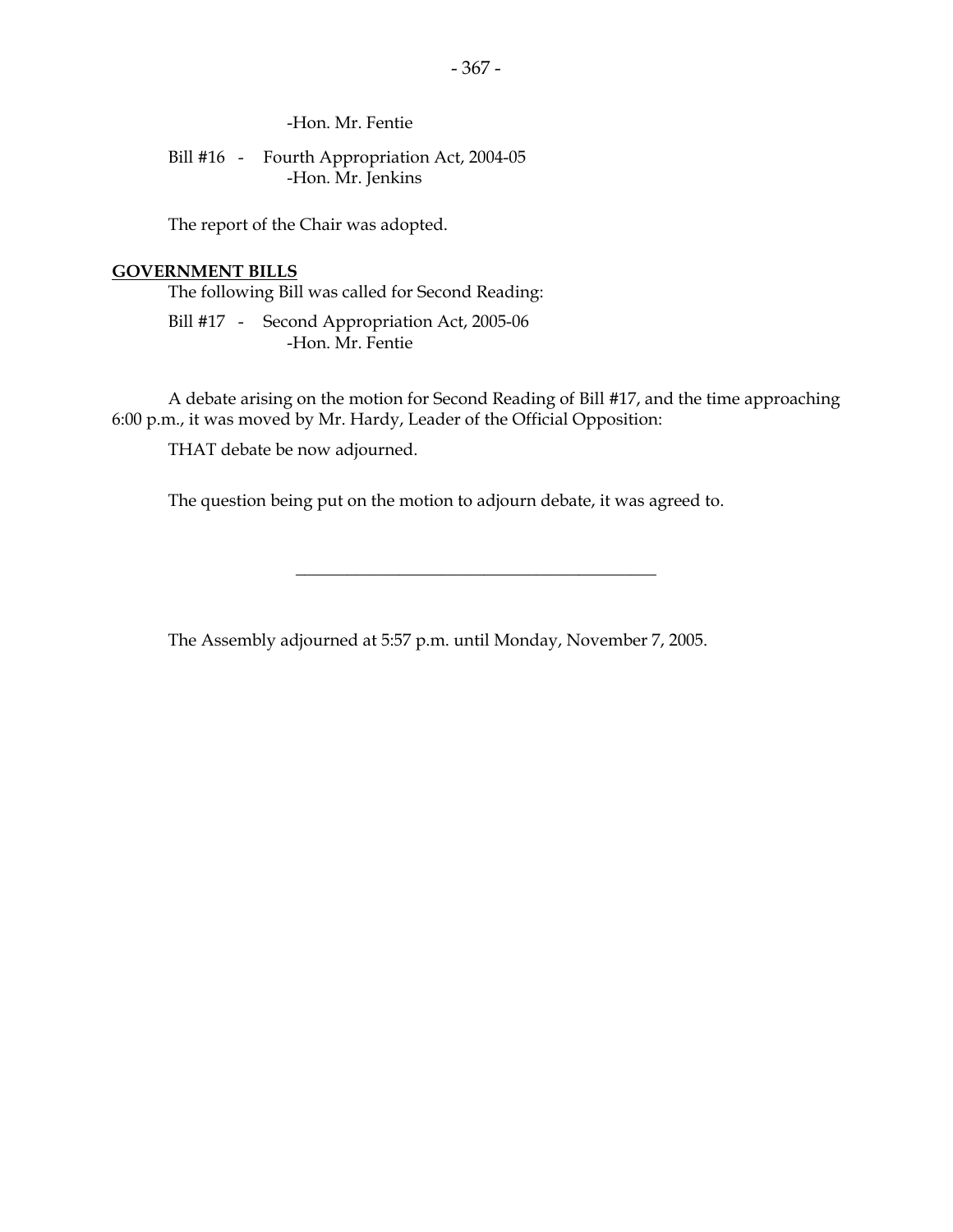# **VOTES AND PROCEEDINGS**

# **of the**

# **YUKON LEGISLATIVE ASSEMBLY**

# **31st Legislative Assembly First Session**

# Monday, November 7, 2005

The Speaker took the Chair at 1:00 p.m.

### **TRIBUTES**

### **Early Childhood Educator Appreciation Day**

 The Hon. Mr. Jenkins, Minister of Health and Social Services, on behalf of all Members, recognized November 5, 2005 as being Early Childhood Educator Day.

### **Hockey Canada Week**

 The Hon. Mr. Hart, Minister of Community Services, Ms. Duncan, Leader of the Third Party, and Mr. Hardy, Leader of the Official Opposition, recognized November 5 to 12, 2005 as Hockey Canada Week.

### **TABLING RETURNS AND DOCUMENTS**

Hon. Mr. Fentie, Premier

 - Order-in-Council 2005/155, First Nations (Yukon) Self-Government Act: amendments of the Self-Government Agreements for the Selkirk First Nation, Little Salmon/Carmacks First Nation, Vuntut Gwitchin First Nation, Champagne and Aishihik First Nations, Tr'ondëk Hwëch'in, Teslin Tlingit Council, and Ta'an Kwäch'än Council **(Sessional Paper #183)** 

### **PETITIONS**

Mr. Fairclough, Member for Mayo-Tatchun, presented the following Petition:

First Aid Training for Yukon school employees **(Petition #10)** 

### **GOVERNMENT BILLS**

The following Bill was called for Second Reading:

 Bill #60 - Act to Amend the Public Service Group Insurance Benefit Act -Hon. Mr. Taylor

 A debate arising on the motion for Second Reading and the question being put, it was agreed to on the following recorded Division: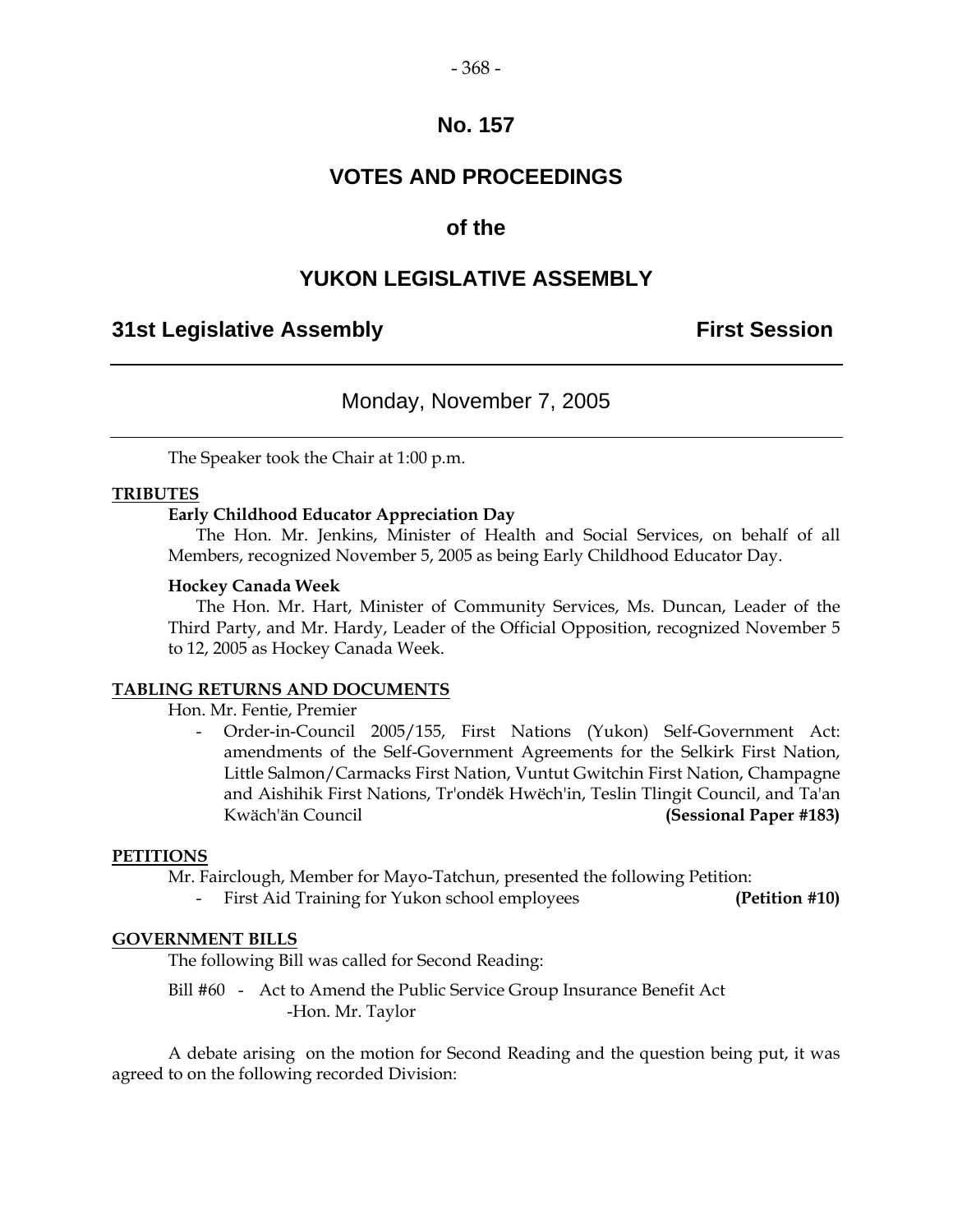|         | YEA        |            |    |
|---------|------------|------------|----|
| Fentie  | Hart       | McRobb     |    |
| Jenkins | Cathers    | Fairclough |    |
| Taylor  | Rouble     | Cardiff    | 15 |
| Kenyon  | Hassard    | Peter      |    |
| Lang    | Hardy      | Duncan     |    |
|         | <b>NAY</b> |            |    |
|         |            |            |    |

 Bill #60, entitled *Act to Amend the Public Service Group Insurance Benefit Act*, was accordingly, referred to Committee of the Whole.

 The following Bill was called for Second Reading: Bill #17 - Second Appropriation Act, 2005-06 -Hon. Mr. Fentie

 A debate Arising on the motion for Second Reading of Bill #17 entitled Second Appropriation Act, 2005-06, and the time reaching 6:00 p.m., while Mrs. Peter, Member for Vuntut Gwitchin, was speaking to it, the Speaker, pursuant to Standing Order 2(2), adjourned the House until 1:00 p.m. on Tuesday, November 8, 2005, and debate on second reading was accordingly adjourned.

\_\_\_\_\_\_\_\_\_\_\_\_\_\_\_\_\_\_\_\_\_\_\_\_\_\_\_\_\_\_\_\_\_\_\_\_\_\_\_\_\_\_

The Assembly adjourned at 6:00 p.m. until Tuesday, November 8, 2005.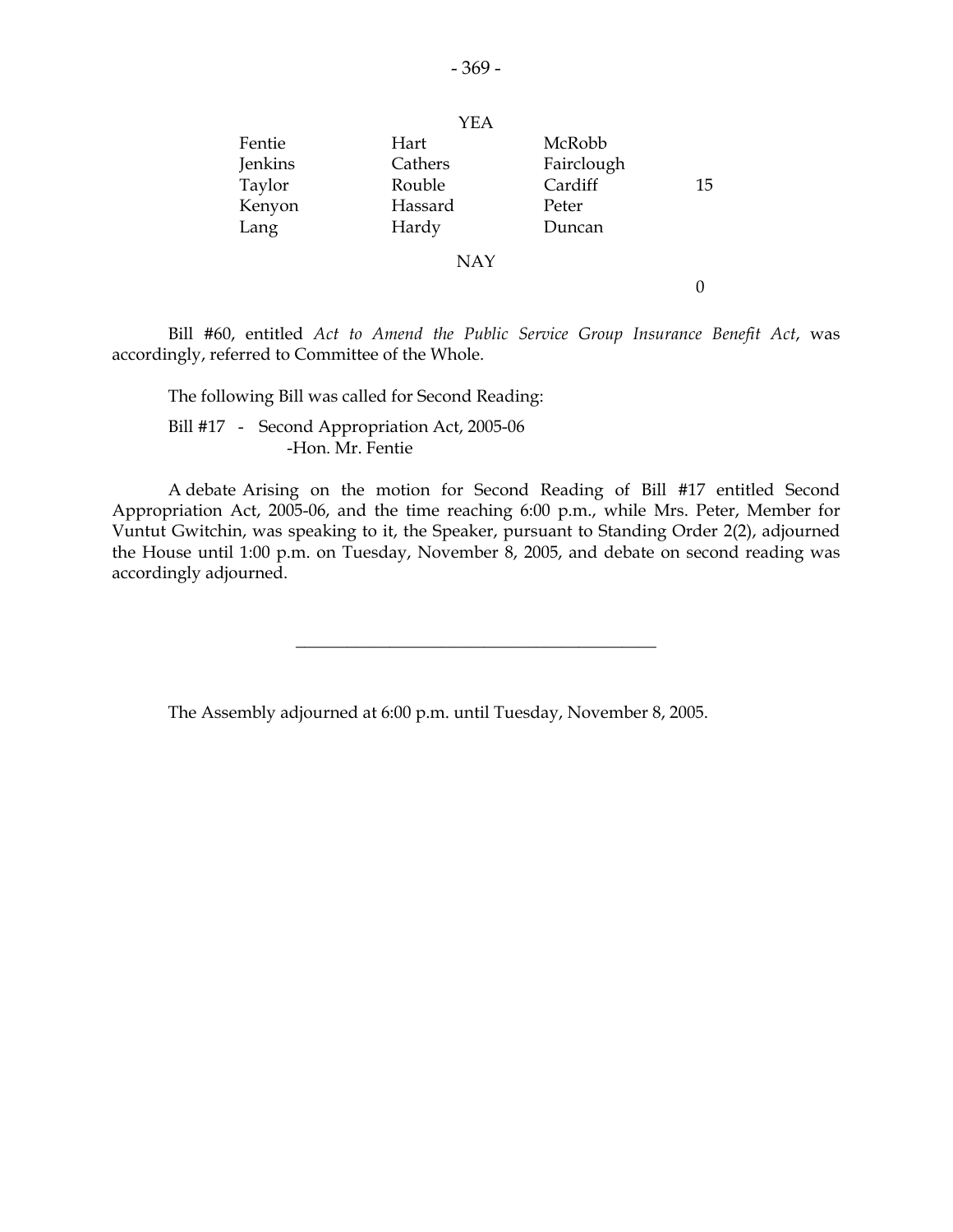# **VOTES AND PROCEEDINGS**

# **of the**

# **YUKON LEGISLATIVE ASSEMBLY**

# **31st Legislative Assembly First Session**

# Tuesday, November 8, 2005

The Speaker took the Chair at 1:00 p.m.

### **INTRODUCTION OF VISITORS – Mr. Paul Okalik, Premier of Nunavut**

 The Hon. Mr. Fentie, Premier, introduced and welcomed Mr. Paul Okalik, Premier of Nunavut to the House.

### **TABLING RETURNS AND DOCUMENTS**

Hon. Ms. Taylor, Acting Minister of Justice

Substance Abuse Action Plan (Yukon), Working Together for Healthier Communities: Discussion Draft (dated October 2005) **(Sessional Paper #184)** 

### **PETITIONS**

### **Response to Petition #7**

The Hon. Mr. Hart, Minister of Community Services, gave an oral response to Petition #7 (received by the House on May 17, 2005) with regard to a creation of a Territorial Park in Porter Creek.

### **Report of the Clerk**

The Clerk reported on Petition #10 as follows:

"Mr. Speaker and Honourable Members of the Assembly:

 I have had the honour to review a petition, being Petition #10 of the First Session of the 31st Legislative Assembly, as presented by the Member for Mayo-Tatchun on November 7, 2005.

 This petition was found to be comprised of three different documents. The first of these documents was that read to the House by the Member for Mayo-Tatchun. It meets the requirements as to form of the Standing Orders of the Yukon Legislative Assembly and will be retained in the working papers of the Legislative Assembly. The Executive Council response, made pursuant to Standing Order 67, should be to Petition #10 as it was read to the House by the Member for Mayo-Tatchun and as it appears in the working papers of the Assembly.

 The other two documents provided with Petition #10 do not meet the requirements as to form of the Standing Orders and will be returned to the Member for Mayo-Tatchun.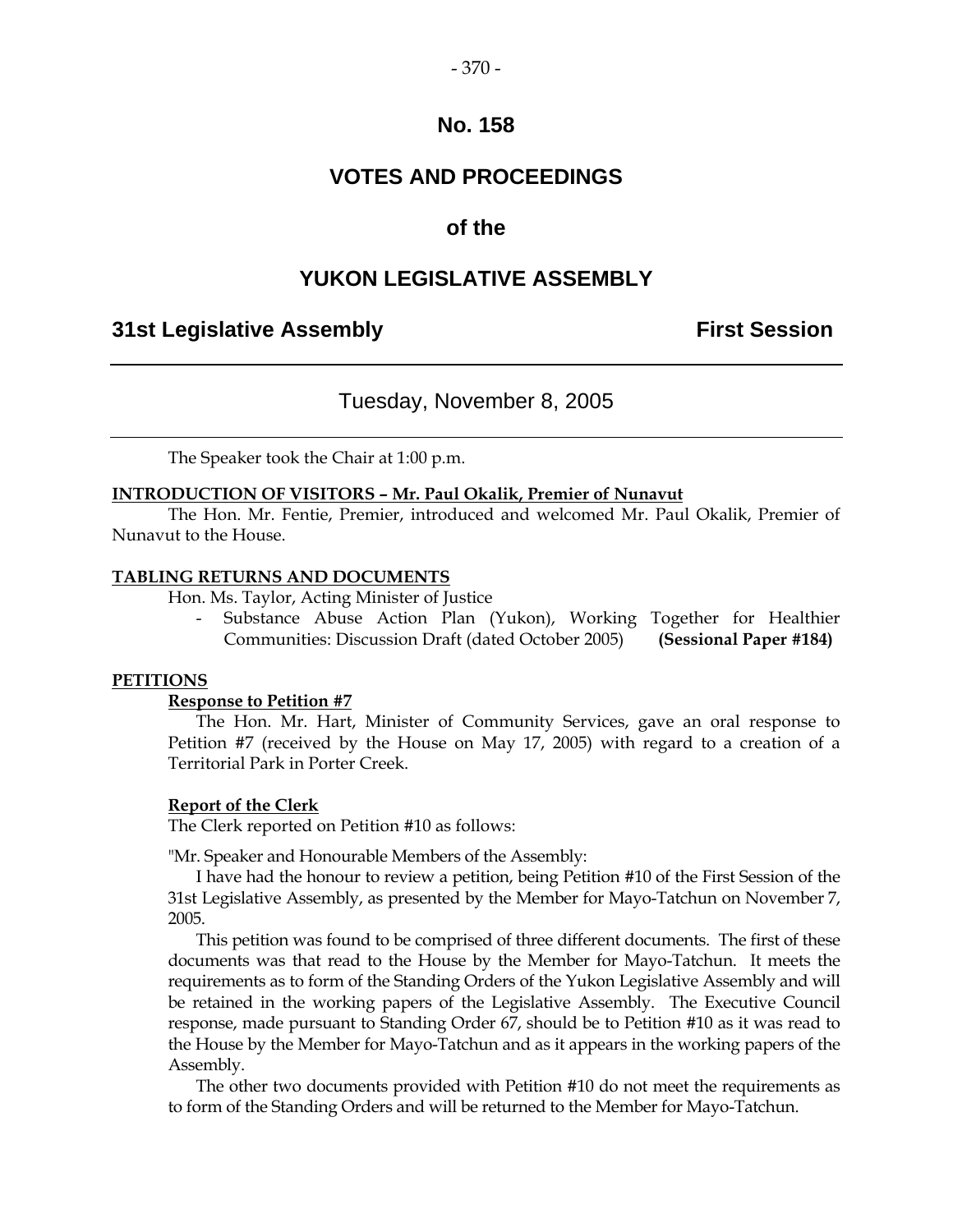Patrick L. Michael Clerk of the Yukon Legislative Assembly"

 The Speaker ruled that, accordingly, Petition #10 was deemed to have been read and received.

### **SPEAKER'S RULING (Re Insulting Language and Relevance in Debate)**

 Prior to Question Period the Speaker, gave the following ruling on Points of Order raised on November 7, 2005:

"During debate on Bill #60, Act to Amend the Public Service Group Insurance Benefit Plan Act, the Leader of the Third Party rose on a Point of Order. The honourable Member made two points and I will take them in the order in which the Member raised them.

The first point was that the Minister of Economic Development had violated Standing Order 19(i) when he said the Member for Mayo-Tatchun 'should get out more.' The Chair finds there is no Point of Order. While the Minister of Economic Development could have chosen better, less colloquial, words to express his difference of opinion with the Member for Mayo-Tatchun, the Chair does not feel that the choice of words, in the context used, violated Standing Order 19(i).

The second point made by the Leader of the Third Party is that the speech made by the Minister of Economic Development violated Standing Order 19(b)(i) in that the Minister did not address the Bill before the House.

The issue of relevance is one the Chair has been struggling with during this Sitting. The Chair has noticed that almost all speeches made during this Sitting have, to varying degrees, wandered from the issue before the House at any given time. So far the Chair has intervened only rarely in this regard as such comments have not, until yesterday, led to disorder and members seem to be interested in the comments of other Members even if they are procedurally irrelevant to the topic before the House.

Members may recall that last Thursday during debate on Bill #64, Act to Amend the Income Tax Act, the Chair intervened during comments by the Member for Mayo-Tatchun because the Chair was having difficulty connecting the Member's comments to the Bill. The Member for Mayo-Tatchun explained his wide-ranging approach to the debate by saying, 'if we really want to talk about this Act, there's not all that much to talk about.' Procedurally, it is not for the Chair to determine whether there is much, or little, to say about any piece of business that comes before the House. The Chair's only concern is that remarks that are made, be they long or short, are germane to the topic before the House.

The Chair takes the interventions by Members on yesterday's Point of Order as indicating that they wish the Chair to take a stricter approach to issues of relevance in the future. Therefore the Chair will be more vigilant in this regard.

The Member for Southern Lakes also raised a Point of Order yesterday. This was in response to a comment from the Member for Mayo-Tatchun, who said that the Government had, in his view, told 'the Yukon public something different from what's already on the books.' This could be seen as a violation of Standing Order 19(h), that the Member for Mayo-Tatchun had charged members of the Government caucus with uttering a deliberate falsehood. However, the Chair believes that this case is a dispute about facts. There is, therefore, no Point of Order.

We will now proceed to Question Period."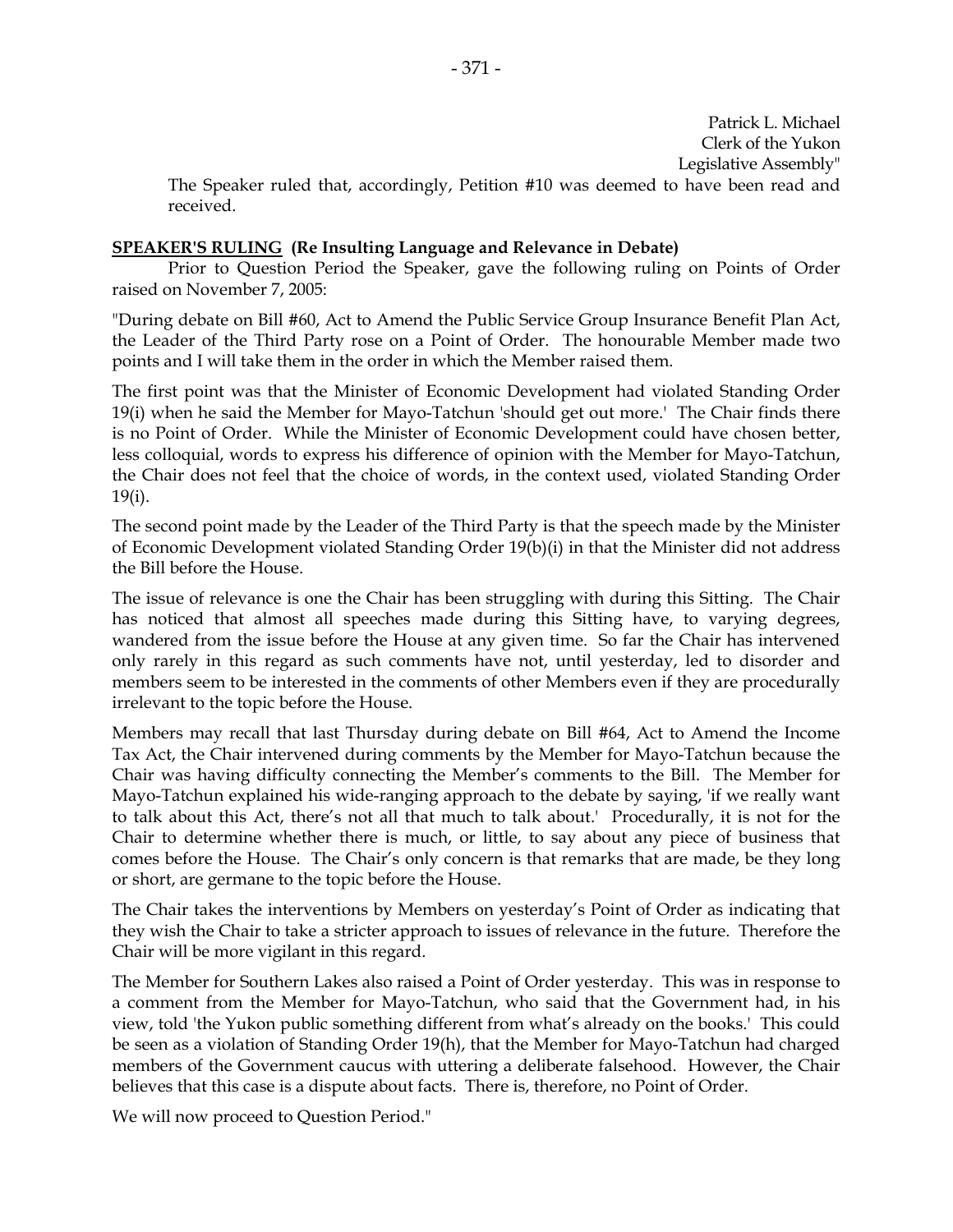### **NOTICE RE OPPOSITION PRIVATE MEMBERS' BUSINESS**

 Pursuant to Standing Order 14.2(3), Mr. McRobb, Official Opposition House Leader, identified Motion #507, and Motion #494 as being the items to be called during Opposition Private Members' Business on Wednesday, November 9, 2005.

 Pursuant to Standing Order 14.2(3), Ms. Duncan, Leader of the Third Party, identified Motion #398, and Motion #498 as being the items to be called during Opposition Private Members' Business on Wednesday, November 9, 2005.

#### **GOVERNMENT BILLS**

The following Bill was called for Second Reading:

 Bill #17 - Second Appropriation Act, 2005-06 -Hon. Mr. Fentie

 A debate arising on the motion for Second Reading and the question being put, it was agreed to on the following recorded Division:

|         | YEA        |         |  |
|---------|------------|---------|--|
| Fentie  | Kenyon     | Cathers |  |
| Jenkins | Lang       | Rouble  |  |
| Taylor  | Hart       | Hassard |  |
|         | <b>NAY</b> |         |  |
| Hardy   | Fairclough | Peter   |  |
| McRobb  | Cardiff    | Duncan  |  |

 Bill #17, entitled *Second Appropriation Act, 2005-06,* was accordingly, referred to Committee of the Whole.

### **COMMITTEE OF THE WHOLE**

According to Order, the Assembly resolved into Committee of the Whole.

Progress was reported on the following Bill:

 Bill #17 - Second Appropriation Act, 2005-06 -Hon. Mr. Fentie

The report of the Chair was adopted.

The Assembly adjourned at 6:02 p.m. until Wednesday, November 9, 2005.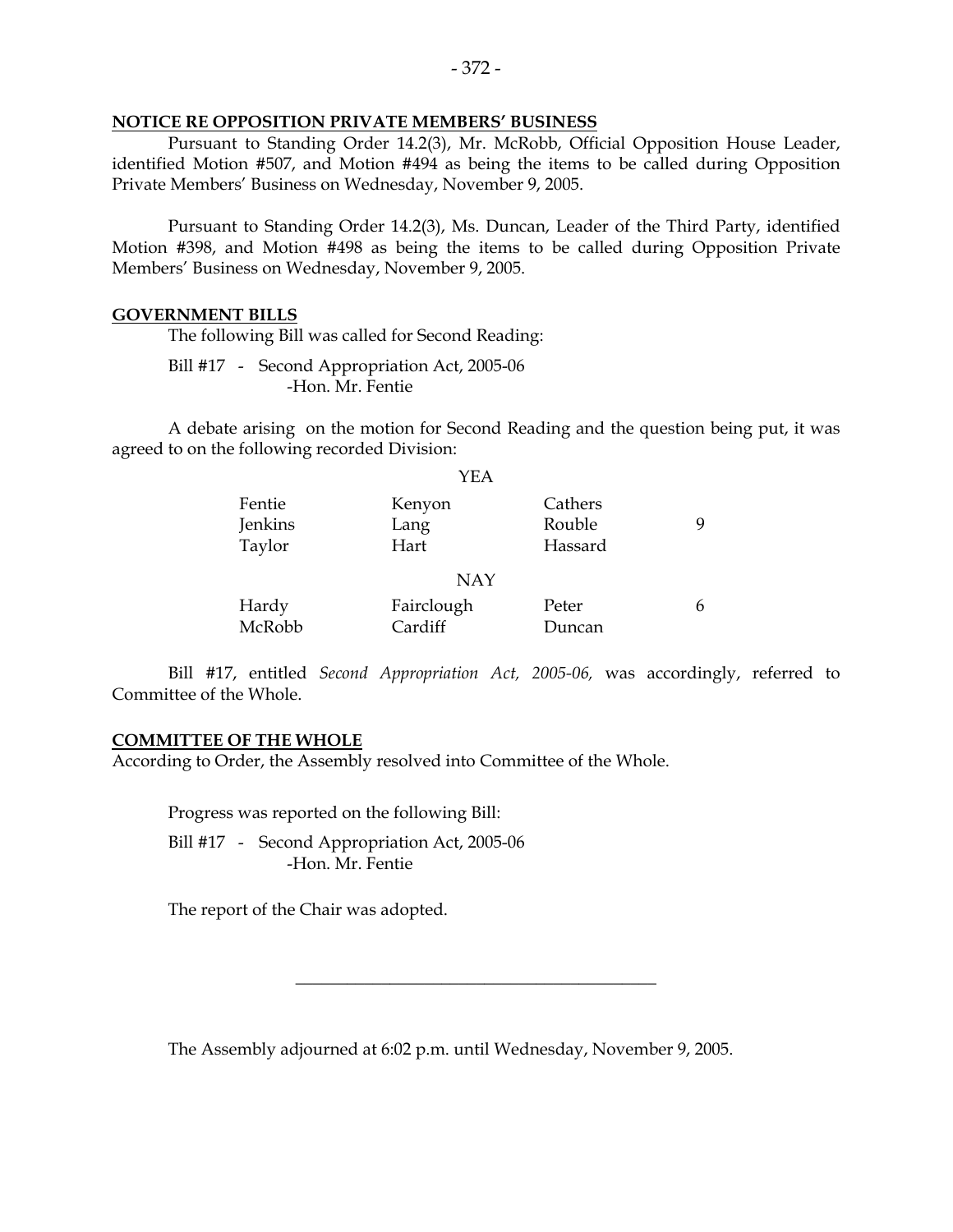# **VOTES AND PROCEEDINGS**

# **of the**

# **YUKON LEGISLATIVE ASSEMBLY**

# **31st Legislative Assembly First Session**

# Wednesday, November 9, 2005

The Speaker took the Chair at 1:00 p.m.

### **TRIBUTES**

### **Veteran's Week**

 The Hon. Mr. Fentie, Premier, Mr. Hardy, Leader of the Official Opposition, and Ms. Duncan, Leader of the Third Party, paid tribute to Veterans in the Yukon and in Canada.

### **Diabetes Awareness Month**

 The Hon. Mr. Jenkins, Minister of Health and Social Services, recognized November as Diabetes Awareness Month.

### **TABLING RETURNS AND DOCUMENTS**

Hon. Ms. Taylor, Minister of Tourism and Culture

- Yukon Geographical Place Names Board: 2003-2004 Annual Report

 **(Sessional Paper #185)** 

 Hon. Mr. Jenkins, Minster responsible for Yukon Workers' Compensation Health and Safety Board

- Yukon Workers' Compensation Health and Safety Board 2004 Annual Report

 **(Sessional Paper #186)** 

### **OPPOSITION PRIVATE MEMBERS' BUSINESS MOTIONS OTHER THAN GOVERNMENT MOTIONS**

Moved by Mr. Hardy, Leader of the Official Opposition:

 THAT this House urges the Minister of Justice to direct his officials to develop a bill to create a Safer Communities and Neighbourhoods Act for the Yukon that would be closely similar in spirit and effect to the Act of the same name that has been in effect in the Province of Saskatchewan since November 15, 2004, and to do so as a matter of priority so that the proposed legislation is ready to be considered and passed during the next sitting of the Yukon Legislative Assembly. **(Motion #507)** 

 A debate arising on the motion, it was moved by the Hon. Mr. Jenkins, in amendment thereto: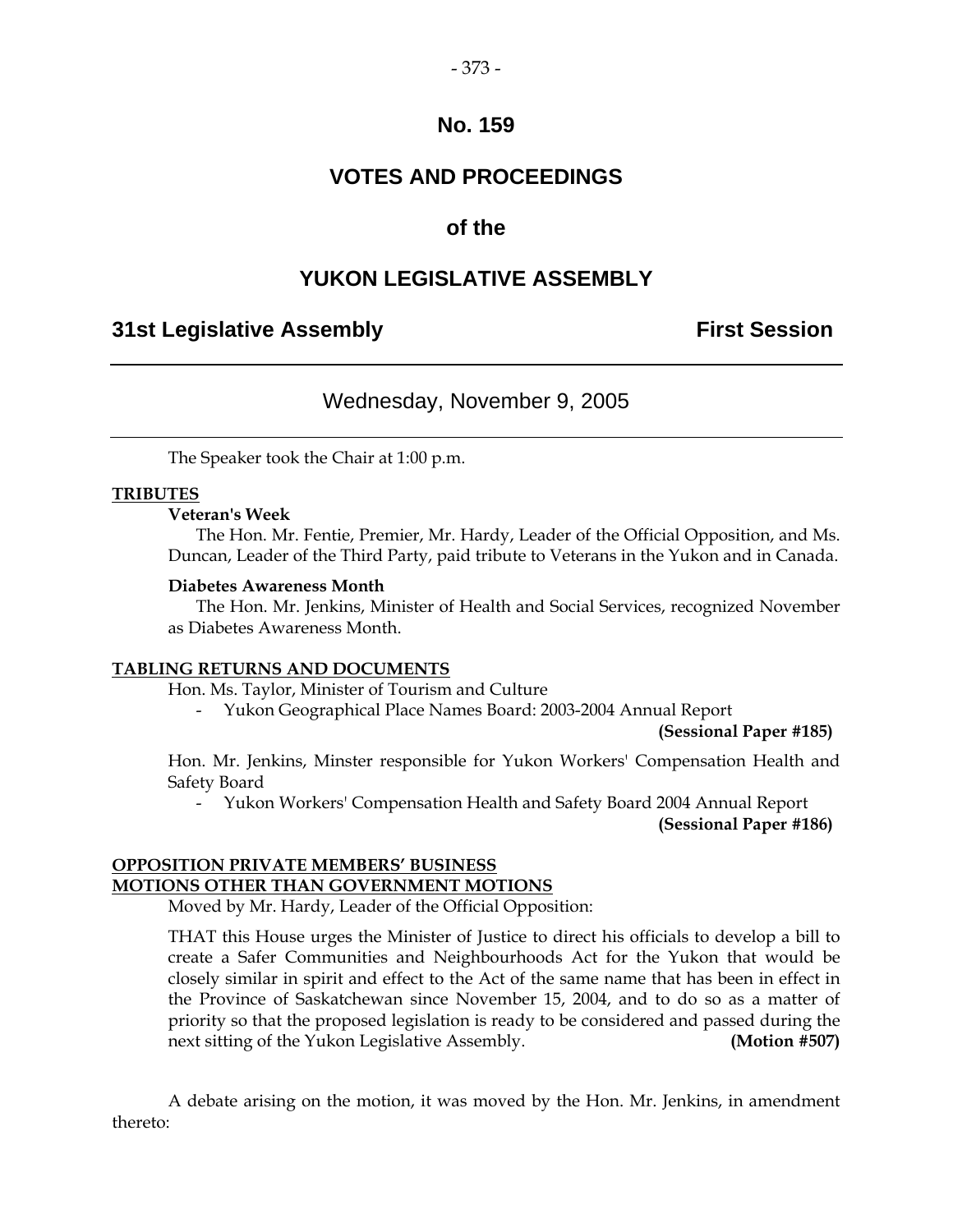THAT Motion #507 be amended by deleting the words "to direct his officials to develop" after the words "Minister of Justice" and replace them with the following:

 ", the Minister of Education, the Minister of Health and Social Services, the Minister responsible for the Women's Directorate and the Minister responsible for the Youth Directorate to work with non-governmental organizations, First Nations, front-line workers, municipalities, stakeholders and the general public to move forward on the collaborative, coordinated approach to addressing the problem of substance abuse in the territory and making our communities safer, including specific steps to address harm reduction, prevention and education, treatment and enforcement as detailed in the Yukon Substance Abuse Action Plan such as the development of".

 A debate arising on the amendment and the time reaching 6:00 p.m. while Mr. Cardiff, Member for Mount Lorne was speaking to it, the Speaker, pursuant to Standing Order 2(2), adjourned the House until 1:00 p.m. on Thursday, November 10, 2005, and debate on the amendment and Motion #507 was accordingly adjourned.

\_\_\_\_\_\_\_\_\_\_\_\_\_\_\_\_\_\_\_\_\_\_\_\_\_\_\_\_\_\_\_\_\_\_\_\_\_\_\_\_\_\_

The Assembly adjourned at 6:00 p.m. until Thursday, November 10, 2005.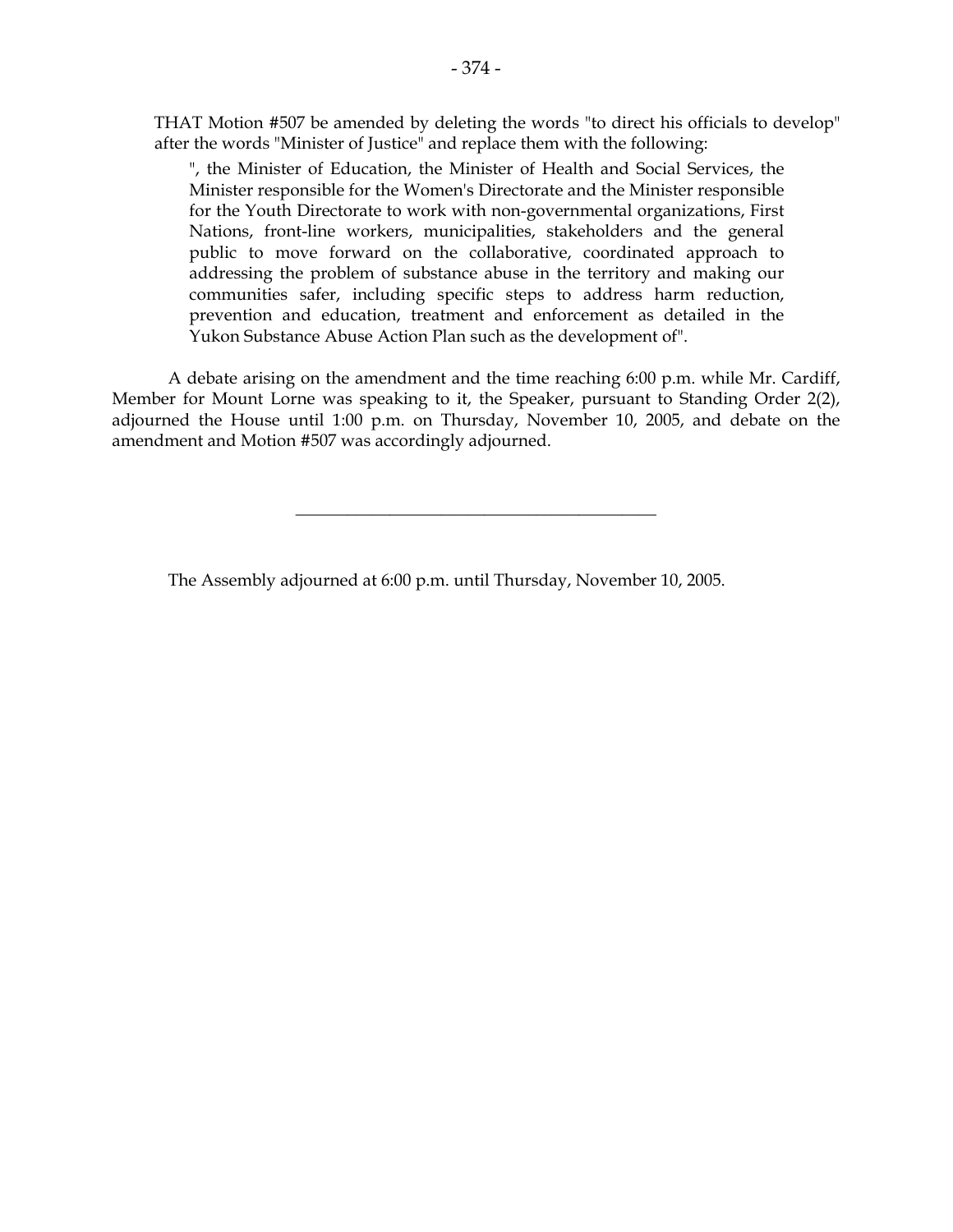### $-375-$

# **No. 160**

# **VOTES AND PROCEEDINGS**

# **of the**

# **YUKON LEGISLATIVE ASSEMBLY**

### **31st Legislative Assembly First Session**

### Thursday, November 10, 2005

The Speaker took the Chair at 1:00 p.m.

#### **REMEMBRANCE DAY OBSERVANCE – MOMENT OF SILENCE**

The Speaker and the House observed Remembrance Day as follows:

"Before the House goes on to the business of today, we will take a few moments to honour the memory of those who have served in Canada's Armed Forces.

Tomorrow, November 11, is Remembrance Day. On that day services will take place throughout Canada where Yukoners and other Canadians will pay tribute to the men and women who defended Canada during times of war and have brought peace to troubled parts of the world.

As Members are aware, the Minister of Veterans Affairs, has declared 2005 the Year of the Veteran. Throughout this year, Canadians will continue to celebrate, honour, remember and teach our youth about the contributions and sacrifice of our veterans.

Many significant events have been commemorated during this year. Among them were the 60th anniversary of the end of the Second World War and the Aboriginal Spiritual Journey to Europe, which was undertaken to educate Canada's youth, Canadians and Europeans about the proud tradition of service and sacrifice by Canada's First Nations, Inuit and Métis warriors.

As the Yukon Legislative Assembly will not sit tomorrow, it is appropriate for us to observe a moment of silence today. I would ask, therefore, that Members and all others present rise, bow their heads and reflect on the sacrifices of those who have served, and continue to serve, Canada."

### **TRIBUTES**

#### **National Senior's Safety Week**

 The Hon. Mr. Jenkins, Minister of Health and Social Services, recognized November 6 to 12, 2005 as National Seniors' Safety Week. This years theme is "It's Easy to Make your home a Safer Place".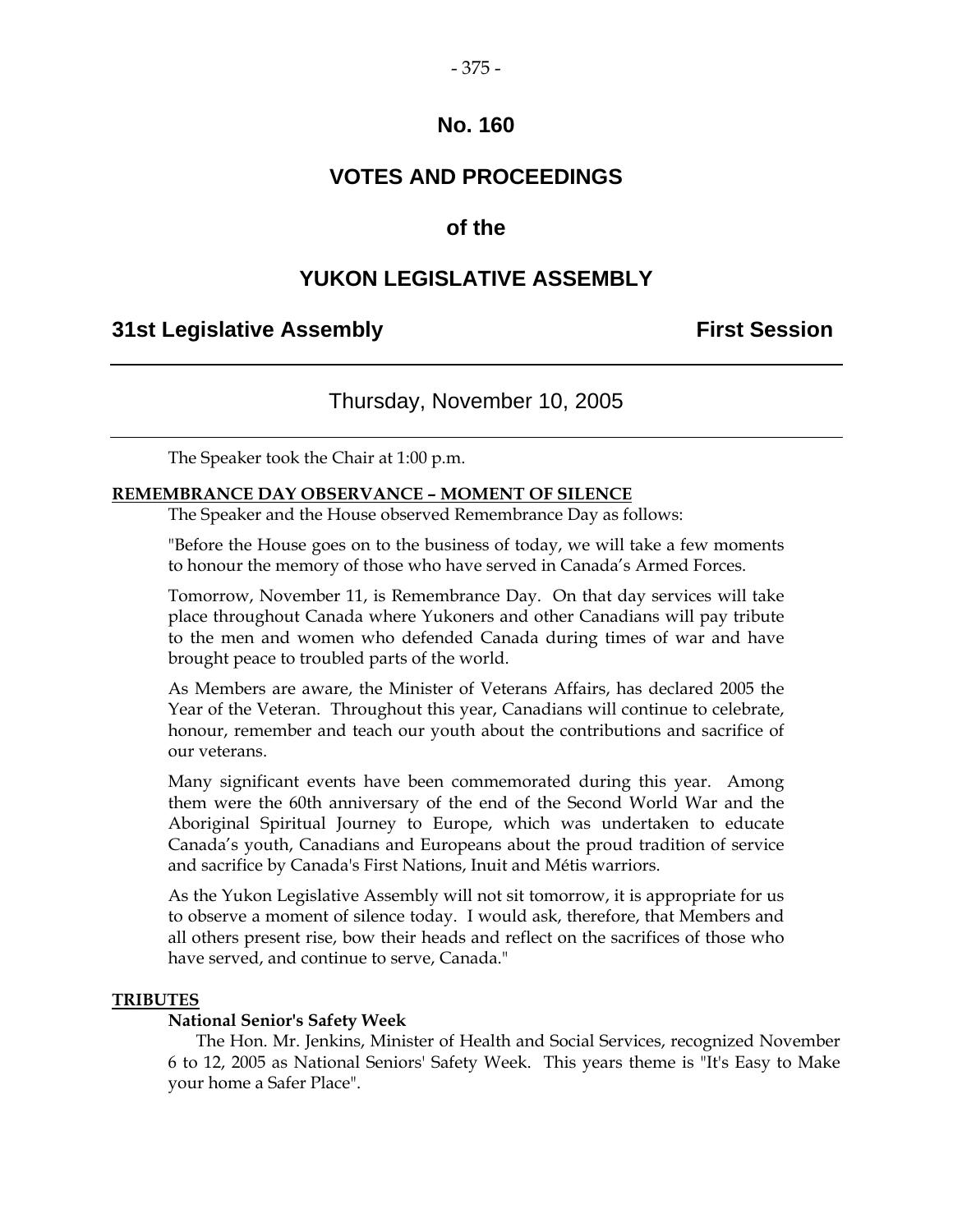### **TABLING RETURNS AND DOCUMENTS**

Mr. McRobb,Member for Kluane

- Blood Ties Four Directions Centre request for funding: letter (dated October 6, 2005) to the Hon. Peter Jenkins, Minister of Health and Social Services from Patricia Bacon, Executive Director **(Filed Document #112)**
- Oil and Gas Disposition Process in Yukon, Administrative Review: letter (dated October 26, 2005) to Mr. Lewis Rifkind, Energy Coordinator, Yukon Conservation Society from Debra Wortley, Rights Disposition Manager, Oil and Gas Management Branch, Energy, Mines and Resources, Government of Yukon

**(Filed Document #113)**

Hon. Mr. Fentie, Premier

 - House of Representative (US), list: information from Joe Linklater, Chief, Vuntut Gwtichin First Nation, pertaining to letter (dated November 9, 2005) sent from Premier Dennis Fentie to US Legislators **(Filed Document #114)**

### **PETITIONS (Response to Petition #9)**

The Hon. Mr. Fentie, Premier, gave an oral response to Petition #9 (received by the House on October 31, 2005) with regard to ratification of the *Umbrella Final Agreement*.

### **GOVERNMENT BILLS (Second Reading)**

The following Bill was called for Second Reading:

Bill #61 - Co-operation in Governance Act -Hon. Mr. Fentie

 A debate arising on the motion for Second Reading and the question being put, it ws agreed to on the following recorded Division:

 $\sim$ 

|         | YEA        |        |    |
|---------|------------|--------|----|
| Fentie  | Lang       | Hardy  |    |
| Taylor  | Cathers    | McRobb |    |
| Kenyon  | Rouble     | Peter  | 12 |
| Edzerza | Hassard    | Duncan |    |
|         | <b>NAY</b> |        |    |

0

 Bill #61, entitled *Co-operation in Governance Act*, was accordingly, referred to Committee of the Whole.

\_\_\_\_\_\_\_\_\_\_\_\_\_\_\_\_\_\_\_\_\_\_\_\_\_\_\_\_\_\_\_\_\_\_\_\_\_\_\_\_\_\_

The Assembly adjourned at 6:00 p.m. until Monday, November 14, 2005.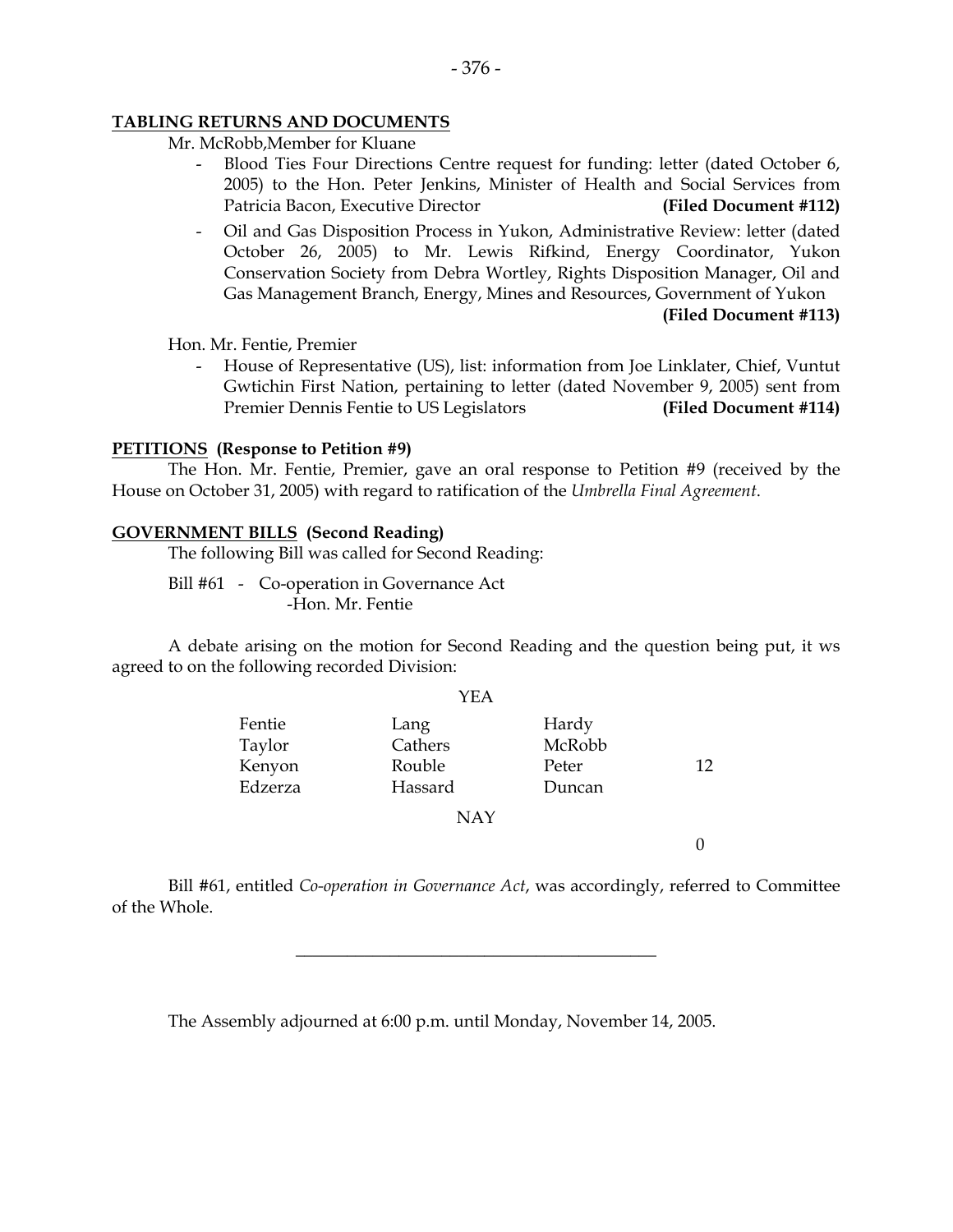# **VOTES AND PROCEEDINGS**

# **of the**

### **YUKON LEGISLATIVE ASSEMBLY**

### **31st Legislative Assembly First Session**

### Monday, November 14, 2005

The Speaker took the Chair at 1:00 p.m.

#### **SPEAKER'S STATEMENT (Re: Changes to Order Paper – removal of Motion)**

 Prior to proceeding with the Daily Routine, the Speaker informed the House of a change made to the Order Paper. Motion #487, standing in the name of the Leader of the Official Opposition had been removed from the Order Paper as it was outdated.

### **TRIBUTES**

### **In remembrance of Annie Henry**

 The Hon. Mr. Jenkins, Minister of Health and Social Services, and Mrs. Peter, Member for Vuntut Gwitchin, paid tribute to well-respected and beloved elder, Annie Henry, who passed away on October 24, 2005 at the age of 101 years.

### **National Restorative Justice Week**

 The Hon. Mr. Edzerza, Minister of Justice, and Mr. Cardiff, Member for Mount Lorne, recognized November 13 to 20, 2005 as National Restorative Justice Week. This years theme is "Wisdom gained through experience."

### **UNANIMOUS CONSENT REQUESTED TO PROCEED WITH MOTION #525**

 The Hon. Mr. Jenkins, Government House Leader, requested and received, unanimous consent to call Motion #525 for debate.

### **GOVERNMENT MOTIONS**

Moved by the Hon. Mr. Jenkins, Minister of Health and Social Services:

 THAT this House urges the Minister of Justice, the Minister of Education, the Minister of Health and Social Services, the Minister responsible for the Women's Directorate and the Minister responsible for the Youth Directorate to work with non-governmental organizations, First Nations, front-line workers, municipalities, stakeholders and the general public to move forward on the collaborative, coordinated approach to addressing the problem of substance abuse in the territory and making our communities safer, including specific steps to address harm reduction, prevention and education, treatment and enforcement as detailed in the Yukon Substance Abuse Action Plan to develop a bill to create a Safer Communities and Neighbourhoods Act for the Yukon that would be closely similar in spirit and effect to the Act of the same name that has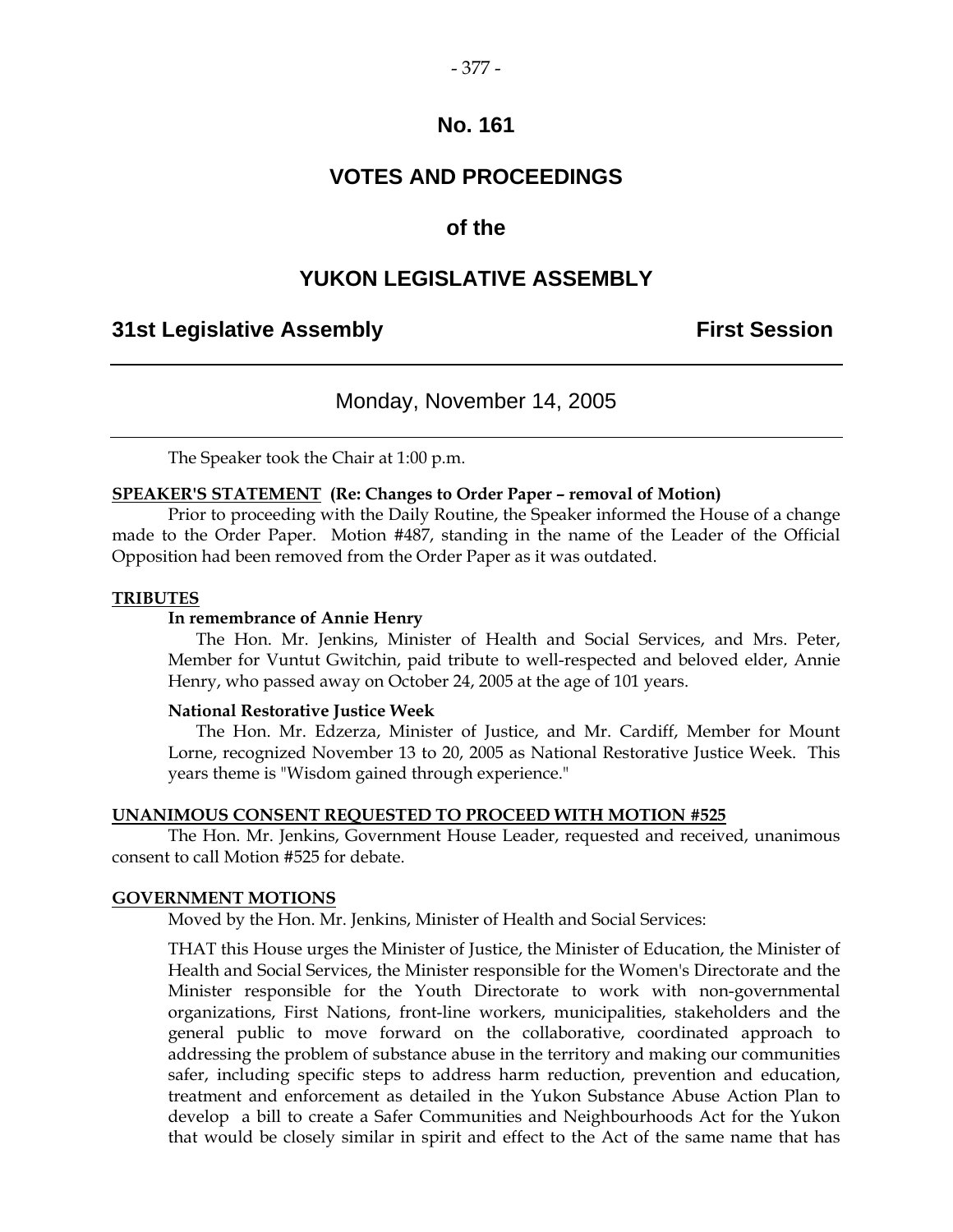been in effect in the Province of Saskatchewan since November 15, 2004, and to do so as a matter of priority so that the proposed legislation is ready to be considered and passed during the next sitting of the Yukon Legislative Assembly. **(Motion #525)** 

 A debate arising on the motion and the question being put, it was agreed to on the following recorded Division:

### YEA

| Fentie  | Hart    | McRobb     |    |
|---------|---------|------------|----|
| Jenkins | Cathers | Fairclough |    |
| Taylor  | Rouble  | Cardiff    | 14 |
| Kenyon  | Hassard | Peter      |    |
| Edzerza | Hardy   |            |    |
|         | NMV     |            |    |

NAY

0

### **COMMITTEE OF THE WHOLE**

According to Order, the Assembly resolved into Committee of the Whole.

Progress was reported on the following Bill:

 Bill #61 - Co-operation in Governance Act -Hon. Mr. Fentie

The report of the Chair was adopted.

The Assembly adjourned at 5:57 p.m. until Tuesday, November 15, 2005.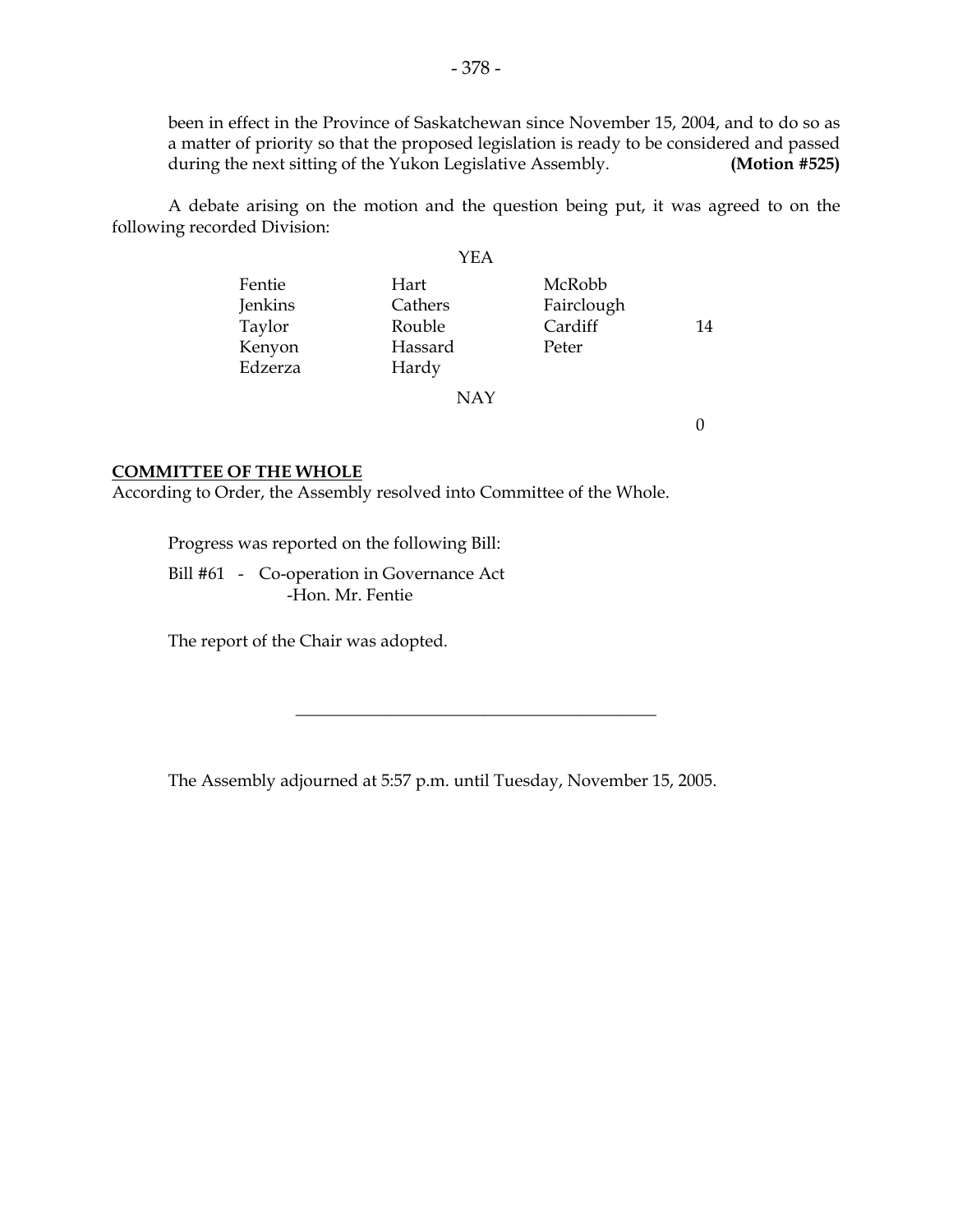# **VOTES AND PROCEEDINGS**

# **of the**

# **YUKON LEGISLATIVE ASSEMBLY**

### **31st Legislative Assembly First Session**

# Tuesday, November 15, 2005

The Speaker took the Chair at 1:00 p.m.

### **SPEAKER'S STATEMENT (Re: Changes to Order Paper – removal of Motions)**

 Prior to proceeding with the Daily Routine, the Speaker informed the House of a change made to the Order Paper. Motion #507, standing in the name of the Leader of the Official Opposition and Motion #516 standing in the name of the Minister of Tourism and Culture had been removed from the Order Paper as they were similar in content to Motion #525, which had passed the House on November 14, 2005.

### **TRIBUTES**

### **National Addictions Awareness Week**

 The Hon. Mr. Jenkins, Minister of Health and Social Services, and Mr. McRobb, Member for Kluane, recognized National Addictions Awareness Week as being November 20 to 26, 2005.

### **NOTICE RE GOVERNMENT PRIVATE MEMBERS' BUSINESS**

 Pursuant to Standing Order 14.2(7), the Hon. Mr. Jenkins, Government House Leader, identified Motion #421, Motion #497, and Motion #524 as being the items to be called during Government Private Members' Business on Wednesday, November 16, 2005.

### **GOVERNMENT BILLS**

The following Bill was called for Second Reading:

 Bill #57 - Act to Amend the Small Claims Court Act -Hon. Mr. Edzerza

 A debate arising on the motion for Second Reading and the question being put, it was agreed to on the following recorded Division:  $Y$ EA

|                | Y EA    |         |    |
|----------------|---------|---------|----|
| Fentie         | Lang    | McRobb  |    |
| <b>Jenkins</b> | Cathers | Cardiff |    |
| Taylor         | Rouble  | Peter   | 14 |
| Kenyon         | Hassard | Duncan  |    |
| Edzerza        | Hardy   |         |    |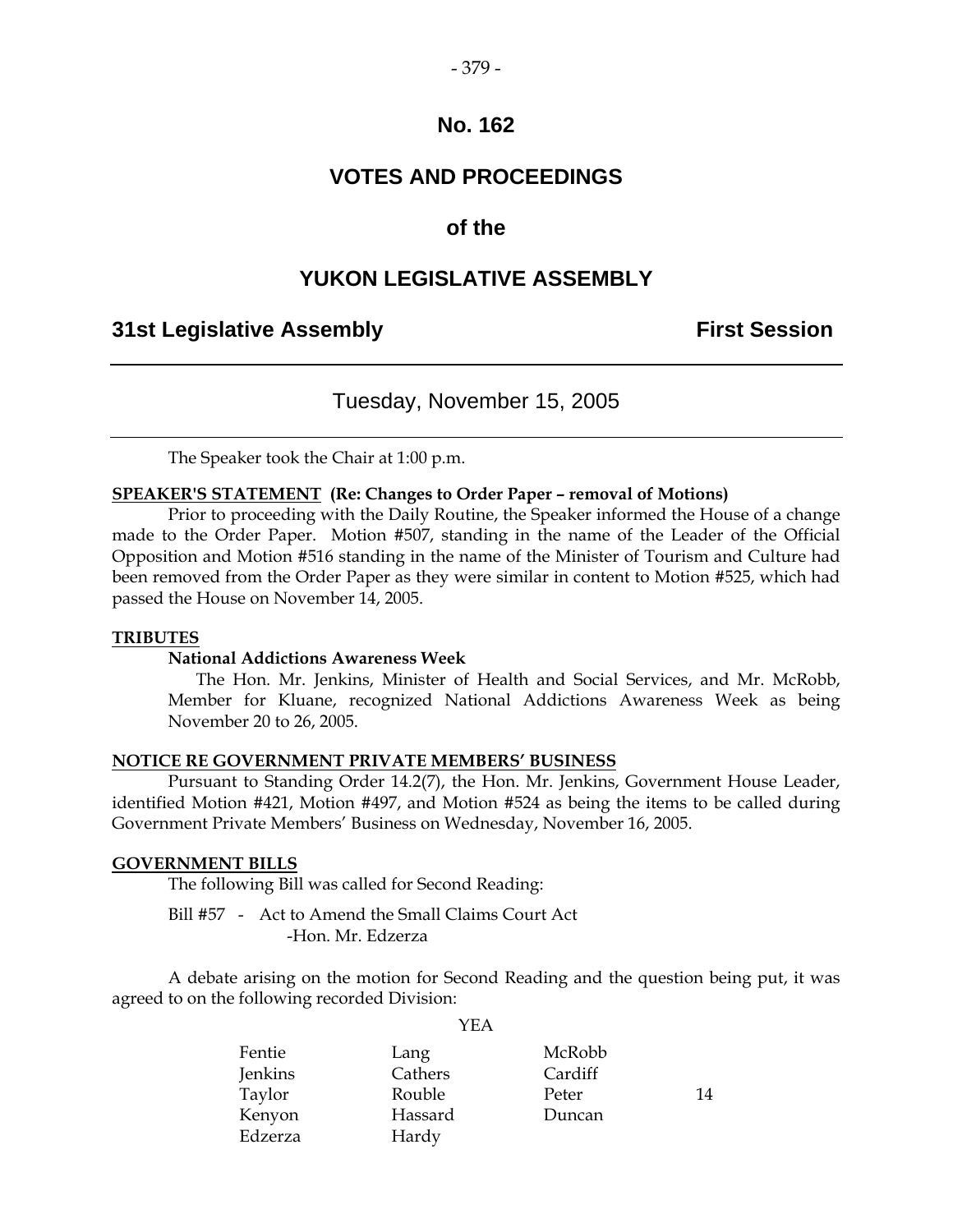### NAY

 $-380-$ 

0

 Bill #57, entitled *Act to Amend the Small Claims Court Act*, was accordingly, referred to Committee of the Whole.

The following Bill was called for Second Reading:

 Bill #58 - Act to Amend the Supreme Court Act -Hon. Mr. Edzerza

 A debate arising on the motion for Second Reading and the question being put, it was agreed to on the following recorded Division:

|                   | YEA              |                   |    |
|-------------------|------------------|-------------------|----|
| Fentie<br>Jenkins | Lang<br>Cathers  | McRobb<br>Cardiff |    |
| Taylor            | Rouble           | Peter             | 14 |
| Kenyon<br>Edzerza | Hassard<br>Hardy | Duncan            |    |
|                   | <b>NAY</b>       |                   |    |

0

 Bill #58, entitled *Act to Amend the Supreme Court Act*, was accordingly, referred to Committee of the Whole.

The following Bill was called for Second Reading:

 Bill #62 - Act to Amend the Jury Act -Hon. Mr. Edzerza

 A debate arising on the motion for Second Reading and the question being put, it was agreed to on the following recorded Division:  $\sim$ 

|                                                  | YEA                                  |                                     |    |
|--------------------------------------------------|--------------------------------------|-------------------------------------|----|
| Fentie<br>Jenkins<br>Taylor<br>Kenyon<br>Edzerza | Lang<br>Cathers<br>Rouble<br>Hassard | Hardy<br>Cardiff<br>Peter<br>Duncan | 13 |
|                                                  |                                      |                                     |    |
|                                                  |                                      |                                     |    |

# NAY

 $\overline{0}$ 

 Bill #62, entitled *Act to Amend the Jury Act*, was accordingly, referred to Committee of the Whole.

### **COMMITTEE OF THE WHOLE**

According to Order, the Assembly resolved into Committee of the Whole.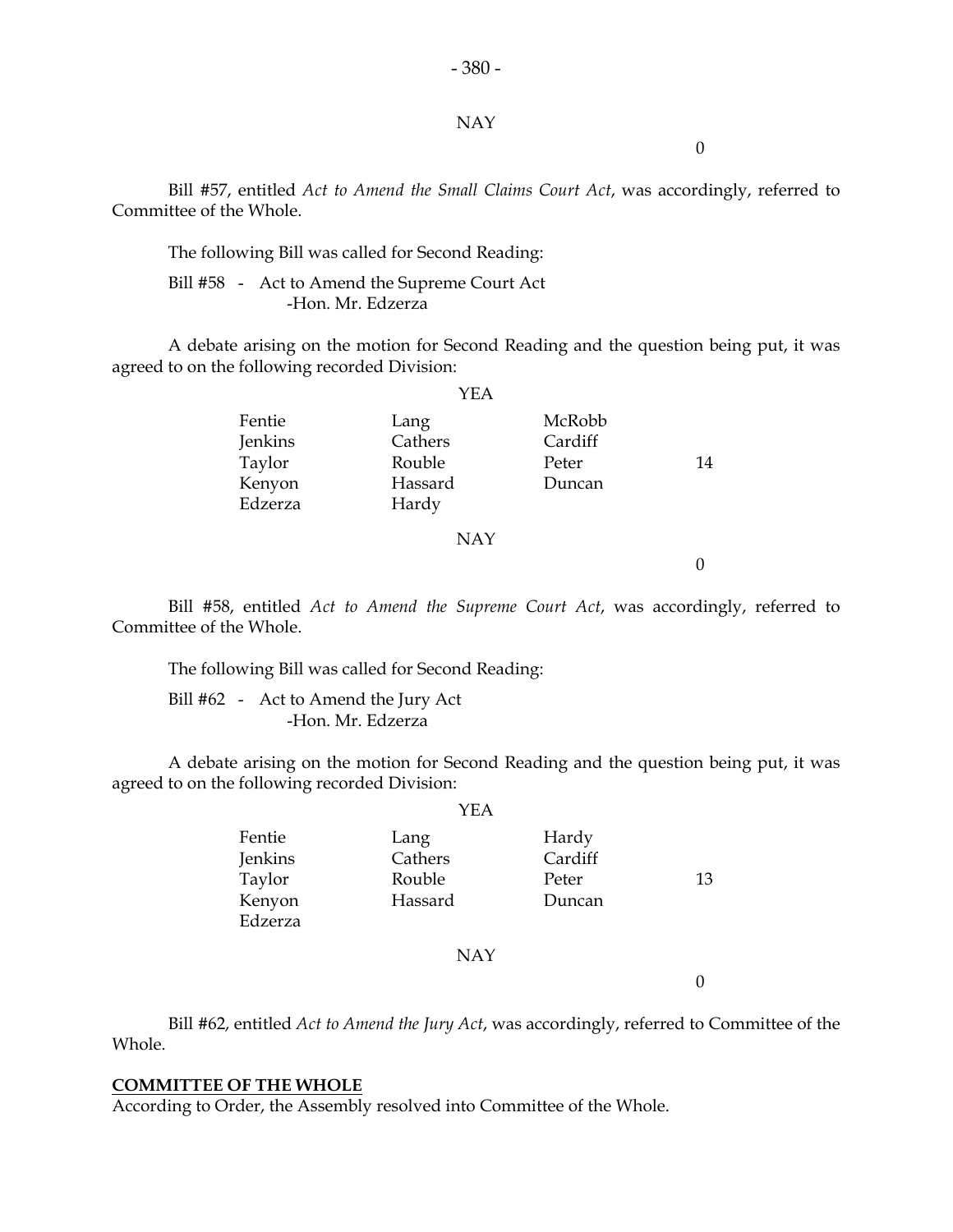Progress was reported on the following Bill:

 Bill #63 - Act to Amend the Family Violence Prevention Act -Hon. Mr. Edzerza

The report of the Chair was adopted.

The Assembly adjourned at 6:00 p.m. until Wednesday, November 16, 2005.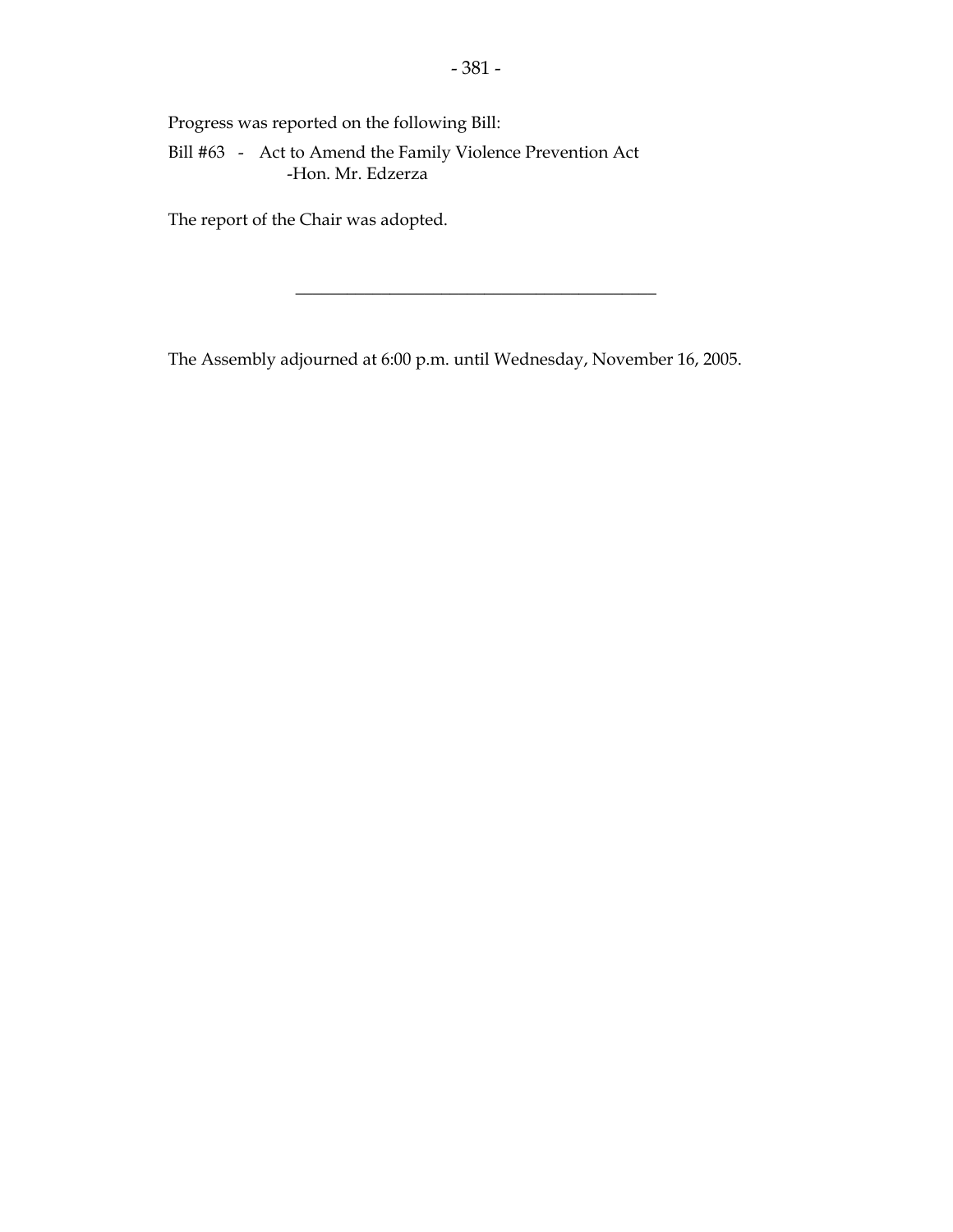# **VOTES AND PROCEEDINGS**

# **of the**

# **YUKON LEGISLATIVE ASSEMBLY**

# **31st Legislative Assembly First Session**

# Wednesday, November 16, 2005

The Speaker took the Chair at 1:00 p.m.

### **TRIBUTES**

### **Geographic Information System Day**

 The Hon. Mr. Hart, Minister of Highways and Public Works, on behalf of all Members, paid tribute to Geographic Information System Day.

### **TABLING RETURNS AND DOCUMENTS**

Hon. Mr. Hart, Minister of Community Services

 - Area Development Act: Order-in-Council 2005/160 re Ibex Valley Development Area Regulations and maps (dated September 7, 2005)

**(Sessional Paper #187)** 

### **GOVERNMENT PRIVATE MEMBERS' BUSINESS MOTIONS OTHER THAN GOVERNMENT MOTIONS**

Moved by Mr. Hassard:

 THAT this House urges the federal Liberal Government, in consultation with the Yukon and First Nation Governments, to assist Yukoners to achieve and maintain healthier lifestyles by educating them about and supporting those with diabetes through ongoing lifestyle and wellness information and educational campaigns. **(Motion #421)** 

 A debate arising on the motion, it was moved by Mr. McRobb, Member for Kluane, in amendment thereto:

 THAT Motion #421, be amended by deleting the phrase "in consultation with the Yukon and First Nation Governments" and substituting of it the phrase "and the Government of Yukon, in consultation with First Nation Governments".

A debate on the amendment and the question being put, it was negatived.

 Debate continued on Motion #421 and the question being put, it was agreed to on the following recorded Division: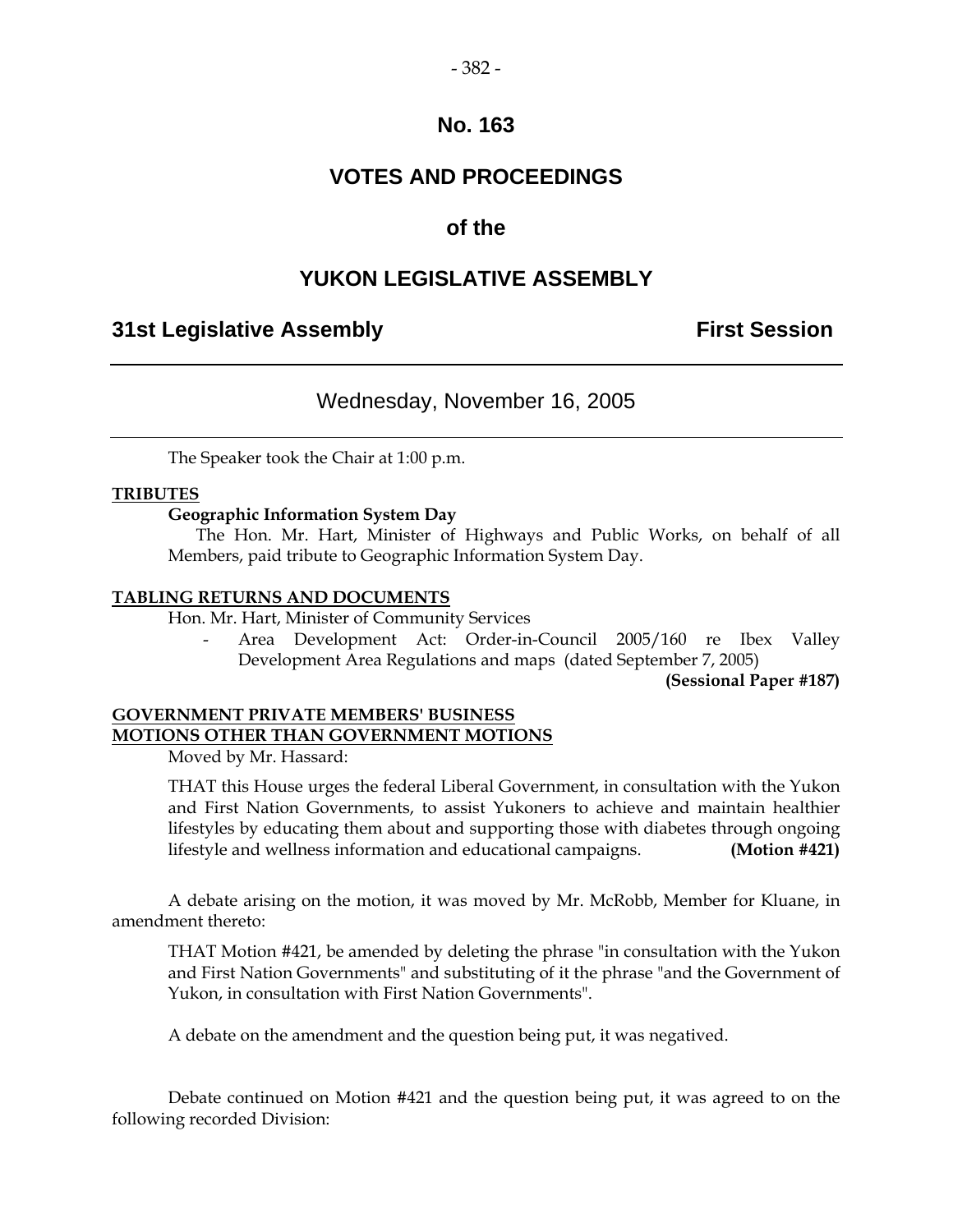| Fentie<br>Jenkins<br>Edzerza | Lang<br>Hart<br>Cathers | Rouble<br>Hassard |  |
|------------------------------|-------------------------|-------------------|--|
| <b>NAY</b>                   |                         |                   |  |
| Hardy<br>McRobb              | Fairclough<br>Cardiff   | Peter<br>Duncan   |  |

Moved by Mr. Cathers, Member for Lake Laberge:

 THAT this House urges the federal Liberal Government to renew its funding commitment to the Fetal Alcohol Spectrum Society Yukon which the Liberal Government is currently planning to cancel effective March 31, 2006. **(Motion #497)** 

 A debate arising on the motion, it was moved by Mr. McRobb, Member for Kluane, in amendment thereto:

 THAT Motion #497 be amended by deleting all words after the phrase "THAT this House urges" and substituting for the words following:

 "the Government of Yukon to provide bridge funding necessary to the Fetal Alcohol Spectrum Society Yukon, while continuing to urge the federal Liberal Government to renew its funding commitment to the Society which it is currently planning to cancel effective March 31, 2006."

 A debate arising on the amendment and the time reaching 6;00 p.m., while the Hon. Mr. Lang, Minister of Energy, Mines and Resources, was speaking to it, the Speaker, pursuant to Standing Order 2(2), adjourned the House until 1:00 p.m. on Thursday, November 17, 2005, and debate on the amendment and Motion #497 was accordingly adjourned.

\_\_\_\_\_\_\_\_\_\_\_\_\_\_\_\_\_\_\_\_\_\_\_\_\_\_\_\_\_\_\_\_\_\_\_\_\_\_\_\_\_\_

The Assembly adjourned at 6:00 p.m. until Thursday, November 17, 2005.

YEA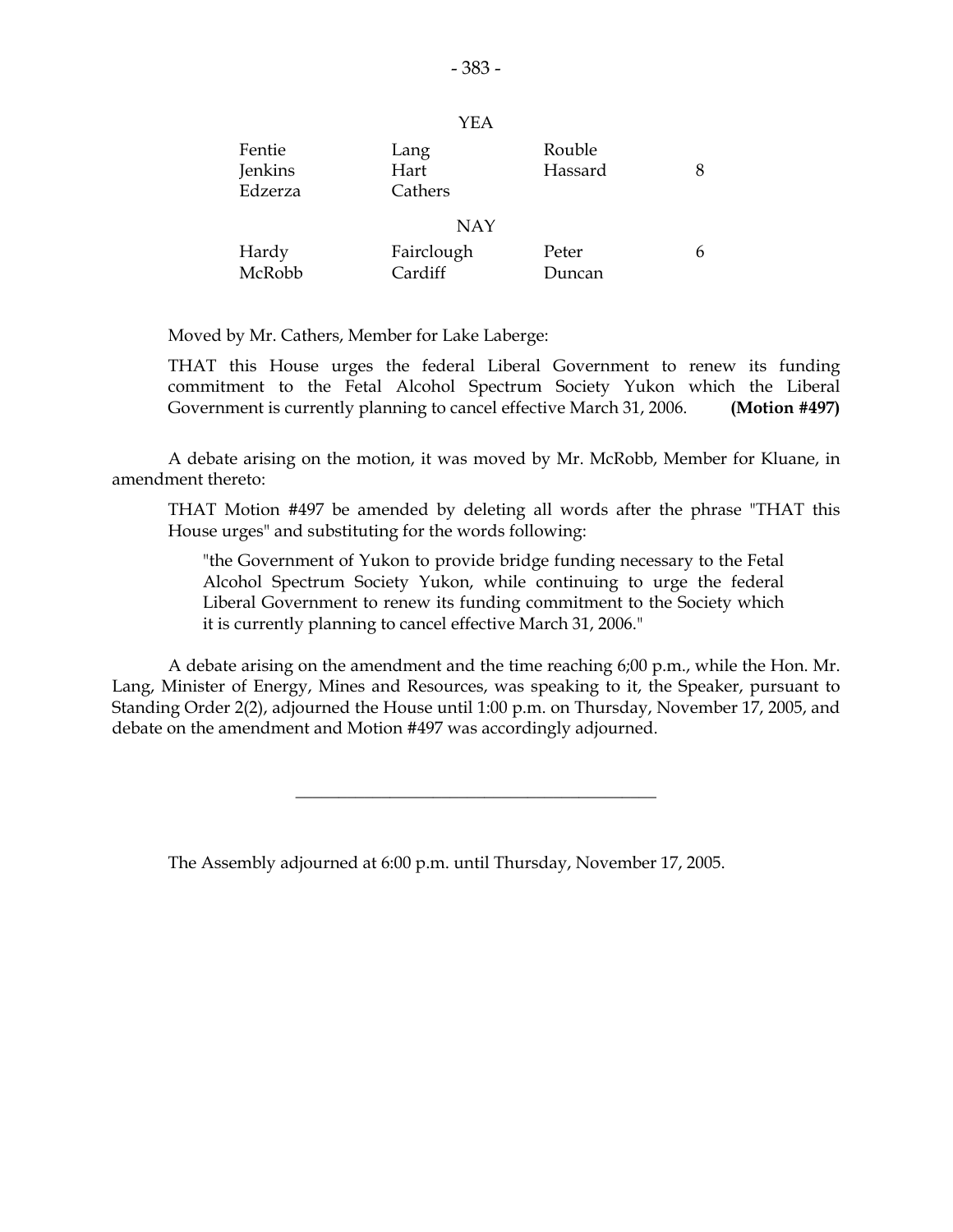# **VOTES AND PROCEEDINGS**

# **of the**

# **YUKON LEGISLATIVE ASSEMBLY**

# **31st Legislative Assembly The Contract Session**

# Thursday, November 17, 2005

The Speaker took the Chair at 1:00 p.m.

### **TRIBUTES**

### **National Child Day**

 The Hon. Mr. Jenkins, Minister of Health and Social Services, on behalf of all Members, recognized November 20, 2005, as National Child Day.

### **TABLING RETURNS AND DOCUMENTS**

Hon. Mr. Hart, Minister of Community Services

 - Area Development Act: Order-in-Council 2005/175 re Mayo Road Development Area Regulations and maps (dated October 3, 2005)

**(Sessional Paper #188)** 

### **MINISTERIAL SATEMENT**

Hon. Mr. Hart, Minister of Community Services

- Fair Wage Schedule

### **COMMITTEE OF THE WHOLE**

According to Order, the Assembly resolved into Committee of the Whole.

Progress was reported on the following Bill:

Bill #17 - Second Appropriation Act, 2005-06 -Hon. Mr. Fentie

The report of the Chair was adopted.

The Assembly adjourned at 6:00 p.m. until Monday, November 21, 2005.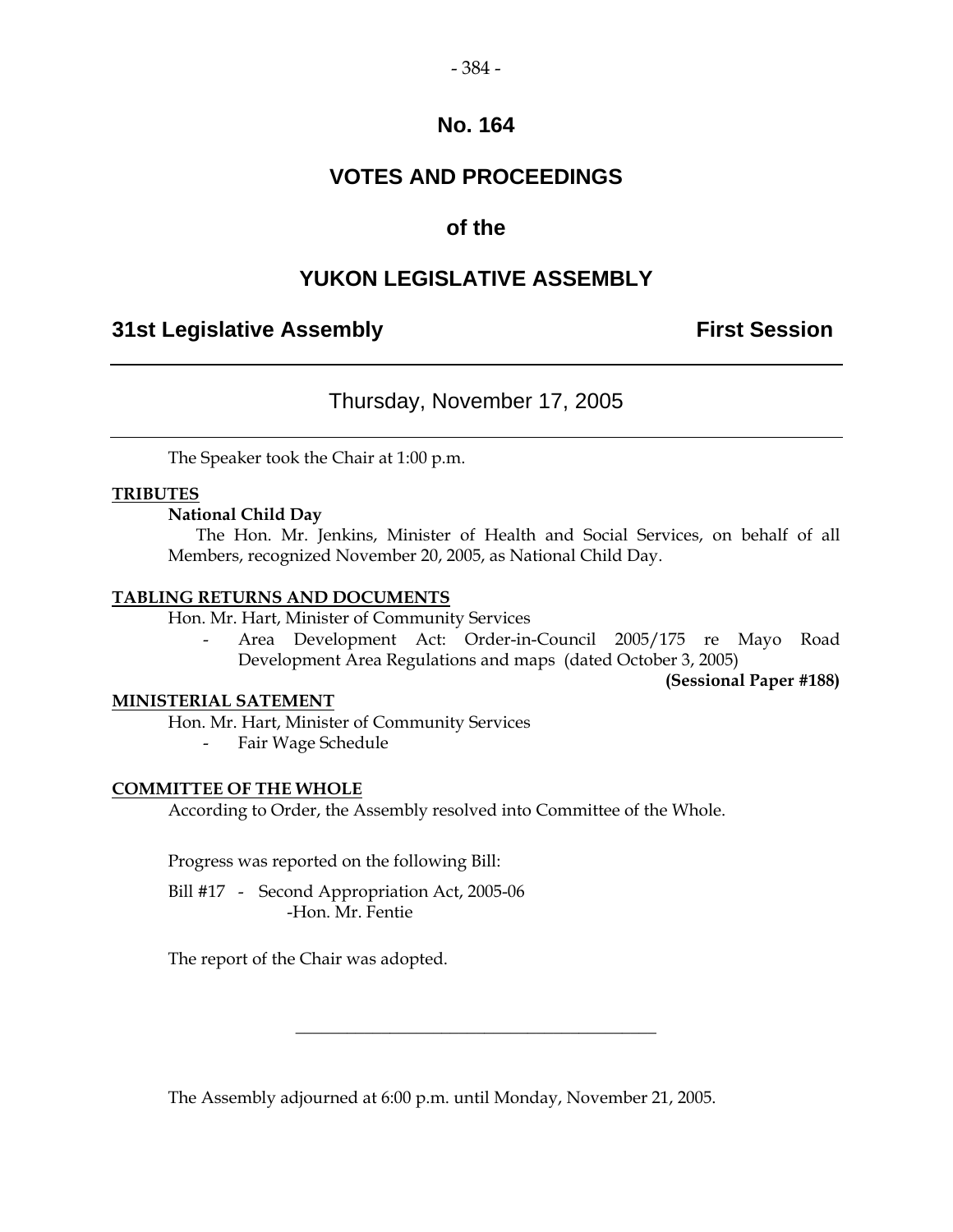# **VOTES AND PROCEEDINGS**

# **of the**

# **YUKON LEGISLATIVE ASSEMBLY**

# **31st Legislative Assembly First Session**

Monday, November 21, 2005

The Speaker took the Chair at 1:00 p.m.

### **SPEAKER'S STATEMENT (Re: Changes to the Order Paper – withdrawal of Motions)**

 Prior to proceeding with the Daily Routine, the Speaker informed the House that Motion #510 standing in the name of the Member for Vuntut Gwitchin had been removed form the Order Paper as it was outdated.

### **TRIBUTES**

### **In Remembrance of Doug Craig**

 Ms. Duncan, Leader of the Third Party, Mr. McRobb, Member for Kluane and the Hon. Mr. Kenyon, Minister of Economic Development, paid tribute Doug Craig, who passed away on October 25, 2005. Dr. Craig, a respected teacher, was well known internationally for pioneering the development of wind generation in Yukon.

### **33rd Annual Yukon Geoscience Forum**

The Hon. Mr. Lang, Minister of Energy, Mines and Resources, recognized the 33rd Yukon Annual Geoscience Forum taking place in Whitehorse from November 21 to November 23, 2005.

### **PETITIONS (Response to Petition #10)**

 The Hon. Mr. Edzerza, Minister of Education, gave an oral response to Petition #10 (received by the House on November 8, 2005) with regard to first aid training for school employees charged with the care and supervision of students.

### **COMMITTEE OF THE WHOLE**

According to Order, the Assembly resolved into Committee of the Whole.

The following Bills were reported without amendment:

- Bill #57 Act to Amend the Small Claims Court Act -Hon. Mr. Edzerza
- Bill #58 Act to Amend the Supreme Court Act -Hon. Mr. Edzerza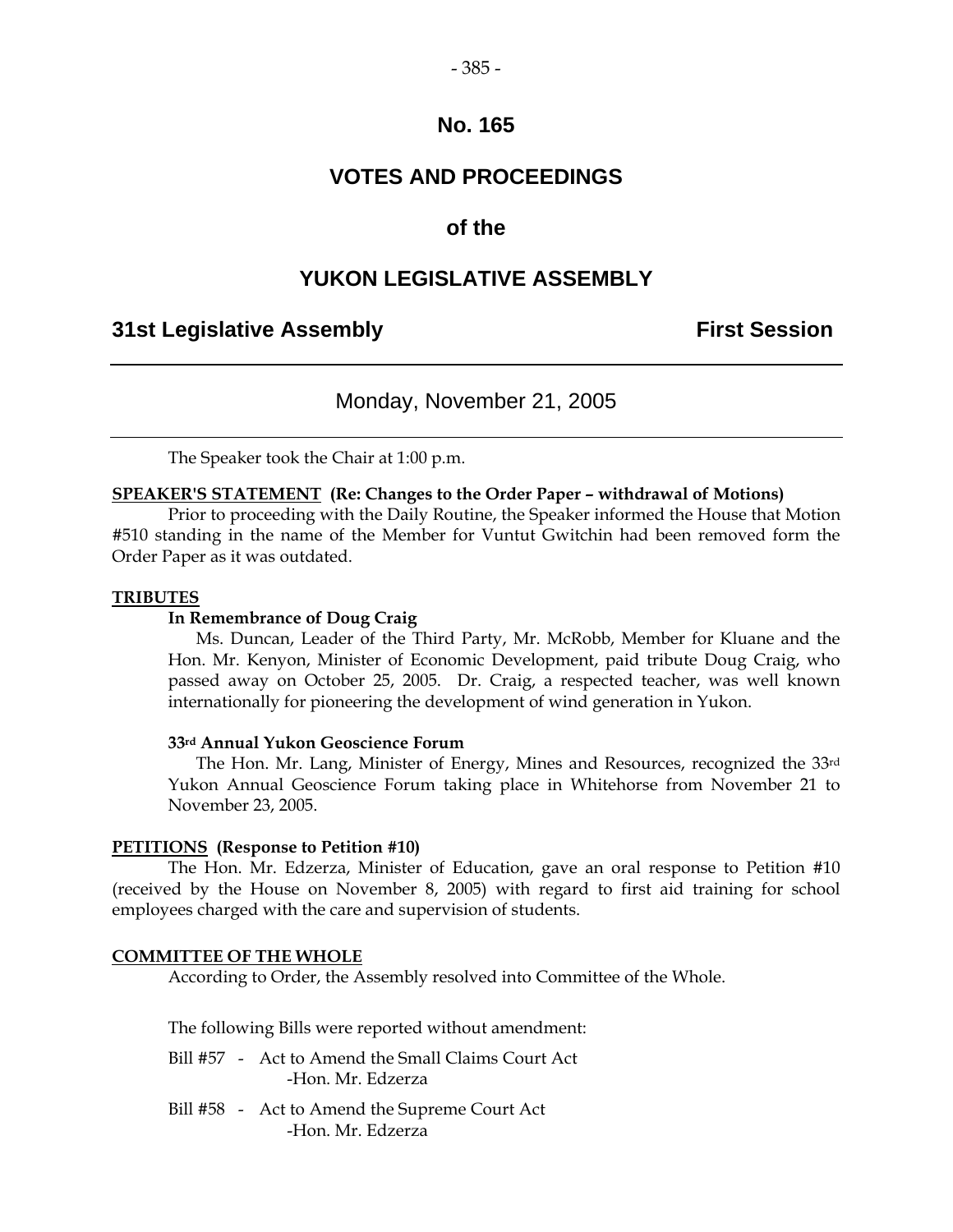| Bill #62 - Act to Amend the Jury Act          |  |
|-----------------------------------------------|--|
| -Hon. Mr. Edzerza                             |  |
| $Rill$ #63 - Act to Amend the Family Violence |  |

 Bill #63 - Act to Amend the Family Violence Prevention Act -Hon. Mr. Edzerza

Progress was reported on the following Bill:

Bill #17 - Second Appropriation Act, 2005-06 -Hon. Mr. Fentie

The report of the Chair was adopted.

The Assembly adjourned at 6:01 p.m. until Tuesday, November 22, 2005.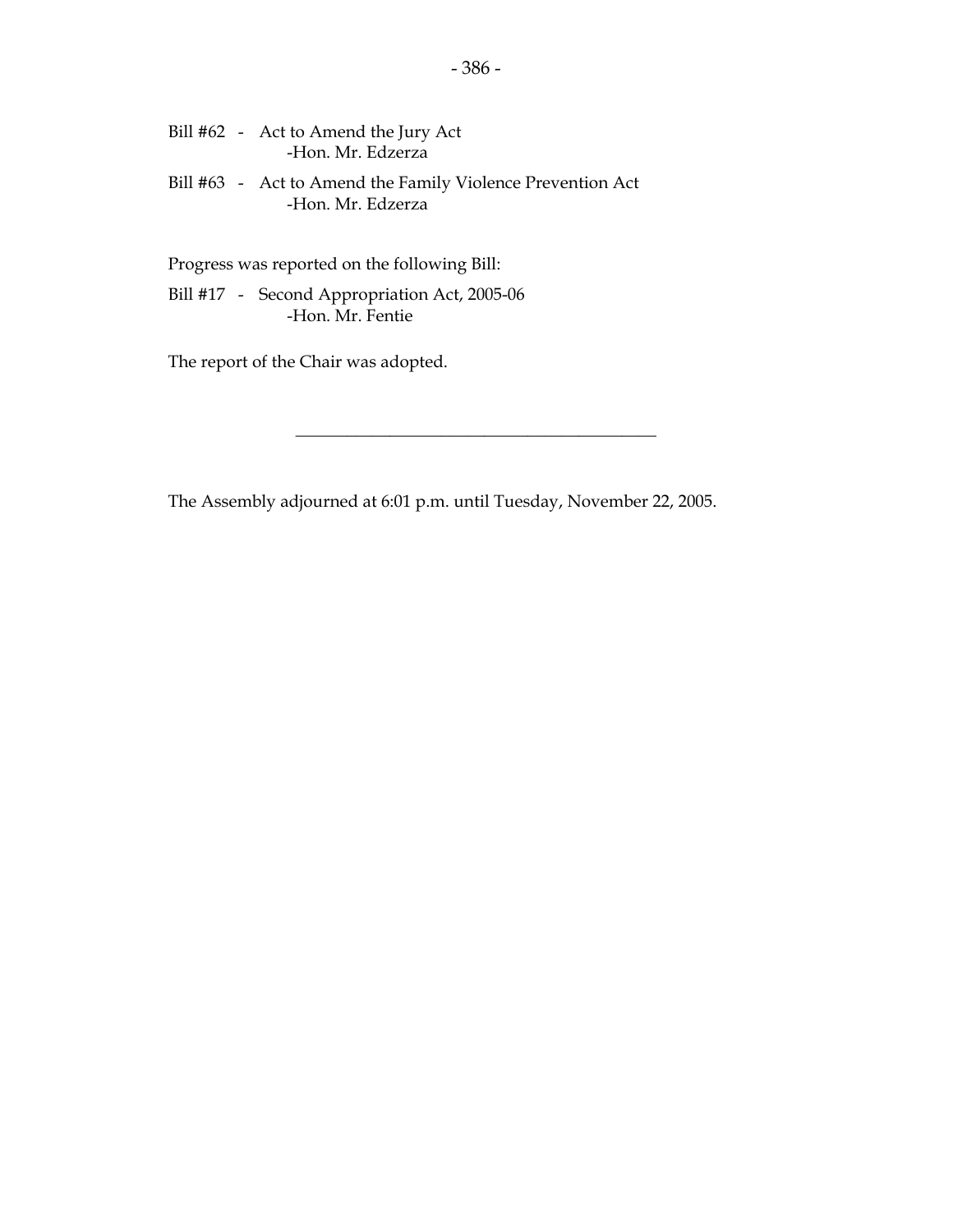# **VOTES AND PROCEEDINGS**

# **of the**

# **YUKON LEGISLATIVE ASSEMBLY**

### **31st Legislative Assembly First Session**

# Tuesday, November 22, 2005

The Speaker took the Chair at 1:00 p.m.

### **TRIBUTES**

### **Robert E. Leckie Awards**

 The Hon. Mr. Lang, Minister of Energy, Mines and Resources, recognized the Christie family of Gimlex Enterprises as the recipient of the Robert E. Leckie award. Honourable mention was made to Ross Edenost. Tim Termuende was recognized as the recipient of the Quartz Award and honourable mention went to Strategic Metals.

### **NOTICE RE OPPOSITION PRIVATE MEMBERS' BUSINESS**

 Pursuant to Standing Order 14.2(3), Ms. Duncan, Leader of the Third Party, identified Motion #398, and Motion #503 as being the items to be called during Opposition Private Members' Business on Wednesday, November 23, 2005.

 Pursuant to Standing Order 14.2(3), Mr. McRobb, Official Opposition House Leader, identified Motion #494 as being the item to be called during Opposition Private Members' Business on Wednesday, November 23, 2005.

### **COMMITTEE OF THE WHOLE**

According to Order, the Assembly resolved into Committee of the Whole.

At 1:57 p.m., Committee of the Whole passed the following motion:

 THAT Craig Tuton, Chair of the Yukon Workers' Compensation Health and Safety Board and Valerie Royle, President of the Yukon Workers' Compensation Health and Safety Board, appear as witnesses before Committee of the Whole from 4:00 p.m. to 6:00 p.m. on Thursday, November 24, 2005 to discuss matters relating to the Yukon Workers' Compensation Health and Safety Board.

### **(C/W Motion #7)**

The following Bill was reported without amendment:

 Bill #60 - Act to Amend the Public Service Group Insurance Benefit Plan Act -Hon. Mr. Taylor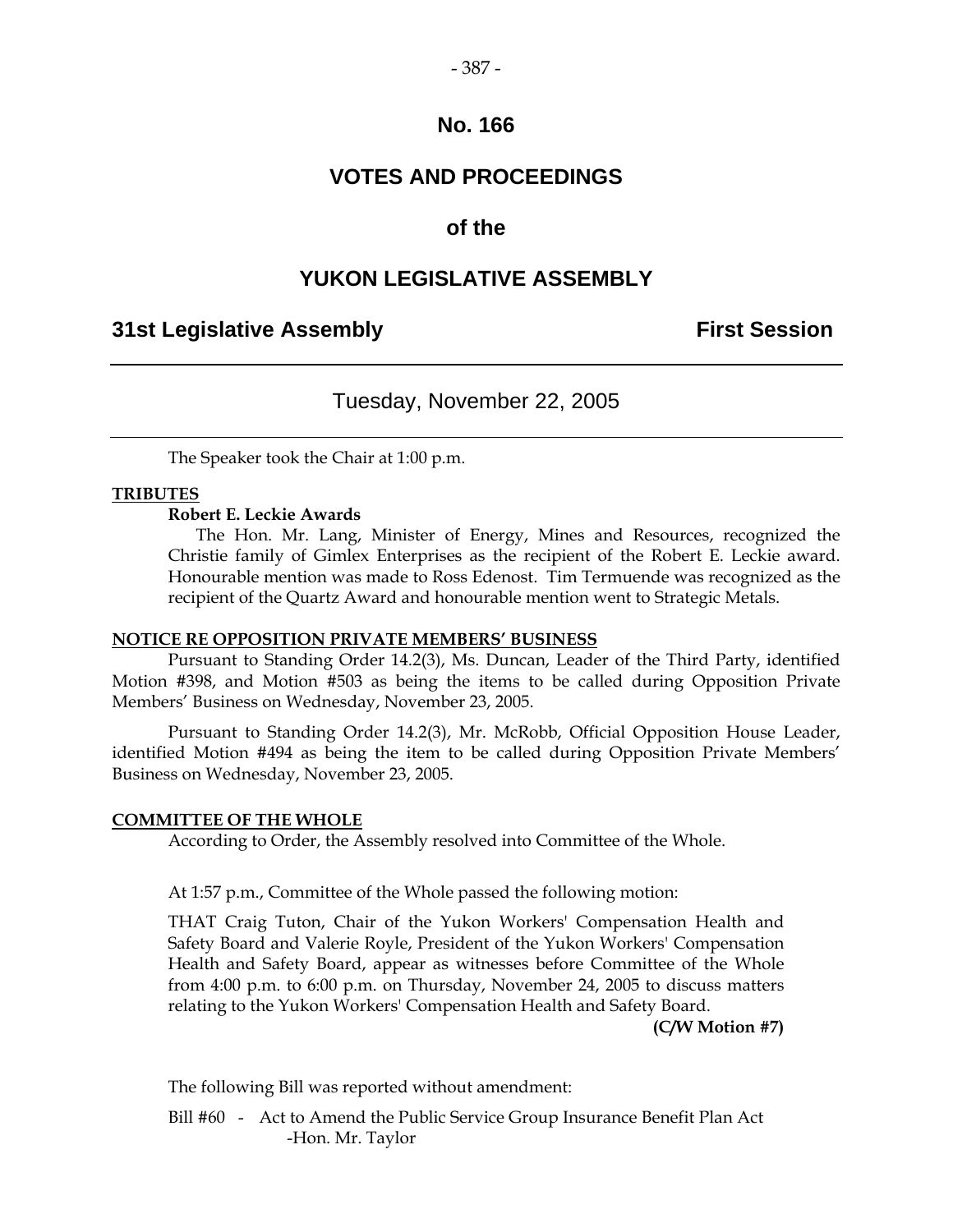Progress was reported on the following Bill:

Bill #17 - Second Appropriation Act, 2005-06 -Hon. Mr. Fentie

The report of the Chair was adopted.

The Assembly adjourned at 5:57 p.m. until Wednesday, November 23, 2005.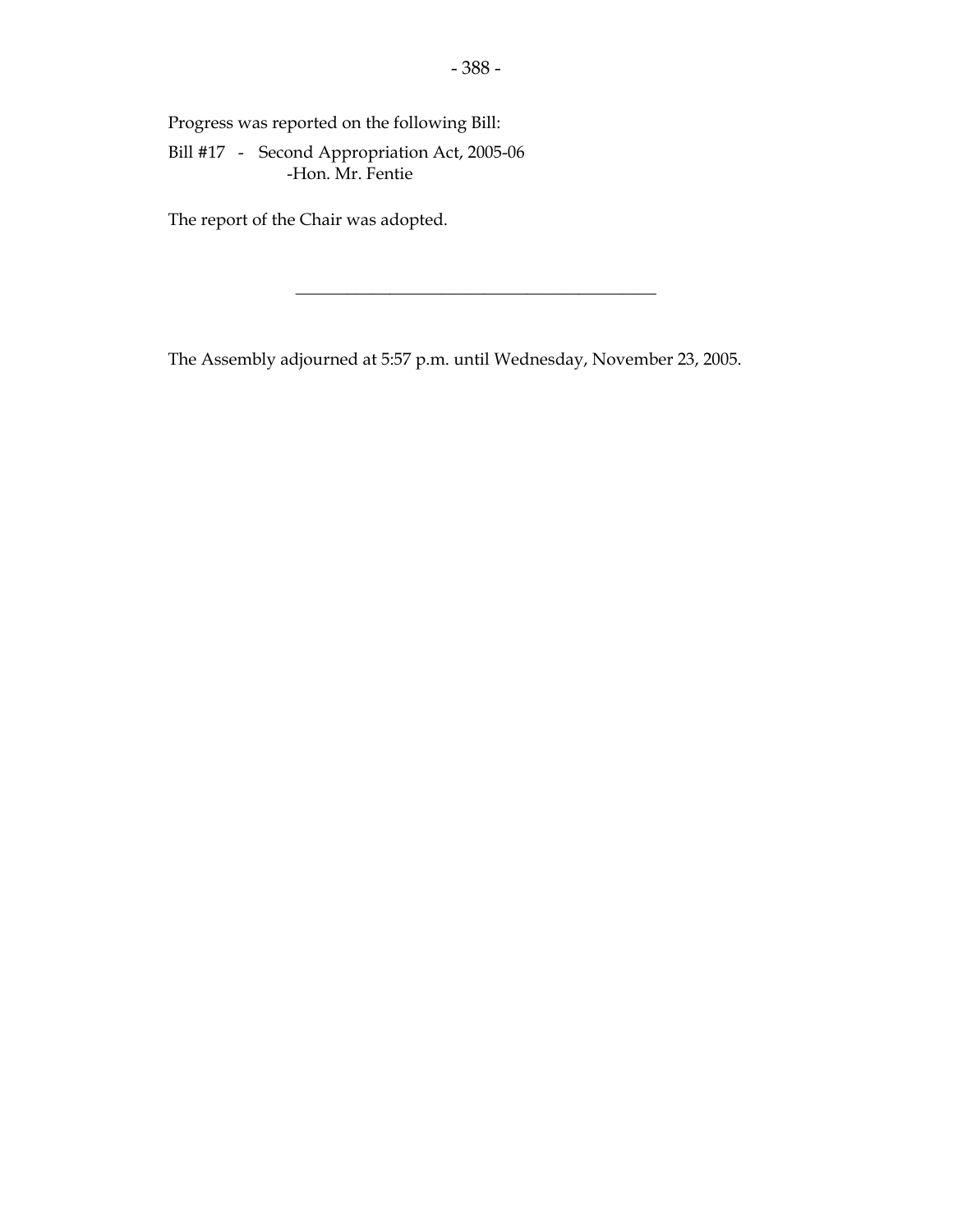### **VOTES AND PROCEEDINGS**

### **of the**

### **YUKON LEGISLATIVE ASSEMBLY**

### **31st Legislative Assembly First Session**

### Wednesday, November 23, 2005

The Speaker took the Chair at 1:00 p.m.

#### **TRIBUTES**

#### **In remembrance of George Darbyshire**

 Mr. Hardy, Leader of the Official Opposition, on behalf of all Members, paid tribute to long-time Yukoner, George Darbyshire, who passed away on October 26, 2005.

#### **National Addictions Awareness Week**

 The Hon. Mr. Jenkins, Minister of Health and Social Services, on behalf of all Members, recognized November 20 to 26, 2005, as being National Addictions Awareness Week.

#### **TABLING RETURNS AND DOCUMENTS**

Hon. Mr. Hart, Minister of Highways and Public Works

- Motor Transport Board 2004/05 Annual Report (dated May 2005)

**(Sessional Paper #189)** 

#### **OPPOSITION PRIVATE MEMBERS' BUSINESS MOTIONS OTHER THAN GOVERNMENT MOTIONS**

Moved by Ms. Duncan, Leader of the Third Party:

 THAT this House urges the Government of Yukon to examine legislation that requires the taking of blood samples to protect victims of crime, emergency service workers, good Samaritans and other persons. **(Motion #398)** 

 A debate arising on the motion and the question being put, it was agreed to on the following recorded Division:

YEA

|         | .       |         |    |
|---------|---------|---------|----|
| Jenkins | Cathers | McRobb  |    |
| Taylor  | Rouble  | Cardiff |    |
| Kenyon  | Hassard | Peter   | 13 |
| Lang    | Hardy   | Duncan  |    |
| Hart    |         |         |    |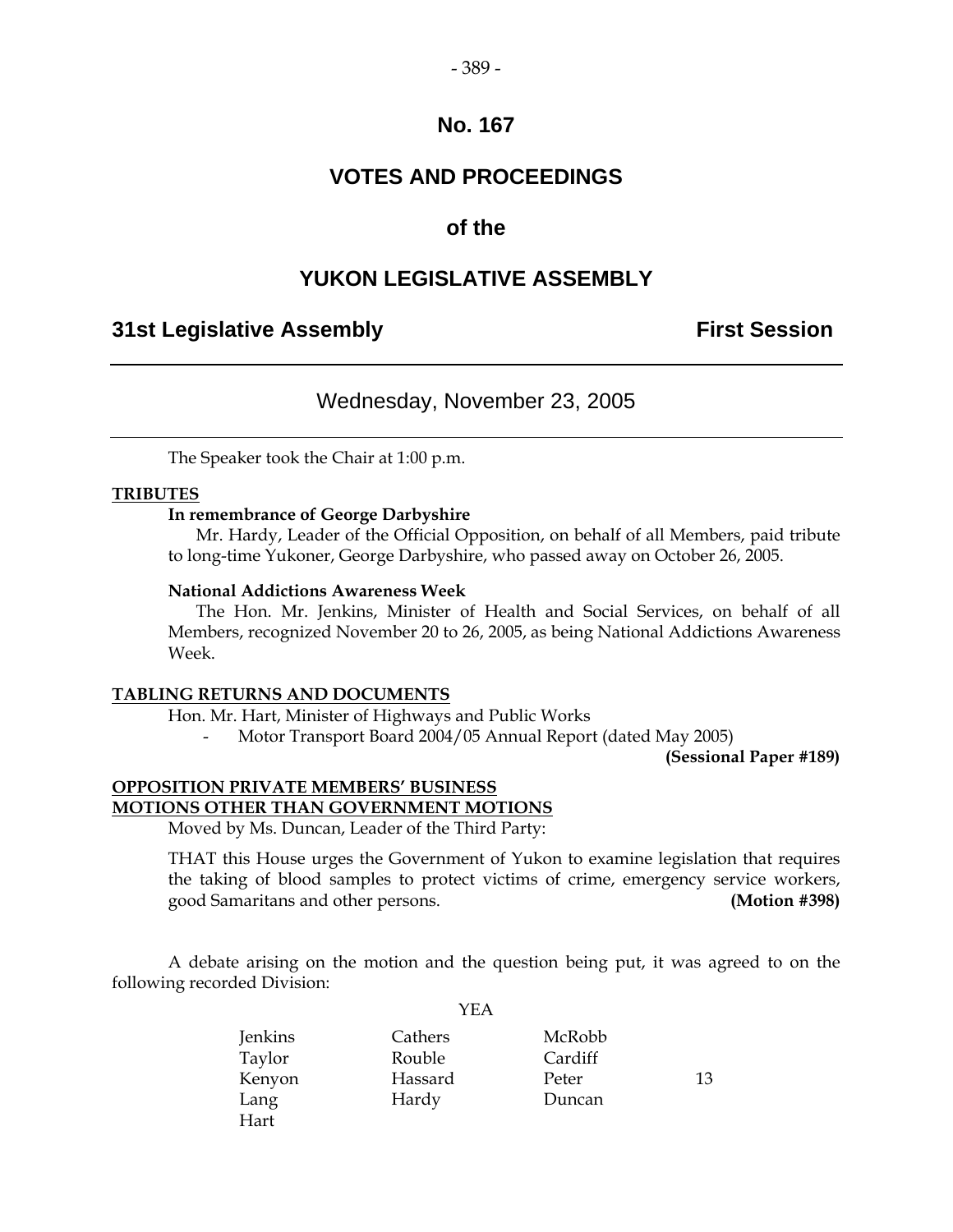#### NAY

0

Moved by Ms. Duncan, Leader of the Third Party:

 THAT this House urges the Government of Yukon to move forward with plans to build a new elementary school in the Granger/Copper Ridge area of Whitehorse, on land already set aside on Falcon Drive. **(Motion #503)**

 A debate arising on the motion, it was moved by Mr. Fairclough, Member for Mayo-Tatchun, in amendment thereto:

 THAT Motion #503 be amended by adding after the phrase "Falcon Drive" the following:

 ", after appropriate needs, assessments and public consultation have been concluded, and any statutory obligations on the Government of Yukon have been met."

 A debate arising on the amendment and the question being put, it was negatived on the following recorded Division:

|                     | <b>YEA</b>        |         |   |
|---------------------|-------------------|---------|---|
| Hardy<br>Fairclough | Cardiff<br>Rouble | Peter   |   |
|                     | <b>NAY</b>        |         |   |
| Jenkins             | Hart              | Hassard |   |
| Taylor              | Cathers           | Duncan  | 8 |
| Kenyon              |                   |         |   |

 Debate continued on the motion and the question being put, it was agreed to on the following recorded Division:

|                           | YEA                          |                            |   |
|---------------------------|------------------------------|----------------------------|---|
| Jenkins<br>Taylor<br>Hart | Cathers<br>Rouble<br>Hassard | Hardy<br>Cardiff<br>Duncan | 9 |
|                           | <b>NAY</b>                   |                            |   |
|                           |                              |                            |   |

\_\_\_\_\_\_\_\_\_\_\_\_\_\_\_\_\_\_\_\_\_\_\_\_\_\_\_\_\_\_\_\_\_\_\_\_\_\_\_\_\_\_

The Assembly adjourned at 6:03 p.m. until Thursday, November 24, 2005.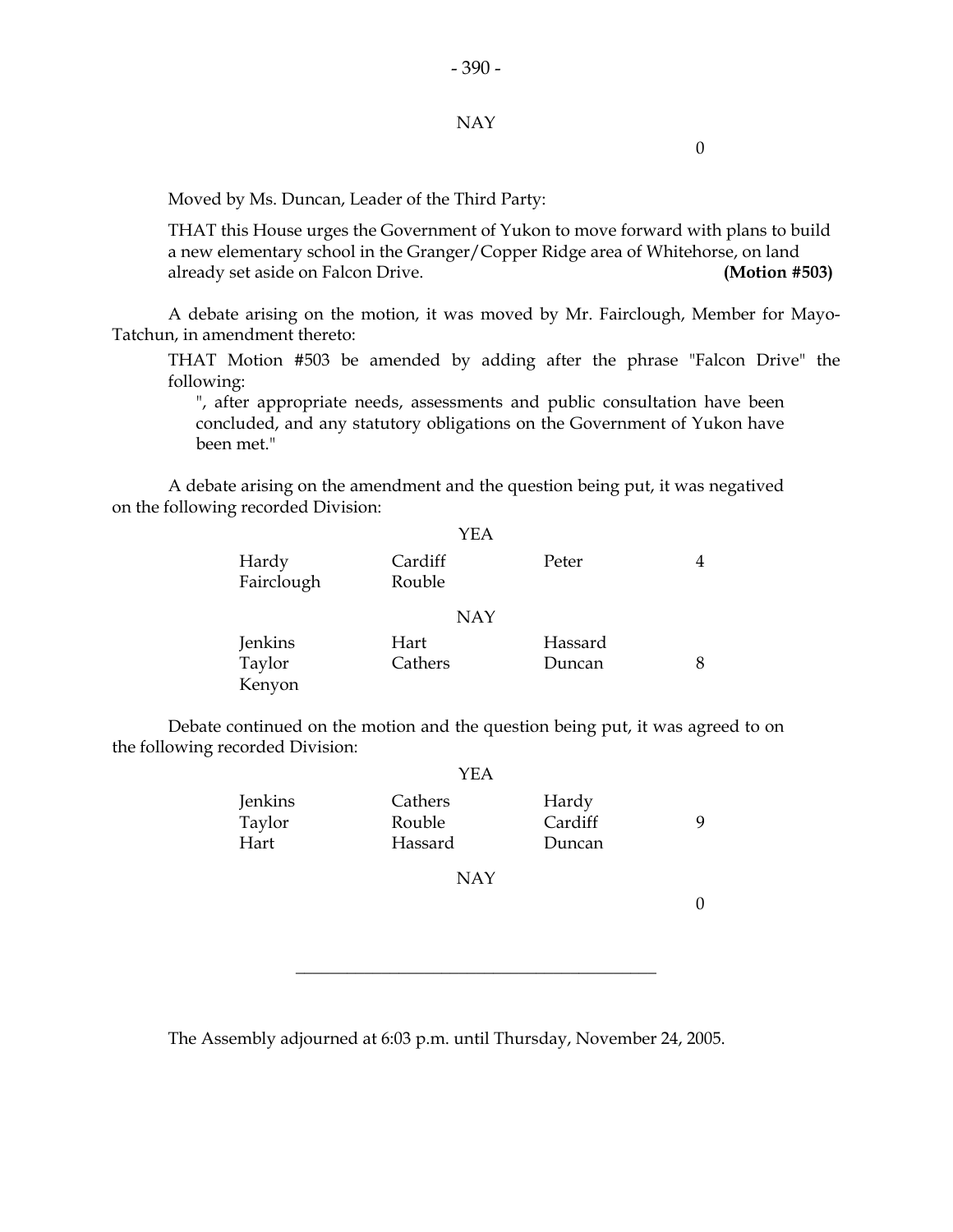## **VOTES AND PROCEEDINGS**

### **of the**

### **YUKON LEGISLATIVE ASSEMBLY**

### **31st Legislative Assembly First Session**

### Thursday, November 24, 2005

The Speaker took the Chair at 1:00 p.m.

#### **TRIBUTES**

#### **White Ribbon Day**

 The Hon. Mr. Jenkins, Minister of Health and Social Services, and Mr. Cardiff, Member for Mount Lorne, on behalf of the Official Opposition and the Third Party, recognized November 25, 2005, as being White Ribbon Day also known as the International Day for the Elimination of Violence Against Women.

#### **National AIDS Awareness Week**

 The Hon. Mr. Jenkins, Minister of Health and Social Services, recognized November 21 to December 1 as National AIDS Awareness Week.

#### **Appointment of Geraldine Van Bibber as Yukon's Commissioner**

 The Hon. Mr. Staffen, Speaker, on behalf of all Members, congratulated Geraldine Van Bibber on her appointment as Yukon's Commissioner.

#### **TABLING RETURNS AND DOCUMENTS**

Mr. Hardy, Leader of the Official Opposition

- Reindeer, Laboratory reports re: **(Filed Document #115)** 

- Wildlife Diagnostic Report **(Filed Document #116)**

#### **COMMITTEE OF THE WHOLE**

According to Order, the Assembly resolved into Committee of the Whole.

 Pursuant to Committee of the Whole Motion #7 passed on November 22, 2005, Craig Tuton, Chair and Valerie Royle, President and Chief Executive Officer of the Yukon Workers' Compensation Health and Safety Board, appeared as witnesses before Committee of the Whole from 4:00 p.m. to 5:54 p.m..

Progress was reported on the following Bill:

Bill #17 - Second Appropriation Act, 2005-06 -Hon. Mr. Fentie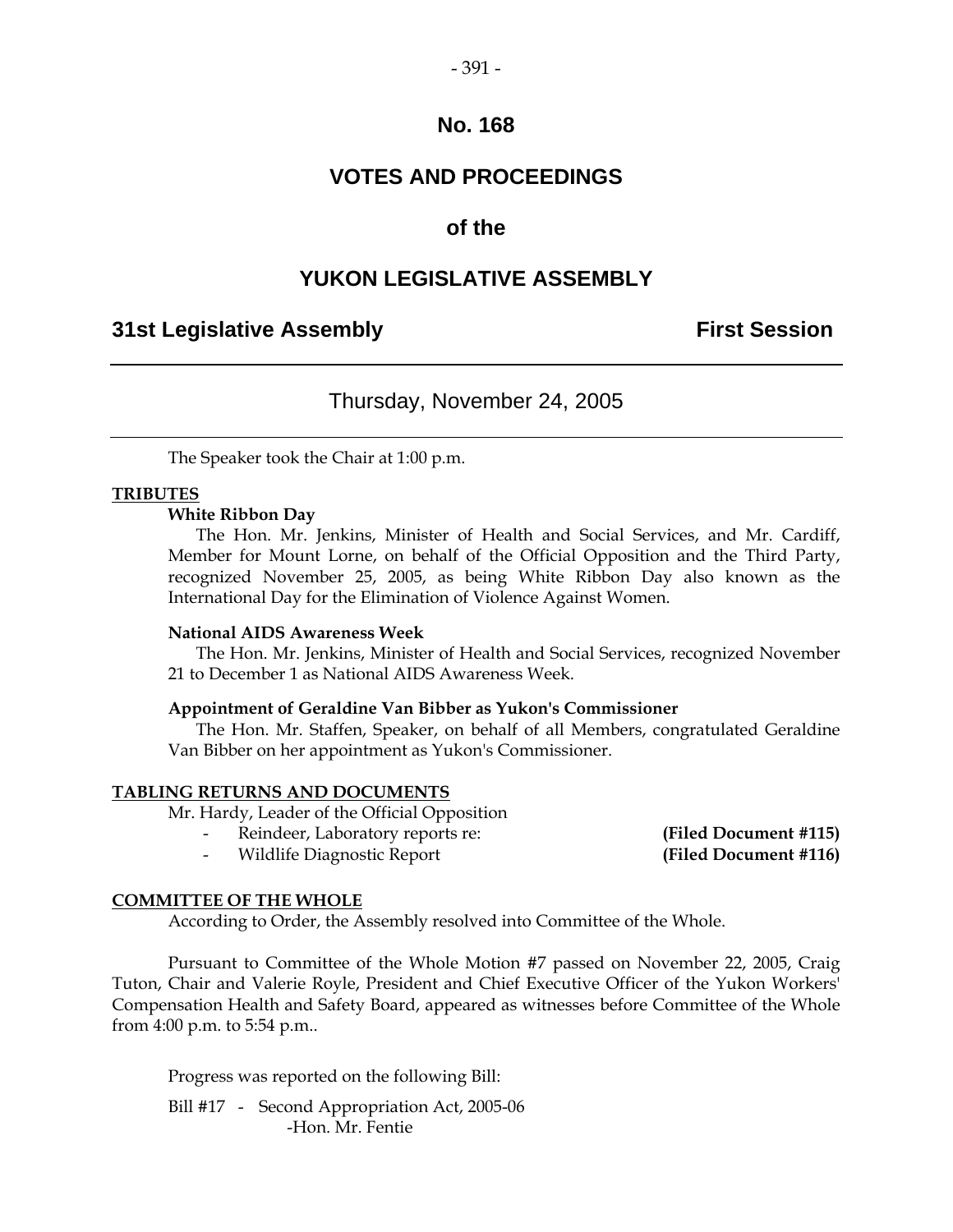The report of the Chair was adopted.

The Assembly adjourned at 5:56 p.m. until Monday, November 28, 2005.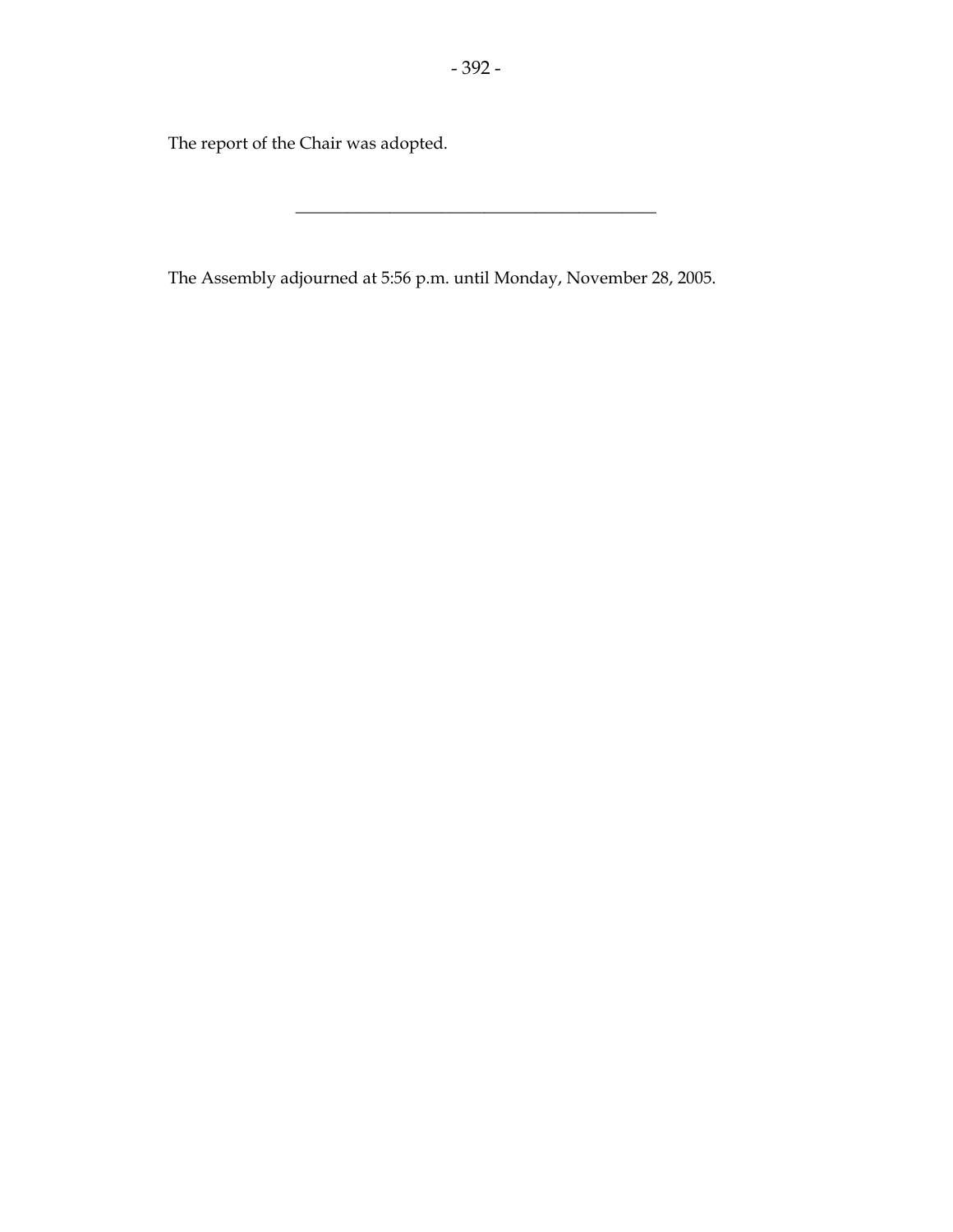### **VOTES AND PROCEEDINGS**

### **of the**

### **YUKON LEGISLATIVE ASSEMBLY**

### **31st Legislative Assembly The Contract Session**

Monday, November 28, 2005

The Speaker took the Chair at 1:00 p.m.

#### **Return to writ certifies election of Arthur Mitchell in Copperbelt**

The Speaker read a letter form the Chief Electoral Officer as follows:

"November 28, 2005

 Hon. Ted Staffen Speaker of the Legislative Assembly Yukon Legislative Assembly Whitehorse, Yukon

Dear Sir:

 The resignation of September 9, 2005, of Haakon Arntzen, the Member for the Electoral District of Copperbelt, caused a vacancy I the Yukon Legislative Assembly.

 A writ of election to fill this vacancy was issued on October 21, 2005, with polling day being November 21, 2005.

 I hereby advise that the returning officer for the Electoral District of Copperbelt has certified in the Return to the Writ that Arthur Mitchell has been elected as the member to represent that electoral district in the Legislative Assembly.

 Yours sincerely, Patrick L. Michael Chief Electoral Officer"

#### **Member for Copperbelt takes seat**

 Mr. Arthur Mitchell, having taken the Oath of Allegiance and the Oath of Office earlier this day, was introduced and escorted to his seat by Ms. Duncan, Member for Porter Creek South.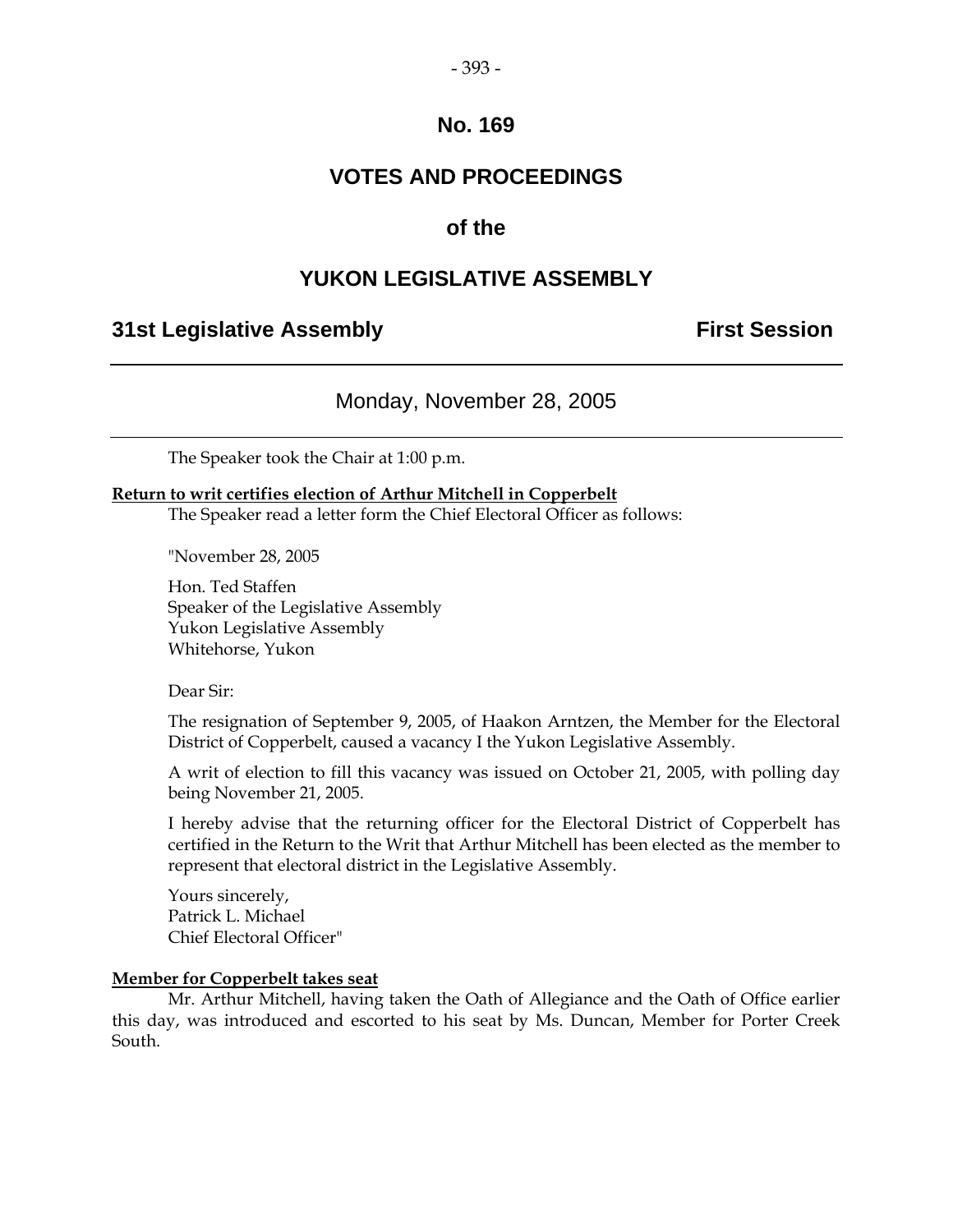#### **TRIBUTES**

#### **In remembrance of Thomas Faulkner Duncan**

 The Hon. Ms. Taylor, Minister responsible for the Public Service, Mr. Hardy, Leader of the Official Opposition, and Ms. Duncan, Member for Porter Creek South, paid tribute to long, time Yukoner, and respected public servant, Thomas Faulkner Duncan who passed away on September 23, 2005.

#### **TABLING RETURNS AND DOCUMENTS**

Hon. Mr. Staffen, Speaker

Election of Arthur Mitchell as Member for Copperbelt, letter dated November 28, 2005 from the Chief Electoral Officer to the Speaker

**(Sessional Paper #190)** 

Hon. Mr. Kenyon, Minister of Environment

Reindeer, Herd Statement (dated May 19, 2005) from Dr. Rick Brown, Alpine Veterinary Medical Centre Ltd. to the Department of Environment, Government of Yukon and other related documents **(Filed Document #117)** 

#### **POINT OF PERSONAL PRIVILEGE**

 Prior to proceeding with Committee of the Whole, Mr. Jenkins, Member for Klondike, rose on a Point of Personal Privilege to advise the House of his resignation as a Cabinet Minister and as a member of the Yukon Party Caucus.

#### **COMMITTEE OF THE WHOLE**

According to Order, the Assembly resolved into Committee of the Whole.

Progress was reported on the following Bill:

 Bill #17 - Second Appropriation Act, 2005-06 -Hon. Mr. Fentie

The report of the Chair was adopted.

The Assembly adjourned at 6:00 p.m. until Tuesday, November 29, 2005.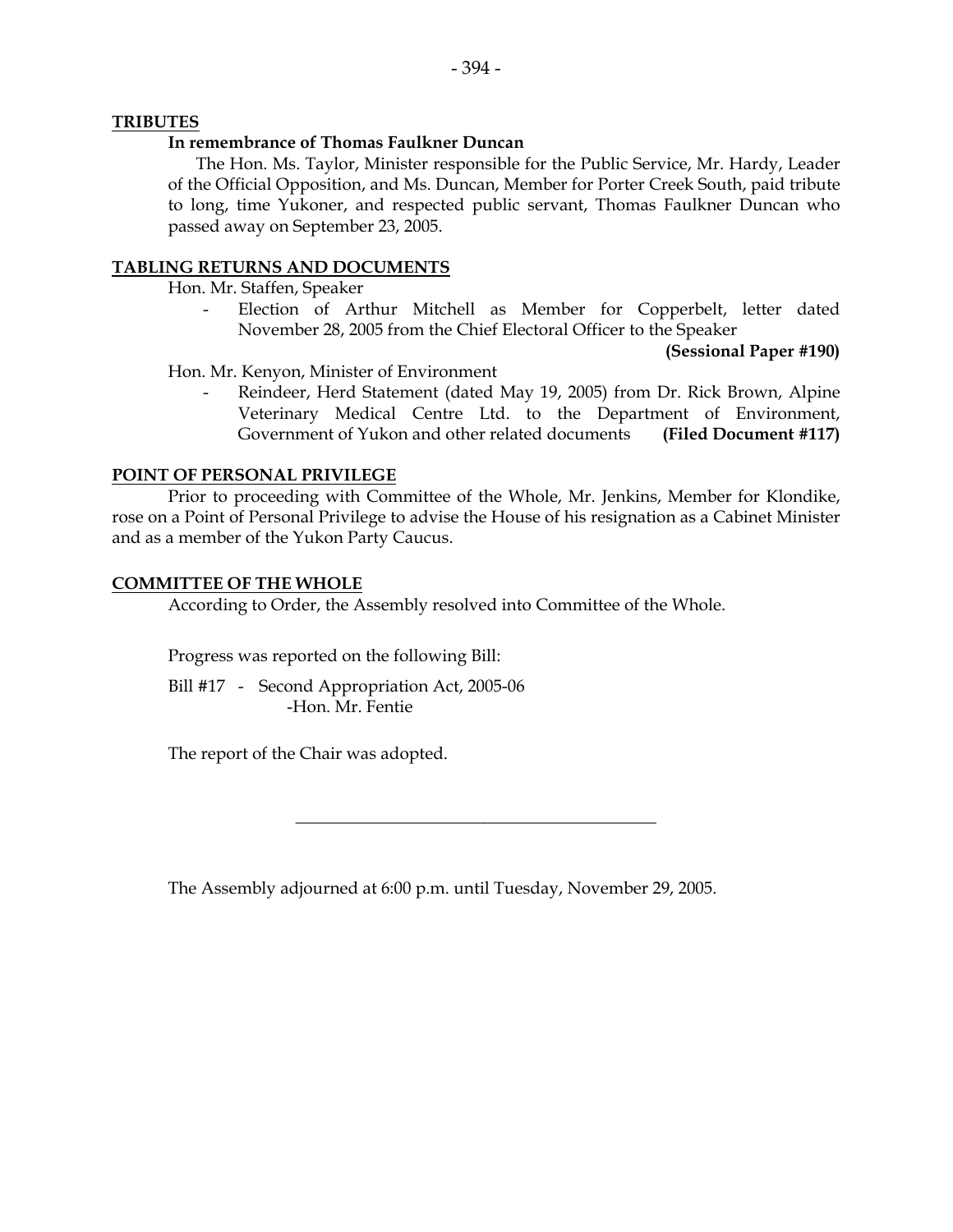## **VOTES AND PROCEEDINGS**

### **of the**

### **YUKON LEGISLATIVE ASSEMBLY**

### **31st Legislative Assembly First Session**

### Tuesday, November 29, 2005

The Speaker took the Chair at 1:00 p.m.

#### **SPEAKER'S STATEMENT (Re: Changes to the Order Paper)**

 Prior to proceeding with the Daily Routine, the Speaker informed the House that Government Motion Nos. 29, 414 and 502, standing in the Name of the Member for Klondike were removed from the Order Paper as the Member is no longer a Minister.

#### **TRIBUTES**

#### **Disability Awareness Week**

 The Hon. Mr. Kenyon, acting Minister of Health and Social Services, and Mr. Mitchell, Leader of the Third Party, recognized November 27 to December 3, 2005 as Disability Awareness Week in Yukon.

#### **NOTICE RE GOVERNMENT PRIVATE MEMBERS' BUSINESS**

 Pursuant to Standing Order 14.2(7), the Hon. Mr. Cathers, Government House Leader, identified Motion #541, and Motion #524 as being the items to be called during Government Private Members' Business on Wednesday, November 30, 2005.

#### **COMMITTEE OF THE WHOLE**

According to Order, the Assembly resolved into Committee of the Whole.

Progress was reported on the following Bill:

Bill #17 - Second Appropriation Act, 2005-06 -Hon. Mr. Fentie

The report of the Chair was adopted.

The Assembly adjourned at 6:00 p.m. until Wednesday, November 30, 2005.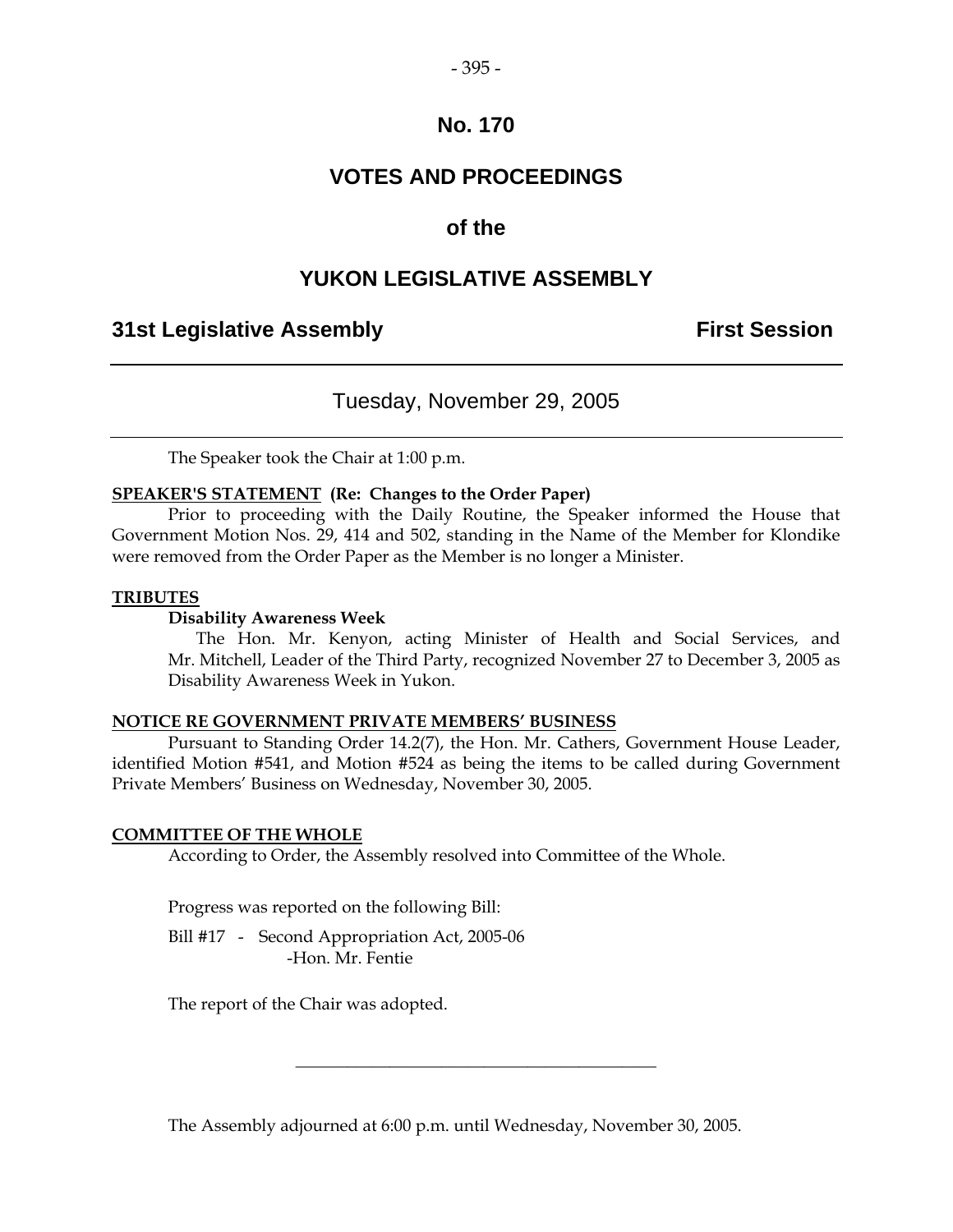### **VOTES AND PROCEEDINGS**

### **of the**

### **YUKON LEGISLATIVE ASSEMBLY**

### **31st Legislative Assembly First Session**

### Wednesday, November 30, 2005

The Speaker took the Chair at 1:00 p.m.

#### **UNANIMOUS CONSENT TO RETURN TO TABLING RETURNS AND DOCUMENTS**

 Mr. Hardy, Leader of the Official Opposition asked for and was granted unanimous consent to return to Tabling Returns and Documents.

#### **Tabling Returns and Documents**

Mr. Hardy, Leader of the Official Opposition

- Alford v Government of Yukon, et al: materials re

**(Filed Document #118)** 

### **GOVERNMENT PRIVATE MEMBERS' BUSINESS MOTIONS OTHER THAN GOVERNMENT MOTIONS**

Moved by Mr. Rouble, Member for Southern Lakes:

 THAT this House urges the Government of Canada to ensure that Yukon First Nations receive their fair share of any national funding program that is established to address the dire housing needs of First Nations in Canada and the Government of Yukon to work with Yukon First Nations in identifying current deficiencies in their housing stock.

#### **(Motion #541)**

 A debate arising on the motion, it was moved by Mr. Cardiff, Member for Mount Lorne, in amendment thereto:

 THAT Motion #541 be amended by adding after the phrase" to work with Yukon First Nations", the phrase "and all Yukon communities"

 A debate arising on the amendment, it was moved by Mr. Cathers, Member for Lake Laberge, in sub-amendment thereto:

 THAT the amendment moved by the Member for mount Lorne to Motion #541 be amended by adding after the words "Yukon communities" the phrase "while remaining within the terms of the \$5-billion program for aboriginal housing announced at the First Ministers Conference in Kelowna."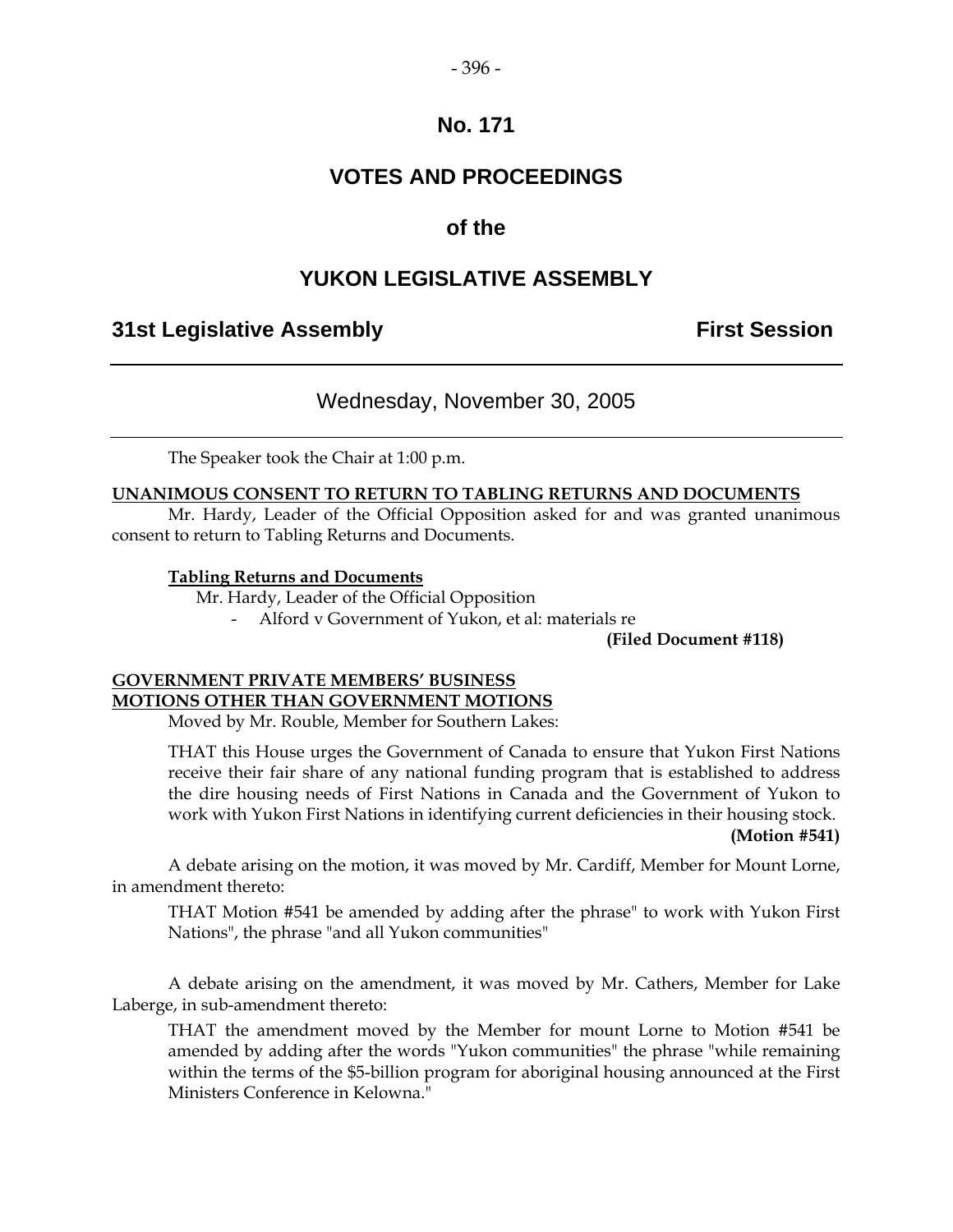A debate arising on the sub-amendment and the question being put, it was agreed to.

 A debate arising on the amendment as amended and the question being put, it was agreed to.

 A debate arising on the motion as amended, it was moved by Mr. Cathers, Member for Lake Laberge, in amendment thereto:

 THAT Motion #541 as amended, be amended by deleting the words "for aboriginal housing" and replacing them with "to improve the lives of aboriginal Canadians".

 A debate arising on the amendment to Motion #541 as amended, it was moved by the Hon. Ms. Taylor, Minister of Tourism:

THAT debate be now adjourned.

 The question being put to adjourn debate, it was agreed to and debate on Motion #541 as amended and the amendment was adjourned.

Moved by Mr. Cathers, Member for Lake Laberge:

 THAT this House urges the federal Liberal Government to eliminate the firearms registry for long guns and redirect the money currently spent on this registry towards measures that effectively address the issue of violent criminal misuse of firearms while respecting the rights of responsible firearms owners. **(Motion #524)**

 A debate arising on the motion and the question being put, it was agreed to on the following recorded Division:

|                             | YEA                       |                               |  |
|-----------------------------|---------------------------|-------------------------------|--|
| Taylor<br>Kenyon<br>Edzerza | Hart<br>Cathers<br>Rouble | Hassard<br>Mitchell<br>Duncan |  |
|                             | <b>NAY</b>                |                               |  |
|                             |                           |                               |  |

\_\_\_\_\_\_\_\_\_\_\_\_\_\_\_\_\_\_\_\_\_\_\_\_\_\_\_\_\_\_\_\_\_\_\_\_\_\_\_\_\_\_

The Assembly adjourned at 6:04 p.m. until Thursday, December 1, 2005.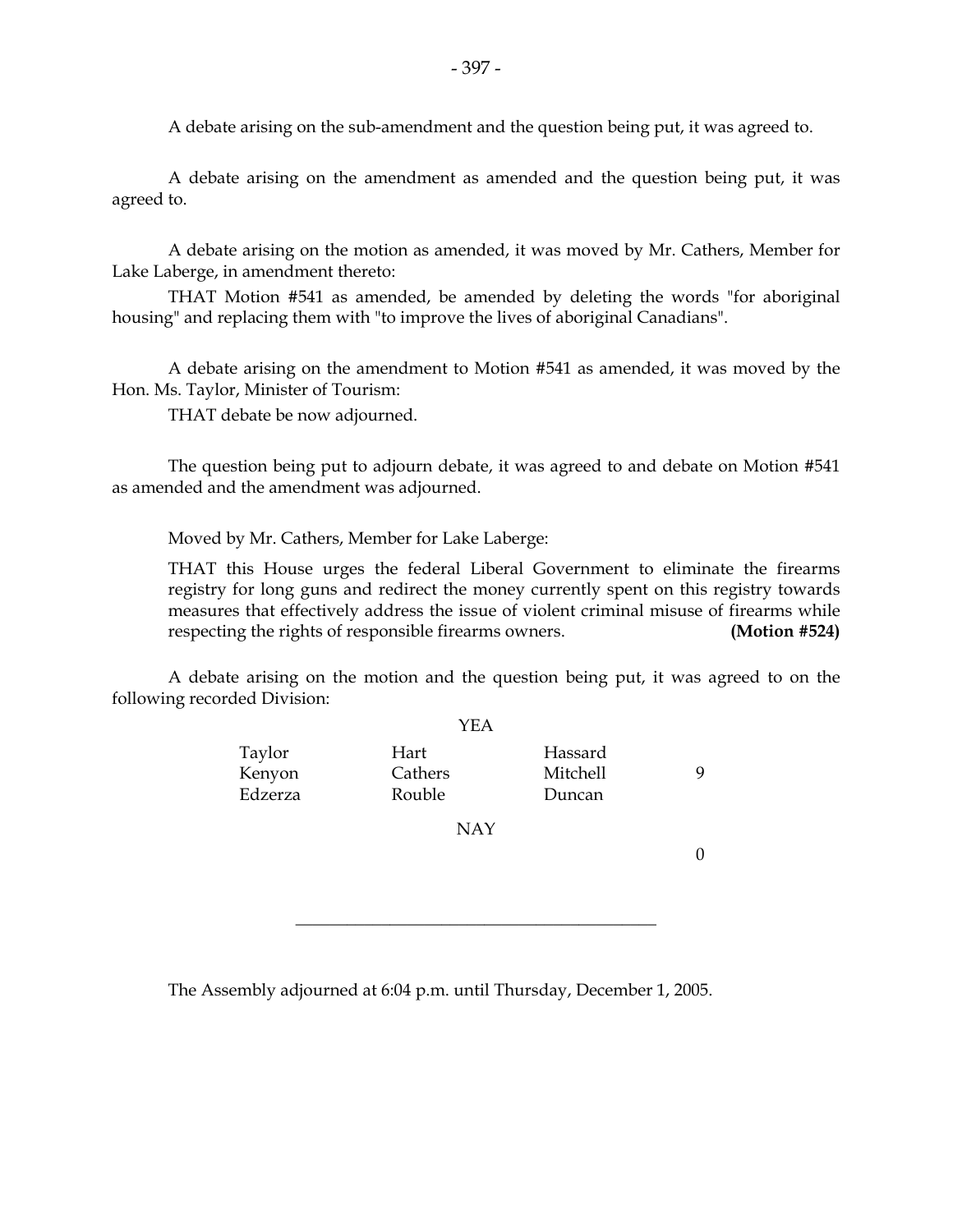## **VOTES AND PROCEEDINGS**

### **of the**

### **YUKON LEGISLATIVE ASSEMBLY**

### **31st Legislative Assembly First Session**

Thursday, December 1, 2005

The Speaker took the Chair at 1:00 p.m.

#### **SPEAKER'S STATEMENT (Changes to Order Paper – Written Questions removed)**

 The Speaker informed the House that Written Question Nos. 3 and 5 have been removed from the Order Paper as they were addressed to the Member for Klondike, who is no longer a Minister.

#### **TRIBUTES**

#### **Yukon Foundation's 25th Anniversary**

The Hon. Mr. Fentie paid tribute to the Yukon Foundation on their 25<sup>th</sup> Anniversary.

#### **World AIDS Day**

 Mr. Cardiff, Member for Mount Lorne, on behalf of all Members, recognized December 1, 2005 as World AIDS Day.

#### **National Safe Driving Week**

 The Hon. Mr. Hart, Minister of Highways and Public Works, on behalf of all Members, recognized December 1 to 7, 2005 as National Safe Driving Week.

#### **TABLING RETURNS AND DOCUMENTS**

Hon. Mr. Hart, Minister of Highways and Public Works

- Queen's Printer Agency 2004/2005 Annual Report **(Sessional Paper #191)** 

#### **PETITIONS**

 Mr. Cathers, Acting Government House Leader on behalf of the Official Opposition House Leader and the House Leader of the Third Party:

- Electoral Reform **(Petition #11)** 

#### **INTRODUCTION OF BILLS**

Bill #65 - Act to Amend the Income Tax Act No. 2 (2005) -Hon Mr. Fentie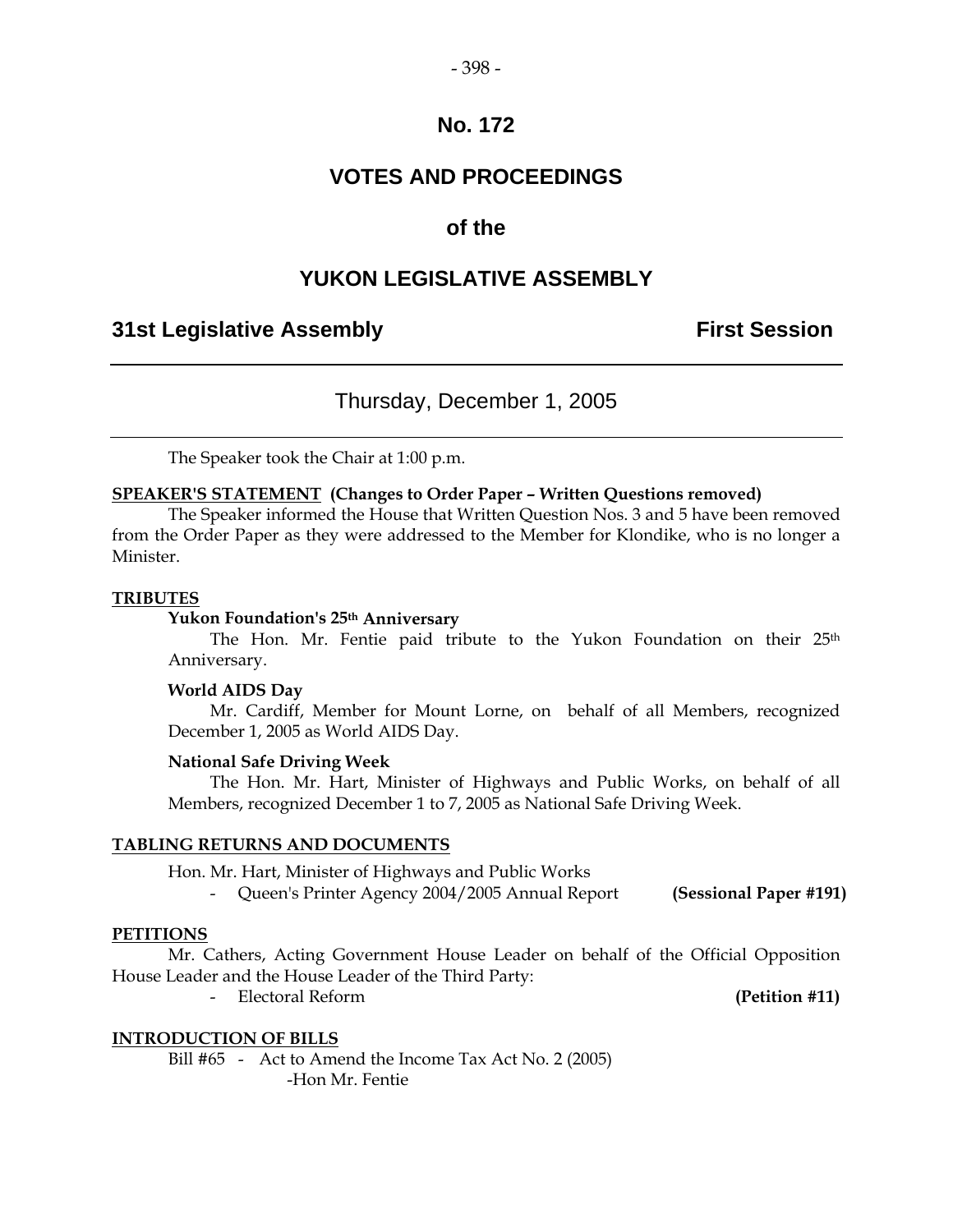#### **POINT OF INFORMATION**

 Mr. Jenkins, Member for Klondike, rose on a Point of Order, to indicate that he would commit to pairing with the Premier while the Premier was attending a Leaders Summit in Montreal.

#### **UNANIMOUS CONSENT**

 Mr. Cathers, Acting Government House Leader, requested and received unanimous consent from the House to proceed with Second Reading of Bill #65, entitled *Act to Amend the Income Tax Act No. 2 (2005)*.

#### **GOVERNMENT BILLS (Second Reading)**

The following Bill was called for Second Reading:

Bill #65 - Act to Amend the Income Tax Act No. 2 (2005) -Hon Mr. Fentie

 A debate arising on the motion for Second Reading and the question been put, it was agreed to on the following Recorded Division:  $\sim$ 

|         | YEA        |          |    |
|---------|------------|----------|----|
| Fentie  | Hart       | Cardiff  |    |
| Taylor  | Rouble     | Peter    |    |
| Kenyon  | Hassard    | Mitchell | 15 |
| Edzerza | Hardy      | Duncan   |    |
| Lang    | Fairclough | Jenkins  |    |
|         | <b>NAY</b> |          |    |
|         |            |          |    |

 Bill #65, entitled *Act to Amend the Income Tax Act No. 2 (2005)*, was accordingly referred to Committee of the Whole.

#### **COMMITTEE OF THE WHOLE**

According to Order, the Assembly resolved into Committee of the Whole.

Progress was reported on the following Bill:

 Bill #17 - Second Appropriation Act, 2005-06 -Hon. Mr. Fentie

The report of the Chair was adopted.

The Assembly adjourned at 5:57 p.m. until Monday, December 5, 2005.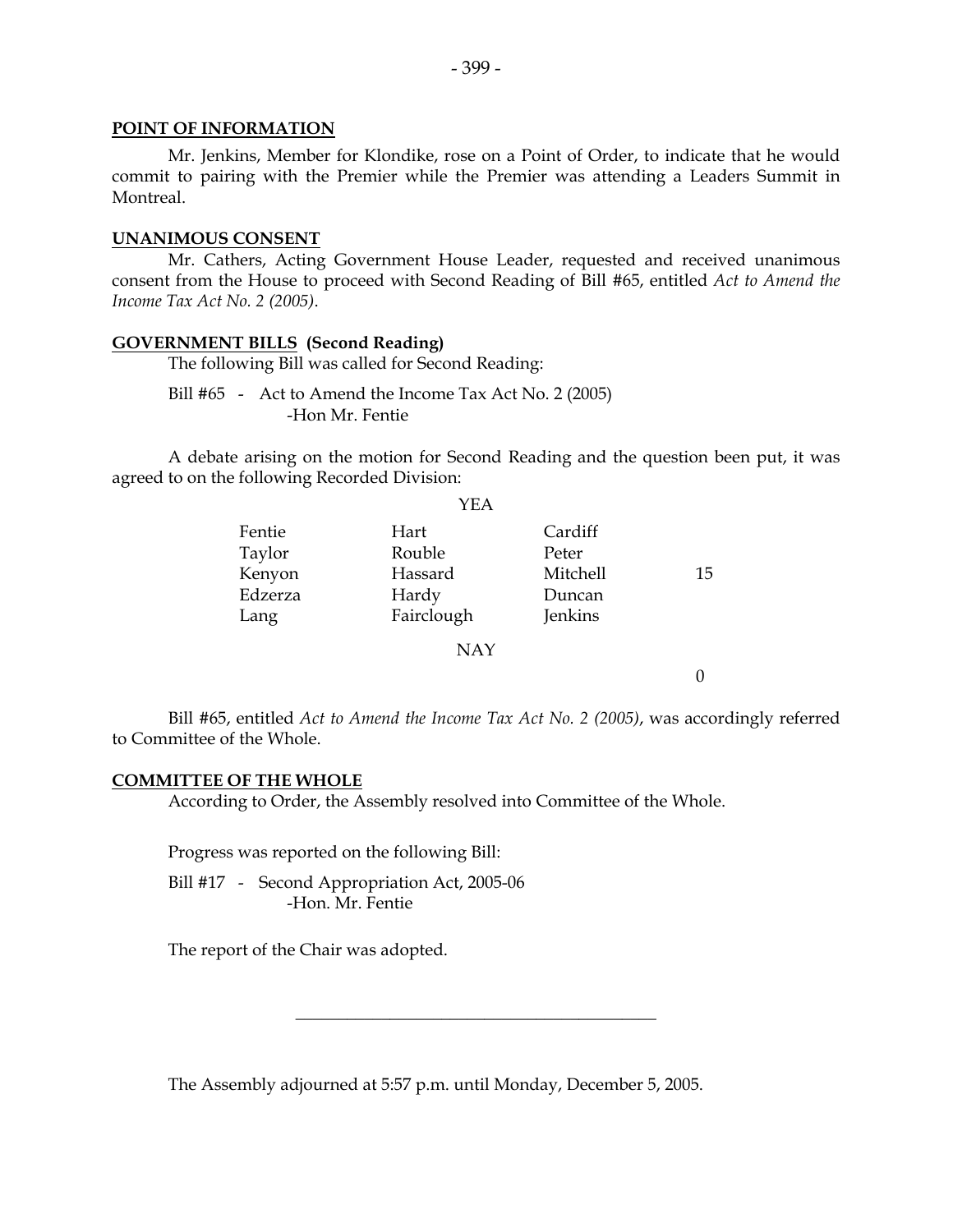### **VOTES AND PROCEEDINGS**

### **of the**

### **YUKON LEGISLATIVE ASSEMBLY**

### **31st Legislative Assembly First Session**

### Monday, December 5, 2005

The Speaker took the Chair at 1:00 p.m.

#### **TRIBUTES**

#### **International Volunteer Day**

 The Hon. Mr. Hart, Minister of Community Services, and Mr. Cardiff, Member for Mount Lorne, recognized December 5, 2005 as International Volunteer Day.

#### **TABLING RETURNS AND DOCUMENTS**

Hon. Mr. Hart, Minister of Highways and Public Works

- Highway Equipment Rental Contracts Evaluation Report, Department of Highways and Public Works (dated December 1, 2005) **(Sessional Paper #192)**
- Fleet Vehicle Agency 2004/2005 Annual Report **(Sessional Paper #193)**

#### **PETITIONS**

#### **Report of the Clerk**

The Clerk reported on Petition #11 as follows:

"Mr. Speaker and Honourable Members of the Assembly:

 I have had the honour to review a petition, being Petition #11 of the First Session of the 31st Legislative Assembly, as presented by the Acting Government House Leader on December 1, 2005.

 This petition meets the requirements as to form of the Standing Orders of the Yukon Legislative Assembly.

> Patrick L. Michael Clerk of the Yukon Legislative Assembly"

 The Speaker ruled that, accordingly, Petition #11 was deemed to have been read and received.

#### **Presentation**

Mr. McRobb, Member for Kluane, presented the following petition:

- Seniors facility for the Kluane region **(Petition #12)** 

#### **COMMITTEE OF THE WHOLE**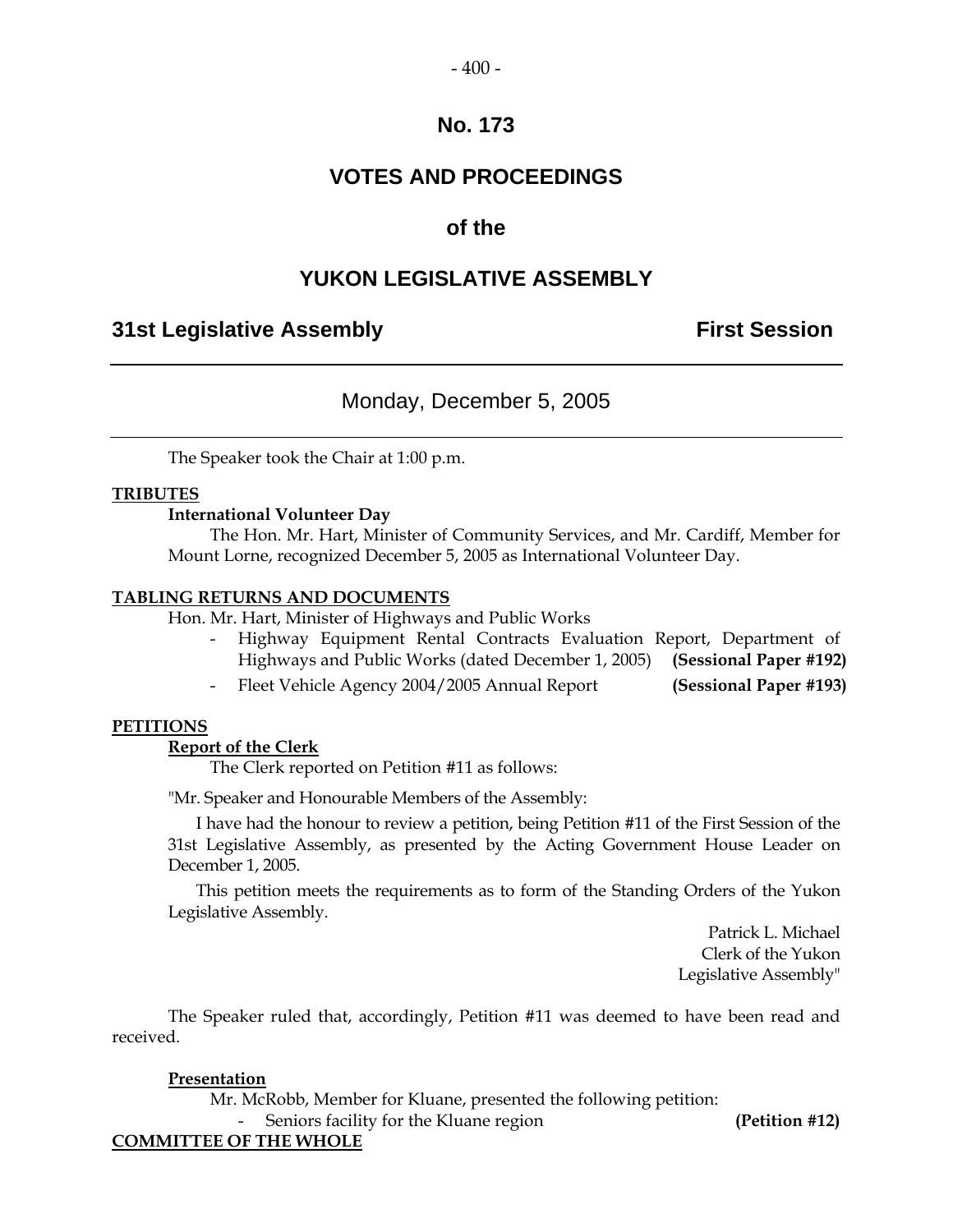According to Order, the Assembly resolved into Committee of the Whole.

Progress was reported on the following Bill:

Bill #17 - Second Appropriation Act, 2005-06 -Hon. Mr. Fentie

The report of the Chair was adopted.

The Assembly adjourned at 5:56 p.m. until Tuesday, December 6, 2005.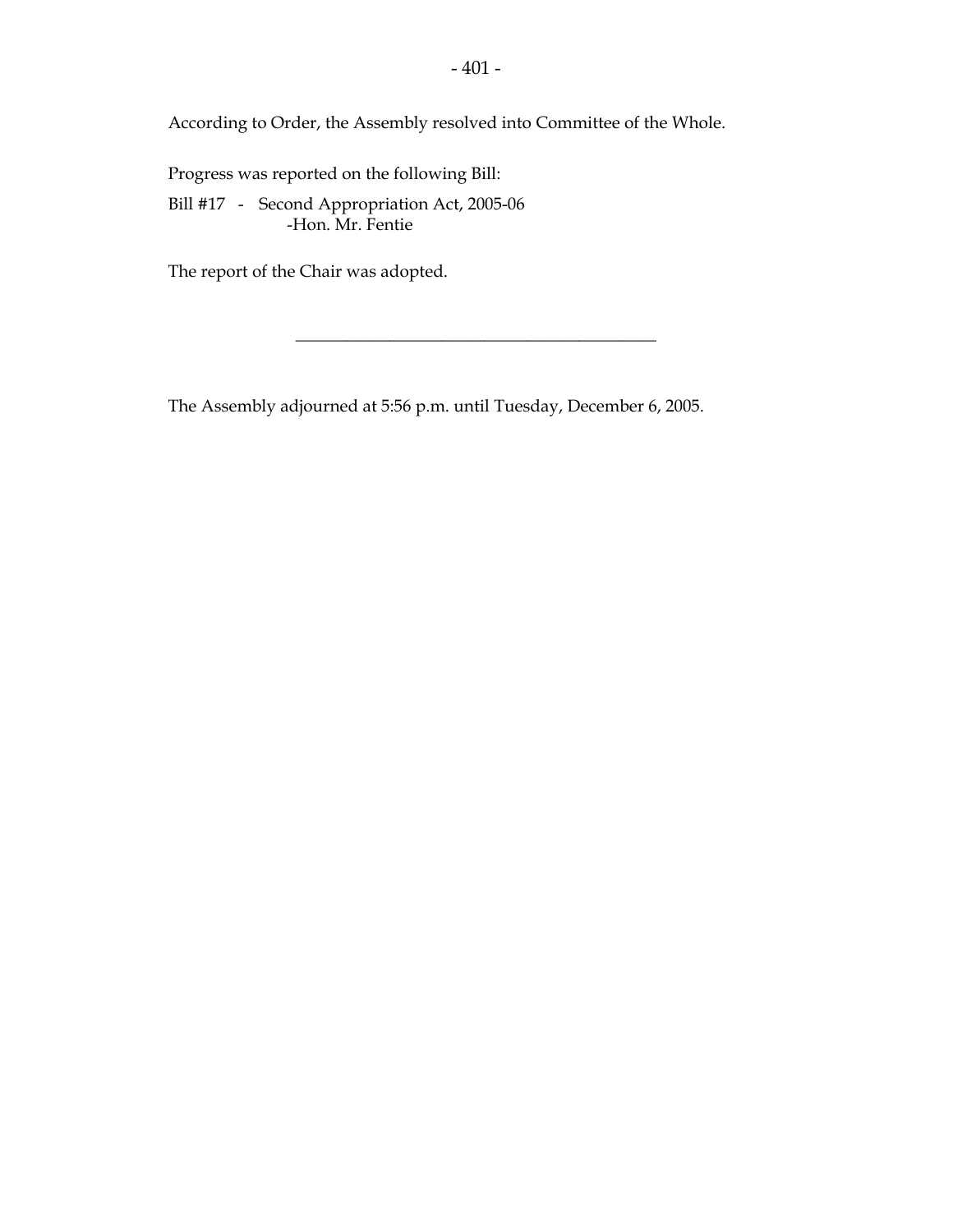### **VOTES AND PROCEEDINGS**

### **of the**

### **YUKON LEGISLATIVE ASSEMBLY**

### **31st Legislative Assembly First Session**

### Tuesday, December 6, 2005

The Speaker took the Chair at 1:00 p.m.

#### **TRIBUTES**

#### **National Day of Remembrance and Action on Violence Against Women**

 The Hon. Ms. Taylor, Minister responsible for the Womens' Directorate, Mr. Hardy, Leader of the Official Opposition, and Mr. Mitchell, Leader of the Third Party, recognized December 6, 2005 as the National Day of Remembrance and Action on Violence Against Women.

#### **Arctic and Aboriginal Day and United Nations Climate Change Convention**

 The Hon. Mr. Kenyon, Minister of the Environment, on behalf of all Members, recognized December 5, 2005 as Arctic and Aboriginal Day and to recognize a Yukon delegation attending the United Nations Climate Change Convention.

#### **TABLING RETURNS AND DOCUMENTS**

Hon. Mr. Lang, Minister responsible for the Yukon Energy Corporation

- Yukon Energy Corporation 2004 Annual Report **(Sessional Paper #194)**
- Yukon Development Corporation, Energy Solutions Centre 2004 Annual Report **(Sessional Paper #195)**

Mr. Cathers, Member for Lake Laberge

 - Energy Rebate Program, letter (dated December 6, 2005) re request for exclusion from Brad Cathers, MLA, Lake Laberge, to Bruce McLennan, DM Finance, Government of Yukon **(Filed Document #119)** 

#### **PETITIONS**

#### **Report of the Clerk**

The Clerk reported on Petition #12 as follows:

"Mr. Speaker and Honourable Members of the Assembly:

 I have had the honour to review a petition, being Petition #12 of the First Session of the 31st Legislative Assembly, as presented by the Member for Kluane on December 5, 2005.

 This petition meets the requirements as to form of the Standing Orders of the Yukon Legislative Assembly.

Patrick L. Michael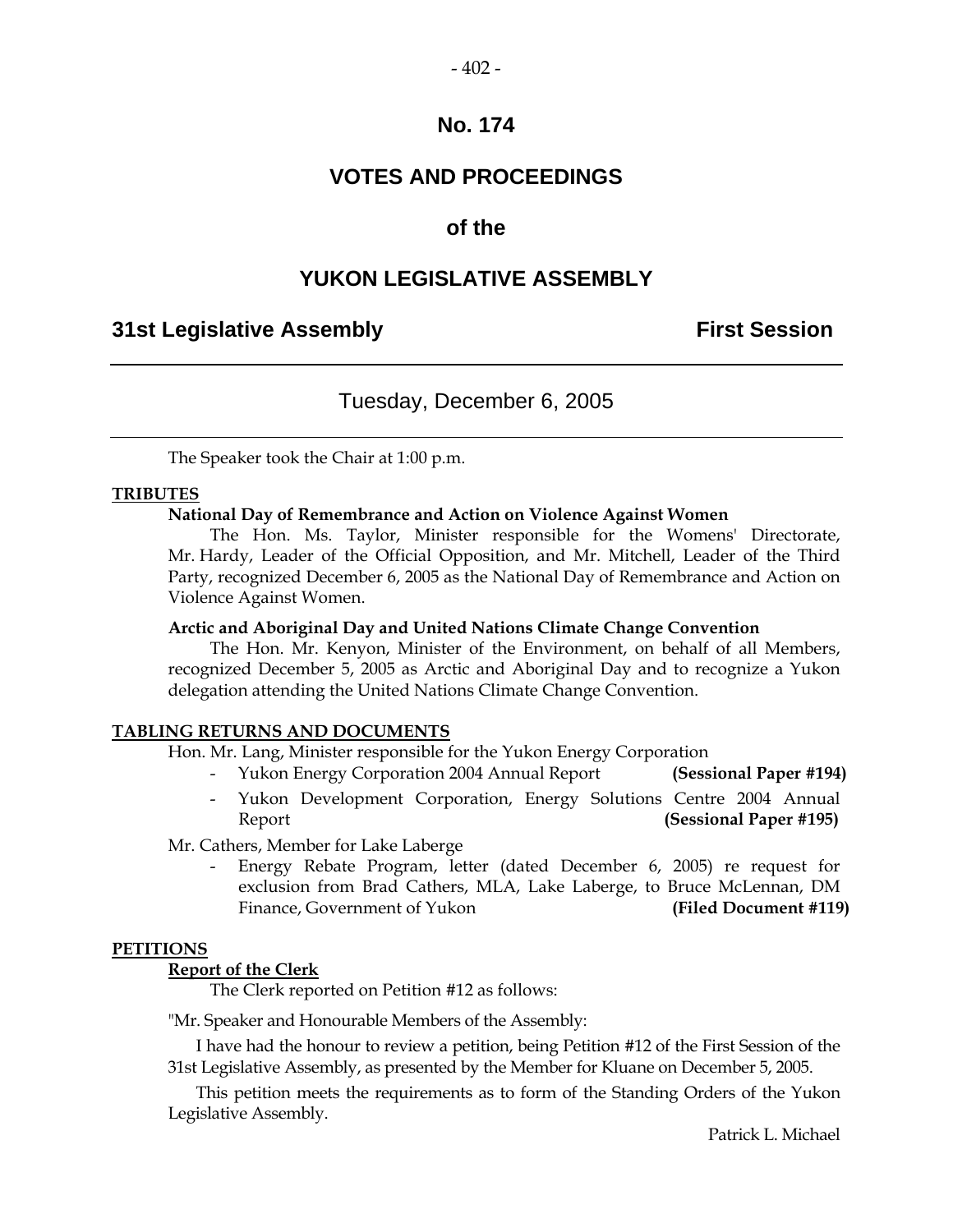The Speaker ruled that, accordingly, Petition #12 was deemed to have been read and received.

#### **SPEAKER'S STATEMENT (Re: Presentation of Petition #12)**

Prior to proceeding with Orders of the Day, the Speaker made the following statement with regard to Petitions.

"The Chair has noticed there is getting to be a propensity to talk more about the basis of the Petition.

In presenting the Petition the Member for Kluane indicated the number of signatories to the Petition and also read the text of the Petition to the Assembly. That was in order. However, the Member for Kluane then delivered a speech on the merits of the Petition and other related political issues. That was not in order.

Standing Order 65(3) says, 'Every Member offering a Petition to the Assembly shall confine himself or herself to the statement of the parties from whom it comes, the number of signatures attached to it and the material allegations it contains. No Member shall speak more than five minutes in so doing, unless by permission of the Assembly upon question put.' Further, Standing Order 65(4) says, 'On presentation of a Petition, no debate on it shall be allowed.'

It is because no debate is allowed at the presentation of a Petition that the Member presenting the Petition is restricted in the kinds of remarks he or she may give. The five-minute time limit is designed to protect the time of the Assembly in the event of an overly long Petition. The time limit is not designed to allow Members to make remarks to which other members may not respond. Should a Member wish to debate the merits of a Petition, he or she should do so by giving notice of a substantive motion to that effect.

Members will recall that the Chair gave a similar ruling on October 21, 2004, regarding a Petition presented by the Member for Mount Lorne on May 18, 2004. At that time the Chair asked Members to 'limit themselves when presenting Petitions to the kinds of remarks allowed for in the Standing Orders.' The Chair would once again bring these Standing Orders and this ruling to the attention of Members."

#### **NOTICE RE OPPOSITION PRIVATE MEMBERS' BUSINESS**

 Pursuant to Standing Order 14.2(3), Mr. McRobb, Official Opposition House Leader, identified Motion #511 as being the item to be called during Opposition Private Members' Business on Wednesday, December 7, 2005.

 Pursuant to Standing Order 14.2(3), Mr. Mitchell, Leader of the Third Party, identified Motion #498 as being the item to be called during Opposition Private Members' Business on Wednesday, December 7, 2005.

#### **COMMITTEE OF THE WHOLE**

According to Order, the Assembly resolved into Committee of the Whole.

 At 2:13 p.m., Mr. Cathers, Acting Government House Leader moved the following motion:

 THAT David Morrison, Chief Executive Officer of the Yukon Development Corporation and President and Chief Executive Officer of the Yukon Energy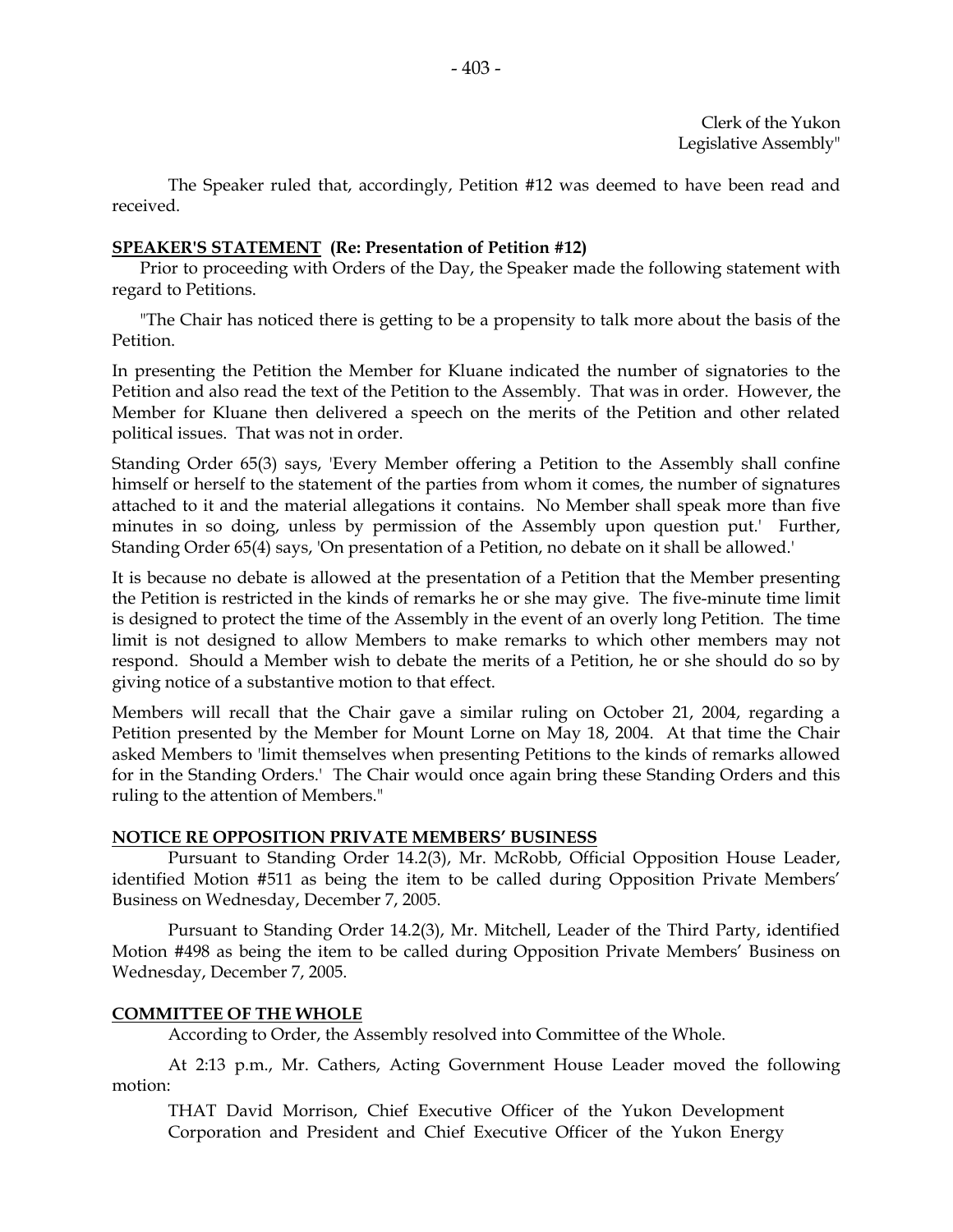Corporation,, appear as a witness before Committee of the Whole from 4:00 p.m. to 6:00 p.m. on Thursday, December 8, 2005 to discuss matters relating to the Yukon Development Corporation and the Yukon Energy Corporation.

**(C/W Motion #8)** 

Debate started on the motion.

#### **Unanimous Consent to withdraw Committee of the Whole Motion #8**

 During debate on Committee of the Whole Motion #8, Mr. Cathers, Acting Government House Leader, requested and received Unanimous Consent to withdraw the motion.

#### **Unanimous Consent to Debate Bill #65**

 Mr. Cathers, Acting Government House Leader, requested and received Unanimous Consent to debate Bill #65, entitled *Act to Amend the Income Tax Act, No. 2(2005)*.

The following Bill was reported without amendment:

Bill #65 - Act to Amend the Income Tax Act, No. 2 (2005) -Hon. Ms. Taylor

Progress was reported on the following Bill:

 Bill #17 - Second Appropriation Act, 2005-06 -Hon. Mr. Fentie

The report of the Chair was adopted.

#### **UNANIMOUS CONSENT TO PROCEED WITH THIRD READING OF BILL #65**

 Mr. Cathers, Acting Government House Leader, requested and received Unanimous Consent to proceed with Third Reading of Bill #65, entitled *Act to Amend the Income Tax Act, No. 2(2005)*.

#### **GOVERNMENT BILLS (Third Reading)**

The following Bill was read a third time and passed:

Bill #65 - Act to Amend the Income Tax Act, No. 2 (2005) -Hon. Ms. Taylor

#### **ASSENT TO BILL**

 The Assembly received Senior Justice Veale, Acting Administrator, to give Assent to a certain Bill passed by the House.

 The Acting Administrator, having entered the Chamber, took his seat in the Speaker's chair.

The Speaker, the Hon. Mr. Staffen, addressed the Acting Administrator:

 "The Assembly has, at its present session, passed a certain Bill to which, in the name and on behalf of the Assembly, I respectfully request your Assent."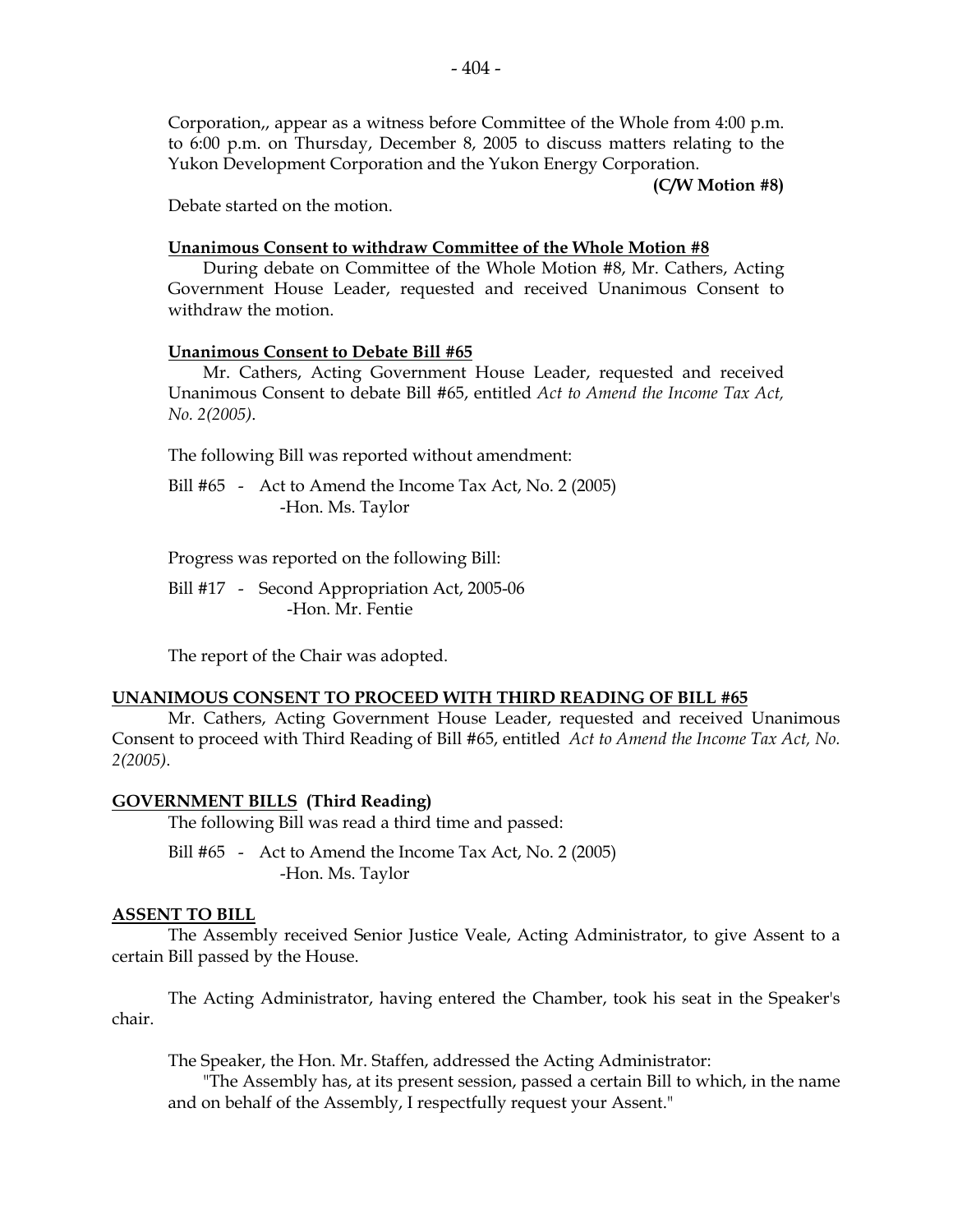The Clerk of the Assembly, Patrick L. Michael, then read the title of the Bill which had been passed as follows:

Bill #65 - Act to Amend the Income Tax Act, No. 2 (2005) -Hon. Ms. Taylor

The Acting Administrator assented the Bill:

"I hereby Assent to the Bill as enumerated by the Clerk"

Further, the Acting Administrator made the following statement:

 "Mr. Speaker, if you'll give me a short indulgence to speak to the Members present, this is a rather historic occasion. The three branches of government — the executive, the legislative, and the judicial — rarely meet together, even on formal occasions, and I thought I would make a comment on that. We normally speak to each other — the Legislature through legislation and statutes, and the courts through their interpretation of the legislation and statutes in our judgements.

 Because of the recent amendments to the *Yukon Act*, this event may take place again, but it is the first time that it has taken place in the history of the Yukon. I thought it appropriate to be dressed for the occasion and, consequently, I wore the robes of my office that I wear in the Supreme Court.

 It has been a pleasure to be here. If I don't see you again, best wishes for a Merry Christmas and holiday season."

The Acting Administrator then retired from the Chamber.

The Assembly adjourned at 5:49 p.m. until Wednesday, December 7, 2005.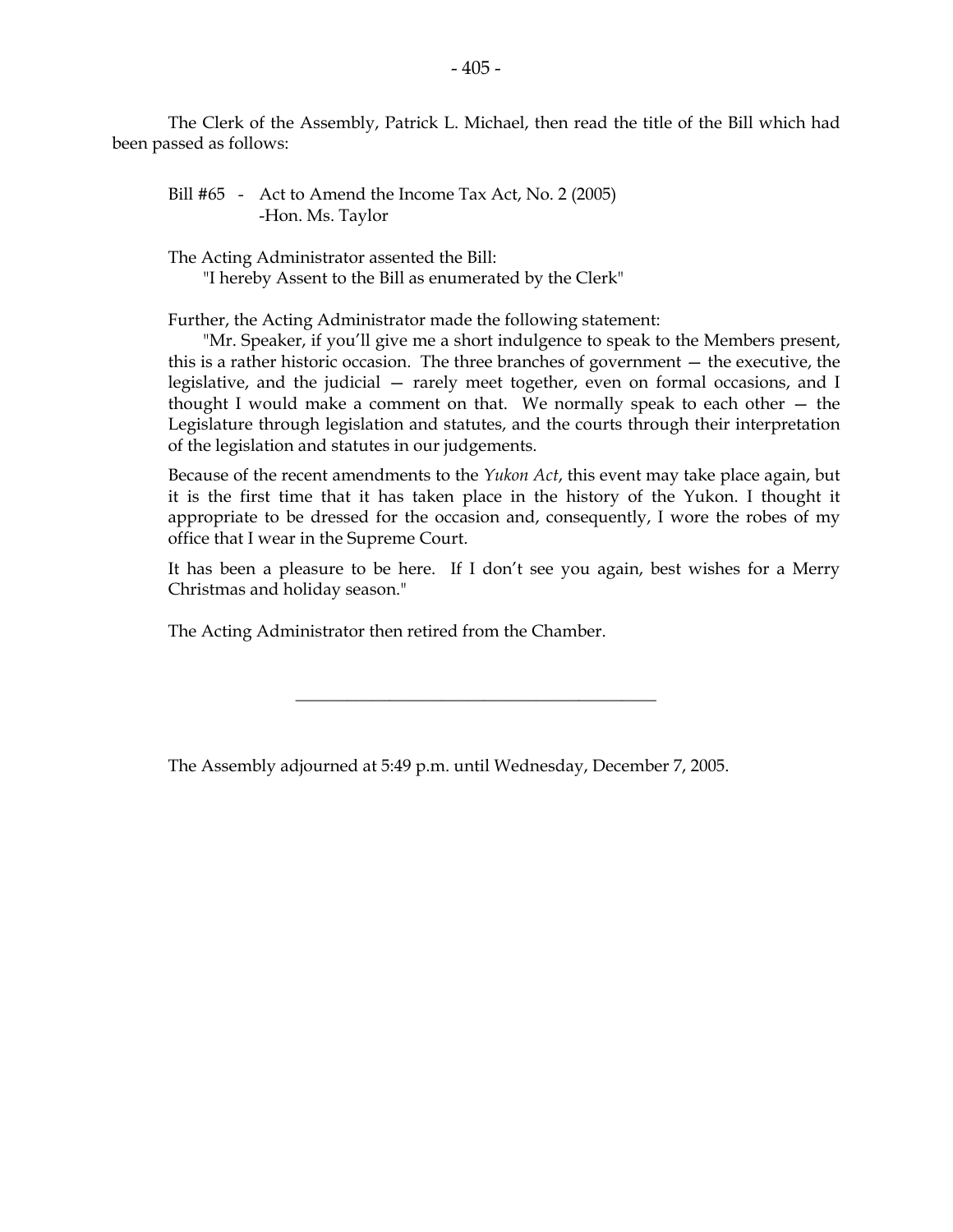#### $-406-$

### **No. 175**

### **VOTES AND PROCEEDINGS**

### **of the**

### **YUKON LEGISLATIVE ASSEMBLY**

### **31st Legislative Assembly First Session**

### Wednesday, December 7, 2005

The Speaker took the Chair at 1:00 p.m.

#### **FILED DOCUMENT**

 During Question Period, Mr. McRobb, Member for Kluane, filed the following document:

Terms of Reference re: Grey Jilson and Willard Phelps contracts, memorandum (dated April 29, 2005) from Hon. Archie Lang, Minister of Energy, mines and Resources to Gary McRobb, MLA for Kluane **(Filed Document #120)** 

#### **OPPOSITION PRIVATE MEMBERS' BUSINESS**

 Before the Speaker called Opposition Private Members' Business, Mr. McRobb, Opposition House Leader, rose to inform the House that the three parties agreed to waive motion debate for this day in favor of continuing with the debate on the supplementary budget. At this time Mr. McRobb requested and received unanimous consent not to proceed with Opposition Private Members' Business and to resolve into Committee of the Whole.

#### **COMMITTEE OF THE WHOLE**

According to Order, the Assembly resolved into Committee of the Whole.

Progress was reported on the following Bill:

Bill #17 - Second Appropriation Act, 2005-06 -Hon. Mr. Fentie

The report of the Chair was adopted.

The Assembly adjourned at 5:58 p.m. until Thursday, December 8, 2005.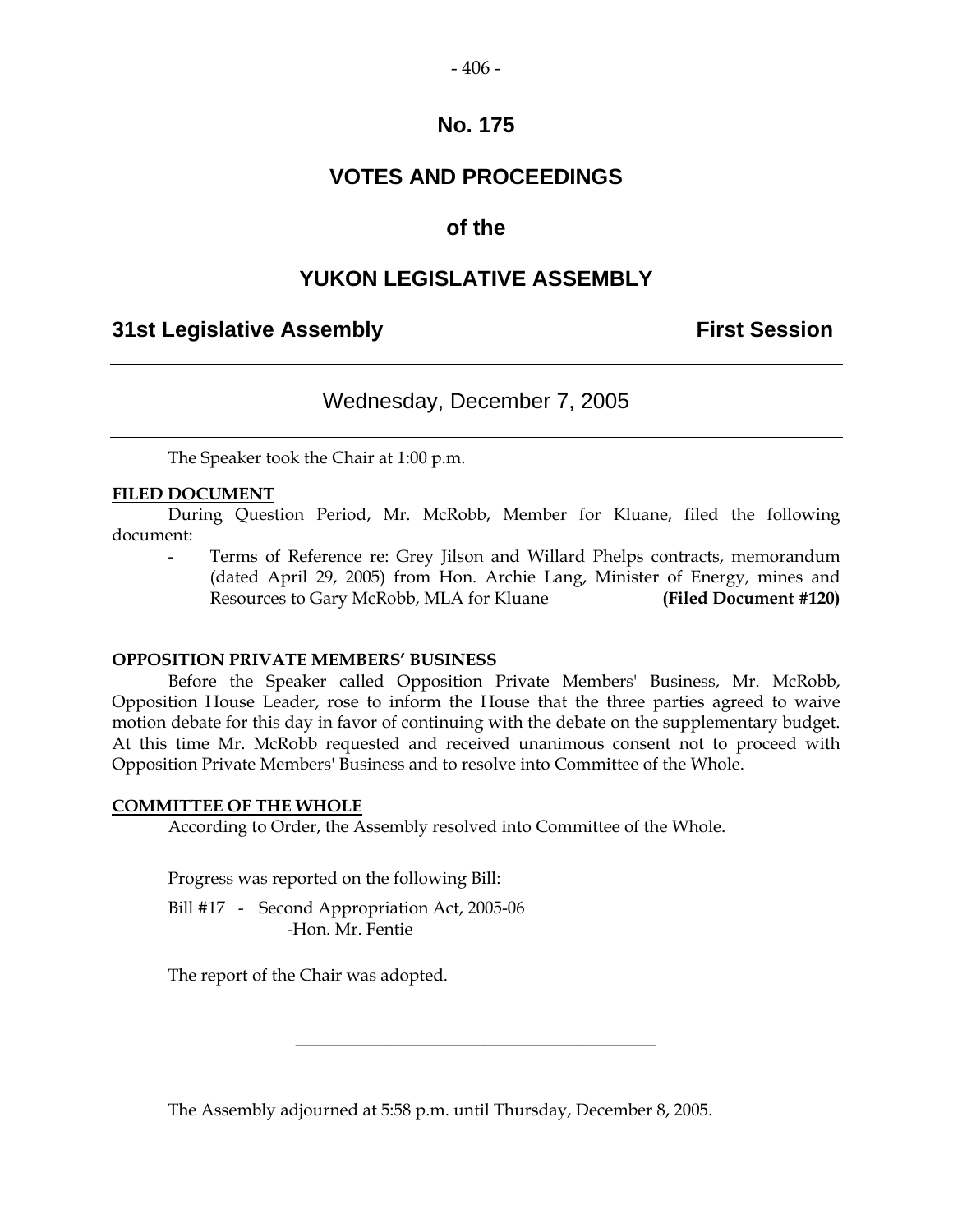### **VOTES AND PROCEEDINGS**

### **of the**

### **YUKON LEGISLATIVE ASSEMBLY**

### **31st Legislative Assembly The Contract Session**

### Thursday, December 8, 2005

The Speaker took the Chair at 1:00 p.m.

#### **TRIBUTES**

#### **In remembrance of Bill Ferguson**

 The Hon. Mr. Edzerza, Minister of Education, and Mrs. Peter, Member for Vuntut Gwitchin, paid tribute to Bill Ferguson, a long time educator with the Department of Education, who passed away on .

#### **In recognition of Andrea Lemphers – recipient of the 2005 Animal Action Award from the International Fund for Animal Welfare**

 Mr. Cathers, Member for Lake Laberge, Mr. Mitchell, Leader of the Third Party, and Mr. Hardy, Leader of the Official Opposition, paid tribute to Andrea Lemphers on being the recipient of the 2005 Animal Action Award from the International Fund for Animal Welfare.

#### **International Human Rights Day**

 The Hon. Mr. Edzerza, Minister responsible for the Public Service Commission, Mr. Hardy, Leader of the Official Opposition, and Mr. Mitchell, Leader of the Third Party, recognized December 10, 2005 as International Human Rights Day.

#### **TABLING RETURNS AND DOCUMENTS**

Mr. Fairclough, Member for Mayo-Tatchun

- Takhini School, suggestion re: hot meal in school **(Filed Document #121)**
- Takhini School, suggestion re: use of portable laptops **(Filed Document #122)**

#### **COMMITTEE OF THE WHOLE**

According to Order, the Assembly resolved into Committee of the Whole.

 At 2:24 p.m., Committee of the Whole passed the following motion: THAT, Willard Phelps, Chair of the Yukon Development Corporation Board of Directors, and Chair of the Yukon Energy Corporation Board of Directors, and David Morrison, Chief Executive Officer of the Yukon Development Corporation, and President and Chief Executive Officer of the Yukon Energy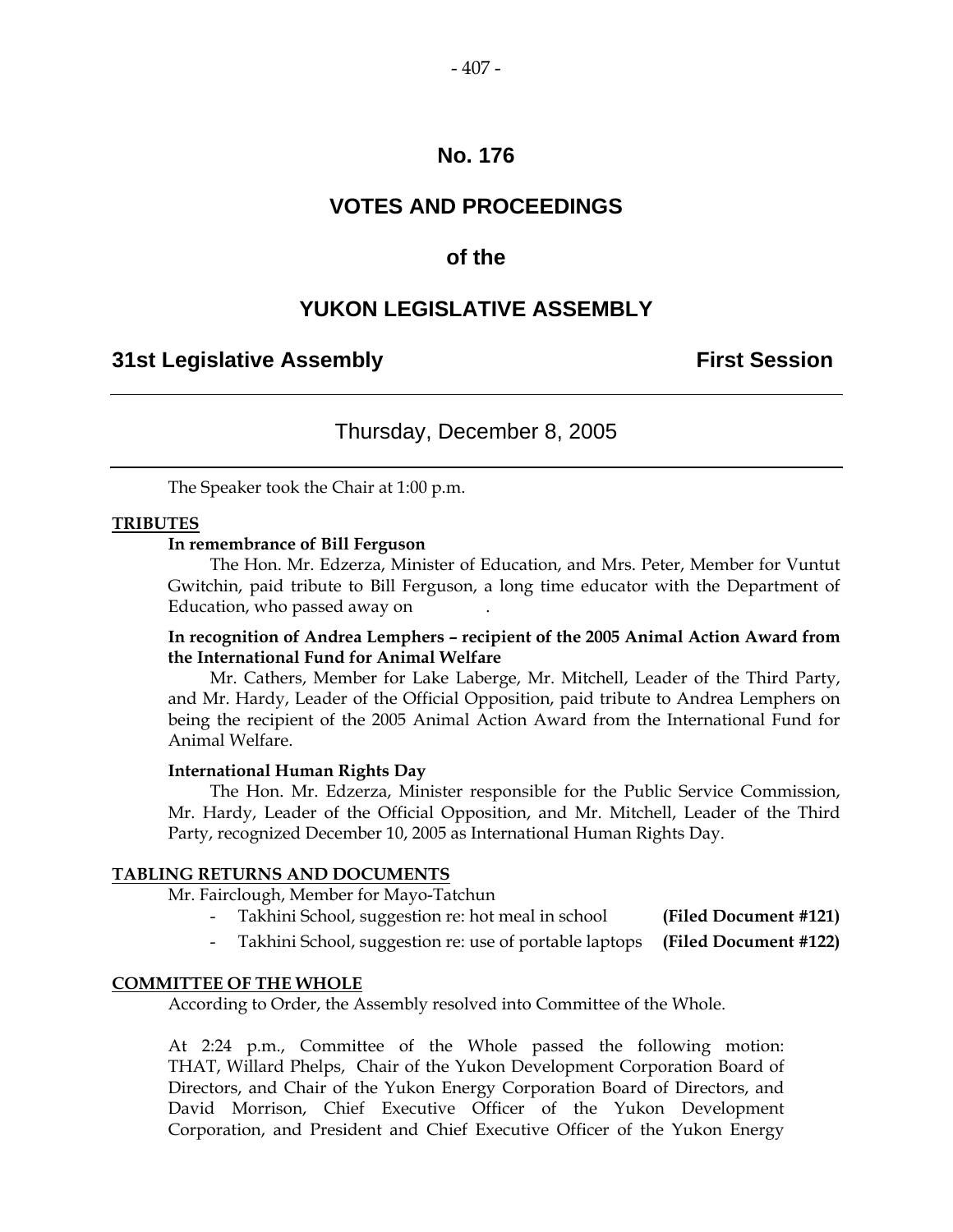Corporation, appear as witnesses before Committee of the Whole from 4:00 p.m. to 6:00 p.m. on Thursday, December 8, 2005 to discuss matters relating the Yukon Development Corporation and the Yukon Energy Corporation.

#### **(C/W Motion #9)**

 Pursuant to Committee of the Whole Motion #9 passed at 2:24 p.m. this day, Willard Phelps, Chair of the Yukon Development Corporation Board of Directors, and Chair of the Yukon Energy Corporation Board of Directors, and David Morrison, Chief Executive Officer of the Yukon Development Corporation, and President and Chief Executive Officer of the Yukon Energy Corporation, appeared as witnesses before Committee of the Whole from 4:00 p.m. to 5:59 p.m.

Progress was reported on the following Bill:

Bill #17 - Second Appropriation Act, 2005-06 -Hon. Mr. Fentie

The report of the Chair was adopted.

The Assembly adjourned at 6:00 p.m. until Monday, December 12, 2005.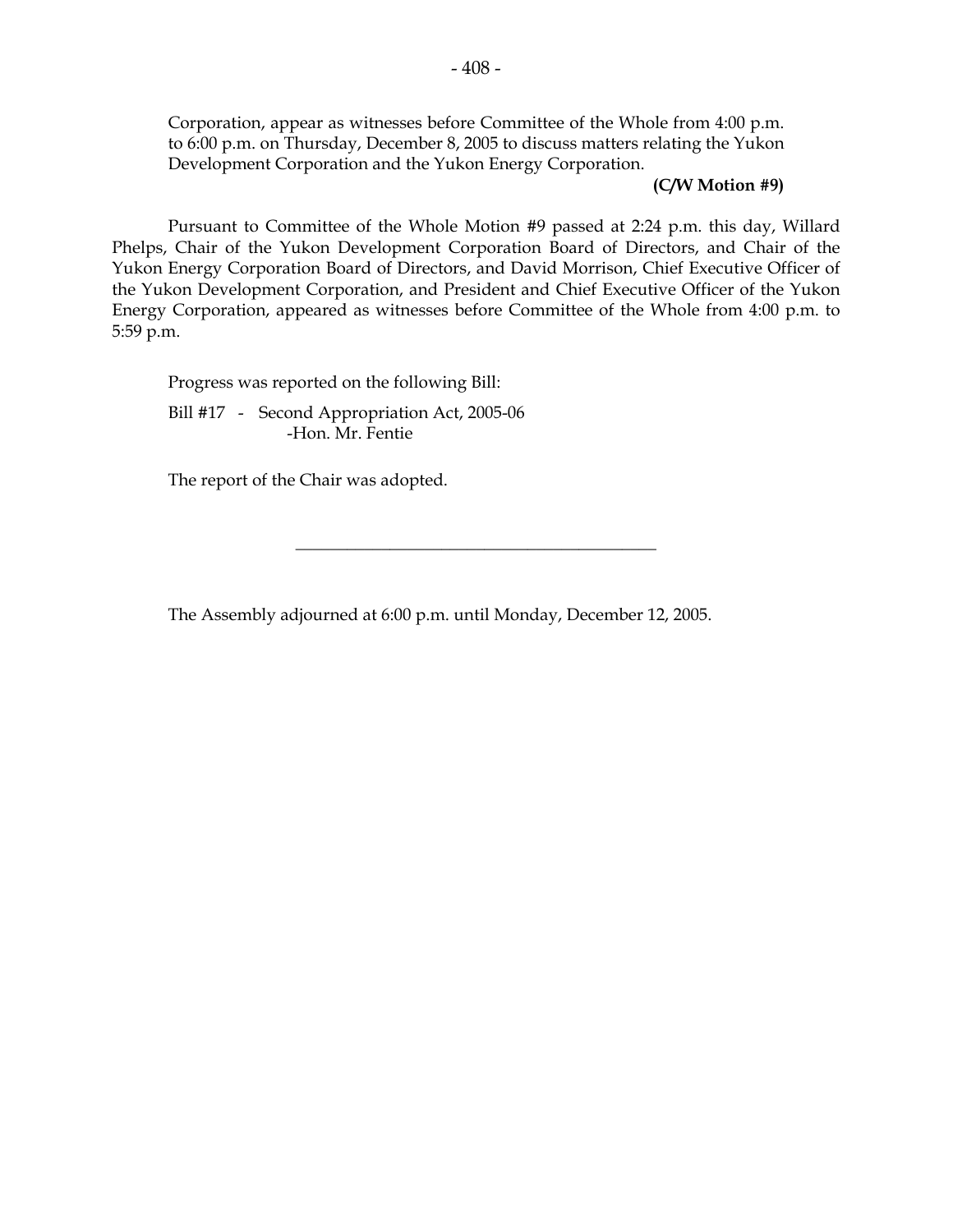#### $-409-$

### **No. 177**

### **VOTES AND PROCEEDINGS**

### **of the**

### **YUKON LEGISLATIVE ASSEMBLY**

### **31st Legislative Assembly First Session**

### Monday, December 12, 2005

The Speaker took the Chair at 1:00 p.m.

#### **SPEAKER'S STATEMENT (Re: Changes to the Order Paper – withdrawal of Motions)**

 The Speaker informed the House that all Motions Other than Government Motions standing on the Order Paper in the name for the Member for Lake Laberge had been removed as the Member for Lake Laberge had been appointed to the Executive Council on this day. Also, Motion #566 which appears on today's Notice Paper, will be placed on the Order Paper under Government Motions as notice was given by the Member for Lake Laberge in the capacity of Government House Leader.

#### **TABLING RETURNS AND DOCUMENTS**

Hon. Mr. Hart, Minister of Highways and Public Works

- Property Management Agency 2004/2005 Annual Report

**(Sessional Paper #196)** 

- Yukon Housing Corporation 2004/2005 Annual Report **(Sessional Paper #197)**

#### **INTRODUCTION OF BILLS**

 Bill #110 - Yukon Smoke-Free Places Act -Mr. Jenkins

#### **UNANIMOUS CONSENT TO PROCEED WITH THE YUKON SMOKE-FREE PLACES ACT**

 Mr. Jenkins, Member for Klondike rose on a Point of Order requesting unanimous consent of the House to all Yukon Smoke-Free Places Act for Second Reading. Unanimous consent was denied.

#### **COMMITTEE OF THE WHOLE**

According to Order, the Assembly resolved into Committee of the Whole.

The following Bill was reported without amendment:

 Bill #61 - Co-operation in Governance Act -Hon. Ms. Taylor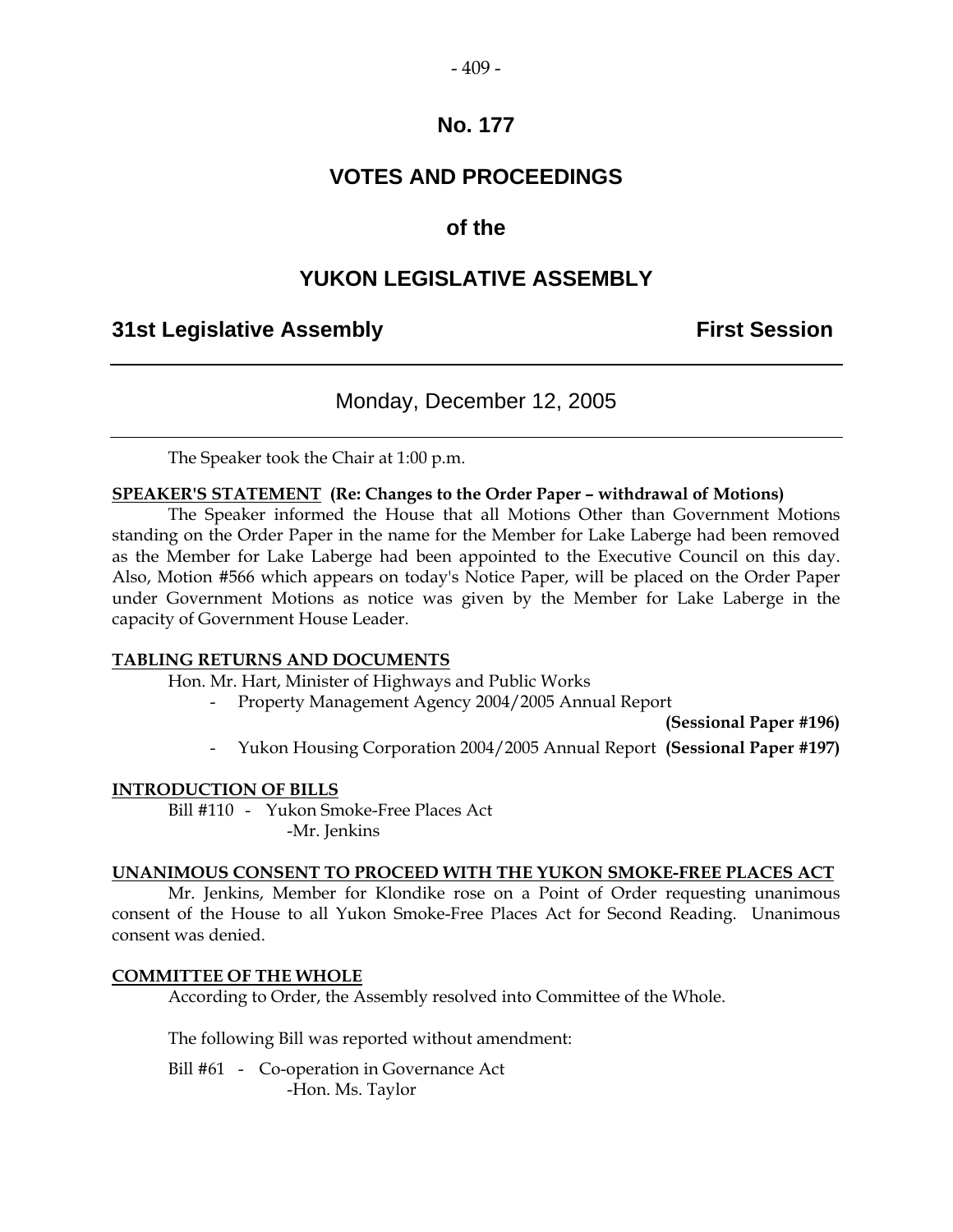Progress was reported on the following Bill:

Bill #17 - Second Appropriation Act, 2005-06 -Hon. Mr. Fentie

The report of the Chair was adopted.

The Assembly adjourned at 5:57 p.m. until Tuesday, December 13, 2005.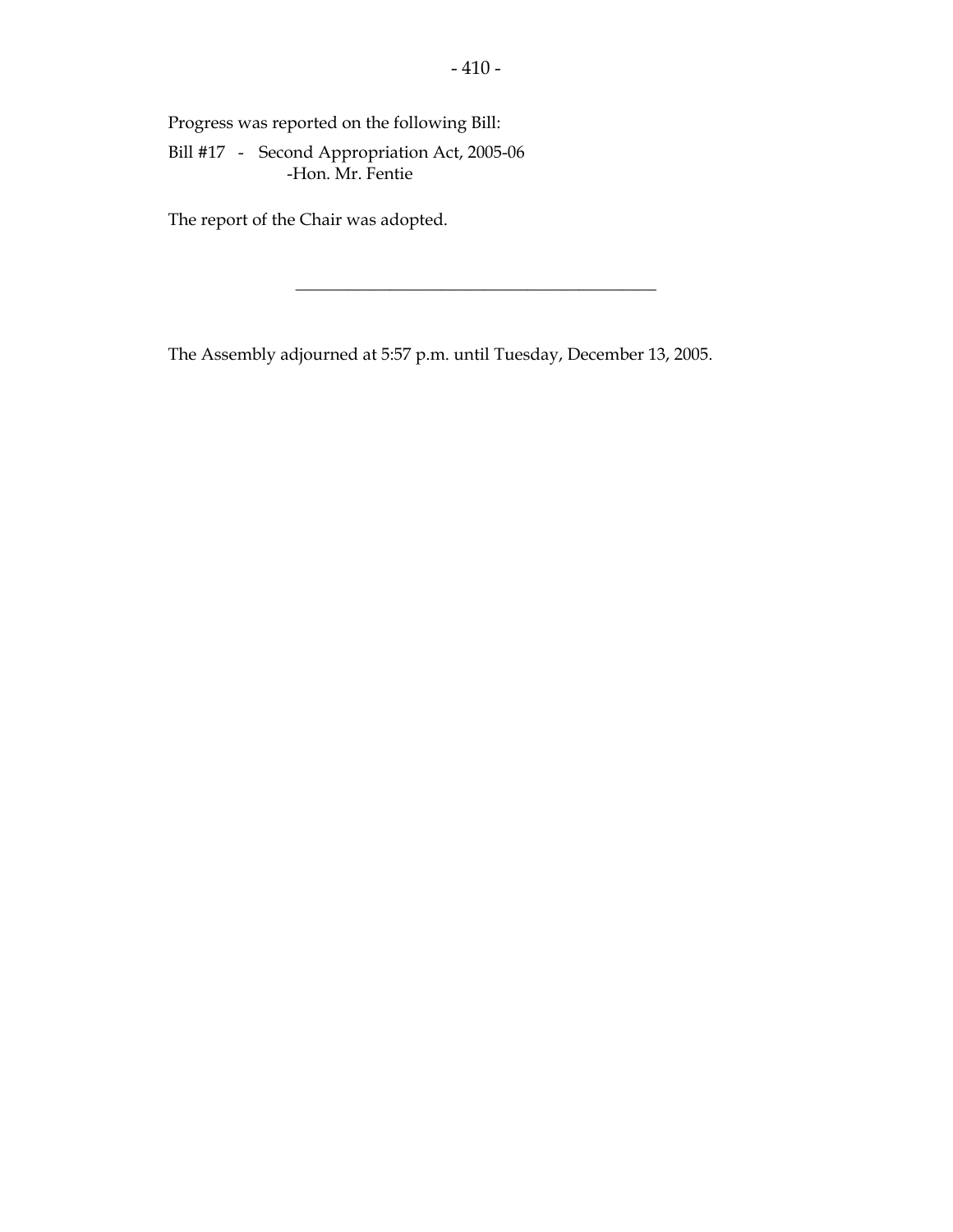#### $-411-$

### **No. 178**

### **VOTES AND PROCEEDINGS**

### **of the**

### **YUKON LEGISLATIVE ASSEMBLY**

### **31st Legislative Assembly First Session**

### Tuesday, December 13, 2005

The Speaker took the Chair at 1:00 p.m.

#### **TRIBUTES**

#### **In remembrance of Corporal Peter Greenlaw**

 The Hon. Mr. Edzerza, Minister of Justice, Mr. Hardy, Leader of the Official Opposition, Mr. Mitchell, Leader of the Third Party, and Mr. Jenkins, Member for Klondike, paid tribute to Corporal Peter Greenlaw, an much respected RCMP member of the Yukon for twenty years, who passed away on September 20, 2005. Condolences were extended to Corporal Greenlaw's wife, Deborah, son Graydon, and daughter Sheena.

#### **TABLING RETURNS AND DOCUMENTS**

Hon. Mr. Hart, Minister of Highways and Public Works

 - Government Contracting Summary Report by Department (April 1, 2004 – March 31, 2005) **(Sessional Paper #198)** 

Hon. Mr. Staffen, Speaker

- Yukon Human Rights Commission 2004/2005 Annual Report

**(Sessional Paper #199)**

#### **NOTICE RE GOVERNMENT PRIVATE MEMBERS' BUSINESS**

 Pursuant to Standing Order 14.2(7), the Hon. Mr. Cathers, Government House Leader, informed the House that the Government Private Members did not wish to identify any items to be called under the heading "Government Private Members' Business" on Wednesday, December 14, 2005.

#### **GOVERNMNET BILLS (Third Reading)**

The following Bill was called for Third Reading:

Bill #61 - Co-operation in Governance Act -Hon. Mr. Fentie

 A debate arising on the motion for Third Reading of Bill #61 and the question being put, it was agreed to on the following recorded Division: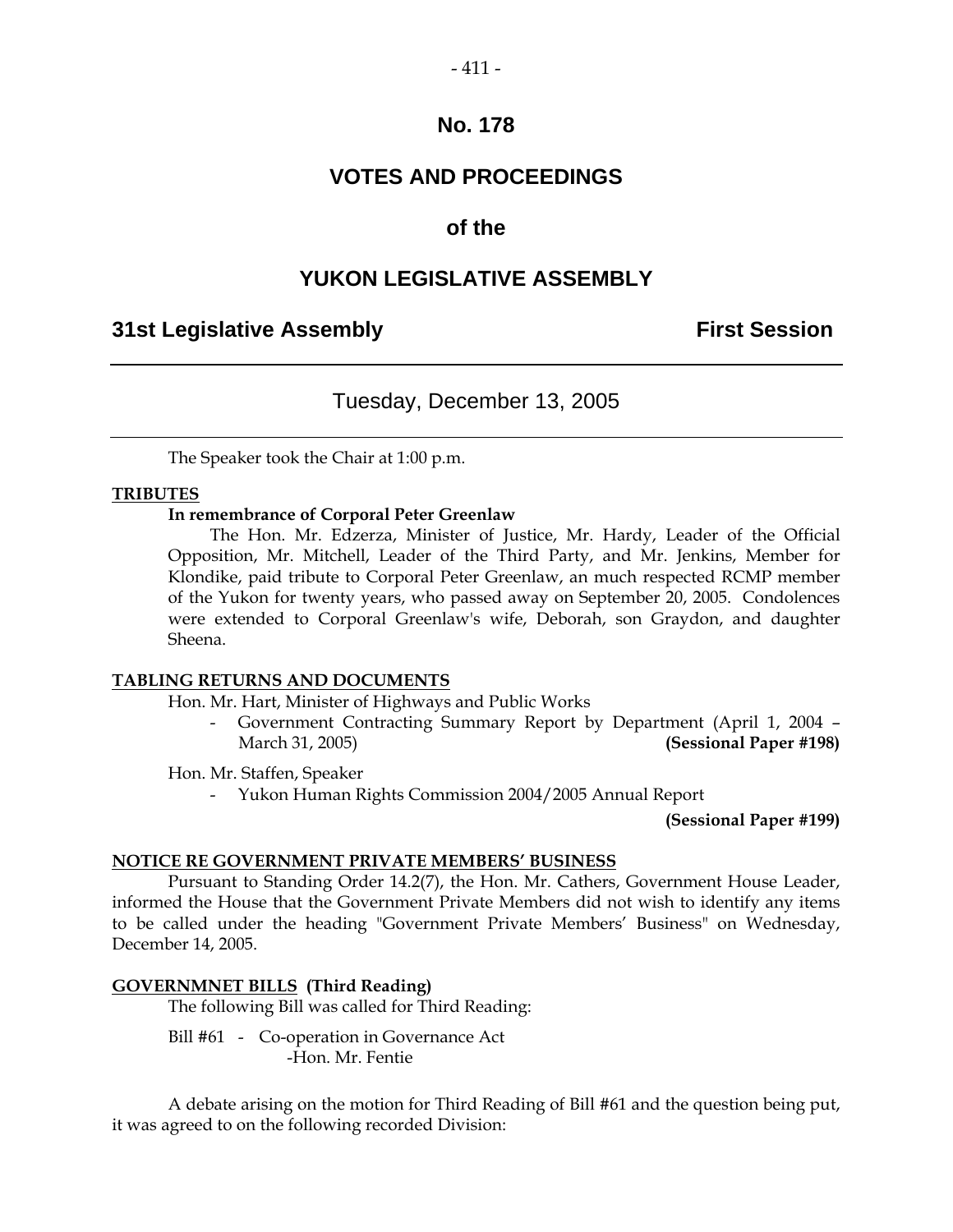| Fentie<br>Cathers | Hart<br>Rouble | Cardiff<br>Peter |    |
|-------------------|----------------|------------------|----|
| Taylor            | Hassard        | Mitchell         | 16 |
| Kenyon            | Hardy          | Duncan           |    |
| Edzerza           | McRobb         | Jenkins          |    |
| Lang              |                |                  |    |
|                   | <b>NAY</b>     |                  |    |
|                   |                |                  |    |

Bill #61, entitled *Co-operation in Governance Act*, accordingly passed the House.

The following Bill was called for Third Reading:

Bill #64 - Act to Amend the Income Tax Act -Hon. Mr. Fentie

 The question being put on the motion for Third Reading of Bill #64, it was agreed to on the following recorded Division:

|                                                          | YEA                                          |                                                   |    |
|----------------------------------------------------------|----------------------------------------------|---------------------------------------------------|----|
| Fentie<br>Cathers<br>Taylor<br>Kenyon<br>Edzerza<br>Lang | Hart<br>Rouble<br>Hassard<br>Hardy<br>McRobb | Cardiff<br>Peter<br>Mitchell<br>Duncan<br>Jenkins | 16 |
|                                                          | <b>NAY</b>                                   |                                                   |    |

0

Bill #64, entitled *Act to Amend the Income Tax Act*, accordingly, passed the House.

The following Bill was called for Third Reading:

Bill #16 - Fourth Appropriation Act, 2004-05 -Hon. Mr. Fentie

 The question being put on the motion for Third Reading of Bill #13, it was agreed to on the following recorded Division:

|         | YEA     |          |    |
|---------|---------|----------|----|
| Fentie  | Hart    | Cardiff  |    |
| Cathers | Rouble  | Peter    |    |
| Taylor  | Hassard | Mitchell | 16 |
| Kenyon  | Hardy   | Duncan   |    |
| Edzerza | McRobb  | Jenkins  |    |
| Lang    |         |          |    |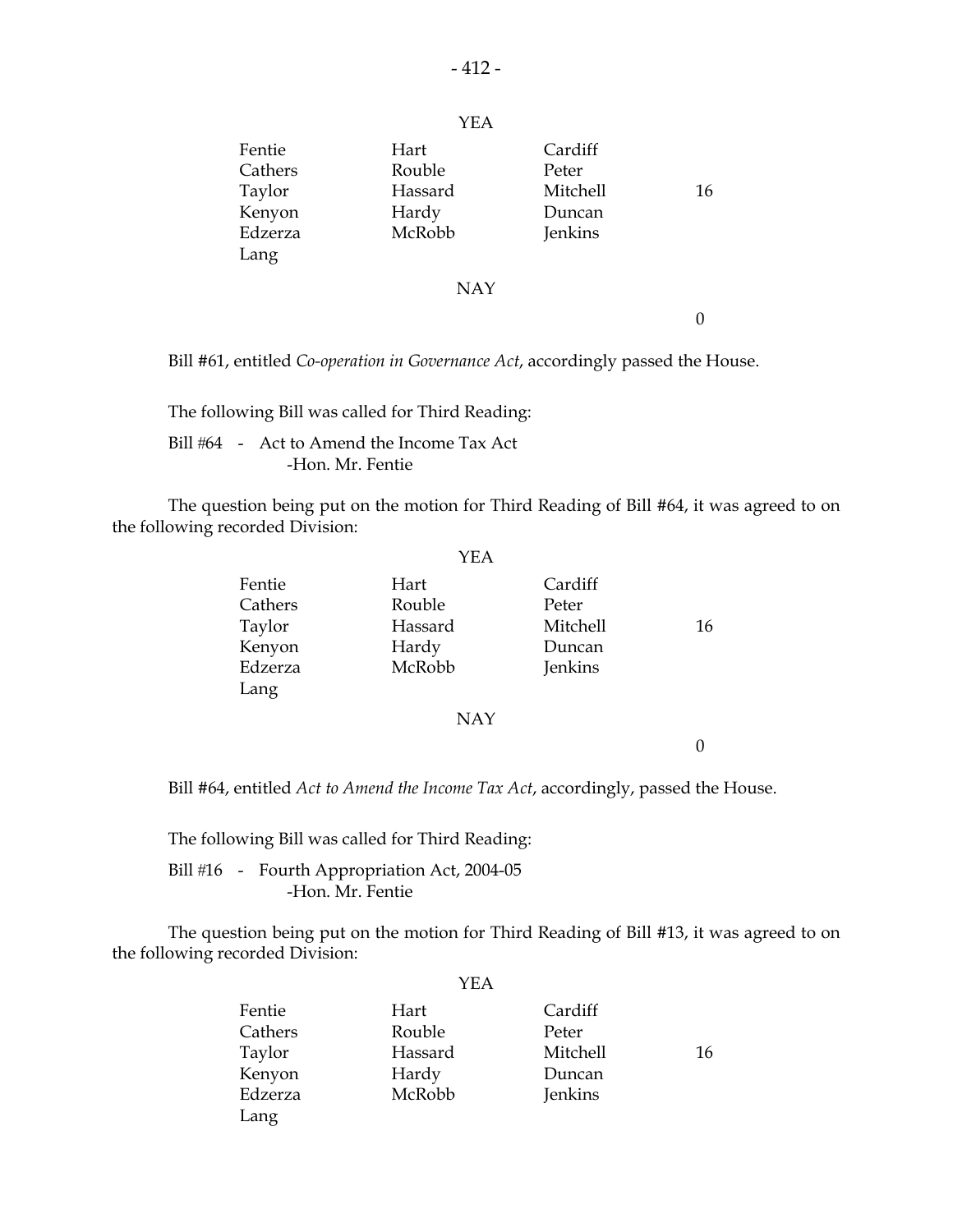#### NAY

 $-413-$ 

0

Bill #16, entitled *Fourth Appropriation Act, 2004-05*, accordingly, passed the House.

The following Bill was called for Third Reading:

Bill #63 - Act to Amend the Family Violence Prevention Act -Hon. Mr. Edzerza

 The question being put on the motion for Third Reading of Bill #13, it was agreed to on the following recorded Division:

|                                                  | YEA                                        |                                                   |    |
|--------------------------------------------------|--------------------------------------------|---------------------------------------------------|----|
| Fentie<br>Cathers<br>Taylor<br>Kenyon<br>Edzerza | Lang<br>Hart<br>Rouble<br>Hassard<br>Hardy | Cardiff<br>Peter<br>Mitchell<br>Duncan<br>Jenkins | 15 |
|                                                  | <b>NAY</b>                                 |                                                   |    |
| McRobb                                           |                                            |                                                   |    |

 Bill #63, entitled *Act to amend the Family Violence Prevention Act*, accordingly, passed the House.

The following Bills were read a third time and passed:

|  | Bill #57 - Act to Amend the Small Claims Court Act<br>-Hon. Mr. Edzerza                         |
|--|-------------------------------------------------------------------------------------------------|
|  | Bill #58 - Act to Amend the Supreme Court Act<br>-Hon. Mr. Edzerza                              |
|  | Bill #60 - Act to Amend the Public Service Group Insurance Benefit Plan Act<br>-Hon. Ms. Taylor |
|  | Bill #62 - Act to Amend the Jury Act                                                            |

ena the Jury -Hon. Mr. Edzerza

#### **COMMITTEE OF THE WHOLE**

According to Order, the Assembly resolved into Committee of the Whole.

Progress was reported on the following Bill:

 Bill #17 - Second Appropriation Act, 2005-06 -Hon. Mr. Fentie

The report of the Chair was adopted.

The Assembly adjourned at 5:57 p.m. until Wednesday, December 14, 2005.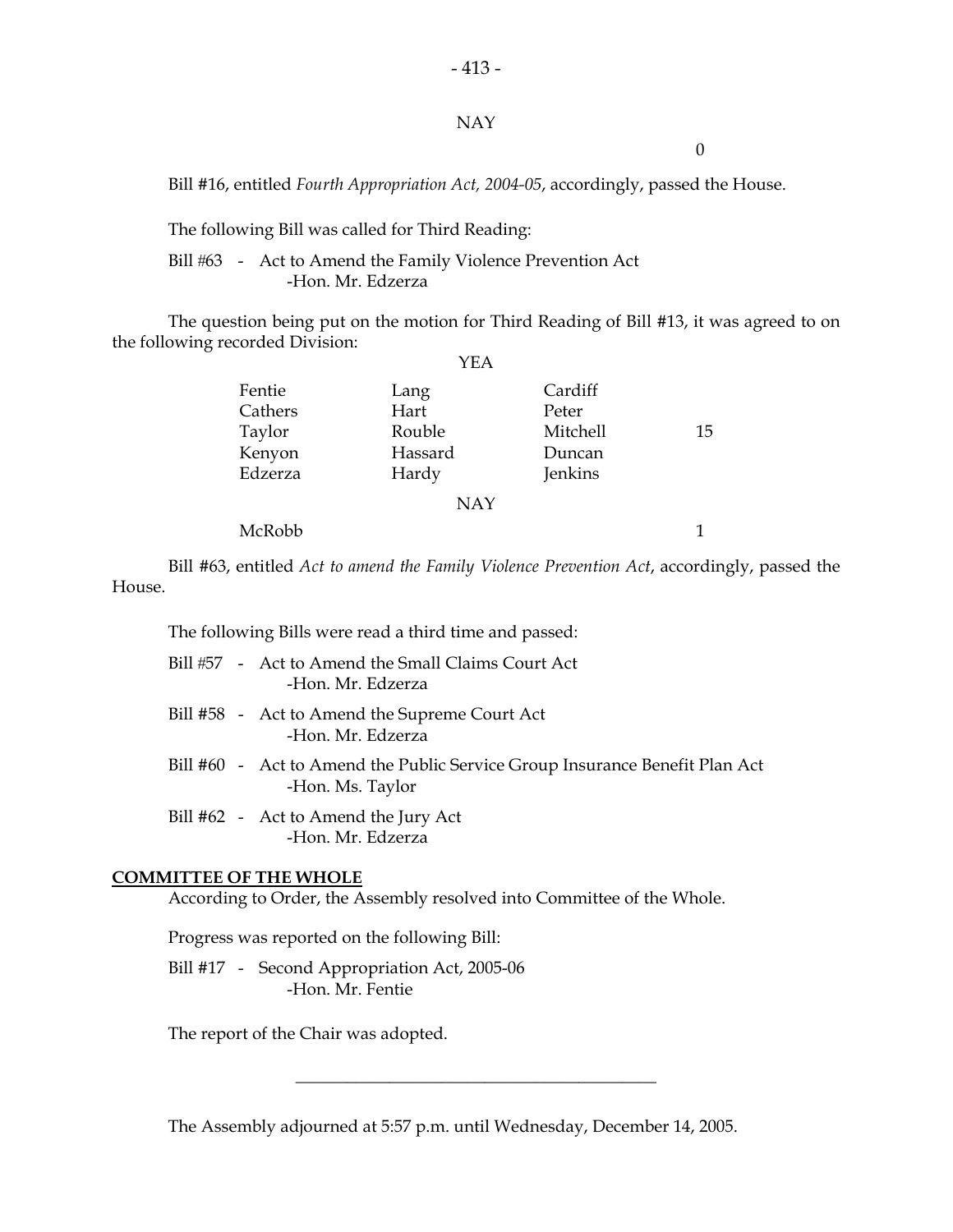#### $-414-$

### **No. 179**

## **VOTES AND PROCEEDINGS**

### **of the**

### **YUKON LEGISLATIVE ASSEMBLY**

### **31st Legislative Assembly First Session**

### Wednesday, December 14, 2005

The Speaker took the Chair at 1:00 p.m.

#### **TRIBUTES**

#### **In remembrance of Frances Vivian Hakonson**

 Mr. Jenkins, Member for Klondike, on behalf of all Members, paid tribute to Frances Vivian Hakonson, a long time Dawsonite, who passed away on November 9, 2005. Condolences were extended to her family.

#### **TABLING RETURNS AND DOCUMENTS**

Hon. Mr. Hart, Minister of Community Services

 - Dawson City, Town of the City of Dawson Yukon: correspondence regarding audit for year ended December 31, 2004 **(Filed Document #123)** 

| Hon. Ms. Taylor, Minister of Tourism and Culture |  |
|--------------------------------------------------|--|
|--------------------------------------------------|--|

- Yukon Arts Centre 2004/2005 Annual Report **(Sessional Paper #200)**

#### **COMMITTEE OF THE WHOLE**

According to Order, the Assembly resolved into Committee of the Whole.

Progress was reported on the following Bill:

Bill #17 - Second Appropriation Act, 2005-06 -Hon. Mr. Fentie

The report of the Chair was adopted.

The Assembly adjourned at 6:00 p.m. until Thursday, December 15, 2005.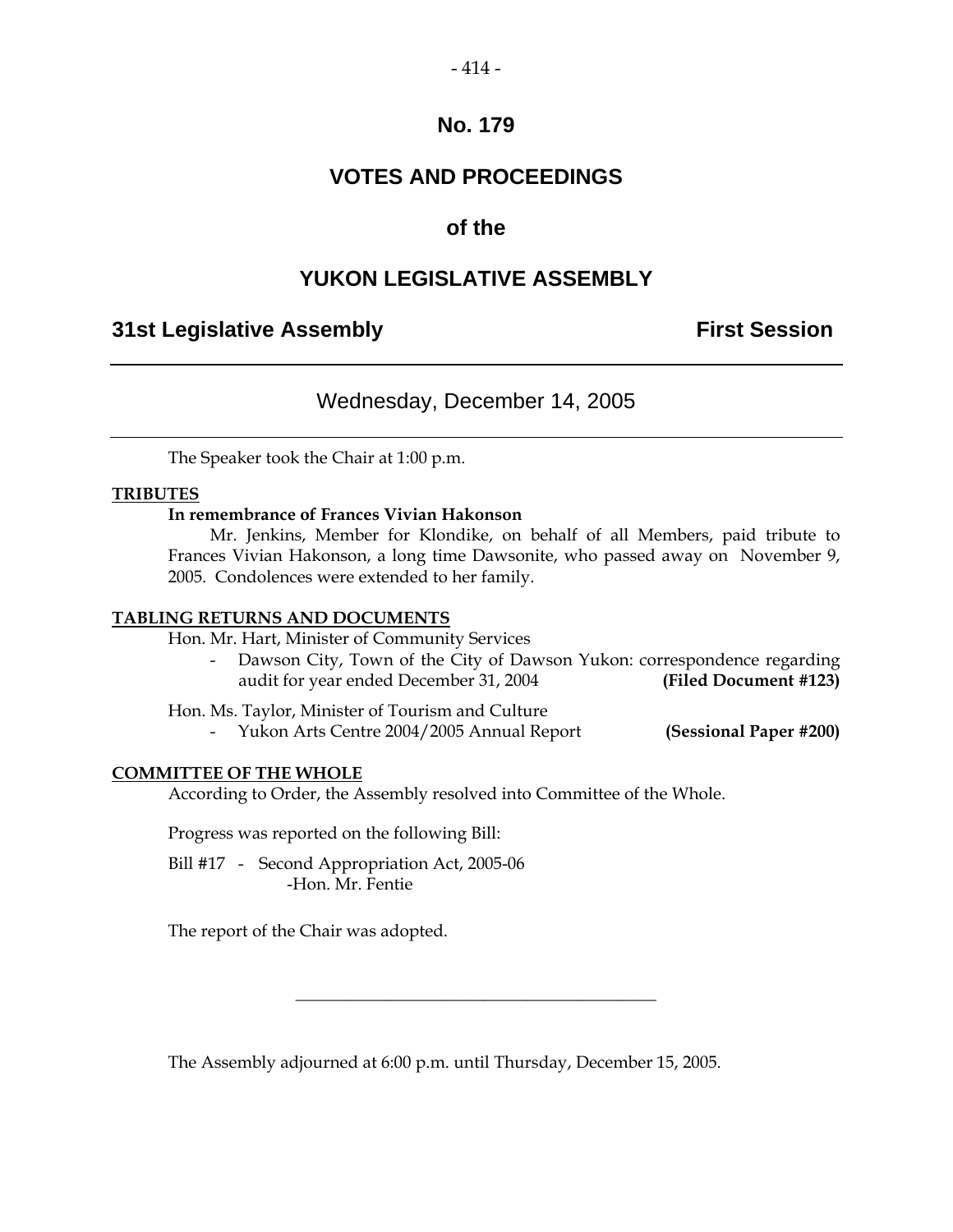### $-415-$

### **No. 180**

### **VOTES AND PROCEEDINGS**

### **of the**

### **YUKON LEGISLATIVE ASSEMBLY**

### **31st Legislative Assembly First Session**

### Thursday, December 15, 2005

The Speaker took the Chair at 1:00 p.m.

#### **SPEAKER'S STATEMENT (Re: Changes to Order Paper)**

 The Speaker, the Hon. Mr. Staffen, informed the House that Motion #255, standing in the name of the Member for Southern Lakes, had been removed from the Order Paper as the action requested in the motion had been fulfilled. Also, Written Question #6, standing in the name of the Member for Mount Lorne, had been removed from the Order Paper as it was outdated.

#### **TABLING RETURNS AND DOCUMENTS**

Hon. Ms. Taylor, Minister of Tourism and Culture

- Yukon Advisory Council on Women's Issues 2004/2005 Annual Report

**(Sessional Paper #201)** 

- Yukon Heritage Resources Board 2004/2005 Annual Report

**(Sessional Paper #202)** 

Hon. Mr. Edzerza, Minister of Justice

 - Corrections in Yukon and the Corrections Consultation Interim Report (dated November 25, 2005), Your Views . . . Your Voice **(Sessional Paper #203)** 

#### Hon. Mr. Edzerza, Minister of Education

- Education, Department of: 2004/2005 Annual **(Sessional Paper #204)** 

Mr. Jenkins, Member for Klondike

 - Jenkins, Peter: letter (dated November 28, 2005) to Premier Fentie regarding resignation from Cabinet and as a member of the Yukon Party

**(Filed Document #124)** 

Hon. Mr. Kenyon, Minister responsible for the Yukon Liquor Corporation

- Yukon Liquor Corporation 2004/2005 Annual Report **(Sessional Paper #205)**

#### **PETITIONS (Response to Petition #11)**

 The Hon. Mr. Fentie, Premier, gave an oral response to Petition #11 (received by the House on December 5, 2005) with regard to electoral reform.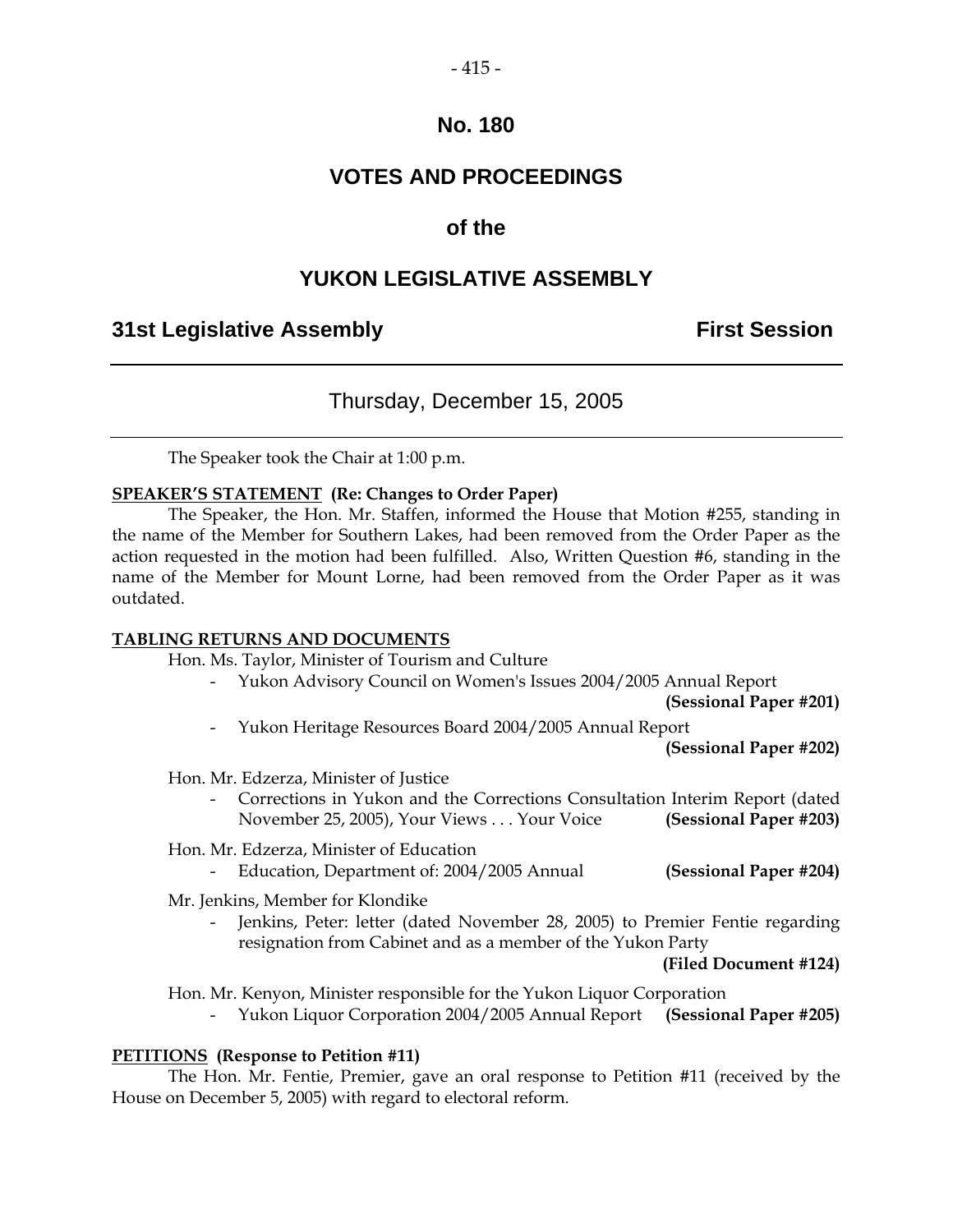### **Unanimous Consent to permit Opposition Party Leaders to respond to Petition #11**

 Mr. McRobb, Official Opposition House Leader, requested unanimous consent of the House, to permit the Opposition Party Leaders, to respond to Petition #11. Unanimous consent was denied.

#### **COMMITTEE OF THE WHOLE**

According to Order, the Assembly resolved into Committee of the Whole.

Progress was reported on the following Bill:

Bill #17 - Second Appropriation Act, 2005-06 -Hon. Mr. Fentie

The report of the Chair was adopted.

The Assembly adjourned at 6:00 p.m. until Monday, December 19, 2005.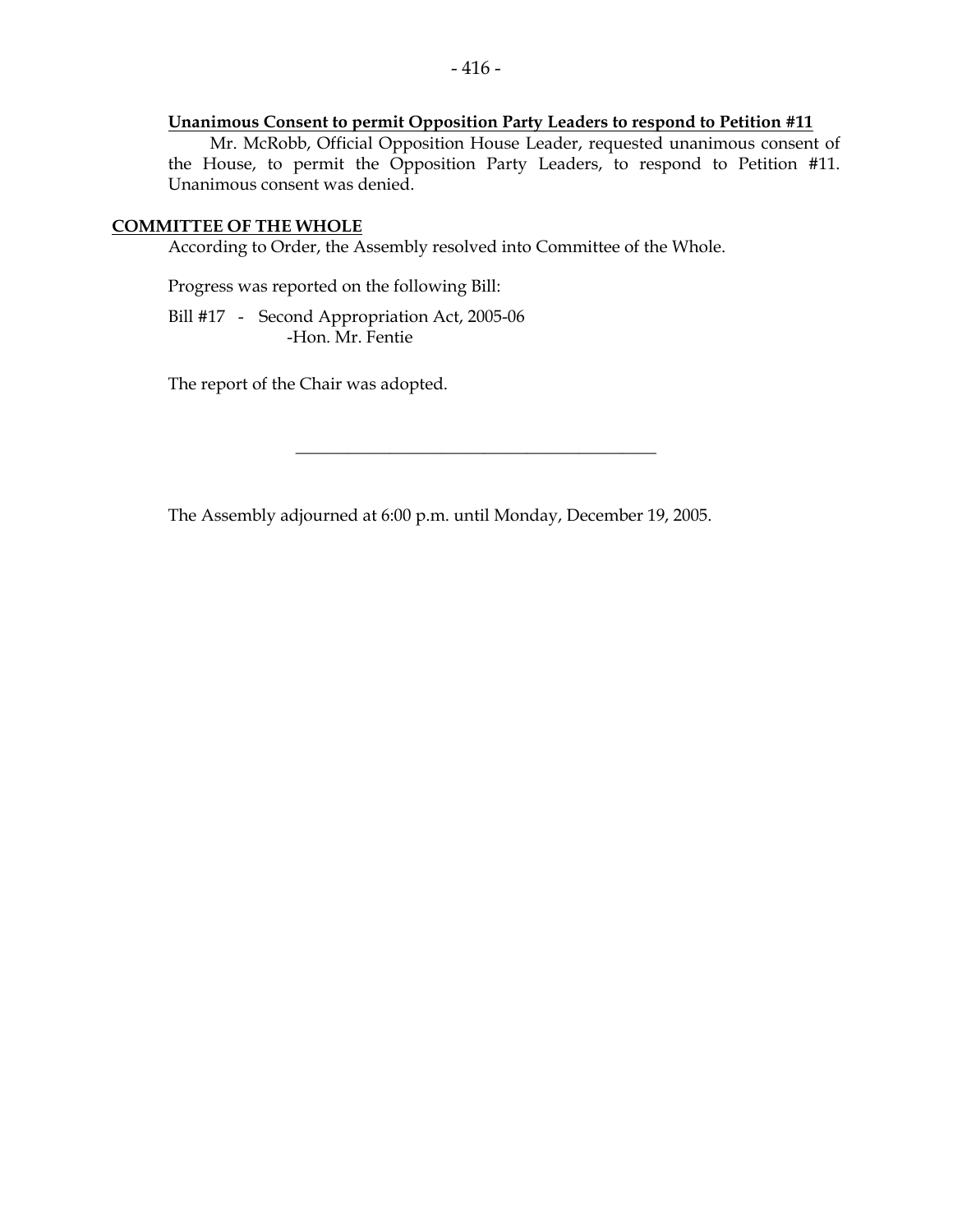### **VOTES AND PROCEEDINGS**

### **of the**

### **YUKON LEGISLATIVE ASSEMBLY**

### **31st Legislative Assembly First Session**

### Monday, December 19, 2005

The Speaker took the Chair at 1:00 p.m.

#### **TRIBUTES**

#### **In recognition of Father Tim Coonen**

 Mr. Jenkins, Member for Klondike, and Mr. Hardy, Leader of the Official Opposition, paid tribute Fr. Tim Coonen, a much-respected member of the Dawson City Community, who was leaving the Yukon. As a Catholic priest, Fr. Tim served in the communities of Teslin and Faro before serving in Dawson City.

#### **TABLING RETURNS AND DOCUMENTS**

Hon. Mr. Staffen, Speaker

- Ombudsman and Information and Privacy Commissioner 2004 Annual Report

**(Sessional Paper #206)** 

#### **PETITIONS (Response to Petition #12)**

 The Hon. Mr. Kenyon, Minister responsible for the Yukon Housing Corporation, gave an oral response to Petition #12 (received by the house on December 6, 2005) with regard to construction of a seniors facility for the Kluane region.

#### **UNANIMOUS CONSENT TO PROCEED WITH BILL #110**

 Mr. Jenkins, Member for Klondike, rose on a Point of Order, requesting unanimous consent for the House to proceed with Second Reading, Committee of the Whole debate, Third Reading, and Assent to Bill #110, entitled Yukon Smoke-Free Places Act. Unanimous consent was denied.

#### **COMMITTEE OF THE WHOLE**

According to Order, the Assembly resolved into Committee of the Whole.

#### **Termination of Committee Proceedings as per Standing Order 76(1)**

The Chair made the following statement:

"Order please. The time has reached 5:00 p.m. on this the  $30<sup>th</sup>$  day of the 2005 Spring Sitting. Standing Order 76(1) states: 'On the day that the Assembly has reached the maximum number of sitting days allocated for that Sitting pursuant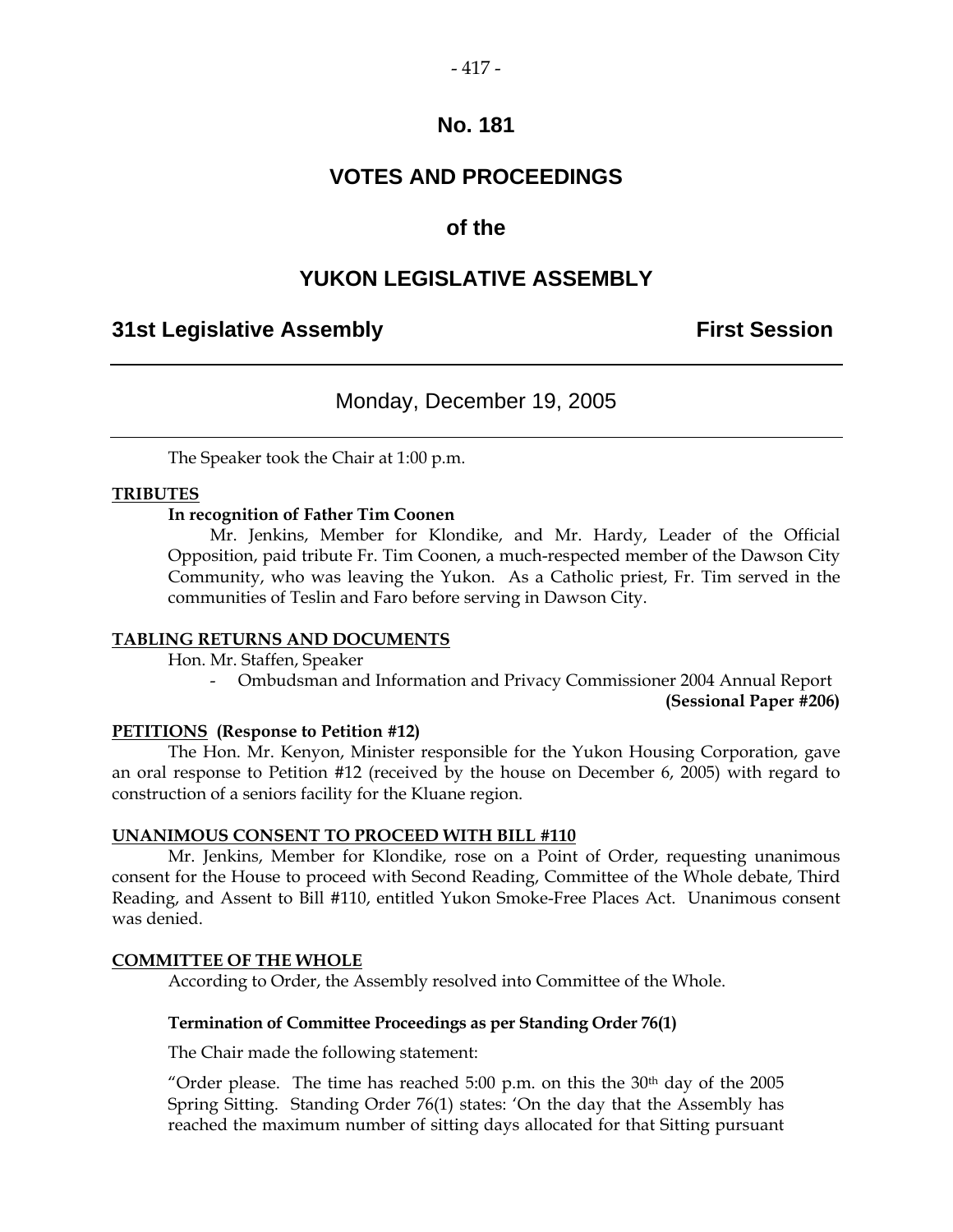to Standing Order 75, the Chair of the Committee of the Whole, if the Assembly is in Committee of the Whole at the time, shall interrupt proceedings at 5:00 p.m. and, with respect to each Government Bill before Committee that the Government House Leader directs to be called, shall:

- (a) put the question on any amendment then before the Committee;
- (b) put the question, without debate or amendment, on a motion moved by a Minister that the Bill, including all clauses, schedules, title and preamble, be deemed to be read and carried;
- (c ) put the question on a motion moved by a Minister that the Bill be reported to the Assembly; and
- (d) when all Bills have been dealt with, recall the Speaker to the Chair to report on the proceedings of the Committee.

It is the duty of the Chair to now conduct the business of the Committee of the Whole in the manner directed by Standing Order 76(1).

The Chair would now ask the Government House Leader to indicate whether Bill #15, the only Bill now before the Committee of the Whole, should be called."

The Hon. Mr. Cathers, Government House Leader, identified Bill #15, entitled First Appropriation Act, 2005-06 to be called at this time.

The following Bill was reported without amendment:

 Bill #17 - Second Appropriation Act, 2005-06 -Hon. Mr. Fentie

The report of the Chair was adopted.

#### **SPEAKER'S STATEMENT THIRD READING OF BILLS AS PER STANDING ORDER 76(2)**

"Standing Order 76(2) states: 'On the sitting day that the Assembly has reached the maximum number of sitting days allocated for the Sitting pursuant to Standing Order 75, the Speaker of the Assembly, when recalled to the Chair after the House has been in Committee of the Whole, shall:

- (d) with respect to each Government Bill standing on the Order Paper for Third Reading and designated to be called by the Government House Leader,
	- (i) receive a motion for a Third Reading and passage of the Bill, and
	- (ii) put the question, without debate or amendment, on that motion.'

I shall, therefore, ask the Government House Leader to identify whether Bill #17, the only Bill now standing at Third Reading, should be called."

#### **GOVERNMENT BILLS (Third Reading)**

The following Bill was read a third time and passed:

Bill #17 - Second Appropriation Act, 2005-06 -Hon. Mr. Fentie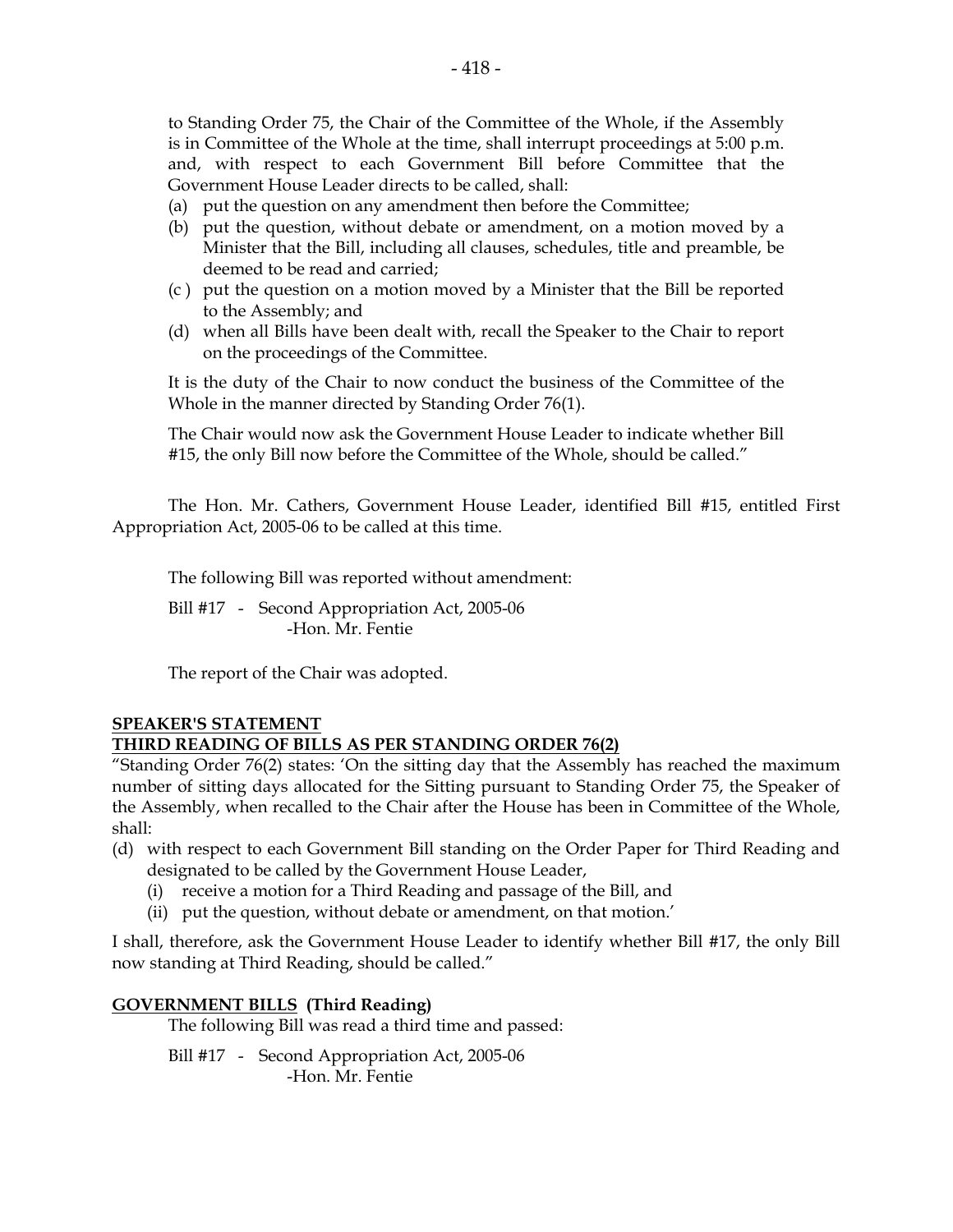#### **ASSENT TO BILLS**

 The Assembly received the Commissioner, the Hon. Geraldine Van Bibber, in her capacity as Lieutenant-Governor, to give Assent to certain Bills passed by the House.

The Commissioner, having entered the Chamber, took her seat in the Speaker's chair.

The Speaker, the Hon. Ted Staffen, addressed the Commissioner:

 "Madam Commissioner, the Assembly has, at its present Session, passed certain Bills to which, in the name and on behalf of the Assembly, I respectfully request your Assent."

 The Clerk of the Assembly, Patrick L. Michael, then read the titles of the Bills which had been passed severally as follows:

 Co-operation in Governance Act Act to Amend the Income Tax Act Fourth Appropriation Act, 2004-05 Act to Amend the Family Violence Prevention Act Act to Amend the Small Claims Court Act Act to Amend the Supreme Court Act Act to Amend the Public Service Group Insurance Benefit Plan Act Act to Amend the Jury Act Second Appropriation Act, 2005-06

 The Commissioner assented the Bills: "I hereby Assent to the Bills as enumerated by the Clerk."

#### **ADJOURNMENT OF THE HOUSE**

The Speaker, called the House to order and stated:

 "As the House has reached the maximum number of days permitted for the Fall Sitting, as established pursuant to Standing Order 75(3), and the House had completed consideration of the designated legislation, it is the duty of the Chair to declare that this House now stands adjourned."

\_\_\_\_\_\_\_\_\_\_\_\_\_\_\_\_\_\_\_\_\_\_\_\_\_\_\_\_\_\_\_\_\_\_\_\_\_\_\_\_\_\_

The Assembly adjourned at 5:09 p.m.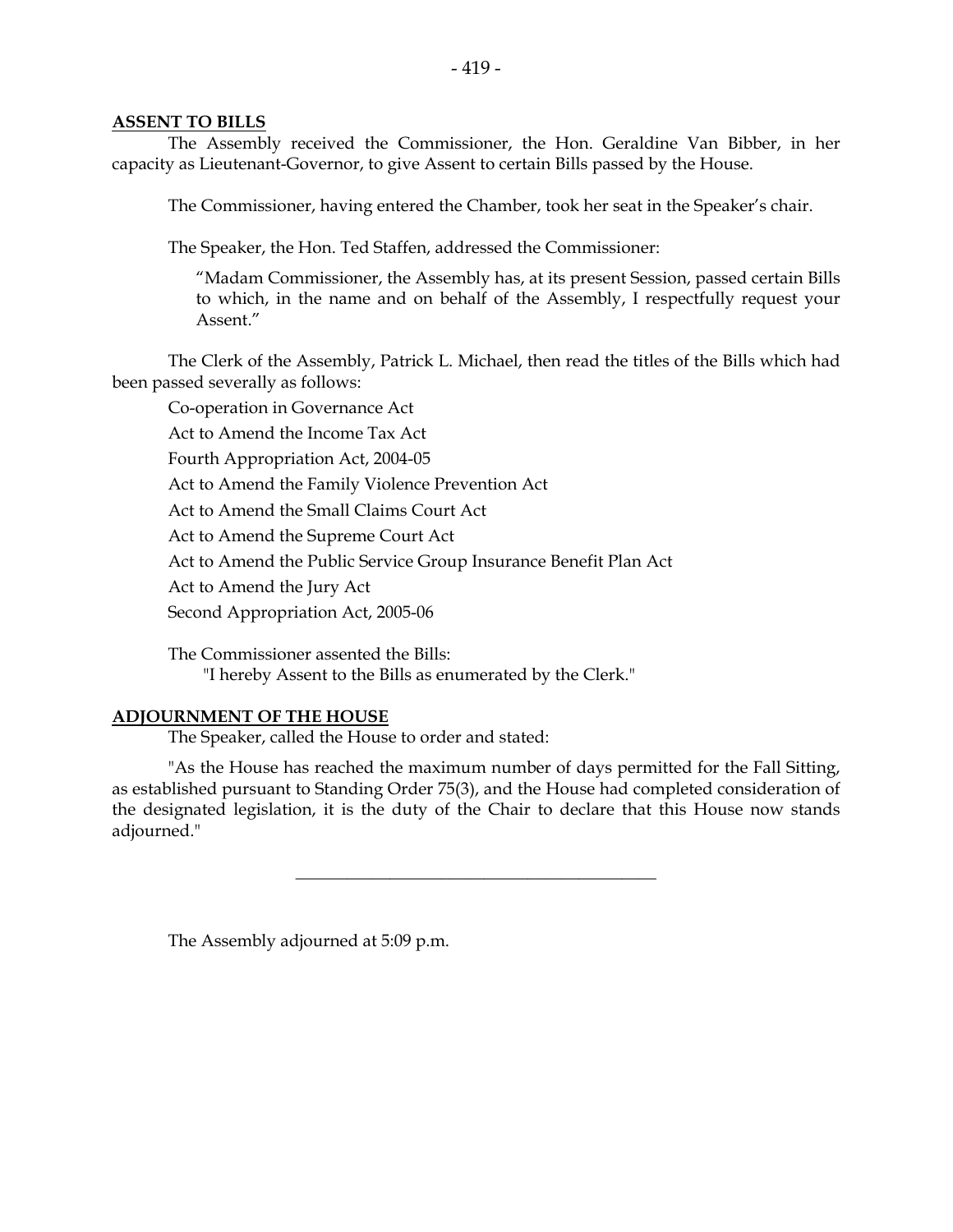### **INDEX TO JOURNALS**

### **First Session Thirty-first Legislature**

### **October 27, 2005 – December 19, 2005**

### **YUKON LEGISLATIVE ASSEMBLY**

# **A**  PAGE **ADJOURNMENT OF THE SITTING** Pursuant to Standing Order 75(3).......................................................................................419 **ACTING ADMINISTRATOR (Senior Justice Veale)**  Assent to Bill #65 ................................................................................................................405 **ASSENT TO BILLS** Assent to Bill ...............................................................................................................404, 419

### **B**

### 

### **Abbreviations**

| <b>1R</b> - First Reading of Bill                | <b>C/W</b> - (Reported out of)<br>Committee of the Whole | P - Passed |
|--------------------------------------------------|----------------------------------------------------------|------------|
| 2R - Second Reading<br><b>3R</b> - Third Reading |                                                          | A - Assent |

### **BILLS**

(For Progress of Bills chart see Appendix A)

### **Bills, Government**

| Bill # | Title                                               | 1R         | 2R             | C/W            | <b>3R&amp;P</b> | A          |
|--------|-----------------------------------------------------|------------|----------------|----------------|-----------------|------------|
| 61     | Co-operation in Governance Act                      | 05-10-27   | $05 - 11 - 10$ | $05-12-12$     | $05-12-13$      | $05-12-19$ |
| 63     | Family Violence Prevention Act,<br>Act to Amend the | $05-10-27$ | $05 - 11 - 01$ | $05-11-03$     | $05-12-13$      | $05-12-19$ |
| 16     | Fourth Appropriation Act, 2004-05                   | $05-10-27$ | 05-10-31       | $05-11-03$     | $05-12-13$      | $05-12-19$ |
| 64     | Income Tax Act, Act to Amend the                    | $05-10-27$ | 05-11-03       | $05 - 11 - 03$ | $05-12-13$      | $05-12-19$ |

(continued)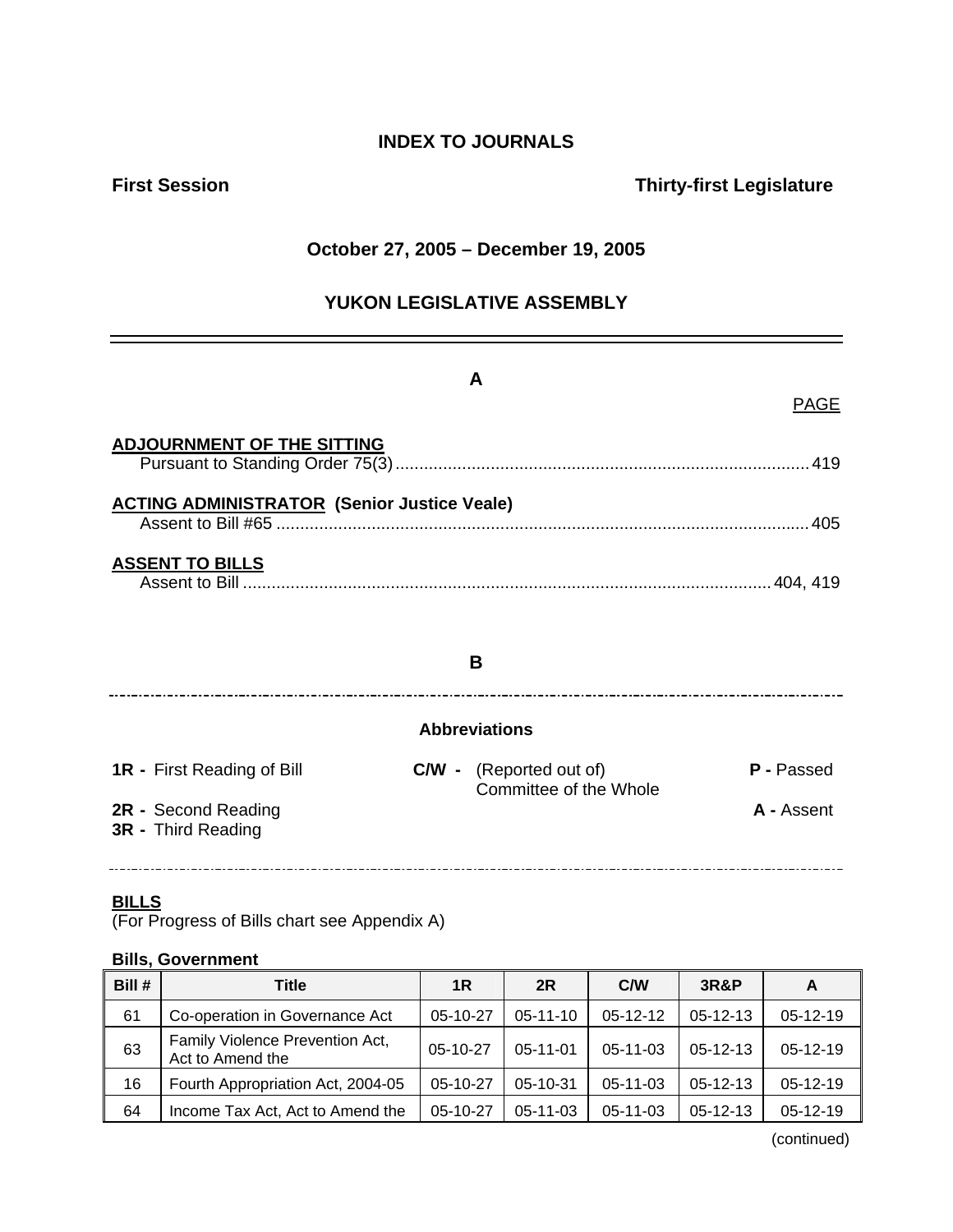| Bill # | <b>Title</b>                                                                | 1R         | 2R             | <b>C/W</b>     | <b>3R&amp;P</b> | A          |
|--------|-----------------------------------------------------------------------------|------------|----------------|----------------|-----------------|------------|
| 65     | Income Tax Act, No. 2 (2005), Act<br>to Amend the                           | $05-12-01$ | $05-12-01$     | $05-12-06$     | $05-12-06$      | $05-12-06$ |
| 62     | Jury Act, Act to Amend the                                                  | $05-11-02$ | $05 - 11 - 15$ | $05 - 11 - 21$ | $05 - 12 - 13$  | 05-12-19   |
| 60     | <b>Public Service Group Insurance</b><br>Benefit Plan Act, Act to Amend the | $05-10-27$ | $05-11-07$     | $05-11-22$     | $05-12-13$      | $05-12-19$ |
| 17     | Second Appropriation Act, 2005-<br>06                                       | $05-10-27$ | $05-11-08$     | $05-12-19$     | $05-12-19$      | $05-12-19$ |
| 57     | Small Claims Court Act, Act to<br>Amend the                                 | $05-10-27$ | $05-11-15$     | $05 - 11 - 21$ | $05-12-13$      | $05-12-19$ |
| 58     | Supreme Court Act, Act to Amend<br>the                                      | $05-10-27$ | $05 - 11 - 15$ | $05 - 11 - 21$ | $05-12-13$      | $05-12-19$ |

### **Other Than Government**

| Bill # | Title                                             | 1R             | 2R | C/W | <b>3R&amp;P</b> | A |
|--------|---------------------------------------------------|----------------|----|-----|-----------------|---|
| 102    | Employment Standards Act, An<br>Act to Amend      | $03 - 11 - 06$ |    |     |                 |   |
| 106    | Financial Administration Act, Act to<br>Amend the | $04 - 10 - 27$ |    |     |                 |   |
| 103    | Heritage Hunting and Fishing Act                  | $04 - 03 - 29$ |    |     |                 |   |
| 108    | Legislative Renewal Act                           | 05-04-14       |    |     |                 |   |
| 104    | Public Service Act, Act to Amend                  | 04-03-30       |    |     |                 |   |
| 110    | Yukon Smoke-Free Places Act                       | $05-12-12$     |    |     |                 |   |

**C** 

### **CHAIR, COMMITTEE OF THE WHOLE**

**Statements** 

|--|--|--|--|

### **CHANGES TO ORDER PAPER**

| Motion Nos. 507 and 516 - similar in content to Motion #525 which had passed 379 |  |
|----------------------------------------------------------------------------------|--|
|                                                                                  |  |
| Motion #566 to be placed on the Order Paper under Government Motions  409        |  |
| Motions standing in the name for the Member for Lake Laberge removed             |  |
|                                                                                  |  |
|                                                                                  |  |
| Removing Motion Nos. 11, 27, 33, 40, 51, 73, 79, 91. 106, 112, 116, 138,         |  |
| 157, 176, 198, 218, 254, 481, and 482 due to the resignation of the              |  |
|                                                                                  |  |
|                                                                                  |  |
|                                                                                  |  |
| Removing Motion Nos. 29, 414, and 502 due to resignation of the Member           |  |
|                                                                                  |  |
|                                                                                  |  |
|                                                                                  |  |
|                                                                                  |  |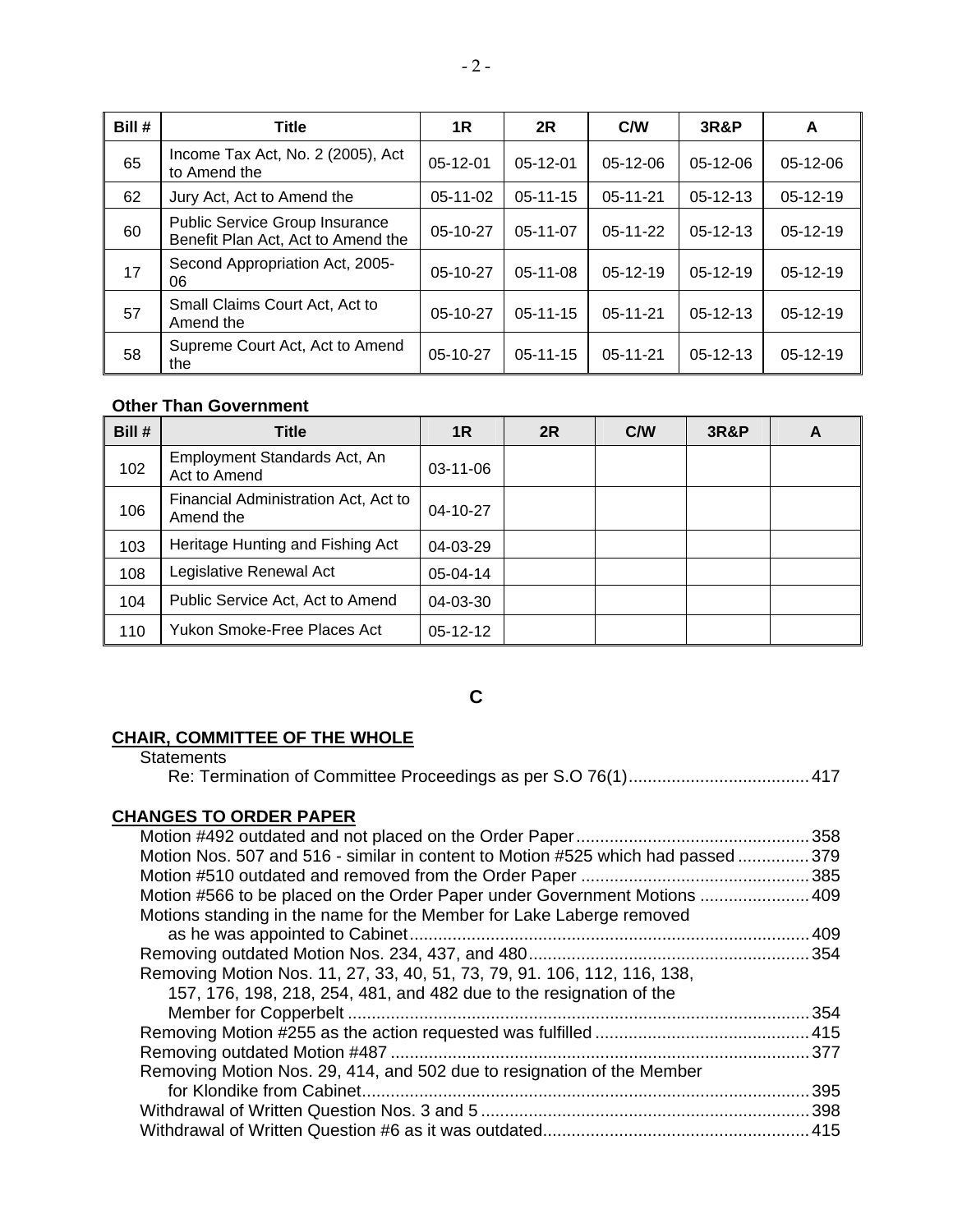### **CLERK OF THE LEGISLATIVE ASSEMBLY (Patrick L. Michael)**

### **COMMISSIONER** (Hon. Geraldine Van Bibber)

### $\mathbf D$

### **DEBATE**

| Adjourned:                                                               |  |
|--------------------------------------------------------------------------|--|
|                                                                          |  |
|                                                                          |  |
| Motion #497 and amendment - pursuant to Standing Order 2(2) (Lang) 383   |  |
| Motion #507and amendment - pursuant to Standing Order 2(2) (Cardiff) 374 |  |
|                                                                          |  |

#### **DIVISION**

| VIƏIUN |     |
|--------|-----|
|        | 360 |
|        |     |
|        | 372 |
|        |     |
|        | 380 |
|        |     |
|        |     |
|        |     |
|        |     |
|        |     |
|        |     |
|        |     |
|        |     |
|        |     |
|        |     |
|        |     |
|        |     |
|        |     |
|        |     |
|        |     |
|        |     |
|        |     |
|        |     |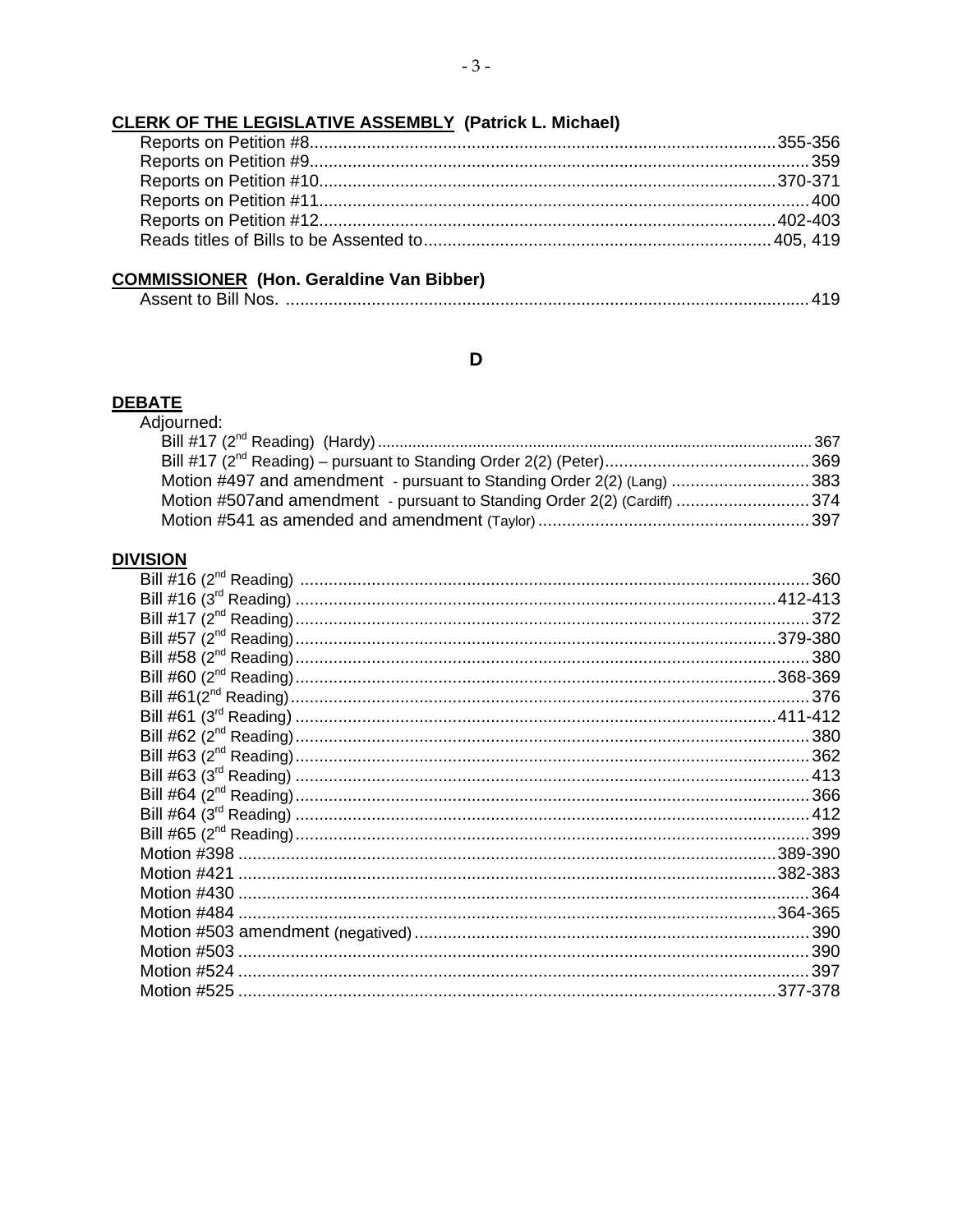#### **F**

 $-4 -$ 

### **FILED DOCUMENTS**

| Alaska Highway Aboriginal Pipeline Coalition: letter dated June 9, 2005 to the<br>Hon. Dennis Fentie, Premier, from Chief Mike Smith, Interim Chair,<br>Alaska Highway Aboriginal Pipeline Coalition (05-1-98) (McRobb) 355                                                                                                                                                                                                |
|----------------------------------------------------------------------------------------------------------------------------------------------------------------------------------------------------------------------------------------------------------------------------------------------------------------------------------------------------------------------------------------------------------------------------|
| Alaska Highway Aboriginal Pipeline Coalition: letter dated June 9, 2005 from<br>Chief Mike Smith, Interim Chair, Alaska Highway Aboriginal Pipeline Coalition                                                                                                                                                                                                                                                              |
| Alaska Highway Aboriginal Pipeline Coalition: letter dated June 14, 2005 from<br>Chief Mike Smith, Interim Chair, Alaska Highway Aboriginal Pipeline Coalition<br>to the Hon. Frank Murkowski, Governor of Alaska, Mr. P. Daniel, President and<br>CEO, Enbridge Inc., Mr. T. Hearn, President, Imperial Oil, Mr. B. Frank, President,<br>BP Canada, Mr. H. Sykes, President, ConocoPhillips, and Mr. H. Kvisle, President |
| Alaska Highway Pipeline Project: letter dated June 16, 2005 to the Hon. Dennis Fentie,<br>Premier, from Chief Mike Smith, Interim Chair, Alaska Highway Aboriginal                                                                                                                                                                                                                                                         |
| Alaska Highway Aboriginal Pipeline Coalition: letter dated June 27, 2005 from Dennis<br>Fentie, Premier, to Chief Mike Smith, Interim Chair, Alaska Highway Aboriginal                                                                                                                                                                                                                                                     |
| Alaska Highway Pipeline Facilitation, Terms of Reference: letter dated<br>August 16, 2005 from Dennis Fentie, Premier to Chief Mike Smith,                                                                                                                                                                                                                                                                                 |
| Alaska Highway Pipeline Project: letters dated June 2, 2005 from Dennis Fentie,<br>Premier to Mr. T. J. Hearn, President, Imperial Oil, Mr. Henry Sykes, President,<br>ConocoPhillips, and Brian Frank, President, BP Canada (05-1-105) (McRobb)361                                                                                                                                                                        |
|                                                                                                                                                                                                                                                                                                                                                                                                                            |
| Blood Ties Four Directions Centre request for funding: letter (dated October 6, 2005)<br>to the Hon. Peter Jenkins, Minister of Health and Social Services from Patricia                                                                                                                                                                                                                                                   |
| Dawson City, Town of the City of Dawson Yukon: correspondence regarding audit                                                                                                                                                                                                                                                                                                                                              |
| Energy Rebate Program, letter (dated December 6, 2005) re request for exclusion<br>from Brad Cathers, MLA, Lake Laberge, to Bruce McLennan, DM Finance,                                                                                                                                                                                                                                                                    |
| Funding for Aboriginal Pipeline Coalition: letter dated October 4, 2005 to the<br>Hon. Dennis Fentie, Premier, from Chief Mike Smith, Acting Chair, Alaska                                                                                                                                                                                                                                                                 |
| House adjournment procedure: letter dated October 18, 2005, to the<br>Hon. Peter Jenkins, Government House Leader, from Gary McRobb,                                                                                                                                                                                                                                                                                       |
| House of Representative (US), list: information from Joe Linklater, Chief,<br>Vuntut Gwtichin First Nation, pertaining to letter (dated November 9, 2005)                                                                                                                                                                                                                                                                  |
| sent from Premier Dennis Fentie to US Legislators (05-1-114) (Fentie) 376<br>(continued)                                                                                                                                                                                                                                                                                                                                   |
|                                                                                                                                                                                                                                                                                                                                                                                                                            |

### **FILED DOCUMENTS (continued)**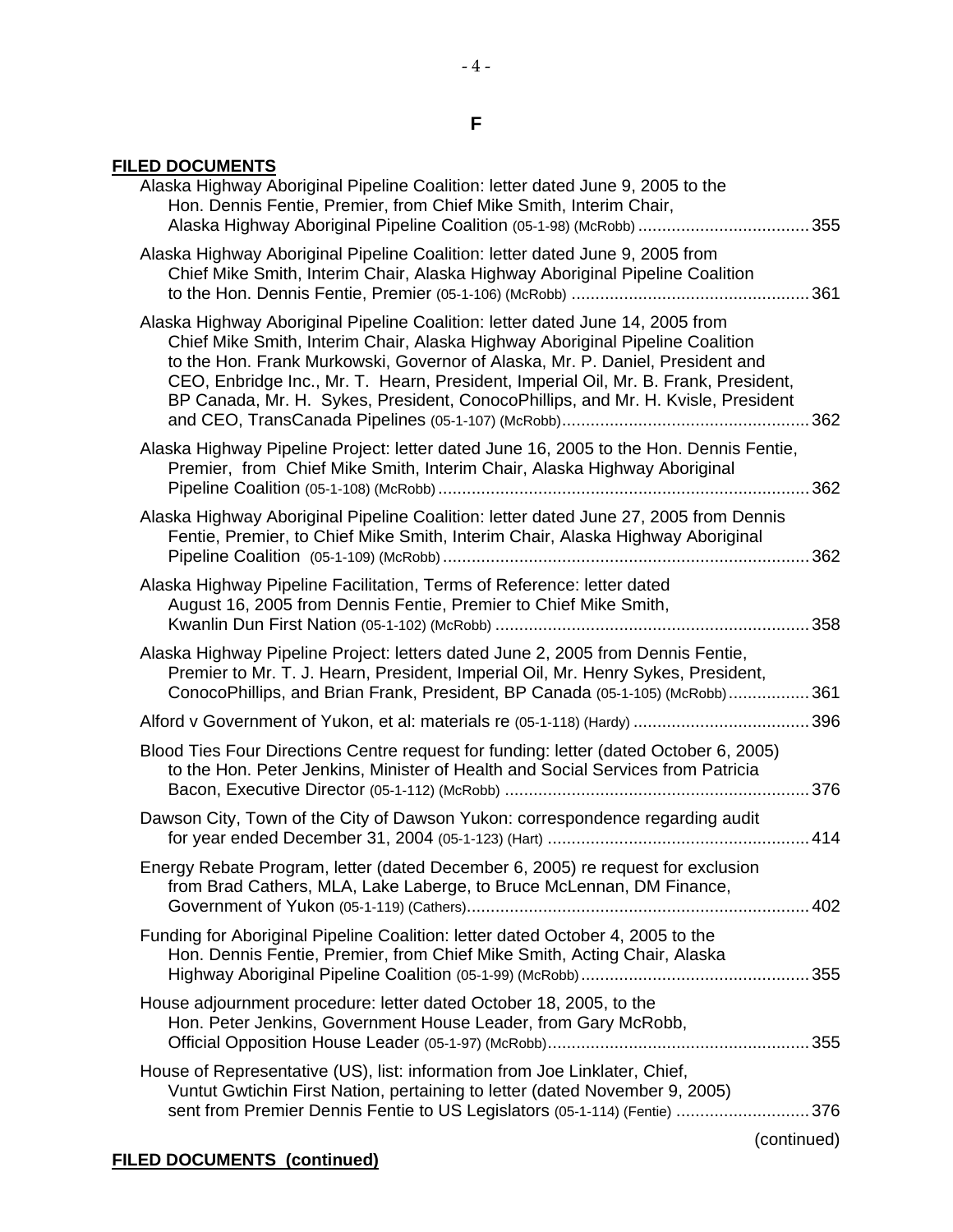| Jenkins, Peter: letter (dated November 28, 2005) to Premier Fentie regarding<br>resignation from Cabinet and as a member of the Yukon Party (05-1-124) (Jenkins)  415                                                                                                                                                                                                                |  |
|--------------------------------------------------------------------------------------------------------------------------------------------------------------------------------------------------------------------------------------------------------------------------------------------------------------------------------------------------------------------------------------|--|
| Oil and Gas Commission, proposed: letter dated September 29, 2005 from<br>Andy Carvill, Grand Chief, Council of Yukon First Nations to the Hon. Dennis                                                                                                                                                                                                                               |  |
| Oil and Gas Disposition Process in Yukon, Administrative Review: letter<br>(dated October 26, 2005) to Mr. Lewis Rifkind, Energy Coordinator, Yukon<br>Conservation Society from Debra Wortley, Rights Disposition Manager,<br>Oil and Gas Management Branch, Energy, Mines and Resources,                                                                                           |  |
| Passport requirements (proposed), Canada/US border crossing: letter dated<br>October 31, 2005 from Frank Murkowski, Governor, State of Alaska, Ralph<br>Klein, Premier, Alberta, Gordon Campbell, Premier, British Columbia and<br>Dennis Fentie, Premier, Yukon to Michael Chertoff, Secretary of Homeland<br>Security, Washington, D.D., and Condoleezza Rice, Secretary of State, |  |
| Reindeer, Herd Statement (dated May 19, 2005) from Dr. Rick Brown, Alpine<br>Veterinary Medical Centre Ltd. to the Department of Environment, Government                                                                                                                                                                                                                             |  |
|                                                                                                                                                                                                                                                                                                                                                                                      |  |
| Seven Points Ethics Package: proposed) by Ed Broadbent, MP Ottawa Centre                                                                                                                                                                                                                                                                                                             |  |
| Takhini School, suggestion re: hot meal in school (05-1-121) (Fairclough) 407                                                                                                                                                                                                                                                                                                        |  |
| Takhini School, suggestion re: use of portable laptops (05-1-122) (Fairclough)  407                                                                                                                                                                                                                                                                                                  |  |
| Terms of Reference, re: Greg Jilson and Willard Phelps contracts, memorandum<br>(dated April 29, 2005) from Hon. Archie Lang, Minister of Energy, Mines and                                                                                                                                                                                                                          |  |
| Whistleblower Protection legislation Select Committee: letter dated<br>March 16, 2005, to the Hon. John Edzerza, Acting Minister responsible<br>for the Public Service Commission from Todd Hardy, Leader of the                                                                                                                                                                     |  |
| Whistleblower Legislation, Select Committee on: letter dated September 12, 2005<br>from the Hon. Elaine Taylor, Minister responsible for the Public Service<br>Commission to Todd Hardy, Leader of the Official Opposition (05-1-100) (Taylor)358                                                                                                                                    |  |
| Whistleblower Legislation, Select Committee on: letter dated September 12, 2005<br>from the Hon. Elaine Taylor, Minister responsible for the Public Service<br>Commission to Pat Duncan, Leader of the Third Party (05-1-101) (Taylor) 358                                                                                                                                           |  |
| Whistleblower Legislation, Select Committee on: letter dated October 24, 2005<br>from Ms. Duncan, MLA, Porter Creek South to the Hon. Elaine Taylor, Minister<br>responsible for the Public Service Commission (05-1-104) (Duncan)  104                                                                                                                                              |  |
|                                                                                                                                                                                                                                                                                                                                                                                      |  |
|                                                                                                                                                                                                                                                                                                                                                                                      |  |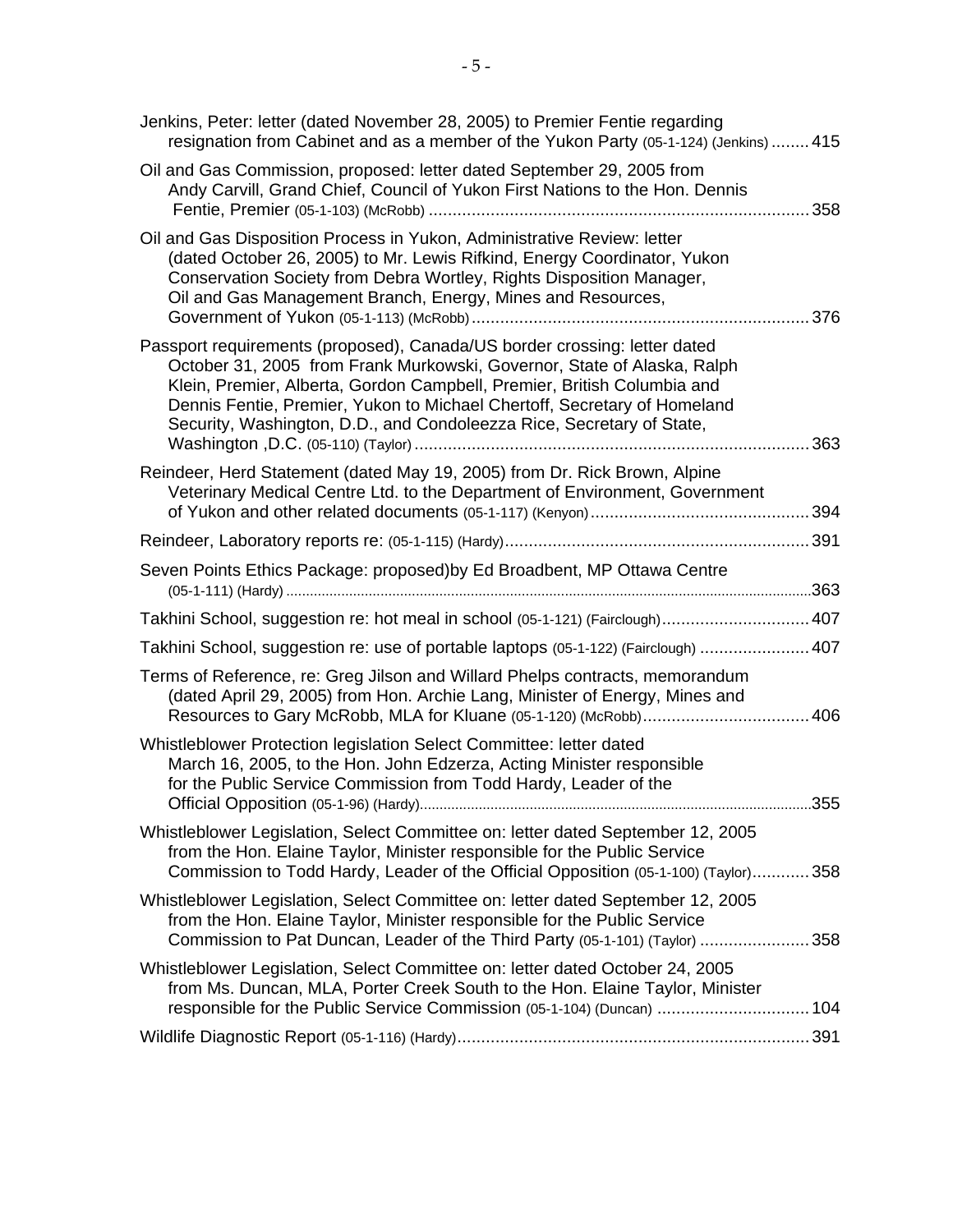#### **INTRODUCTIONS**

#### **L**

### **LEGISLATIVE ASSEMBLY**

**Sessional Summary** Divisions - 12 Filed Documents - 29 Government Bills Introduced this sitting -10 Government Bills Passed - 10 Legislative Returns - 0 Motions Debated, Government - 1 Motions Passed, Government - 1 Motions Debated, Other than Government - 9 Motions Passed, Other than Government - 6 Petitions - 4 Sessional Papers - Sitting Days - 30 Written Questions - 0

#### **M**

# **MINISTERIAL STATEMENTS**

Corporation to appear as witnesses from 4:00 p.m. to 6:00 p.m. on December 8, 2005 (#8)

| <b>MINISTERIAL STATEMENTS</b>                                                                                                                                        |               |         |                  |                       |
|----------------------------------------------------------------------------------------------------------------------------------------------------------------------|---------------|---------|------------------|-----------------------|
| <b>Hart</b>                                                                                                                                                          |               |         |                  |                       |
| <b>MOMENT OF SILENCE</b>                                                                                                                                             |               |         |                  |                       |
| <b>MONEY MESSAGE</b><br>. 357                                                                                                                                        |               |         |                  |                       |
| <b>MOTIONS - COMMITTEE OF THE WHOLE</b>                                                                                                                              | <b>Member</b> | Page    | <b>Amendment</b> | <b>Disposition</b>    |
| Chair and President of the Yukon Workers'<br>Compensation Health and Safety Board to<br>appear as witnesses from 4:00 p.m. to 6:00<br>p.m. on November 24, 2005 (#7) | Jenkins       | 387     |                  | Carried               |
| Chief Executive Officer of the Yukon<br>Development Corporation and President and<br>Chief Executive Officer of the Yukon Energy                                     | Cathers       | 403-404 |                  | $U.C.$ to<br>withdraw |

(continued)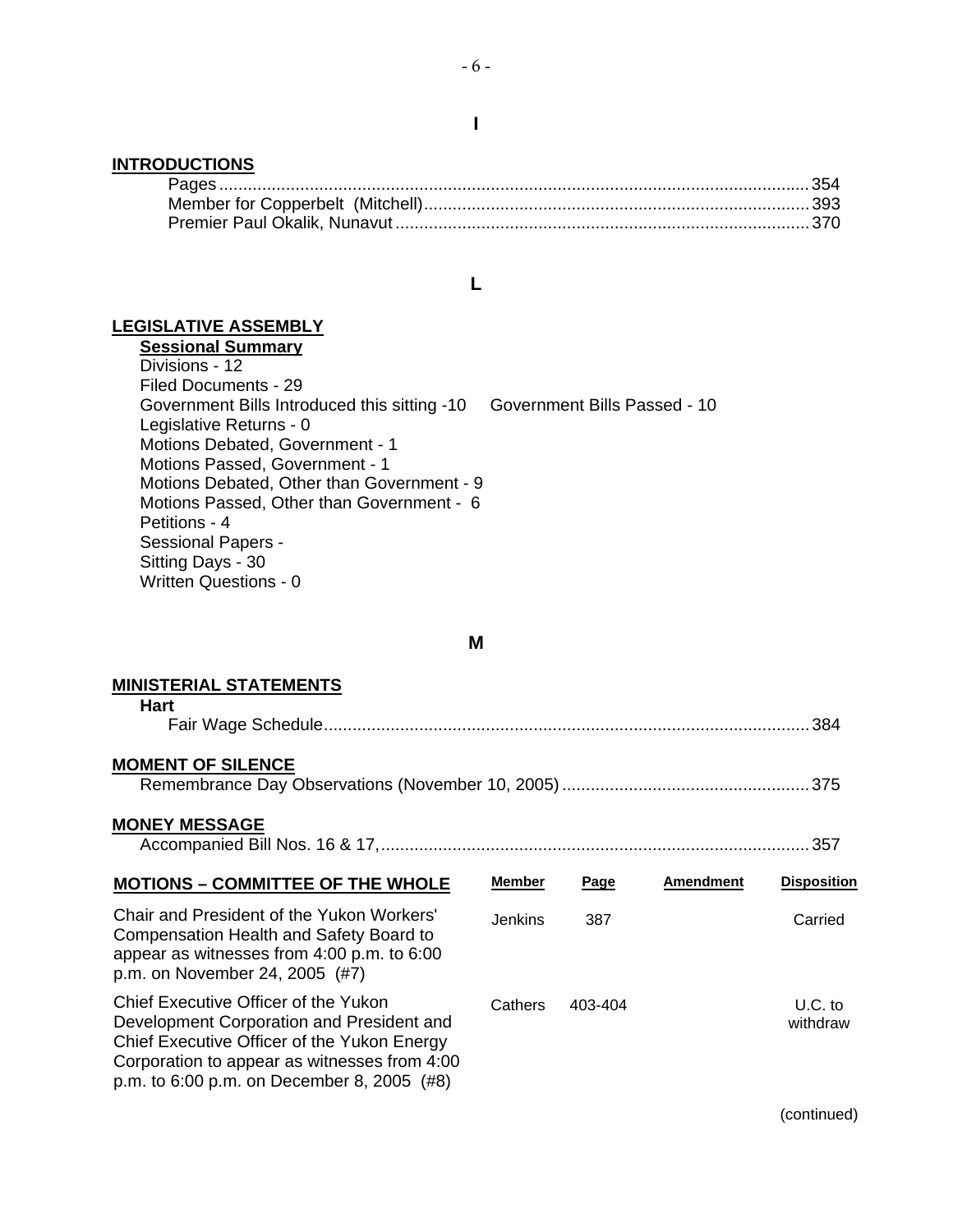## **MOTIONS – COMMITTEE OF THE WHOLE Member Page Amendment Disposition**

Chair of the Yukon Development Corporation Board of Directors and Chair of the Yukon Energy Corporation Board of Directors and the Chief Executive Officer of the Yukon Development Corporation and President and Chief Executive Officer of the Yukon Energy Corporation to appear as witnesses from 4:00 p.m. to 6:00 p.m. on December 8, 2005 (#9)

## **MOTIONS – GOVERNMENT Member Page Amendment Disposition**

Co-operative approach to develop a bill to create a Safer Communities and Neighbourhoods Act (#535)

#### **MOTIONS – OTHER THAN GOVERNMENT Member Page Amendment Disposition**

| Building a new elementary school in the<br>Granger/Copper Ridge area (#503)                                                                                         | Duncan  | 390         | 390<br>negatived                       | Carried               |
|---------------------------------------------------------------------------------------------------------------------------------------------------------------------|---------|-------------|----------------------------------------|-----------------------|
| Canada/US border security: new measures<br>should not interfere with Yukon/Alaska travel<br>(#430)                                                                  | Cathers | 363-<br>364 | 364<br>Carried                         | Carried as<br>amended |
| Diabetes education: urge federal government<br>to assist Yukoners with wellness information<br>and educational programs (#421)                                      | Hassard | 382         | 382<br>negatived                       | Carried               |
| Eliminate Firearms Registry: urge federal<br>government to (#524)                                                                                                   | Cathers | 397         |                                        | Carried               |
| Examine legislation requiring the taking of<br>blood samples to protect victims of crime,<br>emergency service workers, good Samaritans<br>and other persons (#398) | Duncan  | 389         |                                        | Carried               |
| Fetal Alcohol Spectrum Society Yukon: federal<br>government to renew funding commitment to<br>(#497)                                                                | Cathers | 383         | 383<br>Adjourned<br>debate             | Adjourned<br>debate   |
| Safer Communities and Neighbourhoods Act,<br>creation of for next Legislative sitting (#507)                                                                        | Hardy   | 373-374     | 364<br>Adjourned<br>debate             | Adjourned<br>debate   |
| Veteran Pension benefits (#484)                                                                                                                                     | Cathers | 364-365     | 364<br>Carried                         | Carried as<br>amended |
| Yukon First Nations to receive fair share of<br>national funding for housing needs (#541)                                                                           | Rouble  | 396-397     | #1 - 396<br>Sub-amendment<br>- Carried | Adjourned<br>debate   |
|                                                                                                                                                                     |         |             | 397 Amended<br>amendment-<br>Carried   |                       |
|                                                                                                                                                                     |         |             | $#2 - 397$                             |                       |

Cathers 407-408 Carried

| ı uyv           | мнонинон | ווטונטשוט |
|-----------------|----------|-----------|
| Jenkins 377-378 |          | Carried   |
|                 |          |           |

Adjourned debate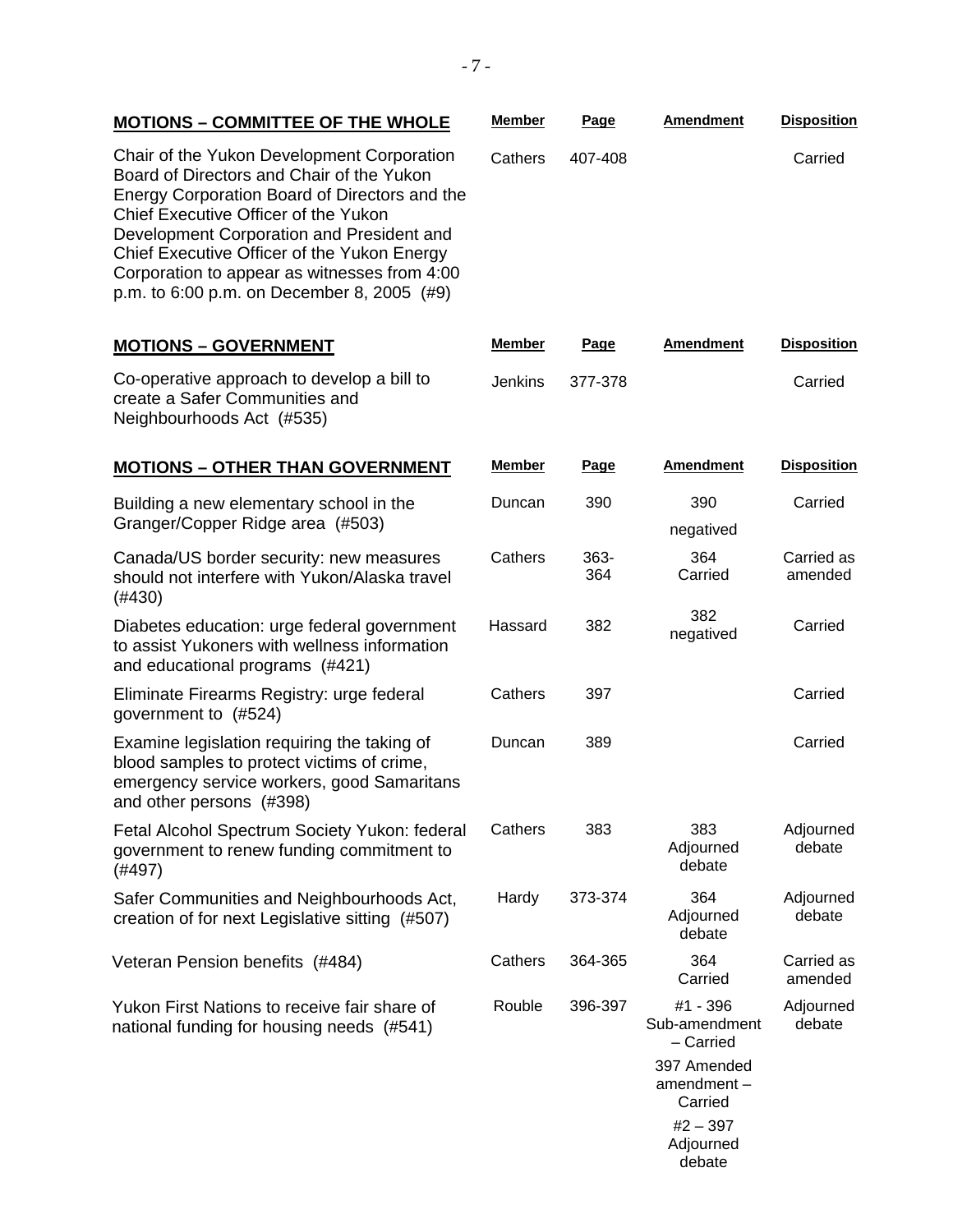#### **NEW MEMBER – COPPERBELT** Takes his seat.....................................................................................................................393

| NOTICE RE GOVERNMENT PRIVATE MEMBERS' BUSINESS |  |
|------------------------------------------------|--|
|                                                |  |

#### **NOTICE RE OPPOSITION PRIVATE MEMBERS' BUSINESS**

|--|--|--|

#### **P**

## **PAGES** Introduction of .....................................................................................................................354 **PETITIONS** Electoral Reform (#11) Presented to the House on December 1, 2005 (Cathers)............................................398 Report of the Clerk ........................................................................................................400 Speaker rules petition read and received......................................................................400 Oral response................................................................................................................415 First Aid Training for Yukon school employees (#10) Presented to the House on November 7, 2005 (Fairclough)........................................368 Report of the Clerk .................................................................................................370-371 Speaker rules petition read and received......................................................................371 Oral response................................................................................................................385 Fuel sales information (#8) Presented on May 17, 2005 (McRobb) Report of the Clerk .................................................................................................355-356 Speaker rules petition not received...............................................................................356 Territorial Park in Porter Creek: creation of (#7) Presented on May 16, 2005 (Duncan) Oral response................................................................................................................370 Ratification of the Umbrellas Final Agreement (#9) Presented to the House on October 27, 2005 (Hardy).................................................356 Report of the Clerk ........................................................................................................359 Speaker rules petition read and received......................................................................359 Oral response................................................................................................................376 Seniors facility for the Kluane region (#12) Presented to the House on December 5, 2005.............................................................400 Report of the Clerk .................................................................................................402-403 Speaker rules petition read and received......................................................................403 Oral response................................................................................................................417 **POINT OF INFORMATION** Mr. Jenkins (Member for Klondike): commit to pairing with the Premier.............................399 **PRIVILEGE, POINT OF PERSONAL** Mr. Jenkins (Member for Klondike): resignation as a Cabinet Minister and as a Member of the Yukon Party Caucus .....................................................................394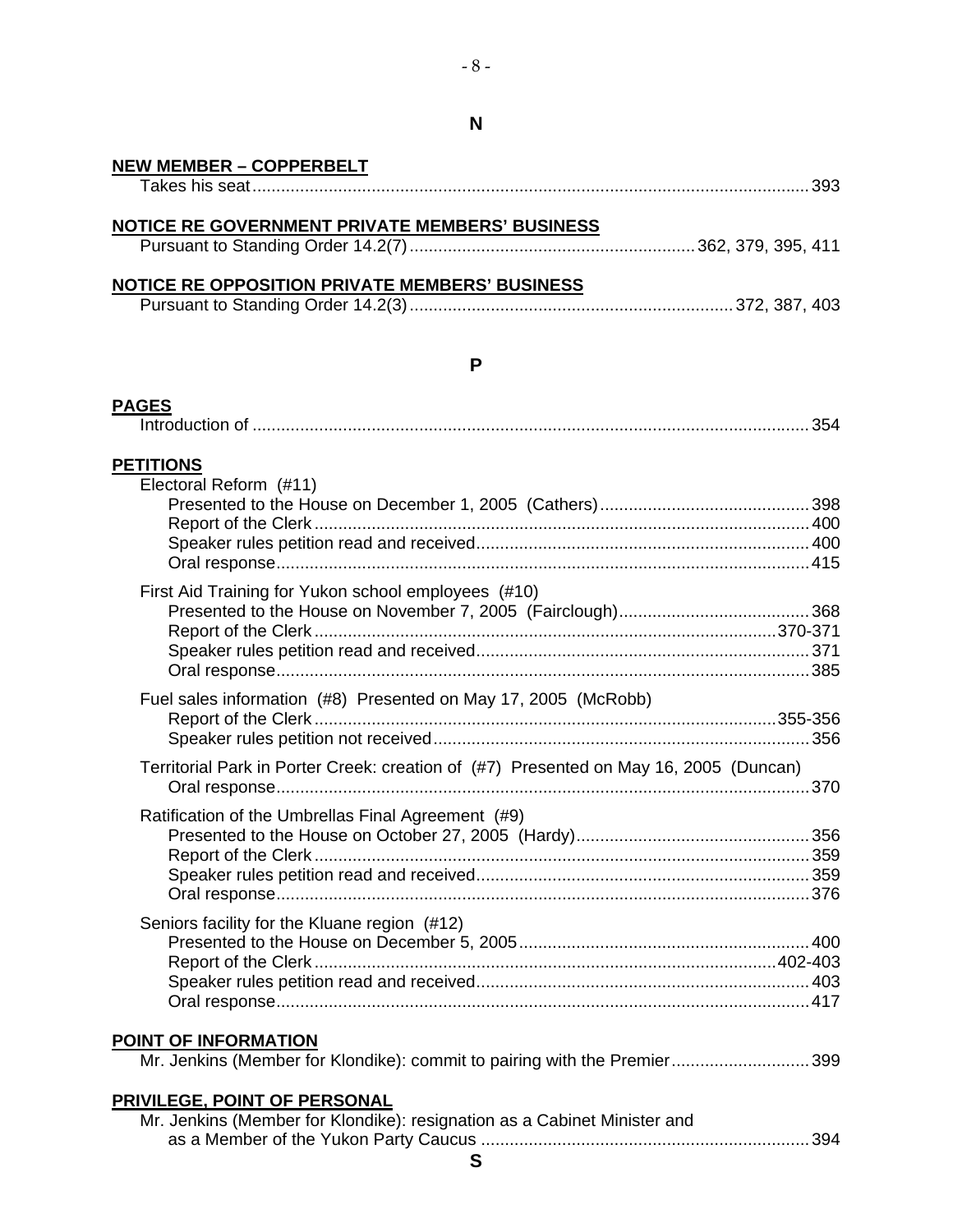## **SESSIONAL PAPERS**

| Absence of Members from Sittings of the Legislative Assembly and its Committees:<br>Report of the Clerk of the Legislative Assembly (dated October 27, 2005)                                                                                                                                                            |  |
|-------------------------------------------------------------------------------------------------------------------------------------------------------------------------------------------------------------------------------------------------------------------------------------------------------------------------|--|
| Area Development Act: Order-in-Council 2005/160 re Ibex Valley Development<br>Area Regulations and maps (dated September 7, 2005) (05-1-187) (Hart) 382                                                                                                                                                                 |  |
| Area Development Act: Order-in-Council 2005/175 re Mayo Road Development<br>Area Regulation and maps (dated October 3, 2005) (05-1-188) (Hart) 384                                                                                                                                                                      |  |
| Conflict of Interest Commission Annual Report for the period ending                                                                                                                                                                                                                                                     |  |
| Corrections in Yukon and the Corrections Consultation Interim Report<br>(dated November 25, 2005), Your Views Your Voice                                                                                                                                                                                                |  |
| Education, Department of: 2004/2005 Annual Report (05-1-204) (Edzerza)  415                                                                                                                                                                                                                                             |  |
| Election of Arthur Mitchell as Member for Copperbelt, letter dated November 28,<br>2005 from the Chief Electoral Officer to the Speaker (05-1-190) (Speaker Staffen)  394                                                                                                                                               |  |
|                                                                                                                                                                                                                                                                                                                         |  |
| Government Contracting Summary Report by Department (April 1, 2004 –                                                                                                                                                                                                                                                    |  |
| Highway Equipment Rental Contracts Evaluation Report, Department of Highways                                                                                                                                                                                                                                            |  |
| Motor Transport Board 2004/05 Annual Report (dated May 2005) (05-1-189) (Hart)389                                                                                                                                                                                                                                       |  |
| Ombudsman and Information and Privacy Commissioner 2004 Annual Report                                                                                                                                                                                                                                                   |  |
| Order-in-Council 2005/155, First Nations (Yukon) Self-Government Act:<br>amendments of the Self-Government Agreements for the Selkirk First Nation,<br>Little Salmon/Carmacks First Nation, Vuntut Gwitchin First Nation, Champagne<br>and Aishihik First Nations, Tr'ondëk Hwëch'in, Teslin Tlingit Council, and Ta'an |  |
| Property Management Agency 2004/2005 Annual Report (05-1-196) (Hart) 409                                                                                                                                                                                                                                                |  |
| Public Accounts of the Government of Yukon for the year ended March 31, 2005                                                                                                                                                                                                                                            |  |
|                                                                                                                                                                                                                                                                                                                         |  |
|                                                                                                                                                                                                                                                                                                                         |  |
| Regulations Report (Yukon); April 1, 2004 to March 31, 2005, Volume 1 and                                                                                                                                                                                                                                               |  |
| Resignation notice (dated September 9, 2005) as MLA from Haakon Arntzen,                                                                                                                                                                                                                                                |  |
| Substance Abuse Action Plan (Yukon), Working Together for Healthier                                                                                                                                                                                                                                                     |  |
| Communities: Discussion Draft (dated October 2005) (05-1-184) (Taylor) 370<br>(continued)                                                                                                                                                                                                                               |  |
|                                                                                                                                                                                                                                                                                                                         |  |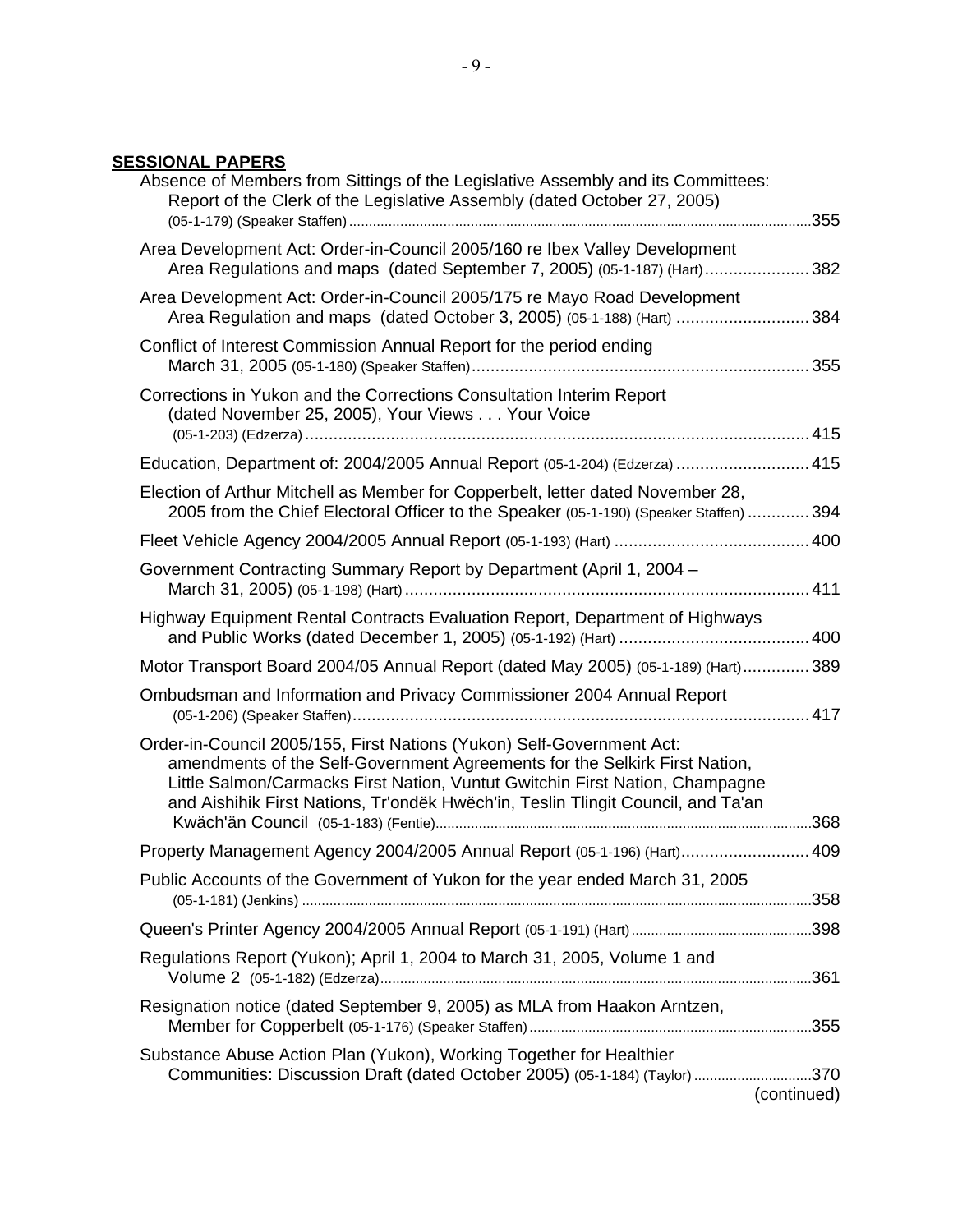## **SESSIONAL PAPERS (continued)**

| Vacancy in Electoral District of Copperbelt: copy of letter dated September 9, 2005<br>from the Clerk of the Legislative Assembly to Commissioner Cable            |  |
|--------------------------------------------------------------------------------------------------------------------------------------------------------------------|--|
| Warrant dated September 9, 2005, regarding vacancy in Copperbelt due to<br>resignation of Haakon Arntzen issued by Speaker Staffen (05-1-177) (Speaker Staffen)355 |  |
| Yukon Advisory Council on Women's Issues 2004/2005 Annual Report                                                                                                   |  |
|                                                                                                                                                                    |  |
| Yukon Development Corporation, Energy Solutions Centre 2004 Annual Report                                                                                          |  |
|                                                                                                                                                                    |  |
| Yukon Geographical Place Names Board: 2003-2004 Annual Report                                                                                                      |  |
| Yukon Heritage Resources Board 2004/2005 Annual Report (05-1-202) (Taylor)  415                                                                                    |  |
| Yukon Housing Corporation 2004/2005 Annual Report (05-1-197) (Hart)  409                                                                                           |  |
| Yukon Human Rights Commission 2004/2005 Annual Report (05-1-199) (Hart) 411                                                                                        |  |
| Yukon Liquor Corporation 2004/2005 Annual Report (05-1-205) (Kenyon) 415                                                                                           |  |
| Yukon Workers' Compensation Health and Safety Board 2004 Annual Report                                                                                             |  |
| <b>SPEAKER (Hon. Ted Staffen)</b>                                                                                                                                  |  |
|                                                                                                                                                                    |  |
|                                                                                                                                                                    |  |
|                                                                                                                                                                    |  |
|                                                                                                                                                                    |  |
|                                                                                                                                                                    |  |
|                                                                                                                                                                    |  |
|                                                                                                                                                                    |  |
| Reads letter from the Chief Electoral Officer re by-election result in                                                                                             |  |
|                                                                                                                                                                    |  |
| Rulings:                                                                                                                                                           |  |

| Statements:                                                                        |  |
|------------------------------------------------------------------------------------|--|
| Re: Changes to Order Paper – motions dropped354, 358, 377, 379, 385, 395, 409, 415 |  |
|                                                                                    |  |
|                                                                                    |  |
|                                                                                    |  |
|                                                                                    |  |
|                                                                                    |  |
|                                                                                    |  |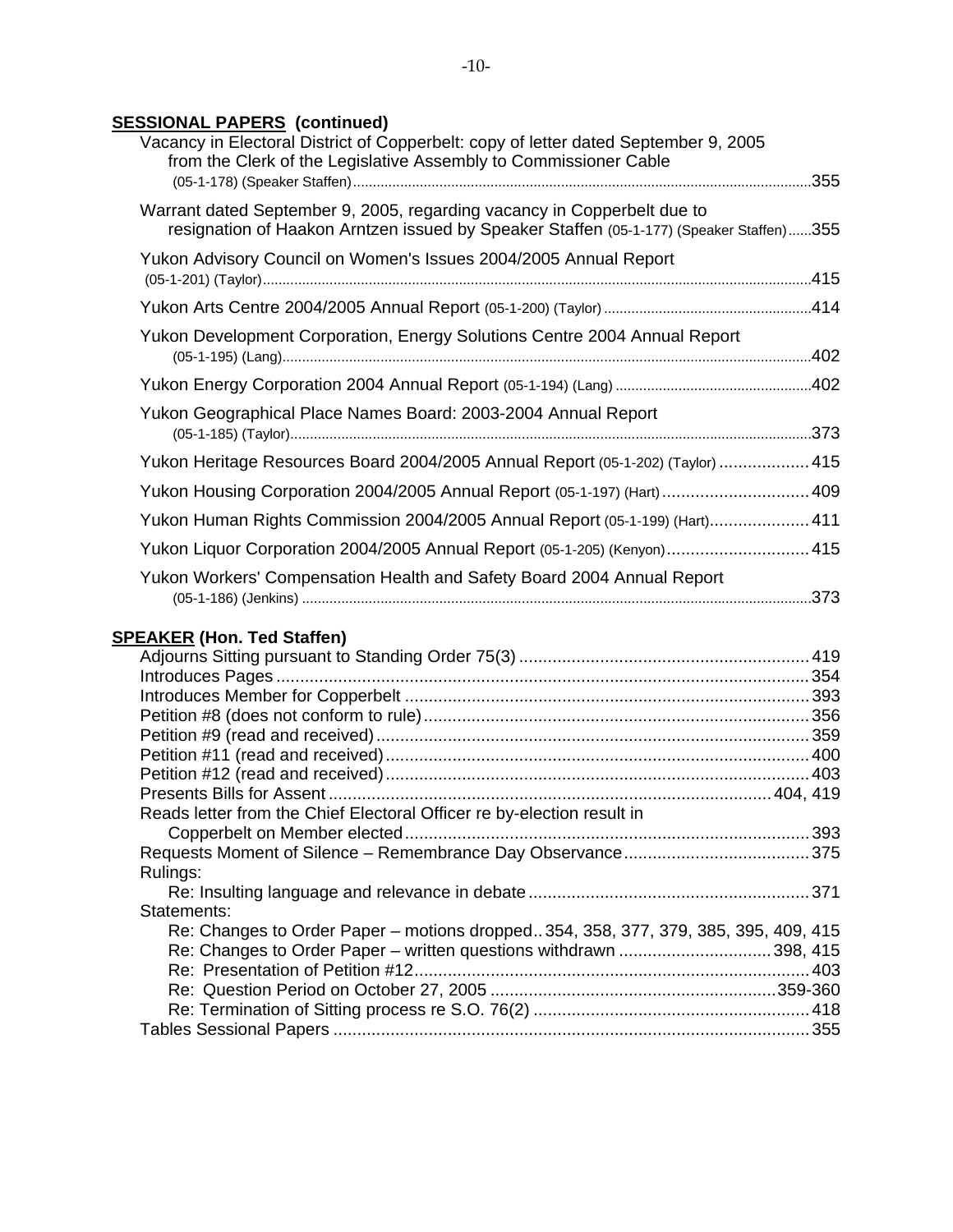# **TERMINATION OF SITTING (S.O. 76)**

# **TRIBUTES**

| Arctic and Aboriginal Day and United Nations Climate Change Convention  402       |  |
|-----------------------------------------------------------------------------------|--|
|                                                                                   |  |
|                                                                                   |  |
|                                                                                   |  |
|                                                                                   |  |
|                                                                                   |  |
|                                                                                   |  |
|                                                                                   |  |
|                                                                                   |  |
| In recognition of Andrea Lemphers - recipient of the 2005 Animal Action           |  |
|                                                                                   |  |
| In recognition of the signing of the Carcross-Tagish First Nation Final           |  |
|                                                                                   |  |
|                                                                                   |  |
|                                                                                   |  |
|                                                                                   |  |
|                                                                                   |  |
|                                                                                   |  |
|                                                                                   |  |
|                                                                                   |  |
|                                                                                   |  |
|                                                                                   |  |
|                                                                                   |  |
|                                                                                   |  |
| Mothers Against Drunk Driving and Project Red Ribbon - Tie One On for Safety  361 |  |
|                                                                                   |  |
|                                                                                   |  |
| National Day of Remembrance and Action on Violence Against Women 402              |  |
|                                                                                   |  |
|                                                                                   |  |
|                                                                                   |  |
|                                                                                   |  |
|                                                                                   |  |
|                                                                                   |  |
|                                                                                   |  |
|                                                                                   |  |
|                                                                                   |  |
|                                                                                   |  |
|                                                                                   |  |
|                                                                                   |  |
|                                                                                   |  |
|                                                                                   |  |
|                                                                                   |  |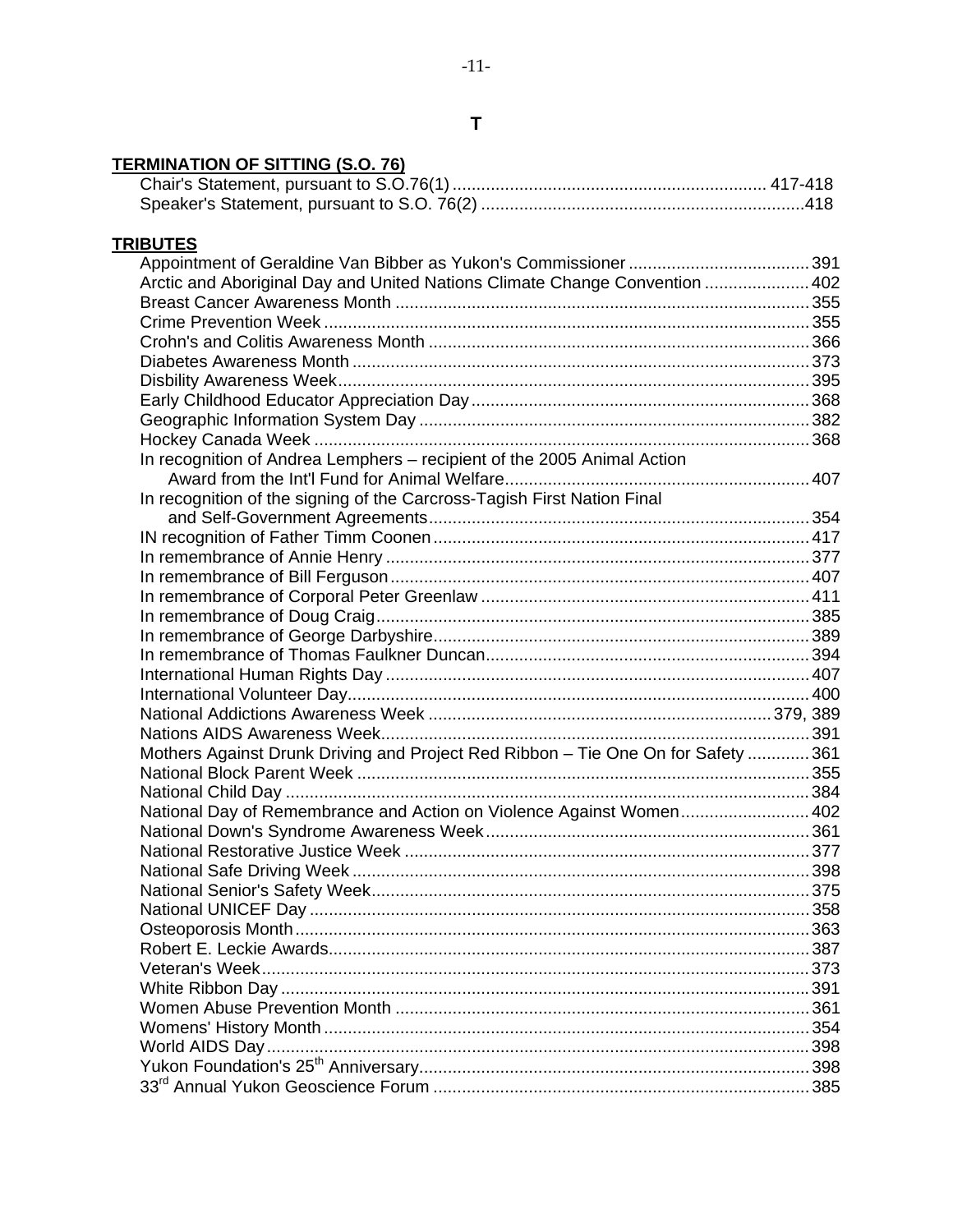## **UNANIMOUS CONSENT**

| To proceed with Bill #110 for 2 <sup>nd</sup> Reading, C/S, 3 <sup>rd</sup> Reading and Assent (denied)  417 |  |
|--------------------------------------------------------------------------------------------------------------|--|
|                                                                                                              |  |
|                                                                                                              |  |
| To not proceed with Opposition Private Members' Business and to                                              |  |
|                                                                                                              |  |
| To permit Opposition Party Leaders to respond to Petition #11 (denied)  416                                  |  |
|                                                                                                              |  |
|                                                                                                              |  |
|                                                                                                              |  |
|                                                                                                              |  |
|                                                                                                              |  |
|                                                                                                              |  |

# **W**

# **WITHDRAWAL OF MOTIONS**

| Motion Nos. 234, 437, and 480 outdated and removed from                         |      |
|---------------------------------------------------------------------------------|------|
|                                                                                 | .354 |
| Motion Nos. 11, 27, 33, 40, 51, 73, 79, 91, 106, 112, 116, 138,                 |      |
| 157, 176, 198, 218, 254, 481, and 482 removed from the Order                    |      |
|                                                                                 | .354 |
|                                                                                 |      |
|                                                                                 |      |
| Motion Nos. 507 and 516 - similar in content to Motion #525 which had passed379 |      |
|                                                                                 |      |
| Motion Nos. 29, 414, and 502 removed from the Order Paper due                   |      |
|                                                                                 |      |
| Motion #566 to be placed under Government Motions on the Order Paper  409       |      |
| Motions standing in the name for the Member for Lake Laberge removed 409        |      |
| Motion #255 removed from the Order Paper as the action requested                |      |
| was fulfilled                                                                   | 415  |
|                                                                                 |      |

## **WITHDRAWAL OF WRITTEN QUESTIONS**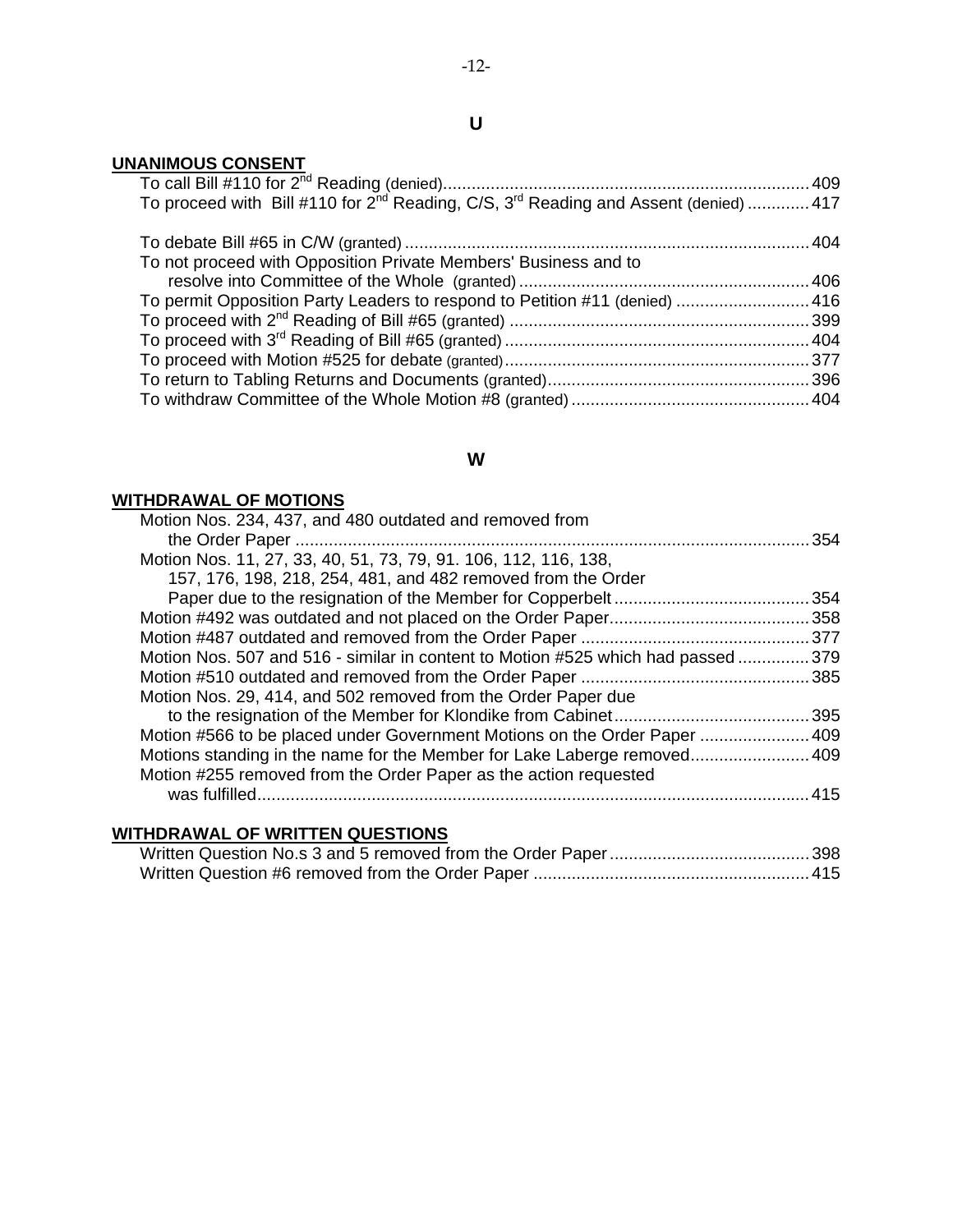# **YUKON LEGISLATIVE ASSEMBLY**

Motions adopted during the continuation of the First Session of the 31st Legislative Assembly

October 27, 2005 – December 19, 2005

 Note: The following is an unofficial consolidation of the substantive motions adopted during the time period noted above. If motions were amended before adoption, the amendment is incorporated in the text and a notation made that the motion was amended.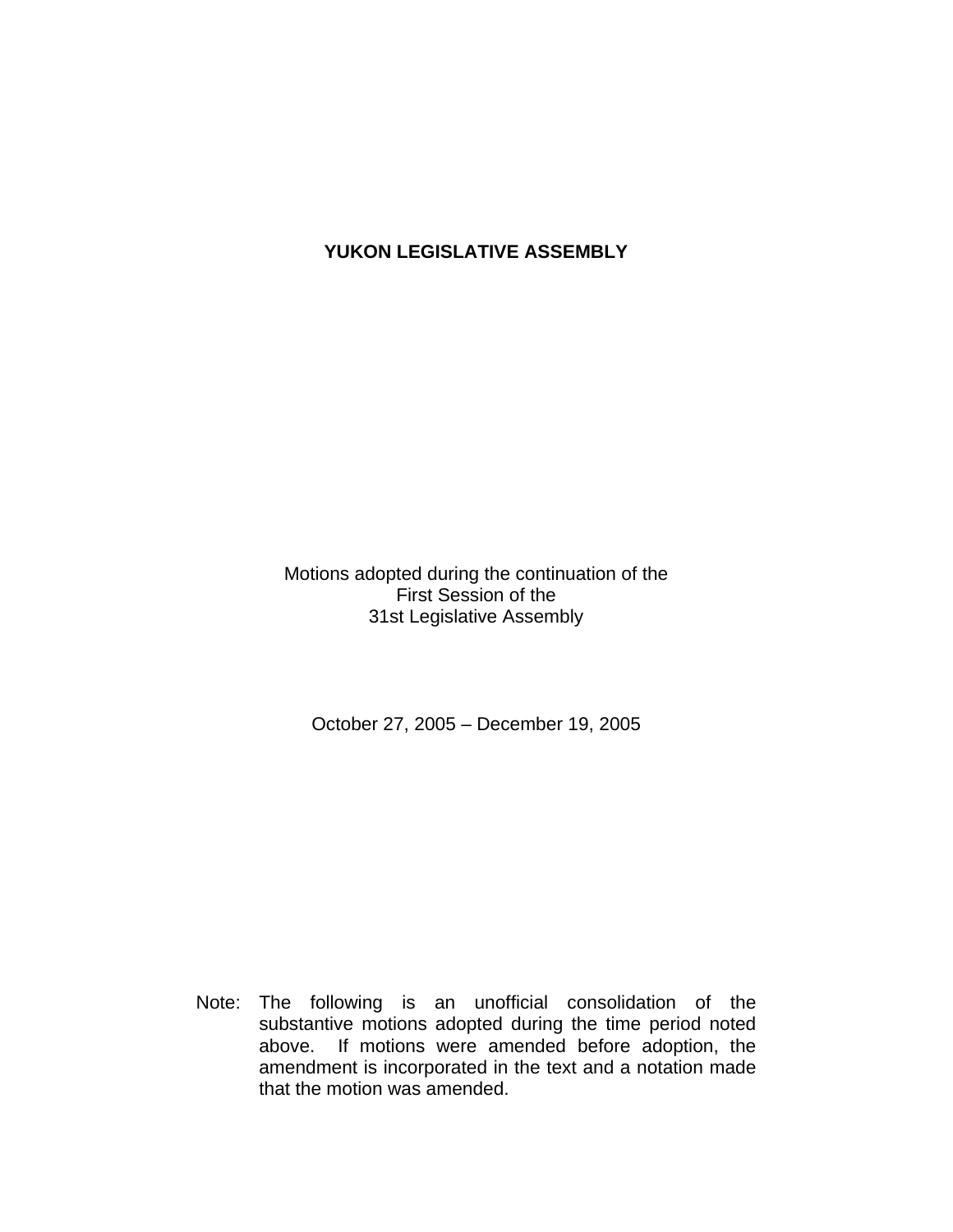#### **Consolidation of Motions adopted during the continuation of the First Session of the 31st Legislative Assembly**

October 27, 2005 – December 19, 2005

# **INDEX**

| <b>SUBSTANTIVE MOTIONS (listed in chronological order)</b><br>Page<br><b>Subject Matter</b>                                                 |  |  |
|---------------------------------------------------------------------------------------------------------------------------------------------|--|--|
| 1. Canada/US border security: new measures should not interfere with                                                                        |  |  |
|                                                                                                                                             |  |  |
| 3. Co-operative approach to develop a bill to create a Safer Communities                                                                    |  |  |
| 4. Diabetes education: urge federal government to assist Yukoners                                                                           |  |  |
| 5. Examine legislation requiring the taking of blood samples to protect<br>victims of crime, emergency service workers, good Samaritans and |  |  |
| 6. Building a new elementary school in the Granger/Copper Ridge area (#503) 2                                                               |  |  |
|                                                                                                                                             |  |  |
|                                                                                                                                             |  |  |

# **COMMITTEE OF THE WHOLE MOTIONS**

| 1. Witnesses – Chair and President of the Yukon Workers' Compensation                                                                                          |  |
|----------------------------------------------------------------------------------------------------------------------------------------------------------------|--|
| 2. Witnesses – Chief Executive Officer of the Yukon Development Corporation<br>and President and Chief Executive Officer of the Yukon Energy Corporation (#9)3 |  |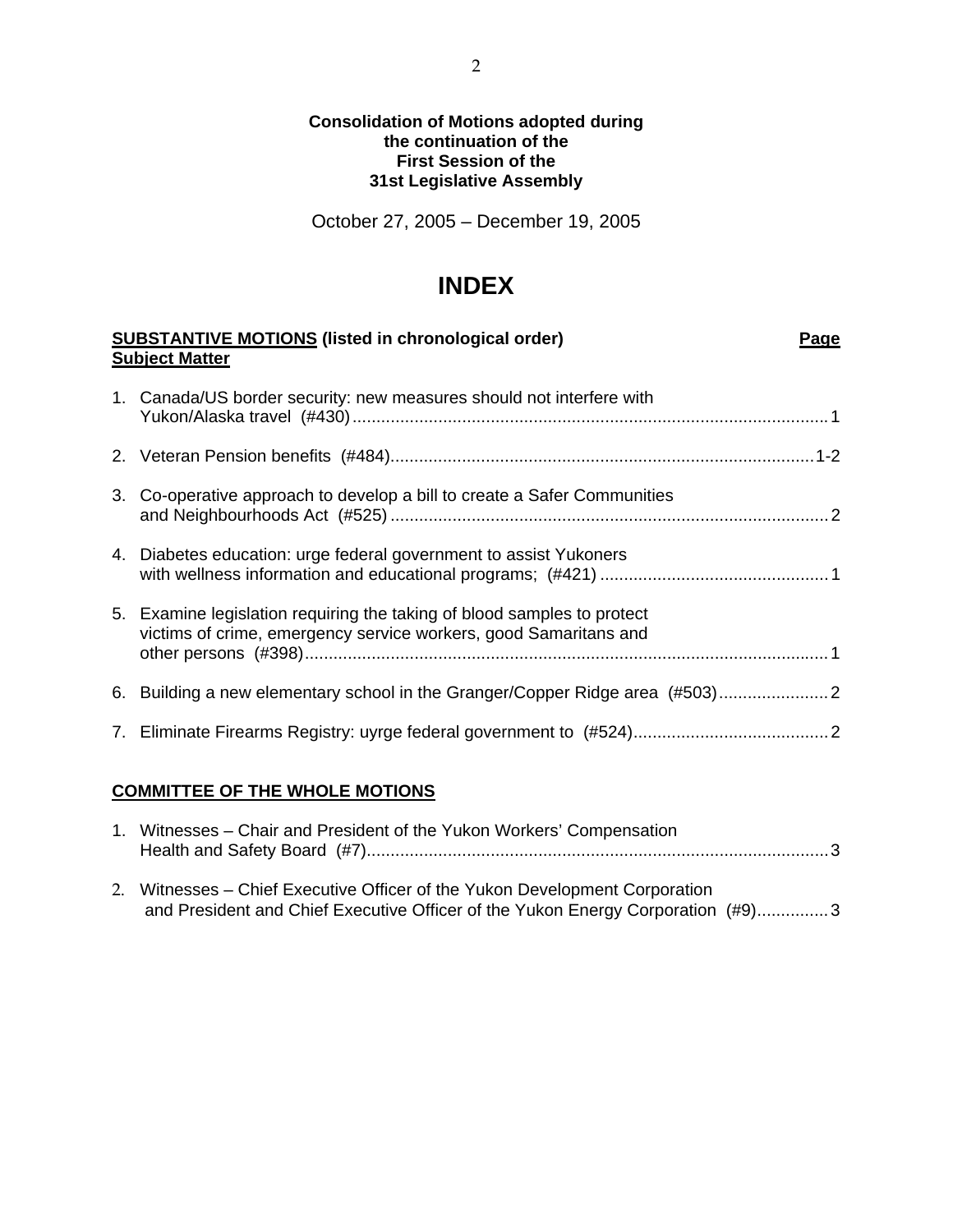#### **YUKON LEGISLATIVE ASSEMBLY**

Motions adopted during the continuation of the First Session of the 31st Legislative Assembly

October 27, 2005 – December 19, 2005

#### **Substantive Motions**

1. Motion #398 – Ms. Duncan, Member for Porter Creek South Debated November 23, 2005 Carried November 23, 2005

 THAT this House urges the Government of Yukon to examine legislation that requires the taking of blood samples to protect victims of crime, emergency service workers, good Samaritans and other persons.

2. Motion #421 – Mr. Hassard, Member for Pelly-Nistutlin Debated November 16, 2005 Carried November 16, 2005

 THAT this House urges the federal Liberal Government, in consultation with the Yukon and First Nation Governments, to assist Yukoners to achieve and maintain healthier lifestyles by educating them about and supporting those with diabetes through ongoing lifestyle and wellness information and educational campaigns.

3. Motion #430 – Mr. Cathers, Member for Lake Laberge Debated November 2, 2005 Carried November 2, 2005

 THAT this House urges the Government of Canada to engage with the Government of the United States of America to ensure that new measures for increasing border security do not interfere with Yukoners and Alaskans continuing our unique cross-border relationship which includes recreational travel, access to medical and dental facilities, cultural and family gatherings, and commerce including the purchase of a wide variety of services and goods ranging from recreational vehicles and sporting goods to clothing and food supplies.

#### **Amended**

4. Motion #484 – Mr. Cathers, Member for Lake Laberge Debated November 2, 2005 Carried November 2, 2005

THAT, this House urges the Government of Canada to:

- (1) recognize that, due to a federal Order-in-Council passed in 1946, as many as 14,000 improperly discharged Canadian veterans were deemed "not to have served" in World War 2 and were therefore denied benefits; and
- (2) honour the request of the Royal Canadian Legion, veterans associations and individual veterans and their families to review the original Order-in-Council and to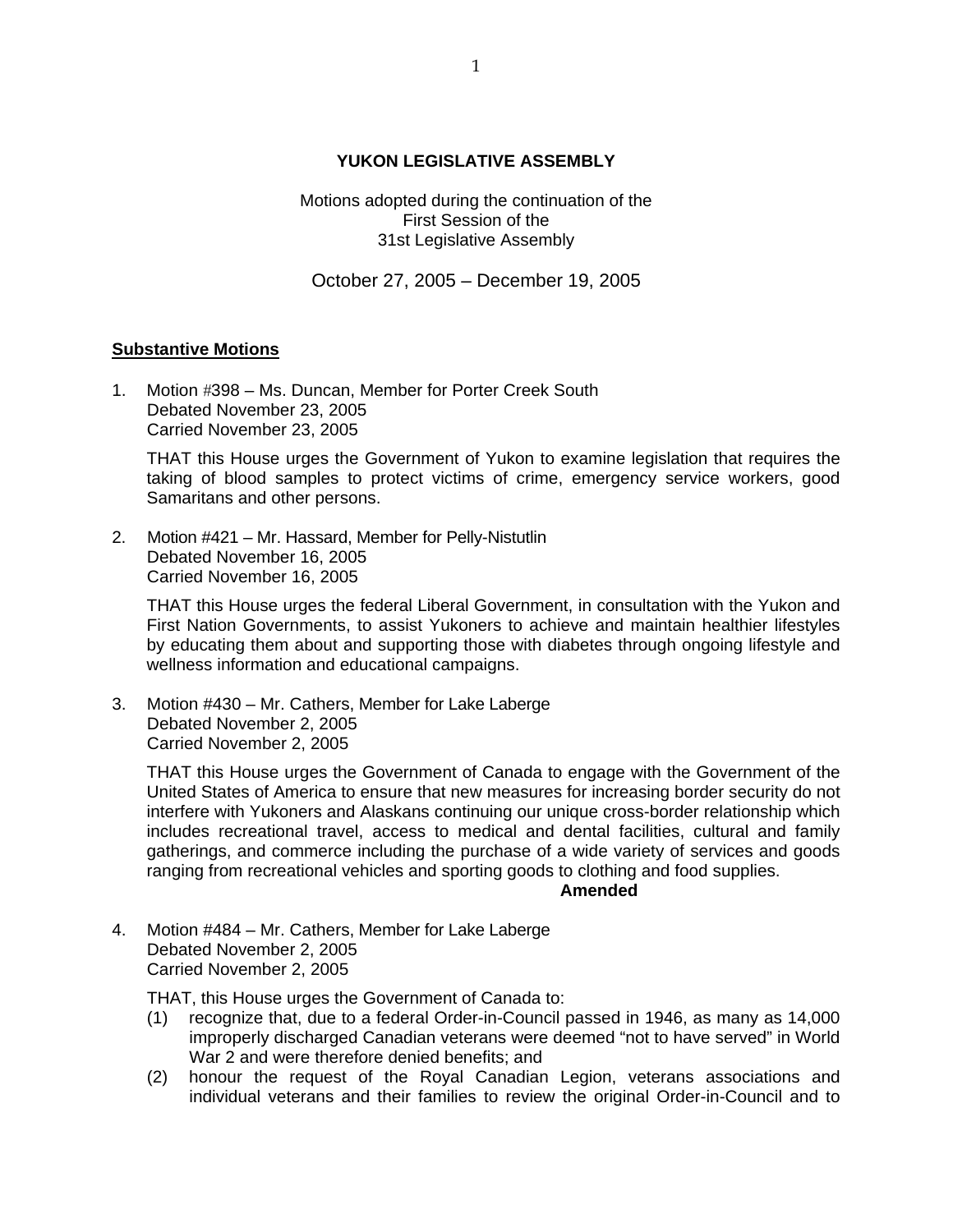ensure that all surviving veterans included in the Order are offered the opportunity to recover their status of "honourable served" and become fully eligible for all benefits under the *Pensions Act*.

#### **Amended**

5. Motion #503 – Ms. Duncan, Member for Porter Creek South Debated November 23, 2005 Carried November 23, 2005

 THAT this House urges the Government of Yukon to move forward with plans to build a new elementary school in the Granger/Copper Ridge area of Whitehorse, on land already set aside on Falcon Drive.

6. Motion #524 – Mr. Cathers, Member for Lake Laberge Debated November 30, 2005 Carried November 30, 2005

 THAT, this House urges the federal Liberal Government to eliminate the firearms registry for long guns and redirect the money currently spent on this registry towards measures that effectively address the issue of violent criminal misuse of firearms while respecting the rights of responsible firearms owners.

7. Motion #525 – Hon. Mr. Jenkins, Minister of Health and Social Services Debated November 14, 2005 Carried November 14, 2005

 THAT, this House urges the Minister of Justice, the Minister of Education, the Minister of Health and Social Services, the Minister responsible for the Women's Directorate and the Minister responsible for the Youth Directorate to work with non-governmental organizations, First Nations, front-line workers, municipalities, stakeholders and the general public to move forward on the collaborative, coordinated approach to addressing the problem of substance abuse in the territory and making our communities safer, including specific steps to address harm reduction, prevention and education, treatment and enforcement as detailed in the Yukon Substance Abuse Action Plan to develop a bill to create a Safer Communities and Neighbourhoods Act for the Yukon that would be closely similar in spirit and effect to the Act of the same name that has been in effect in the Province of Saskatchewan since November 15, 2004, and to do so as a matter of priority so that the proposed legislation is ready to be considered and passed during the next sitting of the Yukon Legislative Assembly.